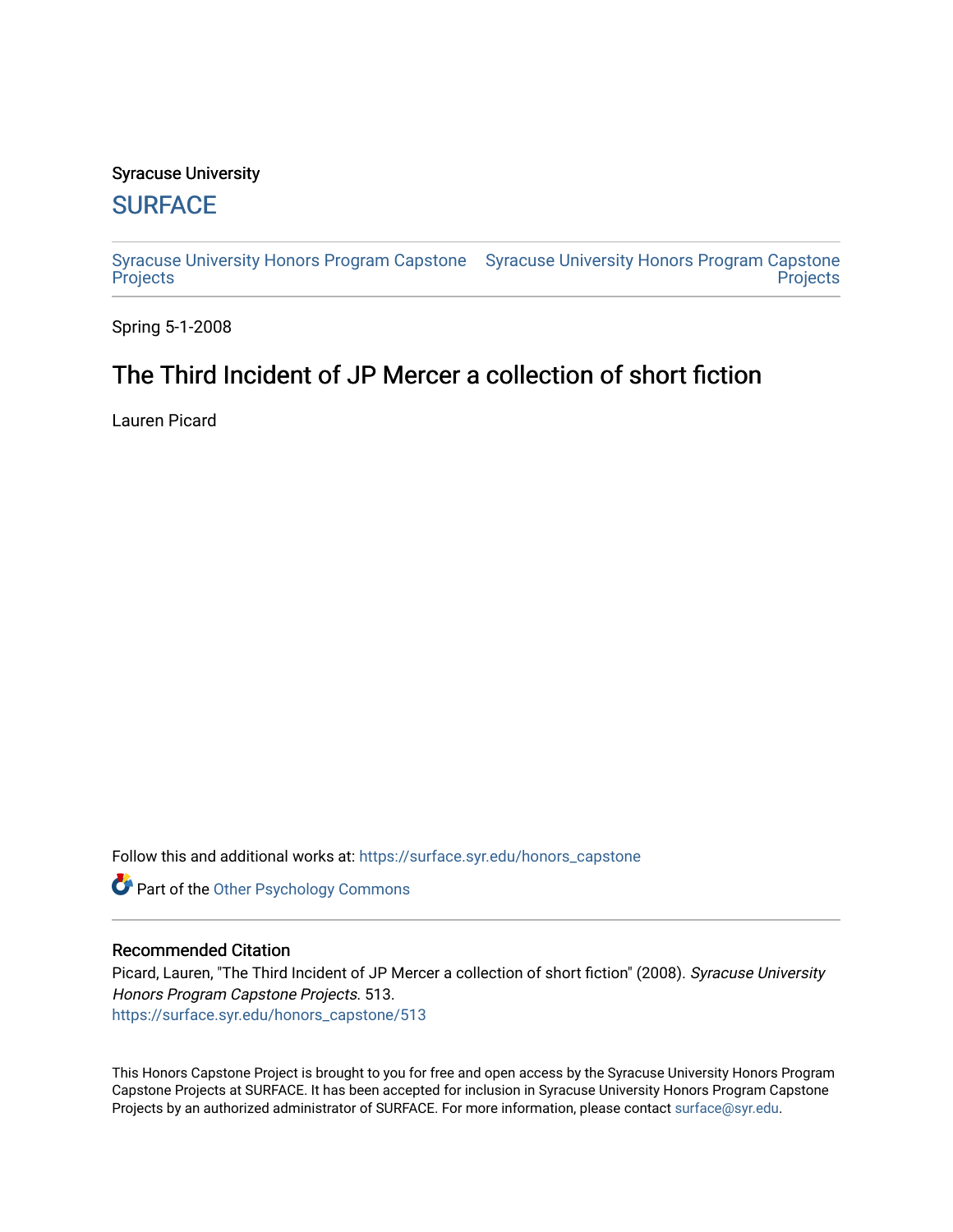The Third Incident of JP Mercer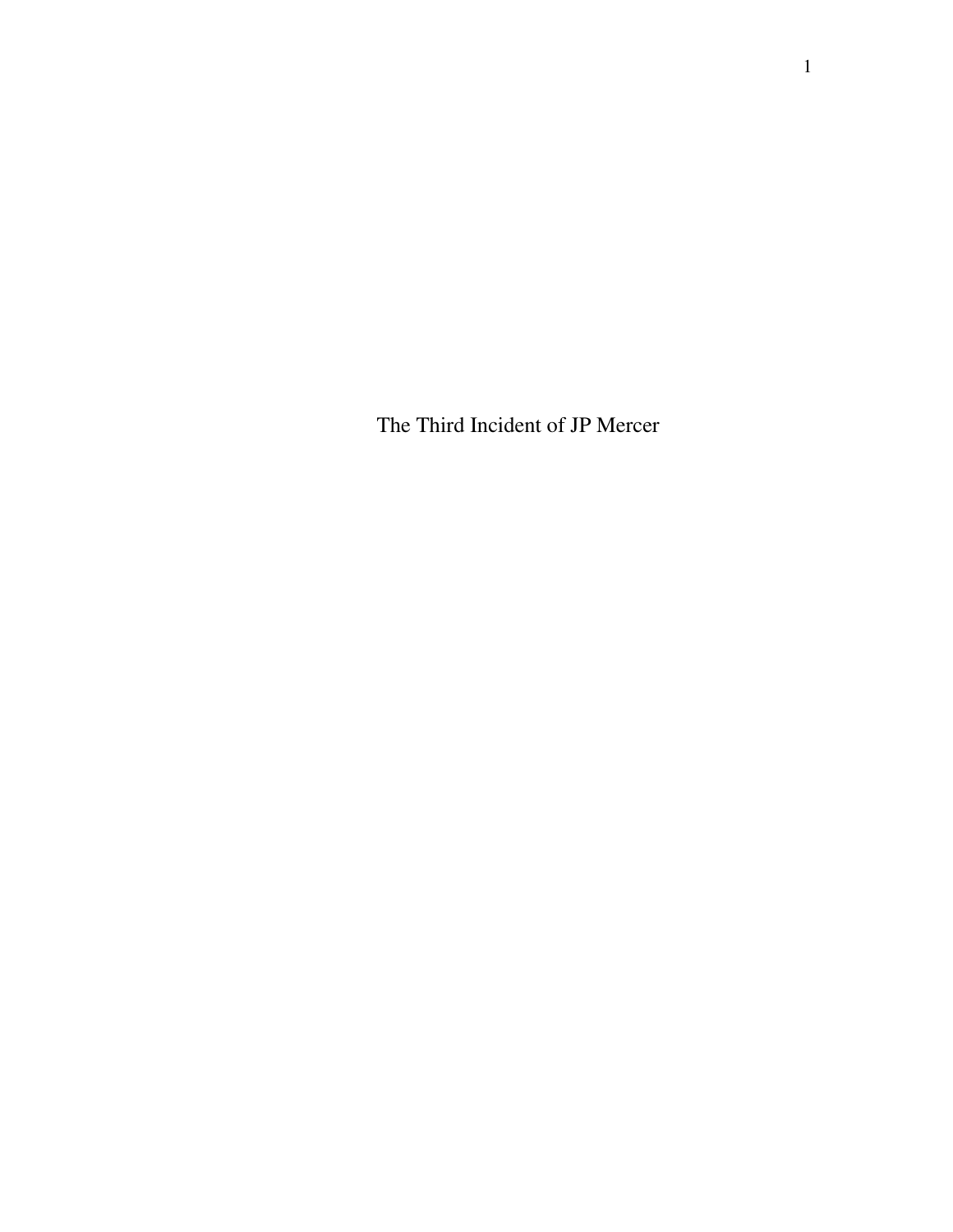#### **Marie Floating Over the Backyard**

 When I was five, I thought I saw a woman fly. She was only sixteen at the time, but she was a woman in my eyes. I was out near the watermill, playing by the stream that ran through our backyard. I had discovered that when you pull a dandelion out of the ground there was this whole other half to them that nobody sees. Normally, all you can see are the soft fuzzy seeds that dance in the wind and get caught on your tongue if you breathe too close to them. At first, the weeds were hard to pull out. I had to tug and lean back on my heels before they gave way and sent me crashing to the ground.

That's when I saw the shadow.

 There she was, floating in the air above me. Her arms were open and her eyes were shut and her head was thrown back to catch the breeze against her face. The wind carried her fragile body. For a moment, she laid suspended, only her hair dancing behind her. I had always loved Marie's hair. Thinking about it still reminds me of late night lullabies and naps under the shade of orchard trees. Maybe that's why I can still see her perfect bronze waves rustling in the breeze while the rest of her body stayed immobile, rigid.

 She looked so peaceful, so free. I only have two other concrete memories of Marie, and she's crying in both. In the first because of the bruises on her wrist and in the second because my parents understood when she later showed up at our door with a suitcase. We watched Mom and Dad unpack her things through the guest room window from the orchard. She promised me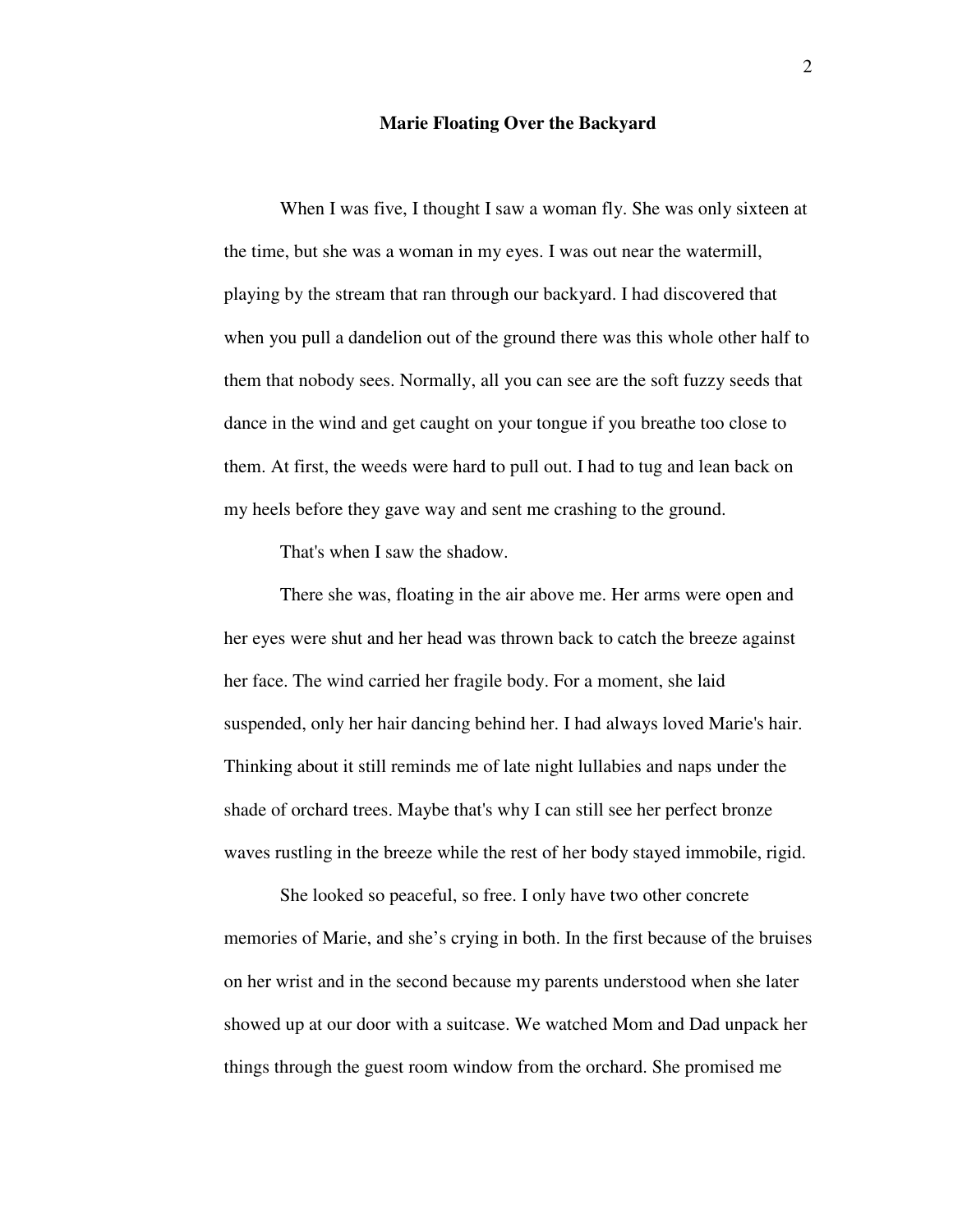that they were tears of joy. It didn't seem like the same sense of joy she felt the day she flew. She had no roots, no strings keeping her to the world.

 My parents and I had different ways of labeling things then. What I called torture, they called chores. What I called floating, they called falling. Actually 'jumping' may have been the specific word that they used.

 At five, I never heard the rumors. At nine, I still loved her. Well, not love – but I was still infatuated with her. I could still hear her voice and feel her arms pick me up in my dreams and sit me down on the old tire swing. By 14, I realized what she had done. It was hard for me to keep believing that her tears in the orchard had been of gratitude and hope. It was hard for me to hear her voice in my dreams and not wonder why I hadn't heard her more clearly when I still had the chance.

 As I watched her that day soar overhead, I tried to jump up and touch the hem of her dress. The thick weeds at my ankles reached up as if to touch her too, but we were all held firmly to the ground. Her soft mauve loafers had been left behind on the roof of the watermill. I don't know if she took them off before she leaped or if some stronger adhesive refused to let them follow her into the air, if perhaps they had roots of their own.

 I heard my mother scream from the guest room window. I heard her loud footsteps as she ran down the old staircase. For weeks after, my mother kept talking about the sickening thud.

I just remember the splash.

They say they never found her body. They say that she must have been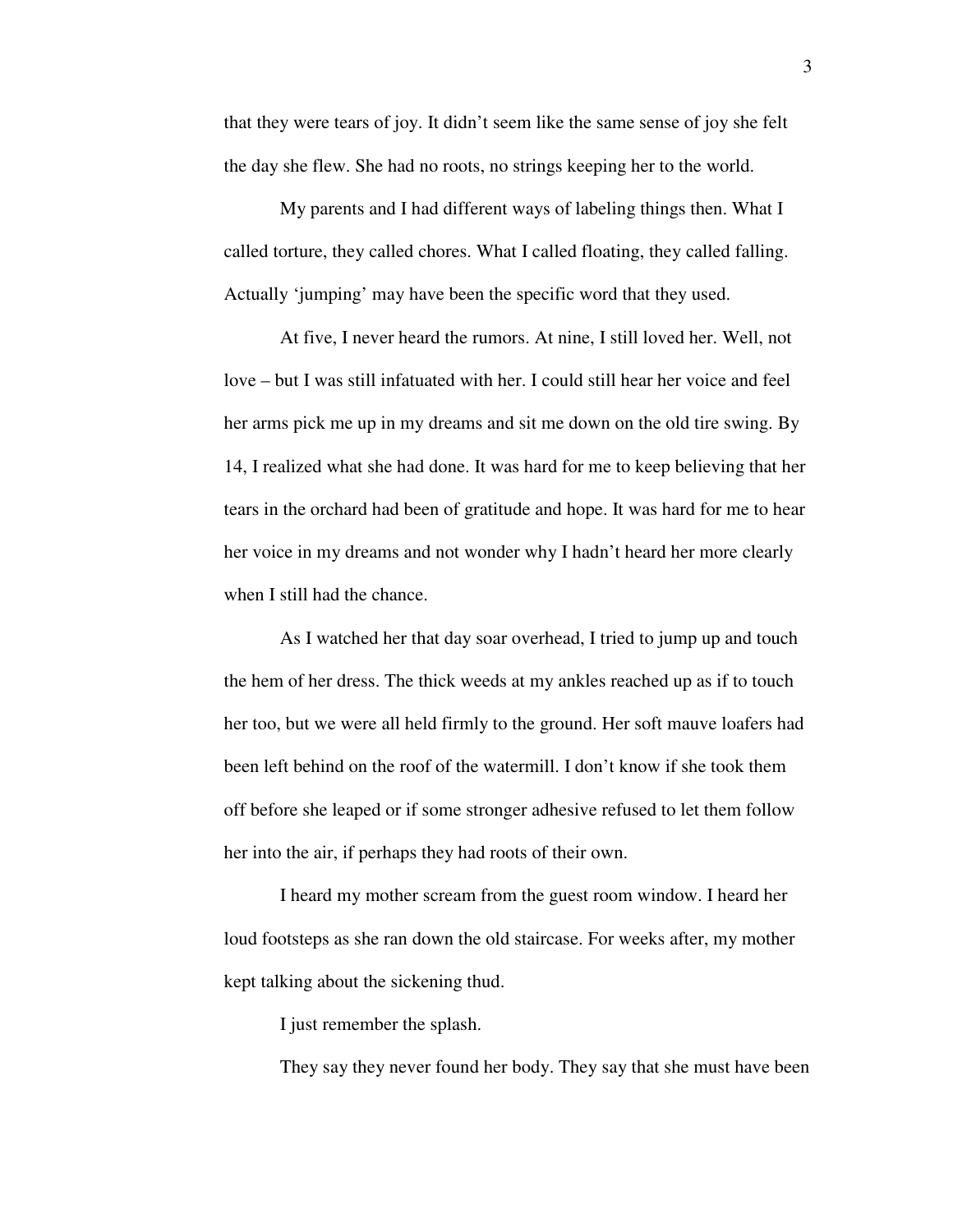paralyzed when she hit the shallow bottom of the water and floated downstream. But even now, I swear I saw her surface, shake out her long locks, press her finger to her lips, and disappear into the water again.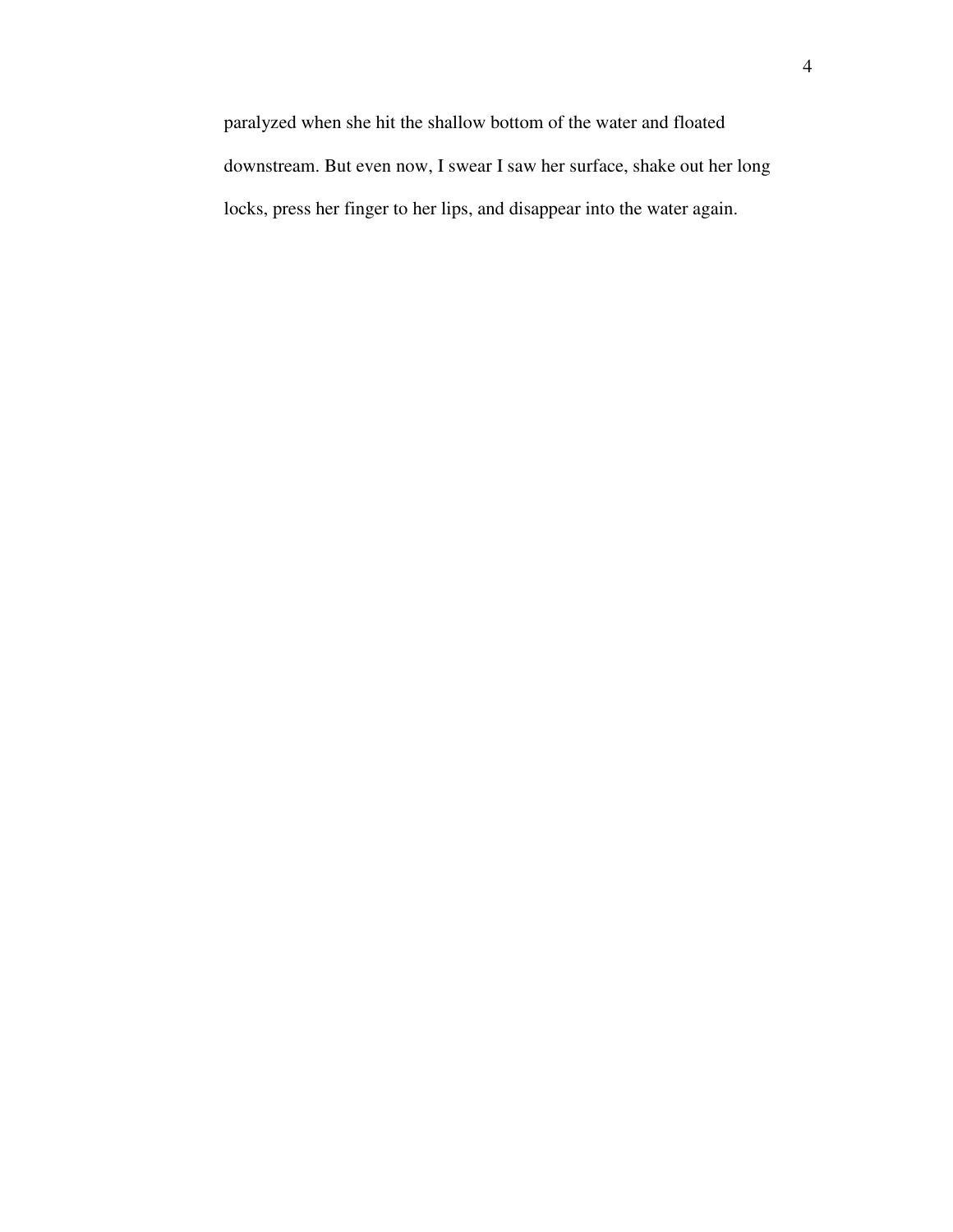#### **Mel's Blog**

"Did you read Mel's blog today?"

"Apparently all is well."

 The Storeowner nodded, scrunching his nose to secure his square rimmed glasses.

 The Neurologist beamed a perfectly white smile. "That's seven hundred and twenty-three days in a row. That's good news."

 The Storeowner slipped a hand-written receipt inside the Neurologist's canvas shopping bag along with two dimes. The Neurologist brought two quarters into the General Store each morning. His favorite juice box cost thirty cents. Seven hundred and twenty-four days prior, the juice box cost him thirty-seven cents. Seven hundred and twenty-four days prior, Mel had announced on his blog that all was just okay. The juice box was how he knew Mel was right.

 The Neurologist passed the High School Geography Teacher and his wife, the Aeronautic Engineer, on his way out the door. He tipped his hat and wished them, "Merry Tuesday."

 The couple walked hand in hand to the General Store's counter, with the High School Geography Teacher always on the left. His walking on the left of her was something Mel suggested for men in the blog, something Mel said was debonair, something Mel said about cars and sidewalks. The High School Geography Teacher didn't understand why Mel had posted this, as there was only one car to be found on the island, a rental car.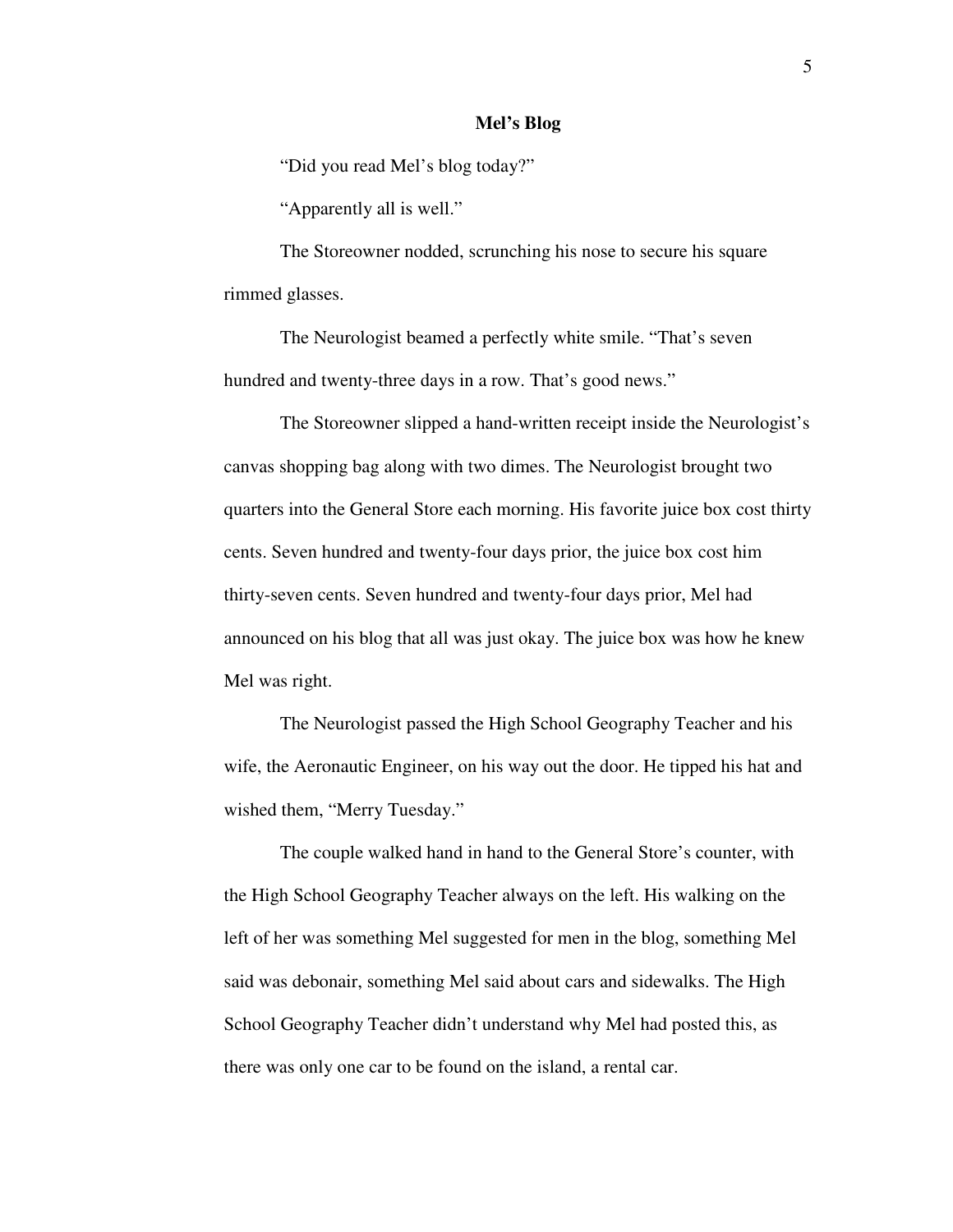But the bumbling High School Geography Teacher won the heart of the Aeronautic Engineer by adherently following Mel's courtship outlines. In fact, when the High School Geography Teacher held the door open for her and brought her chocolates and a new bottle of window cleaner, the Aeronautic Engineer proclaimed "Why, how very Mel of you!"

 They had wanted to invite Mel to the wedding, but there was no contact information featured on the "about the webmaster" link. There was just a picture of a smiling clam commenting on a high tide.

"Did you two see Mel's blog today?"

The High School Geography Teacher smiled at his wife. "All is well."

 "It's supposed to be sunny, high of seventy-five," the Storeowner added.

 Mel posted enough information on his blog to sustain day long chit chat, something he declared to be the hallmark of a truly united community. The Storeowner's favorite section of the blog was the talking points horoscopes, history trivia, updates on the three high-profile citizens living in the mansion, origami how-to's. Sometimes the school children would barter for soda pop with origami cranes and hats. Sometimes the adults would secretly envy their small hands and slender fingers – they produced very pristine folds.

 "Again? That is quite the good weather streak." The Aeronautic Engineer snapped her bubble gum. Mel had encouraged women to keep their youthful appeal by adopting adolescent habits.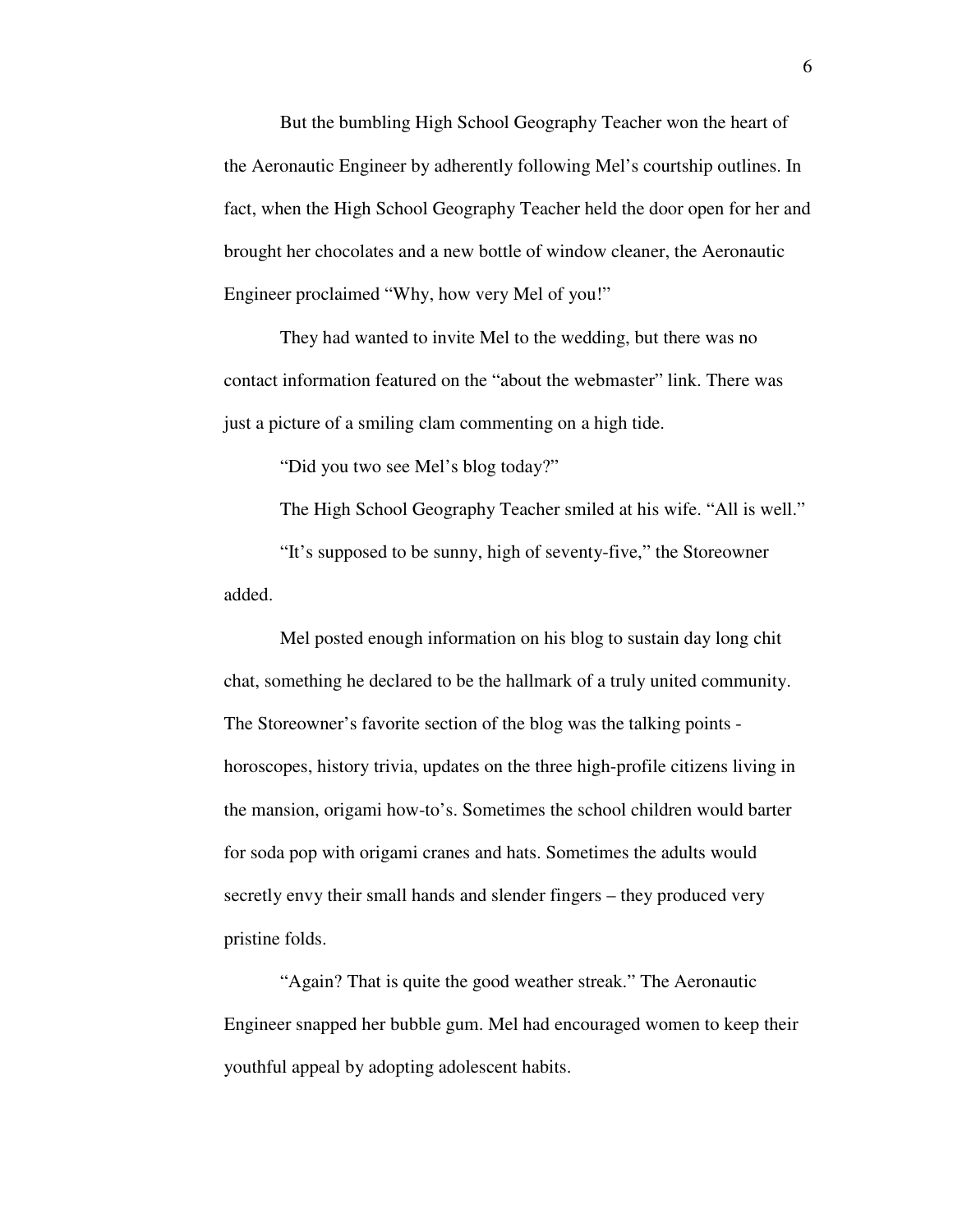The red ribbon she tied in her mousy brunette pony tail was what caught the High School Geography Teacher's attention in the first place. "I'd say. It's been eight hundred and sixty-seven days since that the overcast day."

 "Did you see the stuff about the Celebrity?" the Storeowner mused as he scribbled out their receipt.

 "Who does she think she is?" demanded the High School Geography Teacher. "I can't believe she put out her garbage without removing the recyclables. So self-centered. This isn't her personal wasteland."

 The Aeronautic Engineer shrugged and left a haphazard origami frog for the Storeowner as a tip.

 The Storeowner didn't watch as the happy couple skipped out of the store. He noticed that the Carpenter wasn't searching through the produce for her breakfast kiwis, as she did every morning. Instead, she seemed to be lost in the dog biscuit aisle.

 "Is something wrong?" he asked. It dawned on the Storeowner that almost nine hundred days had gone by without him having asked that. Nine hundred was a rough estimate. Mel wouldn't blog about such things so it was difficult to keep track. The only thing the townsfolk could keep track of without Mel's help was the frequency of their lovemaking, and that mainly concerned the younger population.

 "It's just... I think…" the Carpenter mumbled. The Storeowner had never heard anyone mumble, except for the Nervous Pediatrician. Not even the pre-kindergarteners mumbled. They were told to keep their mouths shut in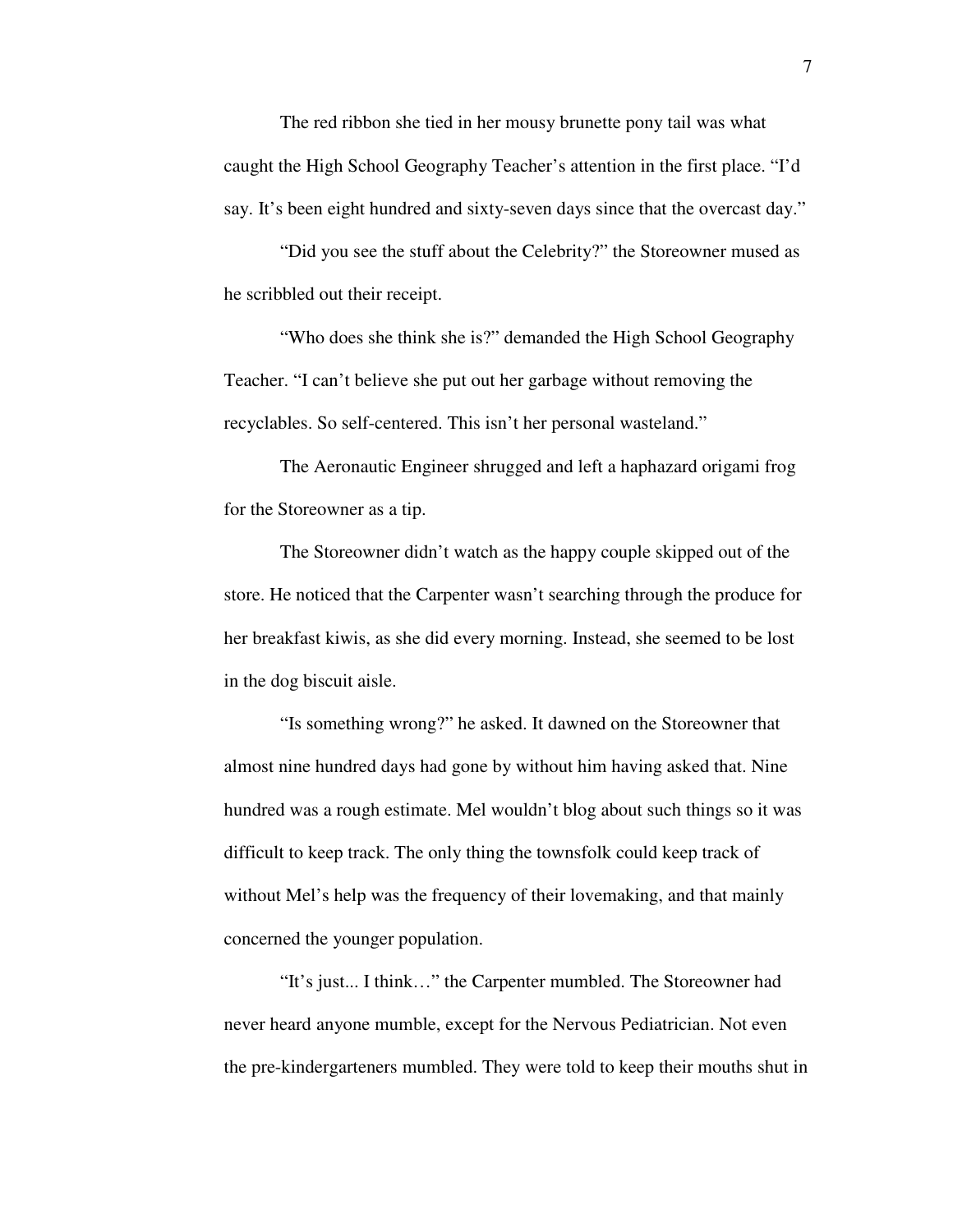public until they could carry-on articulate conversations with adults. Mel thought this would improve childhood literacy and vocabulary.

"Did you read Mel's blog yet?"

"I did," the Carpenter exclaimed. "Did you?"

"Of course I did. All is well."

"Well sure, according to Mel."

"I don't understand."

 The Carpenter looked around. No one was within ear shot. "Someone replied to Mel's blog."

 The Storeowner could feel his chest cavity collapsing. "Someone replied? Who?"

 The Carpenter lowered her voice and hunched over the counter, leaving no room for wandering ears. "I don't know. Have you heard of the Anarchist?"

"No! Never!"

 "Well, he asked Mel how he could be so sure that all is well. And then he said that some of Mel's ideas and advice columns seem a bit… old fashioned."

 "Oh no," the Storeowner shook his head. "Are people going to talk about this? Are they already talking about this?"

 A small bell announced the arrival of a new customer. The Nervous Pediatrician shuffled in and made his way to the Snapple display without raising his eyes.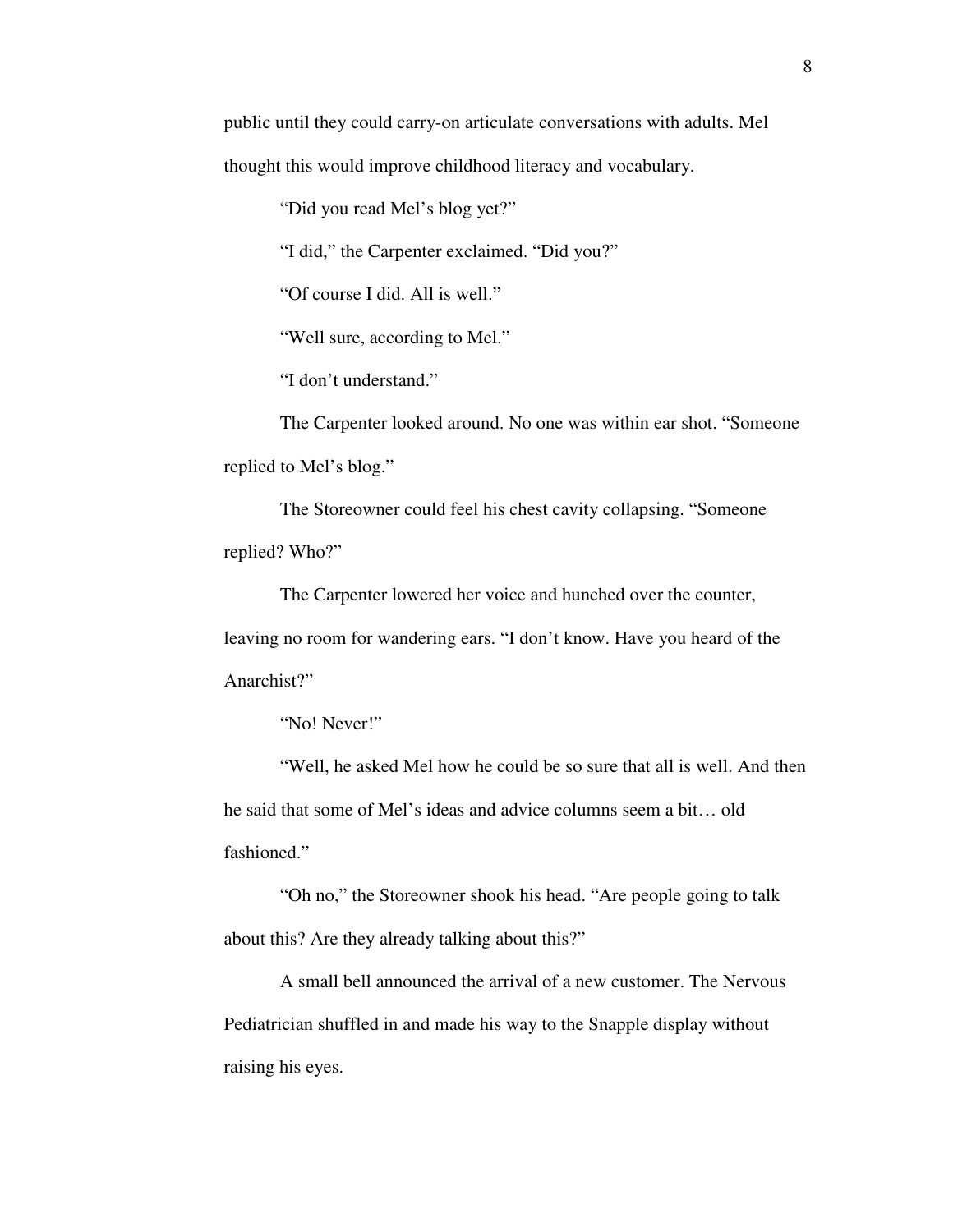"I walked by the Florist's this morning. Not one mention of Mel's talking points, just murmurs and whispered accusations," the Carpenter said.

 The Nervous Pediatrician looked up to the sound of her voice. His cheeks turned scarlet and his lips meandered into a toothless grin. The Carpenter tucked a strand of her strawberry hair behind her ear and waved at him. He waved back still holding the Snapple. Looking to the door and back to the pyramid of refreshing drinks, he dropped the Snapple and headed for the exit.

 "Remember the Yoga breathing," the Carpenter said softly, trying to swallow her concerns.

 He pushed at the door closest to its hinge, nodded to her, and successfully tried again to leave the store.

 On Wednesday, the Florist rose from bed to perform her typical routine. She watered her plants before checking Mel's weekly edition of "From the Politician to the People." She tried to guess what message the Politician had left her and what Mel had posted. The Florist used her keen observational skills to gauge reactions from people walking by. Mel rejected the notion of voyeurism. *What was wrong with a peeping tom?* he had written. *What kind of caring citizen doesn't check in on their neighbors? How can we be a self-governing body if we don't self-monitor?* The Florist's keen observation skills also let her keep up with the gossip that didn't make it into Mel's daily talking points. She felt a certain responsibility as an elder to have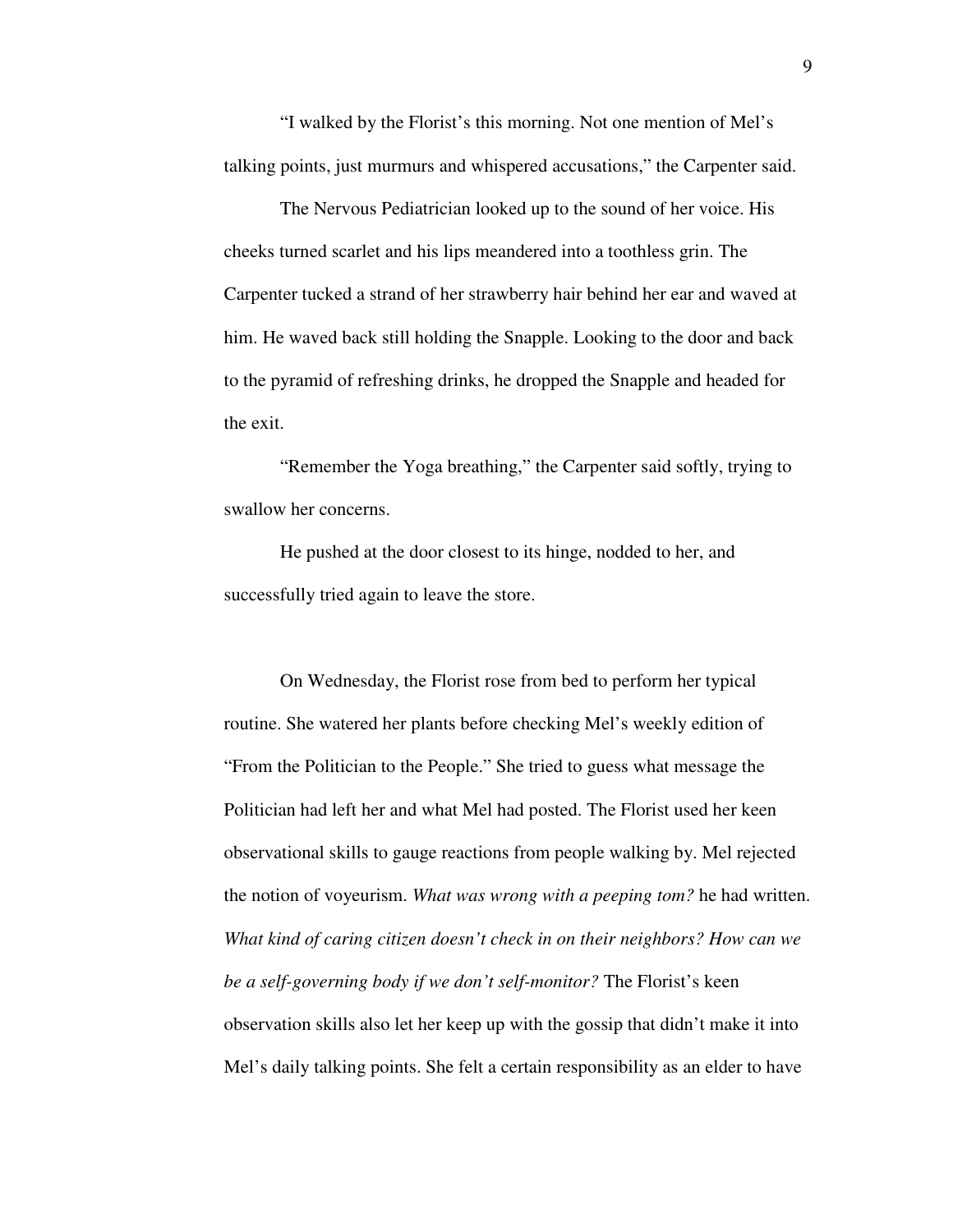full awareness of her surroundings.

 Between watering the lilacs and the gardenias, the Florist noticed that voices drifting into her garden were tense and erratic. People walked by with their hands in their pockets, looking anxiously to the sky as if it might turn a different color or fall down upon them all. The Milkman couldn't keep his bicycle stable and toppled over onto the crates of milk in his side car.

 The Nervous Pediatrician stopped mid-stride near her fence and kicked at one of the loose milk bottles. On Wednesdays, he stopped by to purchase a week's supply of a relaxing herbal tea. Very rarely did he make eye-contact during the exchange. This may have been what startled her, the Nervous Politician looking up at her and staring deeply into her eyes. The Florist had never even noticed how rich the caramels of his irises were, or his jaw line, his bone structure. She gestured to the tea plant, but he shook his head and wandered away without a word.

 The Florist ran inside. Mel's blog at first appeared normal. The weather was to be sunny again. The Angsty Musician, who lived in the highprofile citizen's mansion, appeared in the talking points. He had remembered to separate the recyclables from the garbage, but the recycling bin was full of empty beer bottles. The Politician did his usual summary of the town meeting and thoughtful meanderings he came up with while showering the night before, closing with a sentiment of "If I were still a Bee, my tummy would be full of sweet nectar." The Florist rolled her eyes and looked for the reassuring "All is well."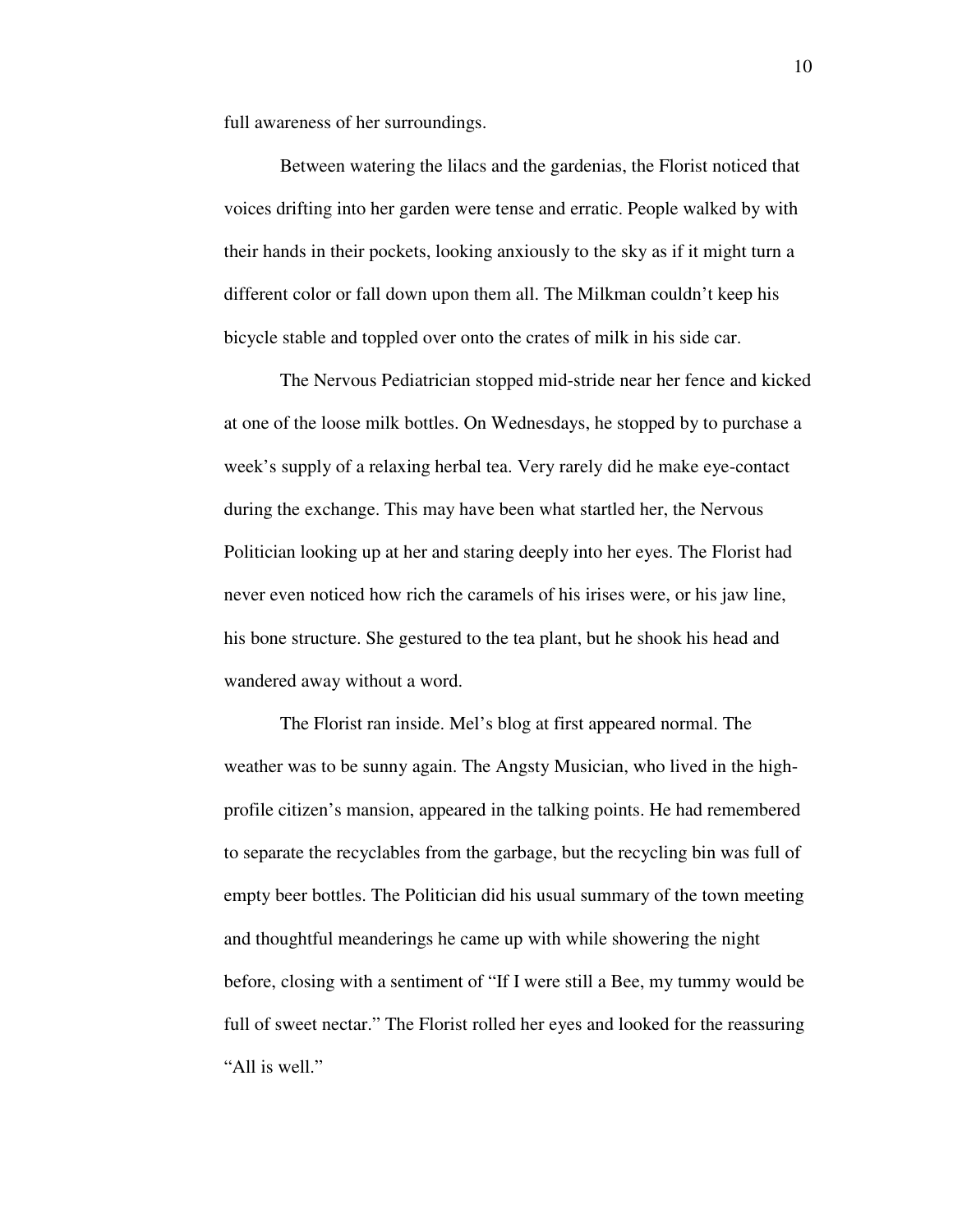Mel's Blog said nothing about the state of affairs. It only suggested that this new writer, the Anarchist, lacked the natural writing talent and proverbial power of the webmaster.

 By dinner time, everyone had noticed a new comment on Mel's Blog. *Mel's writing, frankly, lacks emotion and flair. He is a little semicolon happy and switches tenses frequently. Also, I was wondering if you could tell us the date – other than, of course, merely 'Wednesday.' Thank you. – the Anarchist.* 

 The Florist passed the rental car agency the following morning on her walk to her boutique. The Athletic Has-Been, who owned and operated the one rent-a-car, jumped up from his sitting position on the stoop to greet her.

"Have you seen the morning's blog?" the Athletic Has-Been asked.

 "Yes, unfortunately," the Florist replied. "It'll be okay. Maybe tomorrow he'll write more."

 "No one's going to rent my car if there's nothing to talk about during the drive," the Athletic Has-Been pouted.

 "That may be the least of our problems today," the Florist said, quickly adding, "No offense."

 Mel's Blog had been bare that morning. The only piece of information was a brief *I am hereby discontinuing the comments option on the Blog.,- M.*  Without talking points, no one knew what to say. Apart from the occasional sneeze or throat clearing, the town was eerily mute.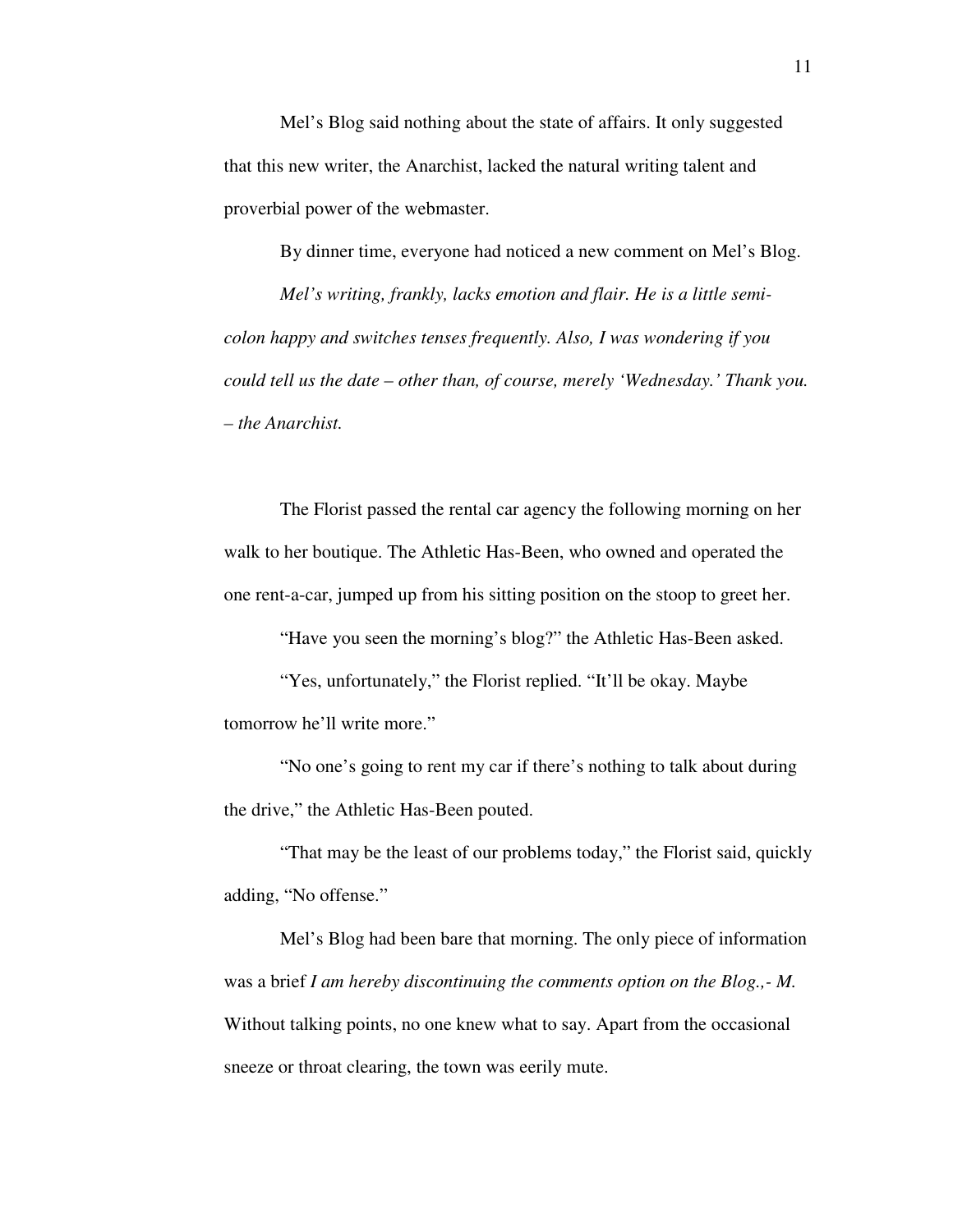On Friday, the Storeowner was relieved to see that Mel had blogged about the weather and some enticing card games that families could play together. *Family game nights are a lost treasure of the past*, Mel regretted. *Family game nights ensure the brightest and most wholesome future for the community's youth*.

 The Storeowner looked to his only son. "What do you say? Want to play Rummy? Looks like business is slow this hour."

"That's because we haven't opened yet, Dad."

"Well, it's not my fault that your friend can't read a watch."

 The Storeowner refused to open the store until his computer was fixed. In an unusual fit of frustration, the Storeowner had kicked his computer after reading Mel's Blog. He meant to kick something lighter and less valuable. Mel hadn't said anything about the state of affairs in his morning blog.

 Just as the Storeowner dug out his deck of cards and jar of plastic betting chips, the Computer Technician knocked at the door. The Storeowner's son dropped his mop onto a pyramid display of cereal packages and ran for the door. In his excitement, he kicked over a bucket of musky water, dampening the fallen breakfast boxes.

 The Storeowner could see what captivated his son about the young Computer Technician. Her midnight hair swept across her fierce green eyes, forcing her to constantly flip her head. The Storeowner knew that the Computer Technician fancied his son. The only time anyone saw her smile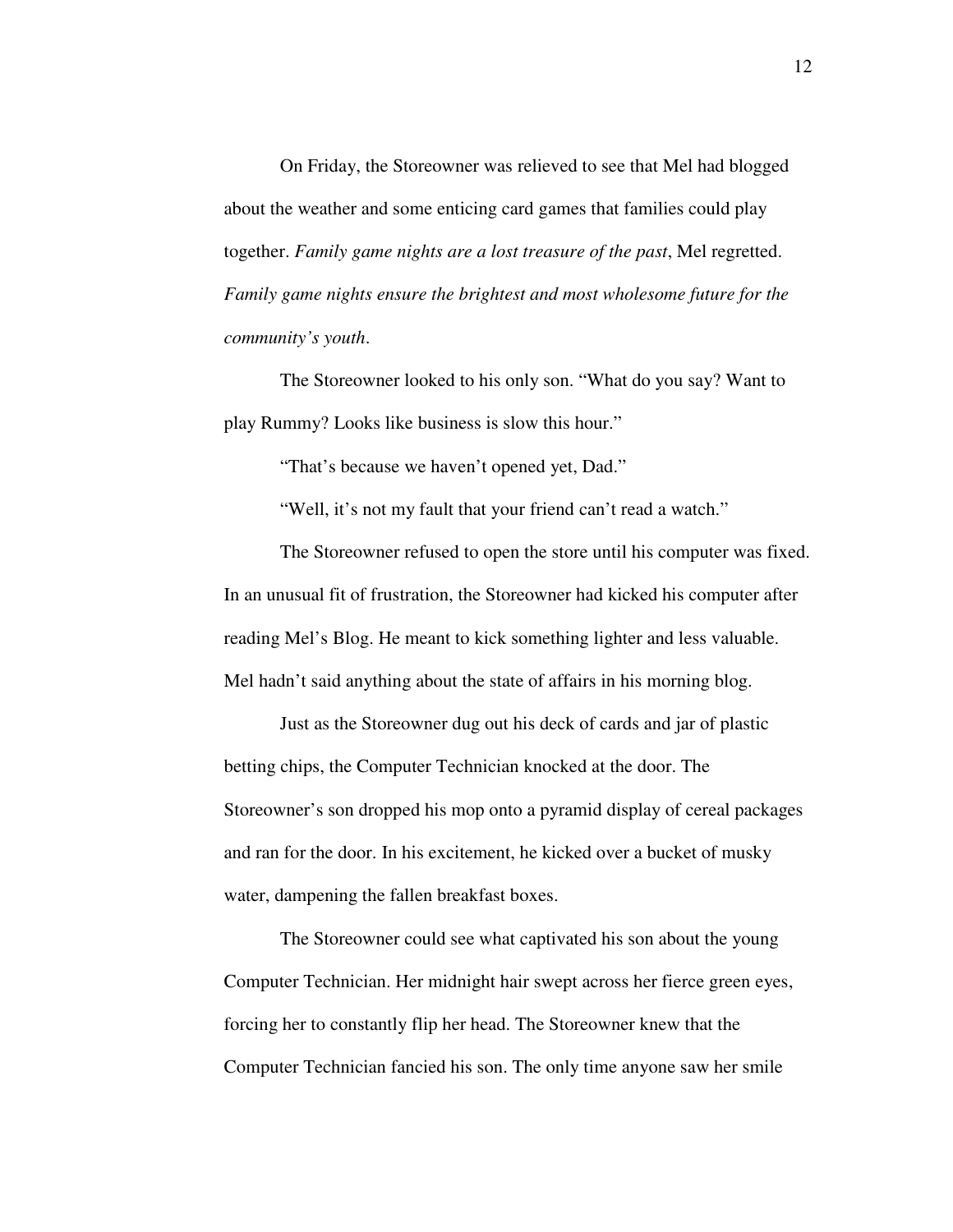was when he tripped over himself to greet her.

 He never brought her flowers, though. And anytime anyone saw them walking hand in hand, she was standing on the left. The Storeowner refused to call them sweethearts. They were only twenty-four. What did they know about romance and relationships? The few times his son had asked the Storeowner for permission to take the Computer Technician on a date, his son had snuck out a window to meet her because he didn't like the Storeowner's response. That wasn't responsible dating.

 The Storeowner snapped out of his drifting thoughts to find the green eyed vixen drumming her fingers along the fully operational computer.

"All done, sir."

 "Thank you! Thank you thank you." The Storeowner rushed toward the machine, hoping for an update on the blog.

The arrival of the Carpenter shifted the Storeowner's attention.

"Why the late open?" she asked.

"I kicked my computer," the Storeowner nervously chuckled.

The Carpenter nodded pleasantly. "It's been a rough day for us all." She wandered over to the produce to methodically squeeze kiwis at random.

 "Oh no!" The Storeowner yelled in a fluster. "Mel's Blog isn't even showing."

 The Carpenter dropped her kiwi. "What do you mean? How can it not be showing?"

"Look. Whenever I hit the homepage, I end up at this 'Anarchist's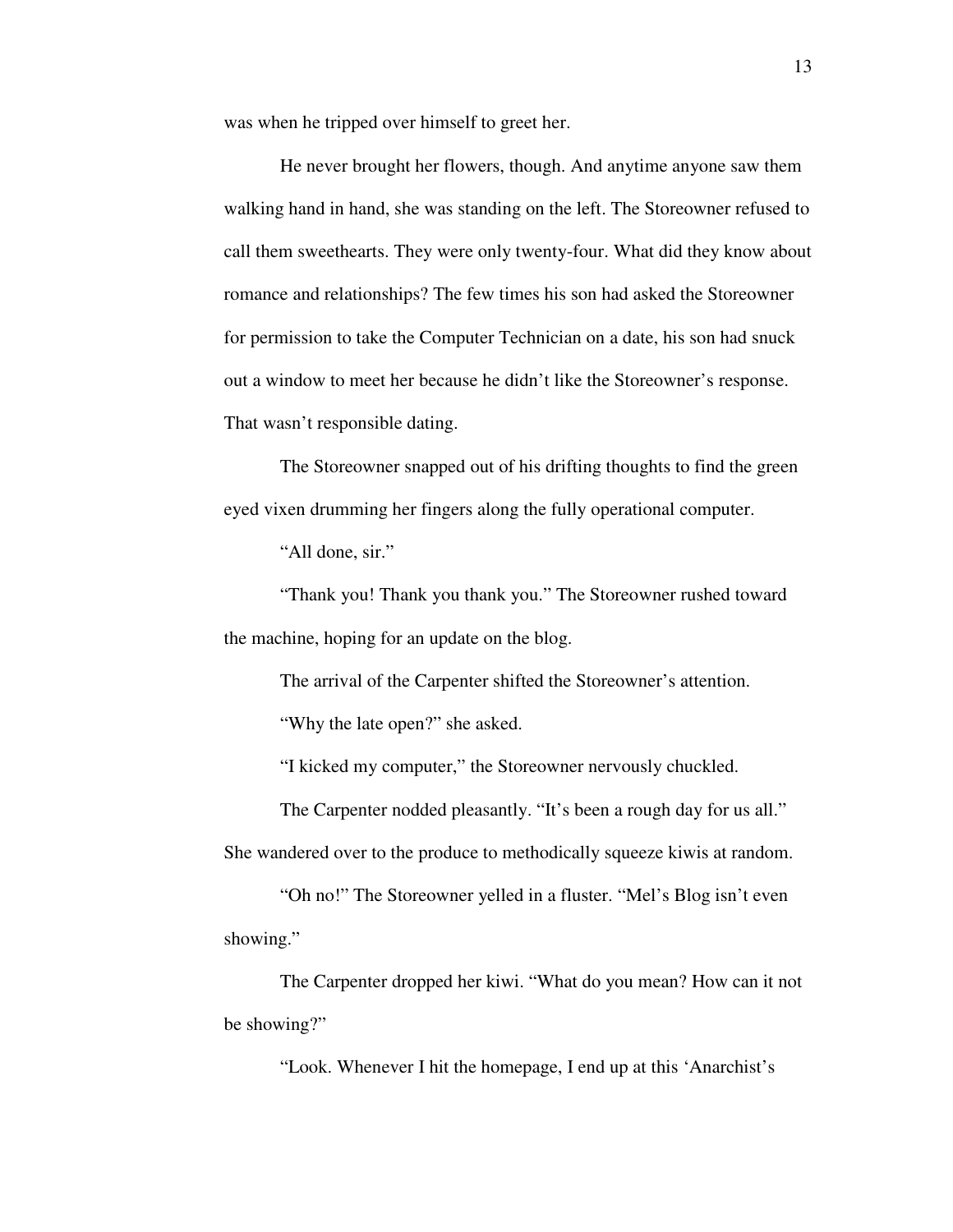Blog.' I didn't even know we could see other websites on this thing." The Storeowner scratched his head.

 "Is that a bad thing?" The Computer Technician stood up from her hiding spot behind the Slush-Puppies dispenser. She brushed off her skirt and straightened her blouse. The Storeowner's son soon popped up by her side, wiping the lipstick from his cheek. "That we can see other blogs?"

 "Why do we need to? Mel tells us everything we want to know," the Storeowner retorted.

 "How do we know that Mel tells us everything we want to know if we don't know what else is out there?"

 The small bell announced the arrival of the Nervous Pediatrician. He looked up from his feet to find four sets of eyes glaring back. The Nervous Pediatrician had not expected to walk in on a heated scene. He glanced at the Snapple display, second guessed his thirst, and made a run for the door.

"Wait! Wait! Did you see?" the Storeowner shouted.

 "No! I didn't see anything! I just came in for a Snapple. I can get one later. I have patients to see, children to measure and weigh and give stickers to, I have… I have… I didn't see anything!"

 The Carpenter grabbed the Nervous Pediatrician's arm before he could make his escape. He quickly submitted to the struggle once he felt her fingers wrap around his tender skin. Still, his stomach churned and his bladder felt tight.

Everyone knew that he was very anxious, and this was before the blog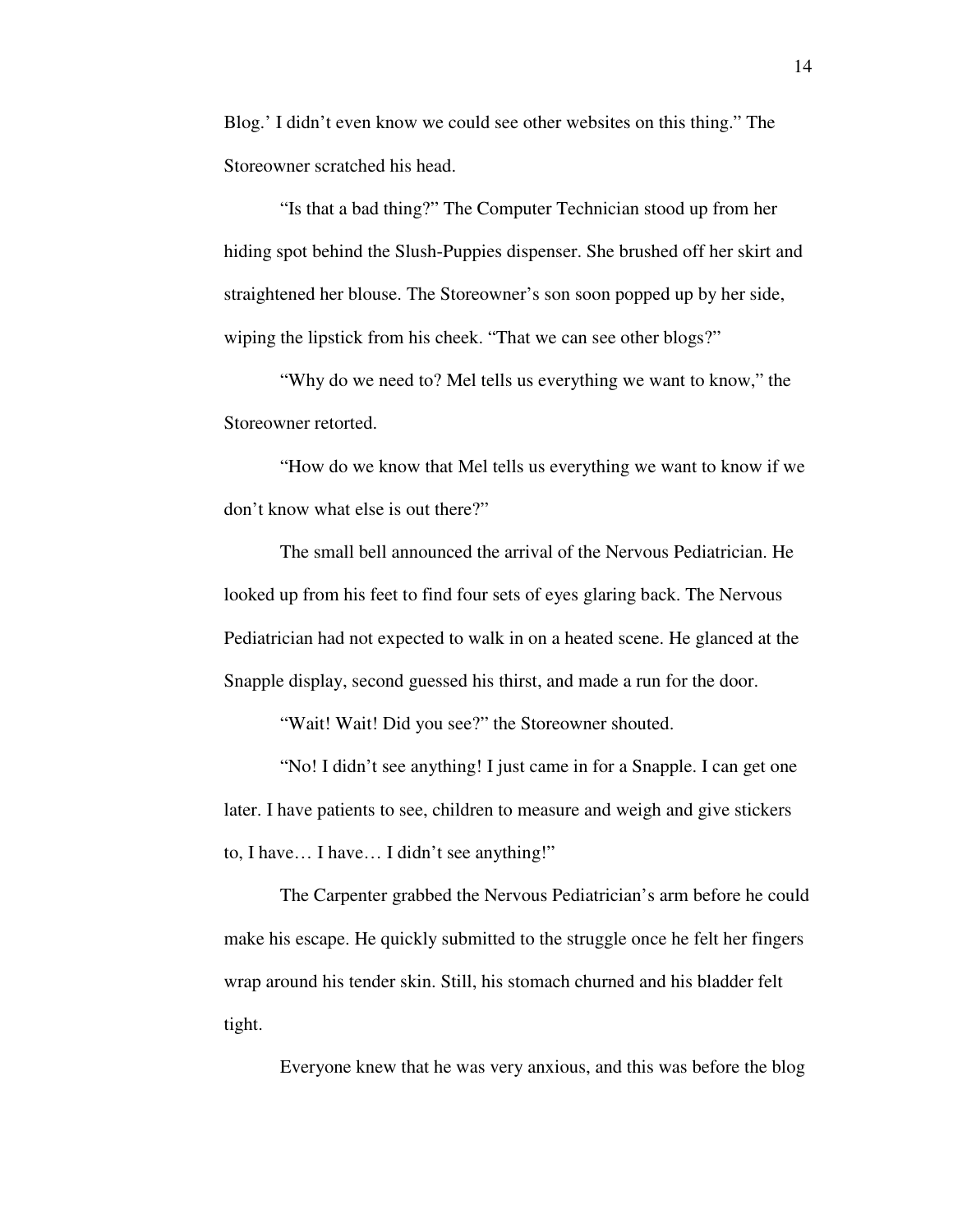drama. He was the only medical doctor in town. The Neurologist was more of a theoretical scientist – another town scholar. Mel realized that they only needed a Pediatrician in town to check on the development of the soon-to-becitizens. No adult had been sick for one thousand eight hundred and thirty four days, and that was an accident. The Athletic Has-Been had tipped his canoe while trying to impress the Florist and caught a chest cold.

 Without adult patients to treat, the Nervous Pediatrician had come to believe his medical knowledge had withered away. And now that all of this Anarchist stuff had erupted, he had been getting calls from people with headaches, chest pains, sore knuckles from punching things, and what he believed to be, but wasn't fully positive, ulcers. At least he thought they were ulcers, from what he remembered of ulcers. It could just as well be that thing that affects one's appendix.

 The Carpenter dragged the Nervous Pediatrician toward the computer. "Surely you've tried to read Mel's Blog this morning."

 "Actually," the Nervous Pediatrician squeaked in a whisper, "I've been too busy skimming through my old Medical Encyclopedia volumes 1 and 21. Very, uh, interesting stuff."

 "Someone has blocked access to Mel's Blog. And redirected us to this 'Anarchist's Blog.' It's an outrage!" The Storeowner went to kick the computer again, but his son stopped him. "By the way, do you think you could check out my toe?"

"Well," the Nervous Pediatrician cocked his head to the ceiling and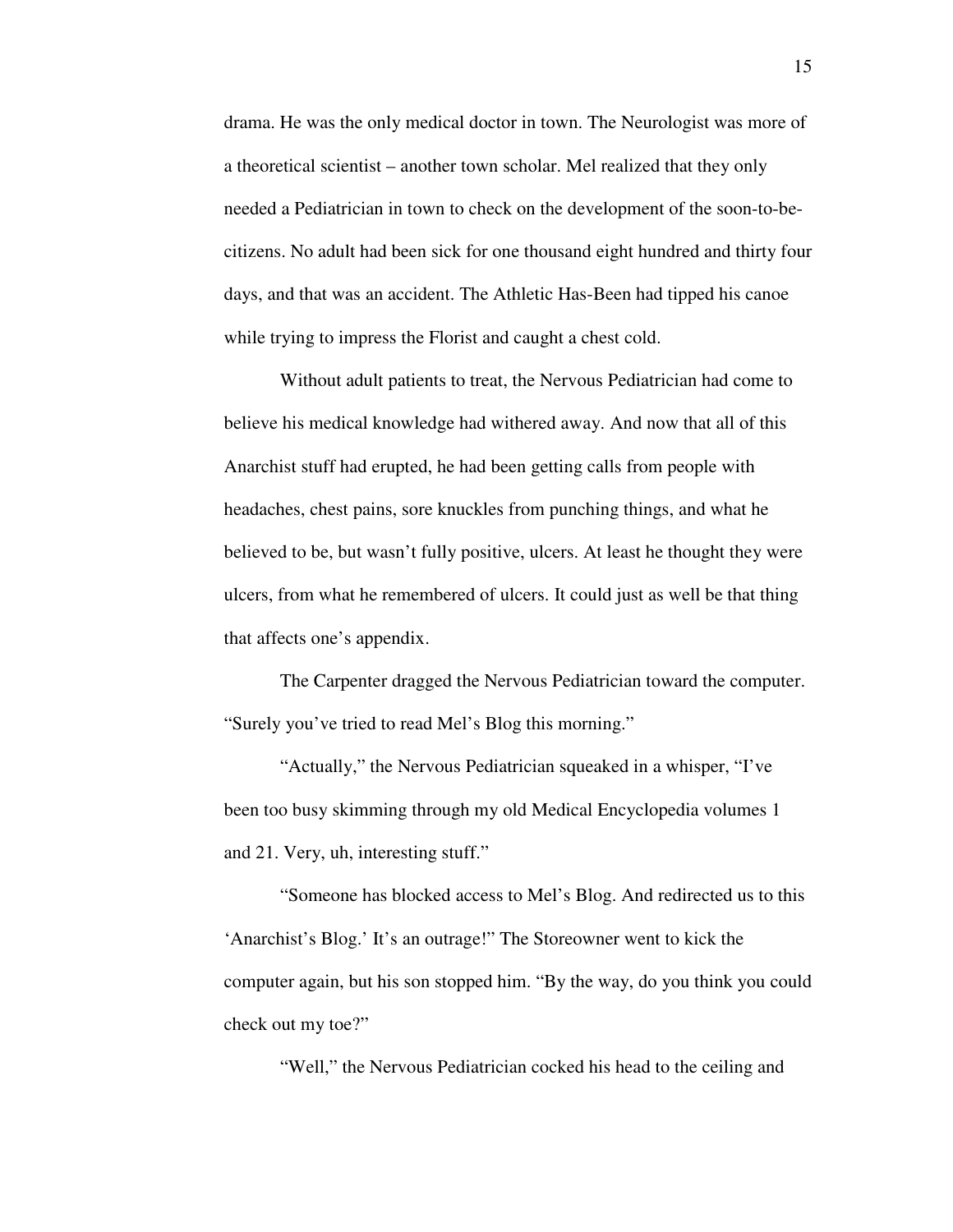averted his eyes, "What, uh, what does that other blog say?"

 "We didn't actually check," the Carpenter hesitated. "Why haven't we checked the other blog yet?"

 The two young lovers shrugged and looked to the Storeowner. He sighed and made room for the other four to stand around the computer.

 *If a good community self-governs by self-monitoring, why doesn't Mel want to be monitored? Who's monitoring Mel? – the Anarchist.* 

"He has a good point," the Nervous Pediatrician said.

The Carpenter inhaled sharply.

"You think so?" asked the Computer Technician.

 The Nervous Pediatrician looked to the Computer Technician, and then to the Carpenter – the Carpenter's doe eyes repeating the question, the Computer Technician's eyes demanding the answer.

 "Well, er, Mel's Blog is still, you know," the Nervous Pediatrician muttered. "I should get back to the shots and stickers and stuff."

 A small crowd had gathered near the Florist's garden when she awoke Saturday morning. Her penchant for reading Mel's Blog while waiting for the morning coffee to brew was disrupted by the ruckus. Twelve or so murmured back and forth, bundled shoulder to shoulder. Still sporting her daisy patterned slippers and nightgown, she maneuvered toward the center of the circle.

 A newspaper. The Neurologist poked at it with a stick. The Florist wished that she had taken off her slippers and her cotton embroidered gown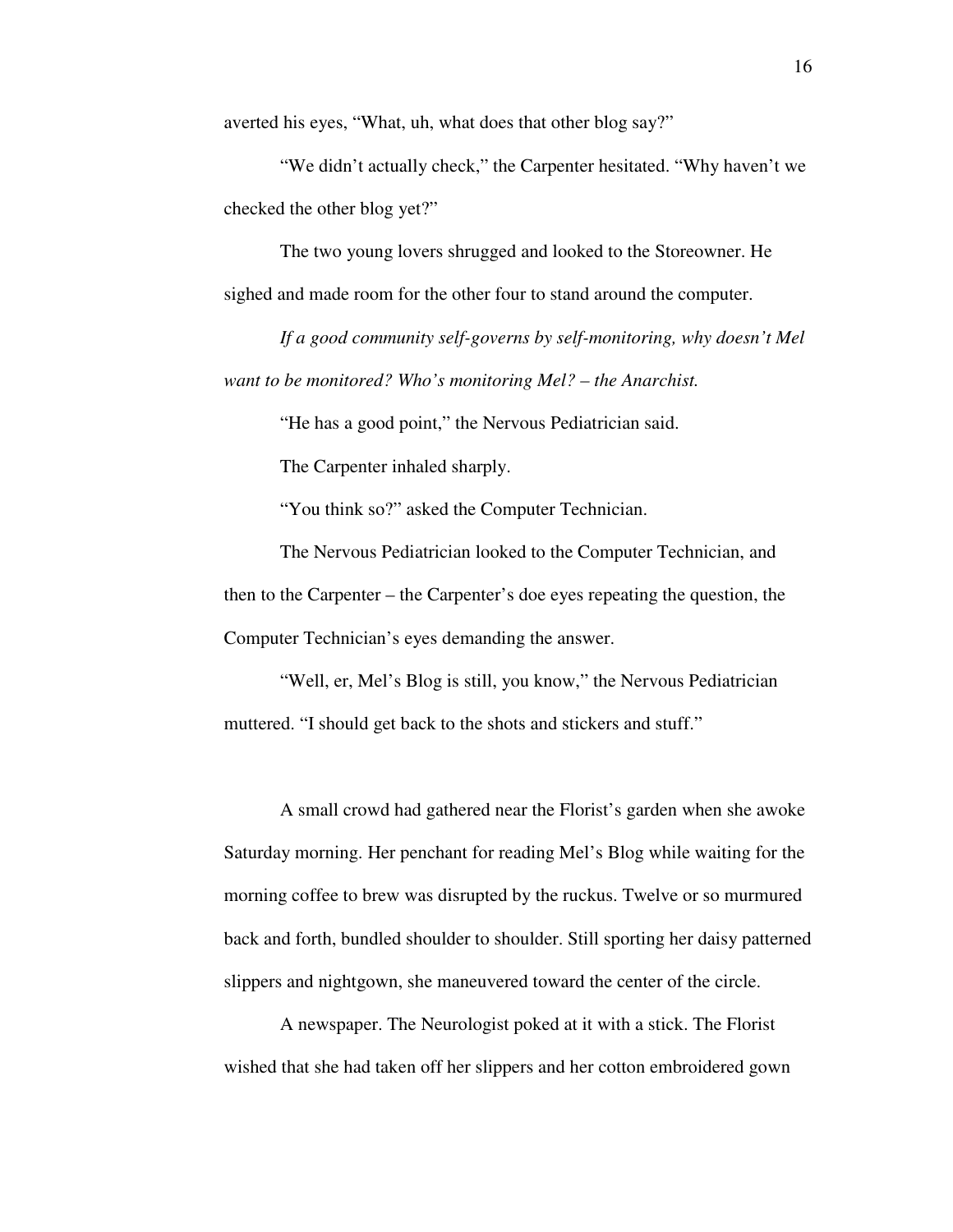and oval glasses and let her salty gray hair down and put on eye liner and mascara and blush and earrings and brushed her teeth. Luckily, the Neurologist allotted all of his attention to the paper.

 They all stood like this, staring, waiting. After sixteen minutes of murmurs and hushed silence, the Neurologist turned to the crowd. He spotted the Florist and winked. He spotted the Athletic Has-Been and glared. "Well," the Neurologist exhaled, "Should we read it?"

 "Read it?" barked the Athletic Has-Been. "Why would we do that? Let me get some salad tongs and we can put it back where it belongs – in the trash."

 "Why wouldn't we read it?" the Aeronautic Engineer asked, despite a nudge from her husband.

 The Athletic Has-Been would have normally displayed certain consternation at a wife's dismissal of her husband's request. The Anarchist had fertilized a seed of doubt amongst the townsfolk about Mel's relational practices. 'Archaic' practices. The Aeronautic Engineer was missing her usual red ribbon.

 A collective gasp washed over the street corner when the Neurologist bent down to touch it with his bare hands. The Florist quickly tossed him her gardening gloves. With a strong clear of the throat and glance to the crowd, the Neurologist read aloud the headline:

 *How do the trees stay alive and green? How do the birds not get famished? It doesn't rain here! Why doesn't it rain?! – the Anarchist and the*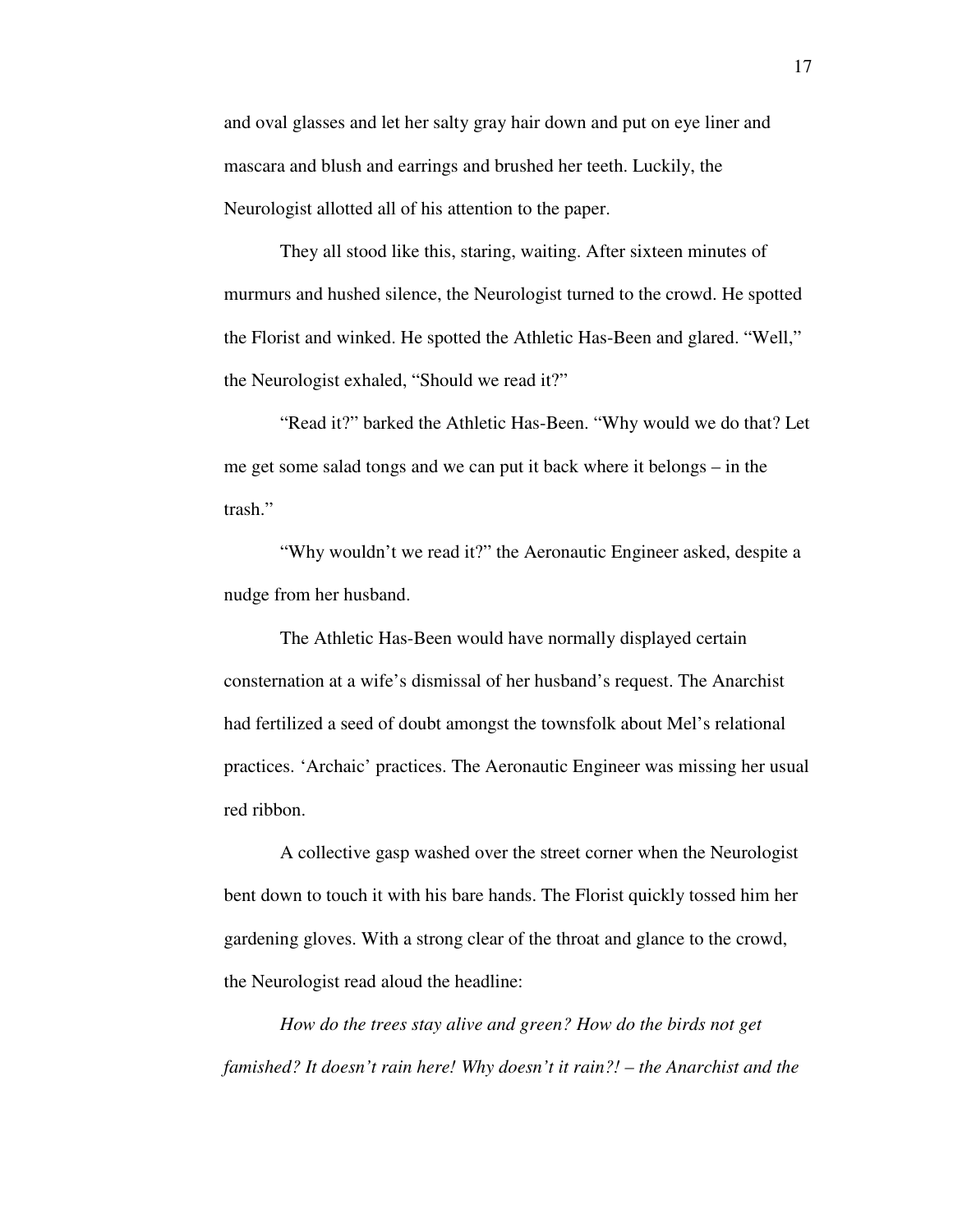The Carpenter broke the silence. "Why doesn't it rain here?"

 The townsfolk tried to remember rain, what it was, what it felt like, what they carried for a forecast of rain, how many picnics and weddings it had ruined, how many dates and heat waves and sporting events it had enhanced. A lot of them realized that they missed rain.

 "Why *doesn't* it rain?" the Aeronautic Engineer repeated. She turned to her husband, her mousy mane bouncing without restraint. "Where are we?"

 "You mean coordinately?" the High School Geography Teacher asked. "I don't know the specific longitude and latitude," he trailed off.

"How do your flowers thrive?" the Carpenter snapped at the Florist.

"What are the birds drinking?" the Athletic Has-Been asked.

 The curious murmurs escalated into an angry roar. The Neurologist dropped the paper and threw his hands up to quell the crowd. As he distracted the buzzing neighbors, the Nervous Pediatrician picked up the fallen newspaper. The Neurologist had neglected to read a second, longer headline.

*Why does Mel spend an exuberant amount of energy detailing the lives of those in the Mansion? Do we need to know their recycling habits? Aren't there more pressing matters at hand? And besides, what makes them so special? They aren't any better at what they do than the Athletic Has-Been, why wasn't he chosen? At least the Athletic Has-Been is up-to-date on town activities. The Politician doesn't even know what, or who, his old girlfriend is up to.*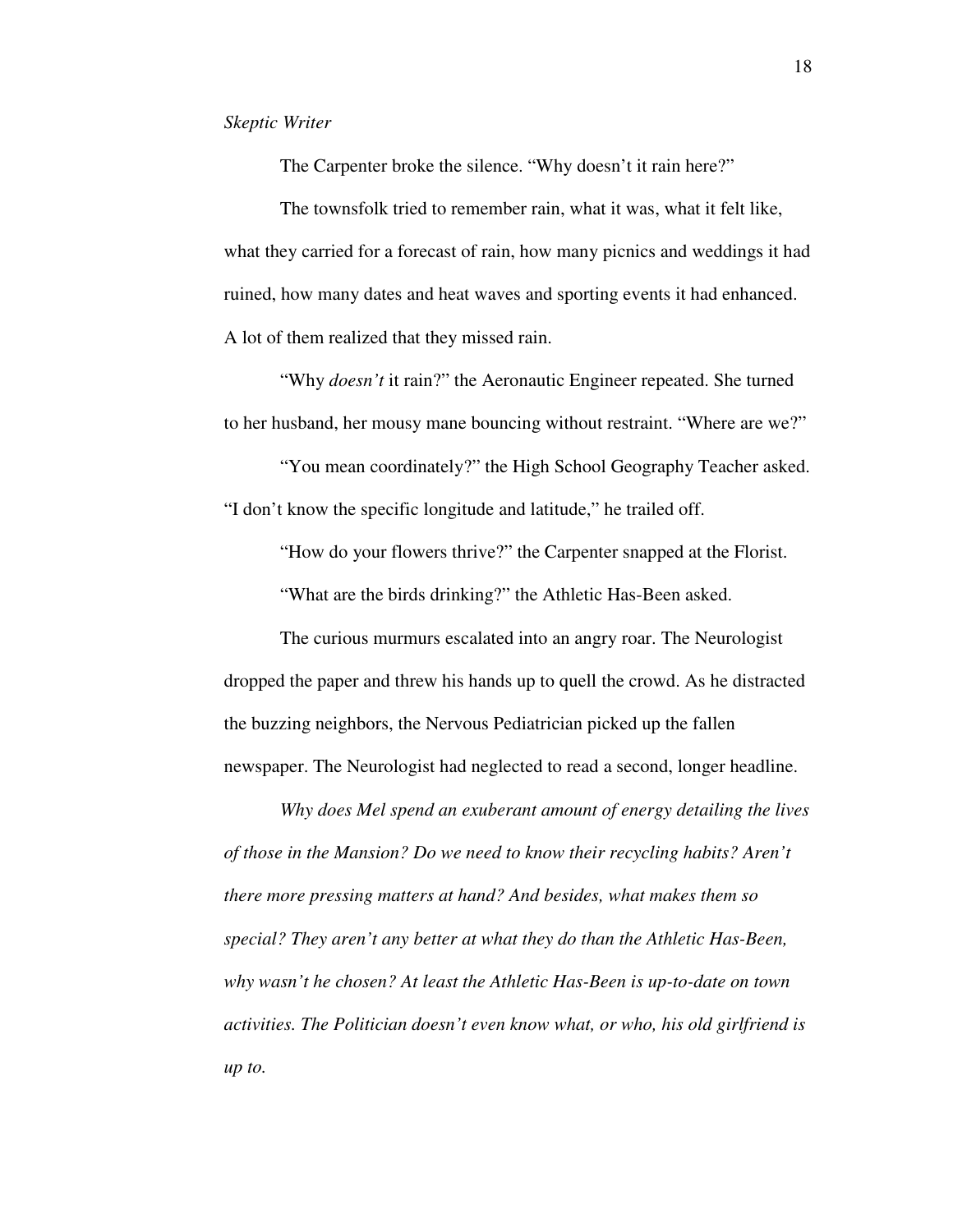The next morning, the Nervous Pediatrician was glad to be greeted by the smiling Storeowner. The newspaper incident had provoked many people to disregard their responsibilities.

 "Snapple?" the Storeowner beamed and held out his arm in the direction of the drink cooler.

 "Not today, I'm afraid," the Nervous Pediatrician mumbled. "House call. How about some orange juice? I'm sure it's just a head cold."

 The Storeowner retrieved a gallon of orange juice from the back room and began sketching the receipt on a post-it note.

"I'm sure you've heard about the paper-ban?"

 "N-no," the Nervous Pediatrician said, "but it makes sense. I guess. It'll make things a hassle around here."

 "Who's the house call?" The Storeowner carefully wrapped the quart of orange juice in bubble wrap and set it inside a canvas shopping bag.

"Up at the Mansion."

 "The Mansion?" The Storeowner smirked, but quickly erased the excitement from his face. "That's no head cold. That Musician's dead."

 "Wh-wh-what?" The Nervous Pediatrician could feel a pulse in his face. "Someone's dead?"

 "Don't ask me how I know," the Storeowner said with bravado, "but he off-ed himself this morning. Big surprise, right? Have you ever heard his stuff?" The Storeowner passed the canvas bag over the counter. "You look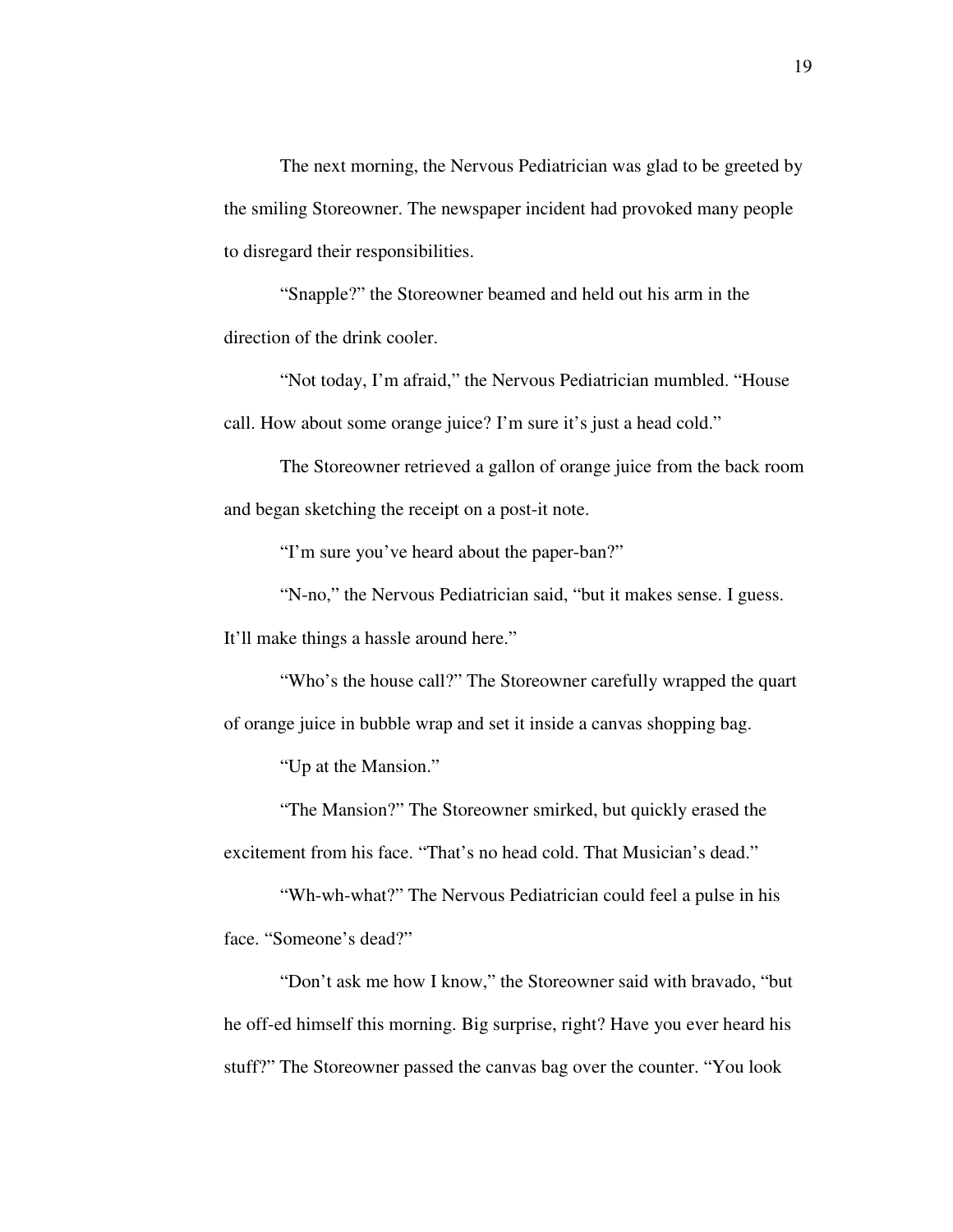pale, Doc. Drink up."

 The Nervous Pediatrician pulled his rental car off the road three times during the cross-island trip to empty his bladder. He chugged the gallon of orange juice on the way to prepare his nerves and relax his stomach. In the moments between ringing the Mansion's doorbell and hearing the bronze knob twist open, he practiced the Yoga breathing that the Carpenter had showed him.

 The heavy, gold-flaked door opened with a creak and the Nervous Pediatrician screamed. The Angsty Musician was standing there, shocked.

 "Z-zombie," the Nervous Pediatrician choked, slowly backing away. "Excuse me?" he asked.

 "You're," the Nervous Pediatrician said, collecting his breath, "You're supposed to be dead."

 "I'm sorry to disappoint, but it wasn't me," the Angsty Musician whispered. "The Policeman has already been by to take the body."

"Whose body?"

The Angsty Musician opened the door and waved the Nervous

Pediatrician inside. "That guy who used to run the rental car agency-"

"Died? I rented a car from him this morning."

 "No, he showed up with a new badge. The Politician died," the Angsty Musician said, handing the Nervous Pediatrician a torn newspaper page. "That came yesterday."

Someone had written across the newspaper in a silver pen, *You want to*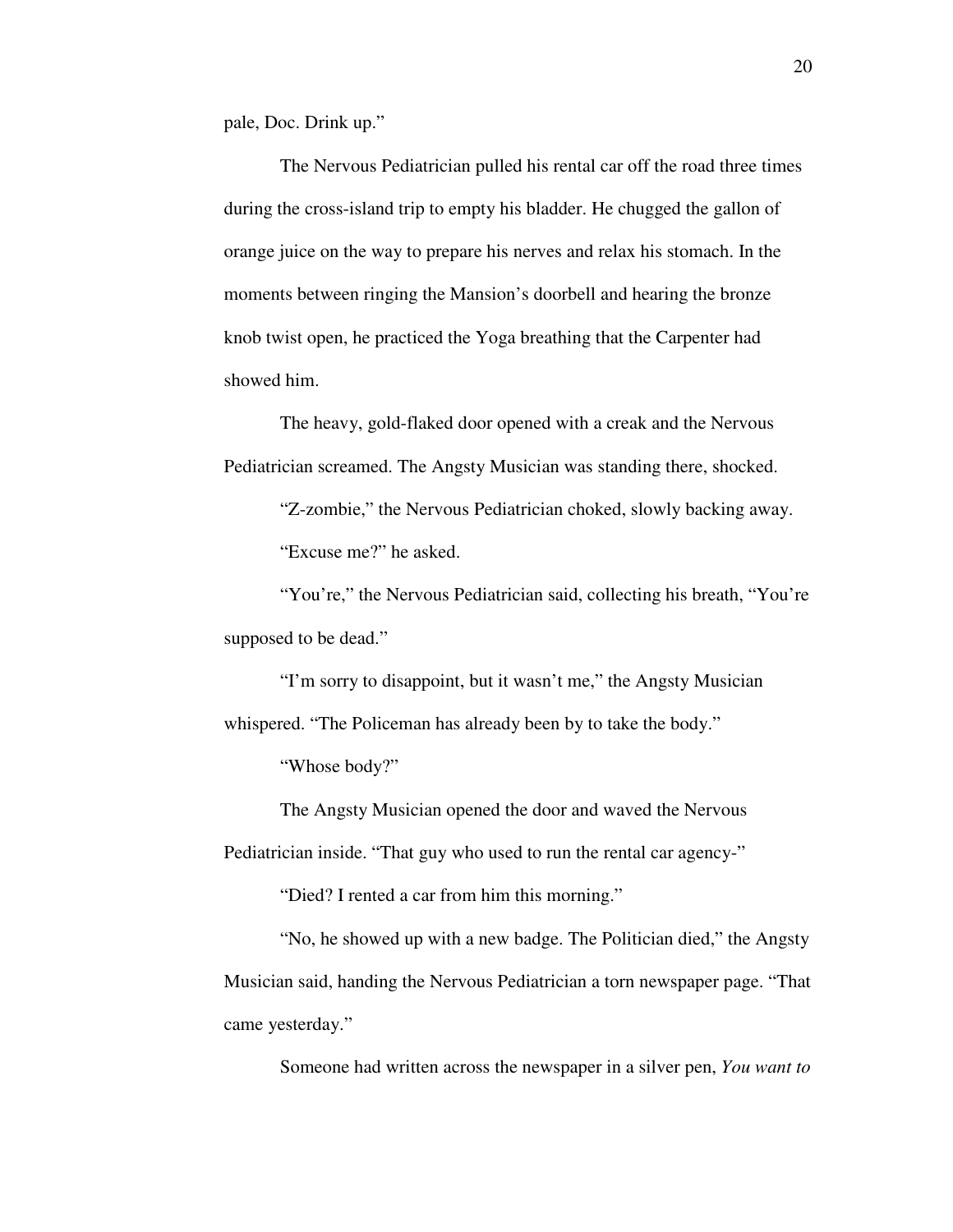*know what happened to your old girlfriend? The Neurologist is banging her. – M* 

"He told us that before Mel offered him political office, he ran the Laundromat and was engaged. Mel told him he could stay with the girl and spend the rest of his life airing out someone else's dirty laundry, or he could move here and air out the community's dirty laundry," the Angsty Musician said, fishing his coat pockets. "He told us that it was the mistake he regretted the most, and Mel never let him go back. Then he, well," he paused, tapping on the bottom of the cigarette carton he had found, "It's bad news, Doc."

 The Nervous Pediatrician ran his hands through his thick, shaggy hair. "I'm sorry. I'd offer you some orange juice, but I'm afraid I drank it all on the car ride."

"You're kind. I have some orange juice here. Would you want to stay for dinner?" The Angsty Musician turned his head toward the Celebrity's bedroom. "She's not coming out for a while. He was like a father to her."

 "Thanks for the offer," the Nervous Pediatrician said, hiding his shaky hands. "I should get the rental back before the store closes." He turned to go, but added, "Where do you get beer?"

The Angsty Musician blushed.

 "I'm not trying to offend you or anything, but I read about the empties in your recycling. Where did you find beer?"

 "Down there," he said, pointing to the basement. "Each time I try to finish it off and give it up, I wake up to find more. It's terrible." The Angsty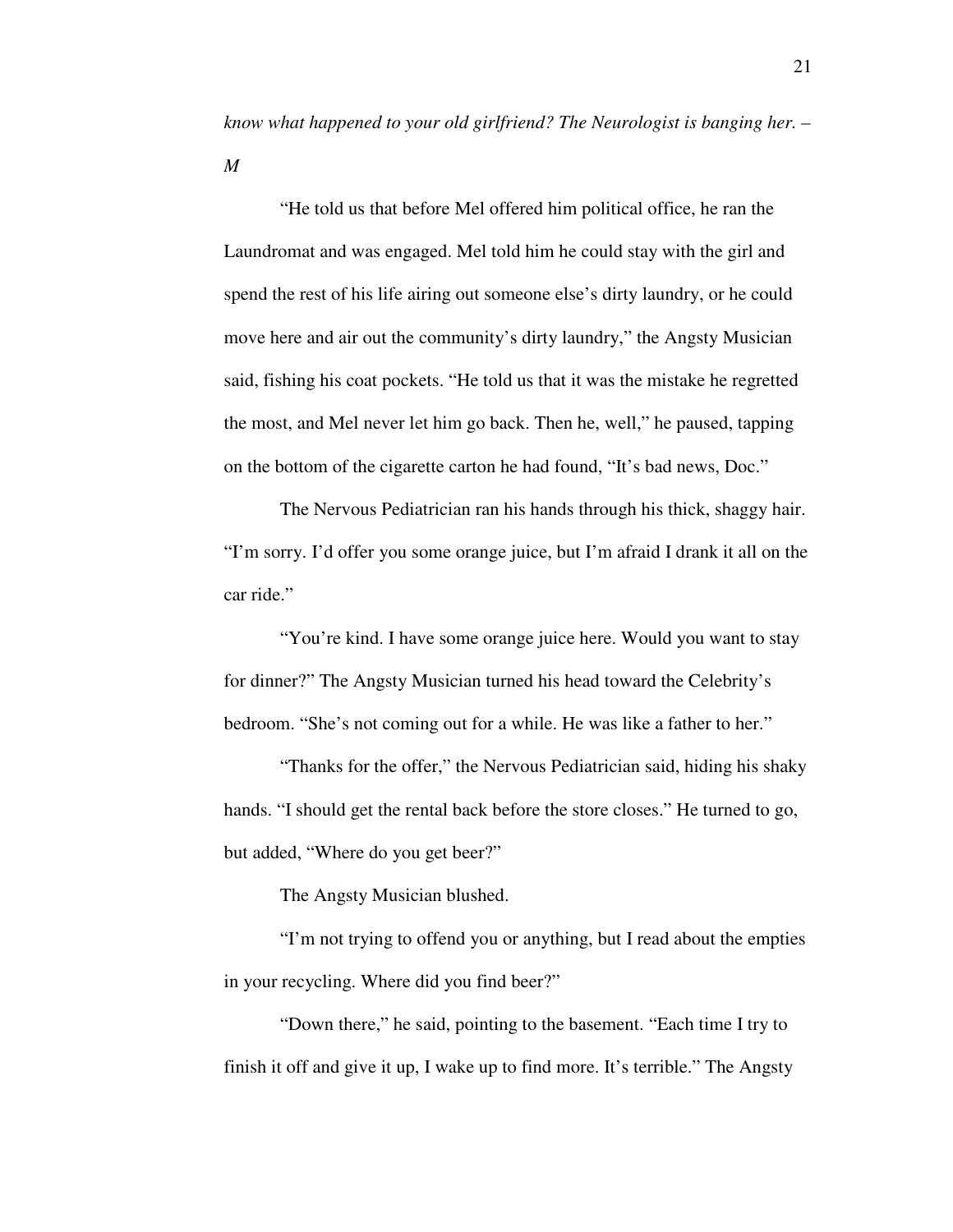Musician perked up. "Do you want to take some? Please?"

 The Nervous Pediatrician drove out to the ledge on Lover's Lane and cracked open one of his six new beers. A rustle in the brush startled him as he took the first sip. The Nervous Pediatrician looked up to spot the Computer Technician and the Storeowner's son emerging from the woods hand-in-hand.

 "What are you two doing out so late? Didn't you know that we have Policemen around here now?" he scoffed. "Apparently so. Badges and everything, imagine that."

 "Is that alcohol? Where did you score alcohol?" the Storeowner's son marveled.

"At the Mansion."

 "We heard about the Politician," the Computer Technician expressed empathetically.

 "Want to know why he died?" Years of sobriety let the alcohol strike swiftly.

 "That's really none of our business," the Storeowner's son said. "It's his life and death to do what he pleases with. We could at least give him the dignity of privacy."

 "Do you know what your birthday is?" the Nervous Pediatrician slurred.

 "It was a Tuesday" the Storeowner's son replied. "I know that." "March 31," the Nervous Pediatrician beamed. "Mine was a Tuesday,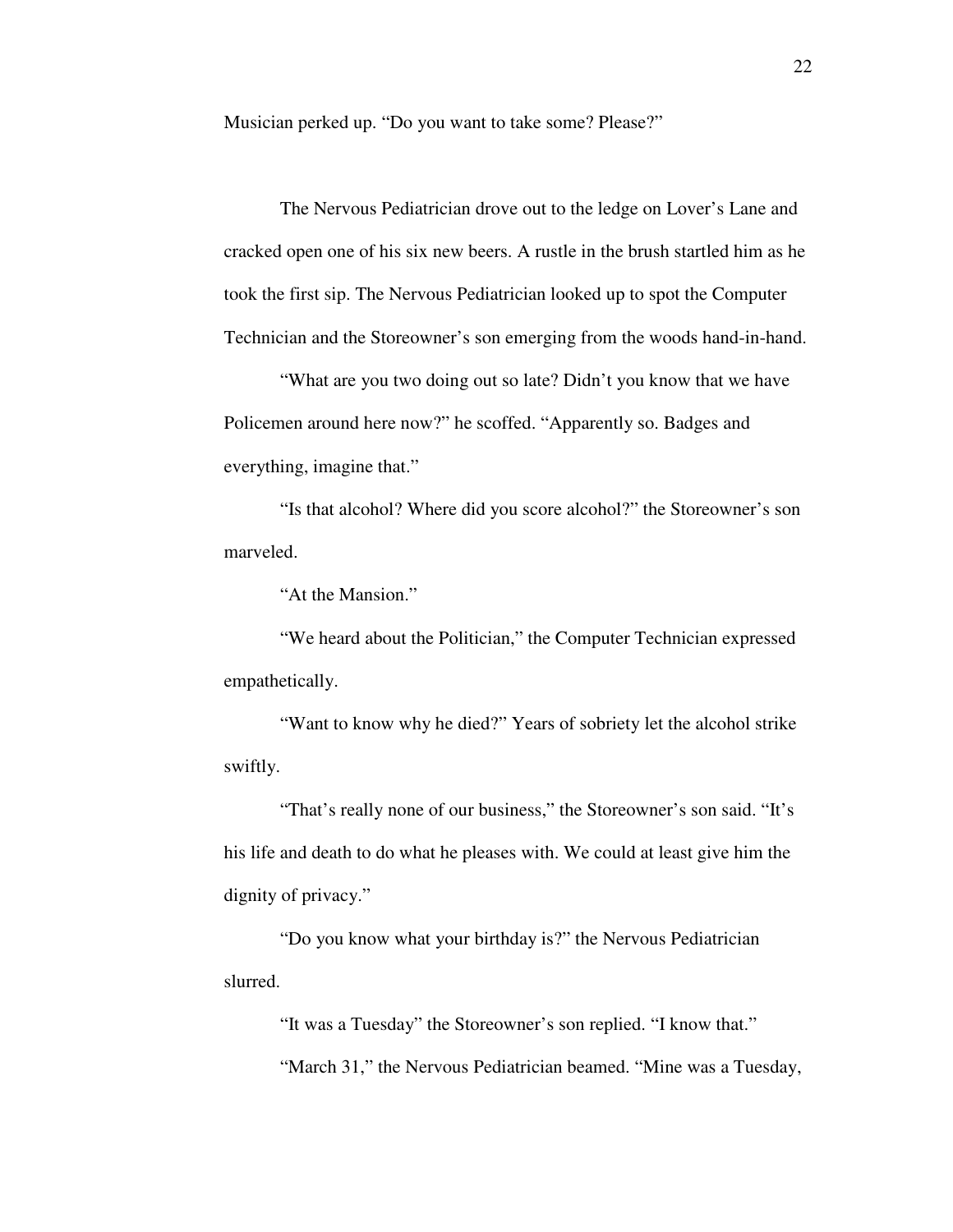as well. But it was March 31. I couldn't even tell you what fucking season it is now." The Nervous Pediatrician chuckled. "He wasn't the only one who had to give people up, you know."

 The Storeowner's son glanced over at the Computer Technician. She shrugged and put a hand on the Nervous Pediatrician's shoulder.

"Shit," he whispered. "And for what?"

 The Nervous Pediatrician arrived at his practice Monday morning with a hangover. Finding his office door covered in post-it notes aggravated his sensitive neurons.

 "What's all this?" he groaned at his part-time receptionist, the Nail Technician. "The paper ban," she said. "When I got in this morning, the filing cabinet was gone and this pile of stickies was on my desk. I transcribed what I could remember of your appointments' charts."

"You know that we keep all those files on the computer, too, right?"

 "We do? Wow. I guess I've just never looked." She chewed on a pen cap until it cracked between her teeth. "Well, your first patient is over there," she grumbled through clenched teeth, glaring at the Storeowner. She, too, preferred to start her day with a pack of bubble gum, but had found the Storeowner sitting in her office rather than behind the counter of the General Store that morning.

 "What's wrong with you?" the Nervous Pediatrician demanded. "It isn't me, it's the cat," the Storeowner replied in a hushed voice. "I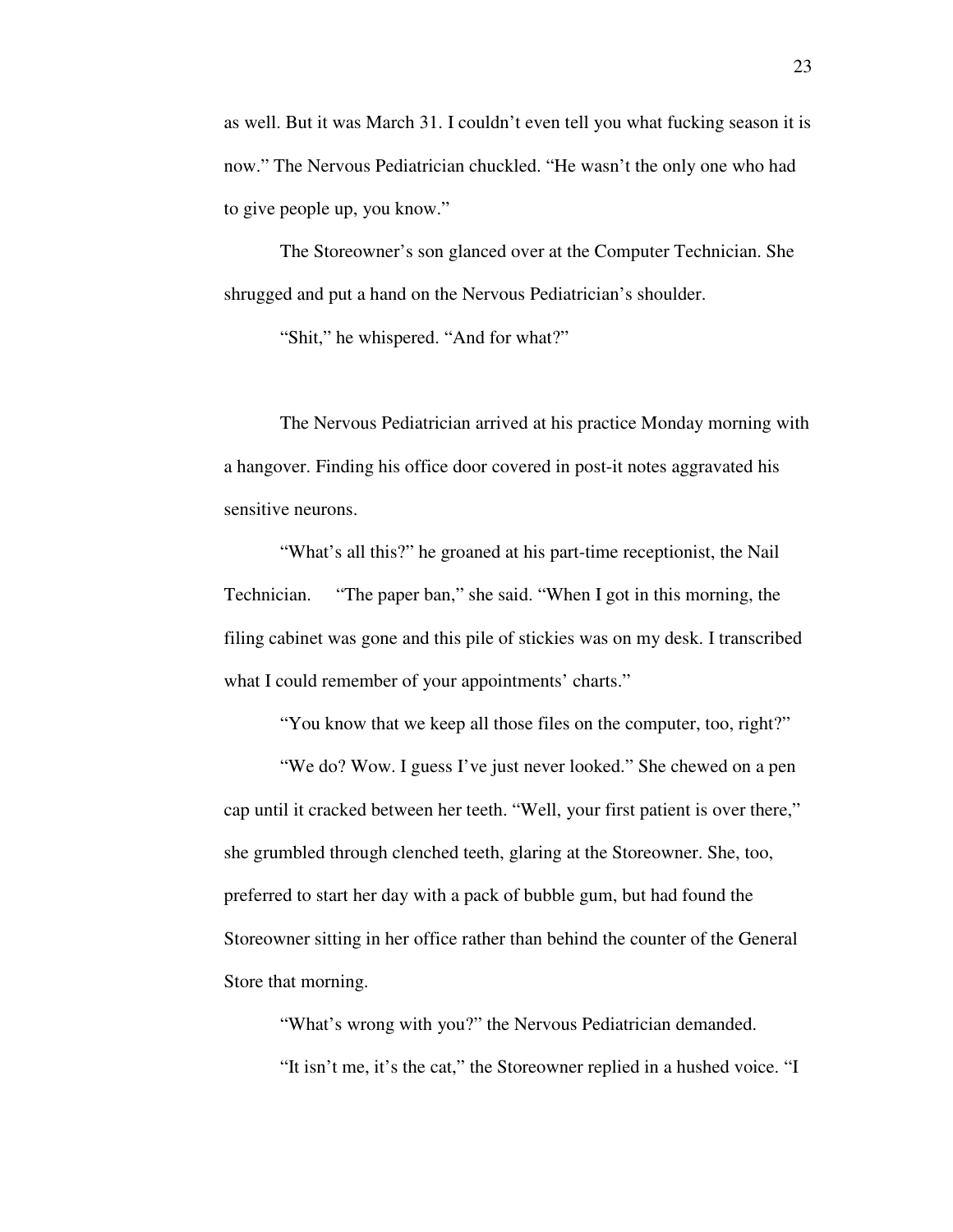mean, I guess you could take a look at my toe again?"

 The Nervous Pediatrician beckoned him into the examination room. He let out a sigh as he closed the door behind them and asked, "What happened this time?"

 "I don't know, something just," he paused. "I shouldn't be mad about the paper ban – it doesn't really hurt my business. But it's been a week since this all started, and I don't think it's ever going back."

"What do you mean?"

 "Things are different. Kids are talking to me! They are demanding answers to questions about the politics of the town, questions that I can't answer! Questions that I want answers to, too."

 "It's been quite the awakening," the Nervous Pediatrician nodded, inspecting the Storeowner's toe.

 "I saw the Florist out in her garden this morning, crying, and holding the Neurologist," the Storeowner lowered his eyes and slumped his shoulders. "I just don't know what to say anymore. I haven't had a good conversation in four days – Mel stopped posting talking points on the Blog."

 "You may not have been having pleasant conversations, but you've been having authentic ones," the Nervous Pediatrician said.

The Storeowner shrugged. "What do these people want?"

 "Mel's just one man," the Nervous Pediatrician replied with a hesitant stare.

"Not Mel," the Storeowner huffed, "This Anarchist and Skeptic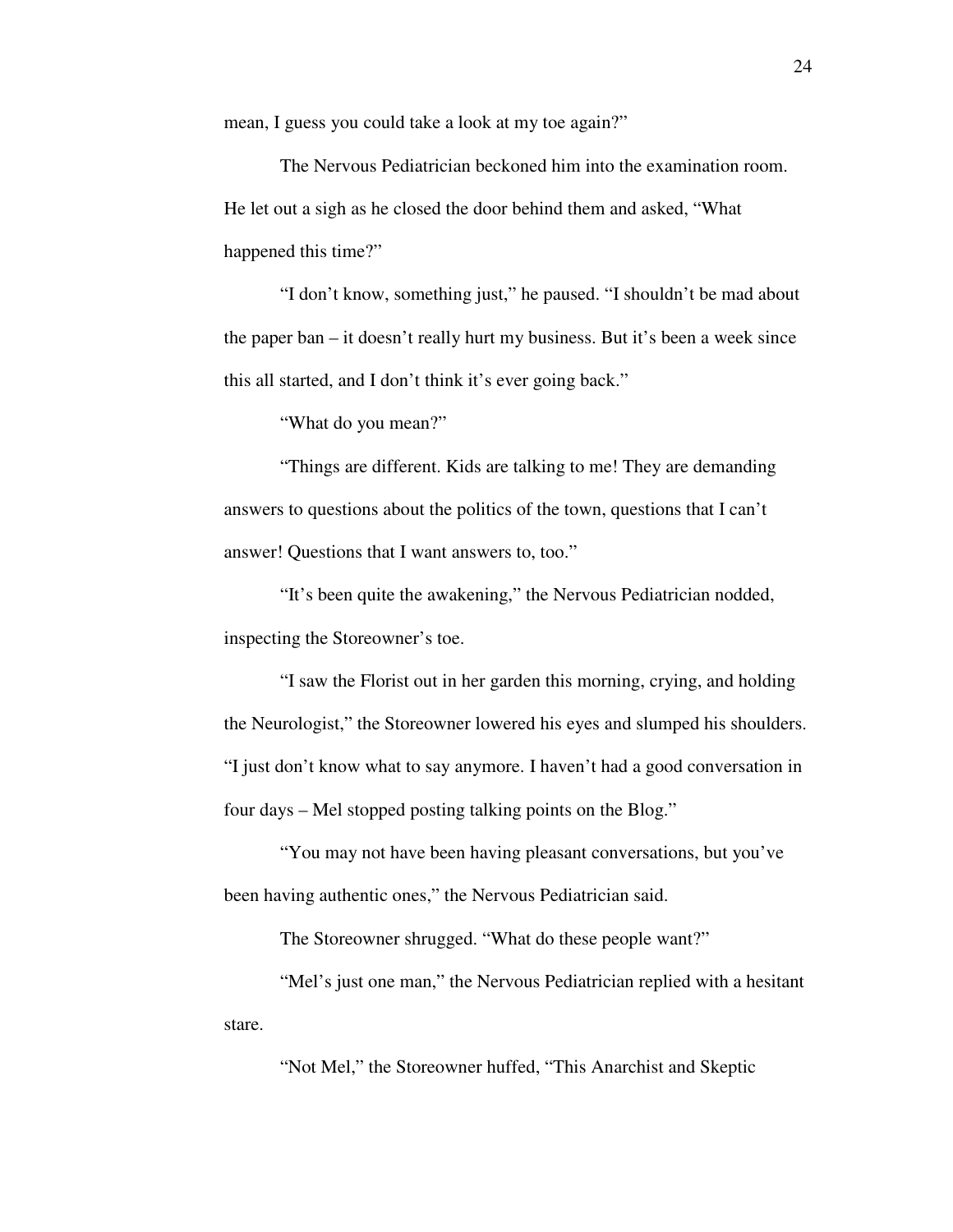Writer. What do they want?"

 "I don't know. Maybe they're just unhappy with the way things have been going, the way things run around here."

 "Just because they're unhappy, does that entitle them to sabotage it for the rest of us? I mean, sure, some things may not make sense around here, but nothing's ever been this bad before. Everyone seemed happy enough."

 The Nervous Pediatrician tugged at his shirt collar, loosening its grasp on his neck. "Look, I'm not a veterinarian. But take the cat over to the Dog Breeder. She'll at least have a little more insight than me."

 "Thanks, Doc." The Storeowner held out his hand, his eyes glistening. "And don't think I haven't noticed about you."

 The Nervous Pediatrician smiled and shook his hand. He waited for the Storeowner to leave before collecting and reading the post-its that covered his door. The Nail Technician purposefully avoided making eye-contact, even after he politely coughed.

 Two handfuls of sticky notes into his task, he found a message written not in his playful receptionist's green sparkle pen but in black ink.

*We need your help, and we believe that you want to help. Meet here tonight at 9. Eat beforehand, because the pizza joint closes at 8. – The Anarchist and the Skeptic Writer.*

 The Nervous Pediatrician was surprised to find his office light on when he returned that evening. The Computer Technician and the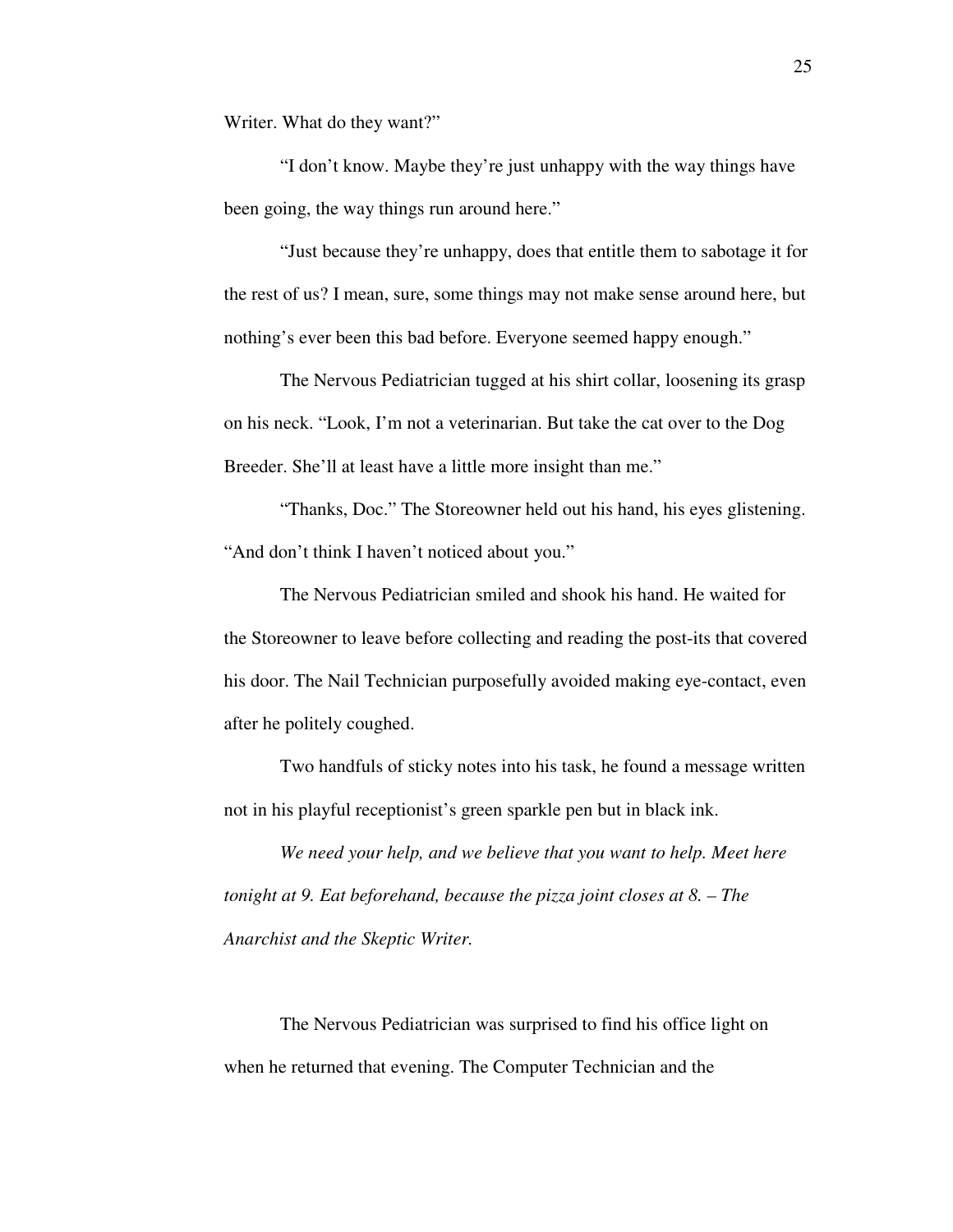Storeowner's son were waiting for him. She pretended to look in his ear with a tongue depressor. He was listened to her heart with an unplugged defibrillator. They quickly hid their tools upon hearing the door close.

"What are you two doing here?"

"Did you read Mel's blog this morning?" the Anarchist asked.

"Why bother?" the Nervous Pediatrician exhaled.

 "No mention of the Politician. We hold Mel responsible. Last night, you sounded like you had proof," she swiftly retorted.

 The Nervous Pediatrician pulled a small piece of paper from his wallet. "The Musician gave this to me," he said handing it to the green-eyed activist.

 "Enough with the cute stuff," the Anarchist pounded her fist into her free palm. "It's time for action."

"The school has a copier and a printer," the Skeptic Writer said, his eyes glued to the Anarchist. "We figured that Mel wouldn't have confiscated the sanitary roll that your patients sit on. If you are with us, let's go." He paused. "If not, uh, could we still have that paper?"

 The three moved swiftly through the streets, slinking in the shadows, avoiding the street lights. They hopped the small picket fence that enclosed the school yard. An eerie silence lingered on the playground, making the Nervous Pediatrician anxious as he waited for the Anarchist to pick the door's lock.

The Anarchist took the first shift as watch guard, but the Nervous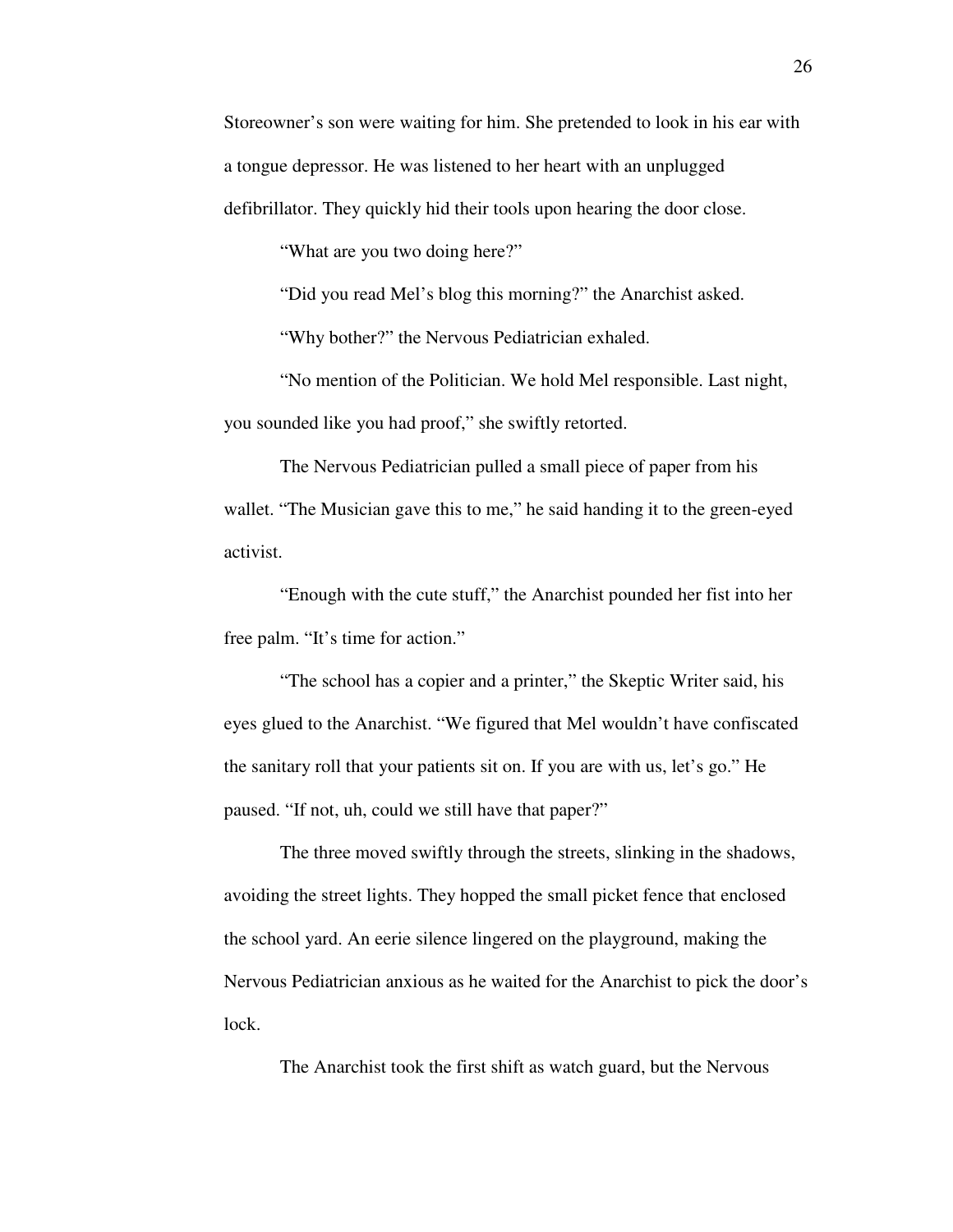Pediatrician continued to scan the horizon for signs of intrusion. The Skeptic Writer cut and inked and typed and printed and wrote and pressed and cropped and stenciled for what seemed like an eternity. He coughed to alert the other two. It was done.

"What do you think?" he beamed.

*What really happened at the mansion that day? The Politician is dead. We know what kind of laundry detergent he used, but no mention of his passing?* 

*Why did Mel usurp all of our paper? Is he that scared of our public forum? Is he that afraid of the power we have when we can openly and freely talk to one another?* 

 *Who the Hell is Mel?* 

"If you two like it, we can start photocopying."

 The Anarchist abandoned her post and kissed him passionately. This made the Nervous Pediatrician feel a bit awkward.

 A small burst of light interrupted the lover's embrace. The muffled cry from the school yard was familiar.

 "I can hear that printer running," the old-Athletic Has-Been now-Policeman called out. "You two should have learned your lesson about these newspapers."

"Shit!" the Skeptic Writer whispered.

 "God damnit!" the Anarchist agreed. "Okay, he's only looking for two people," she turned to the Nervous Pediatrician. "We can outrun that washed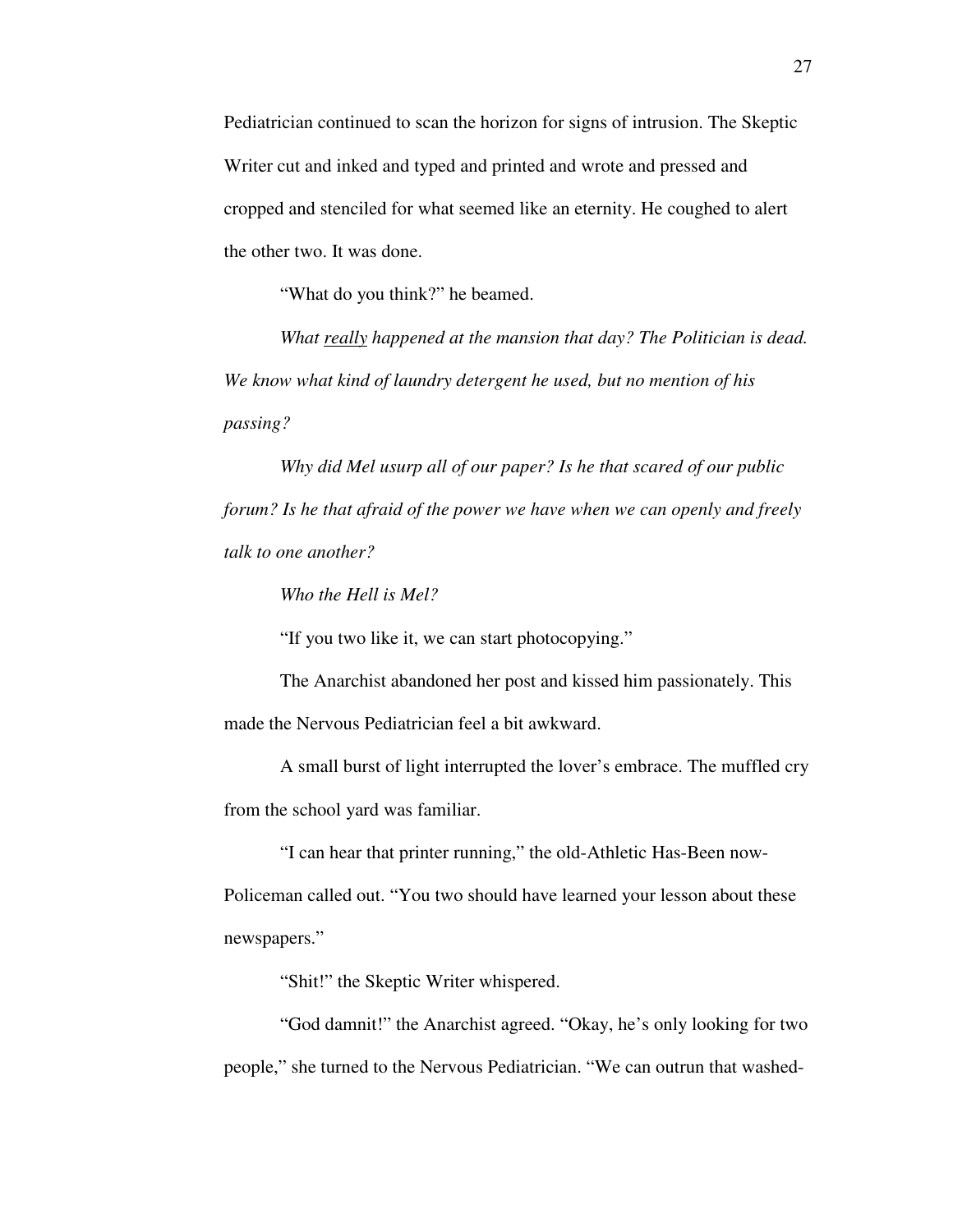up asshole. But you need to stay here!"

"Wh-what?"

 "We are going to distract him," she repeated, running for the exit. "You need to stay here and finish."

 "We're counting on you," the Skeptic Writer said. He kissed the Anarchist under the doorframe.

 "What if you get caught?" The Nervous Pediatrician's hands were shaking, his voice cracking. "What if Mel tracks me down?"

 The Skeptic Writer pulled his lips away from the Anarchist's long enough to shout, "Who the hell is Mel? Cut. Print."

 The Nervous Pediatrician watched in terrified silence as the two ran out into the flood light. He heard the Anarchist curse at the Policeman and then order the Skeptic Writer to part ways. Through the window, he could see the short-of-breath Policeman chase after the young and surprisingly limber Anarchist. After a few moments, once the snapping of twigs and rustling of brush had stopped, the Nervous Pediatrician was left alone with only the sound of his hyperactive heart.

 Using the Carpenter's Yoga breathing, he made his way to the photocopier with the roll of paper. He carefully dismantled the paper feed's cover, but it crashed to the floor with an unusual plastic rattle. The Nervous Pediatrician could have sworn it sounded like a cough.

 He wiped the sweat from his forehead onto his sleeve before it could stain the paper. In the meticulous silence, he heard another cough. Jumping to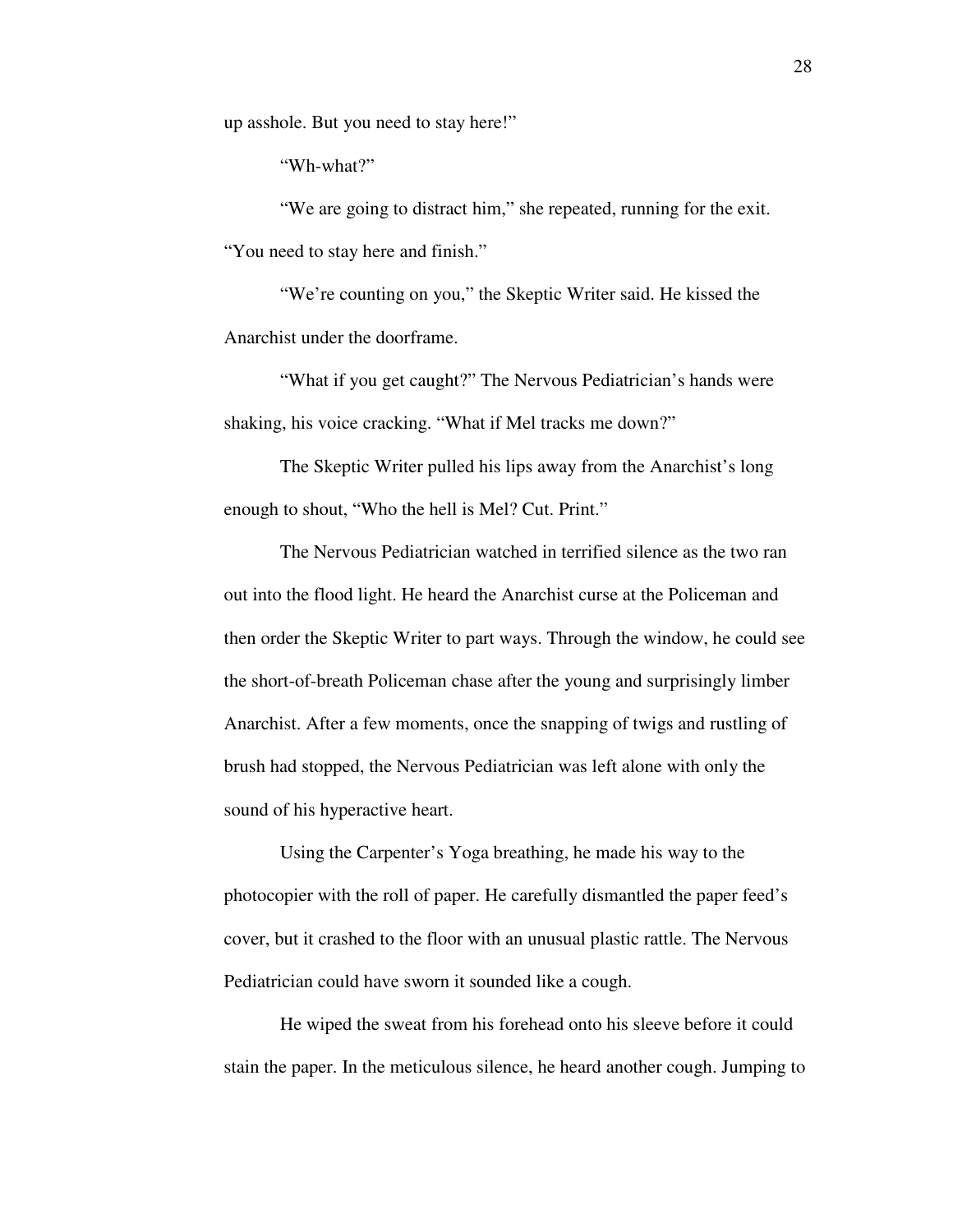his feet and spinning toward the door, the Nervous Pediatrician squealed.

"Wh-what?" He stammered. "Who's there?"

A voice coughed again, beckoning him.

"What do you want?"

"To explain," the voice cracked. "Look, please come here."

The Nervous Pediatrician took a few hesitant steps forward.

 "That's enough," the voice barked. "Don't- uh – don't come any closer."

"Who are you?"

 "I don't know how it got like this, I don't know how it escalated so quickly," the voice moaned. "At the Mansion yesterday. That was never supposed to... I never intended," the voice stopped.

 "You?" The Pediatrician could feel his clenched fists get warm. "That's exactly what you intended. You left the note there for him to find. What did you think was going to happen?"

"Not that. Not any of this."

The Pediatrician stepped forward again.

"Get in here. Show yourself."

 "You need to give me time to fix this. You can't print that newspaper, at least not now. Not yet."

 "You aren't the only one around here with something to say. You don't think the people here have a right to know what you did?"

"It wasn't me, at least not entirely me. I'm sorry," the voice pleaded.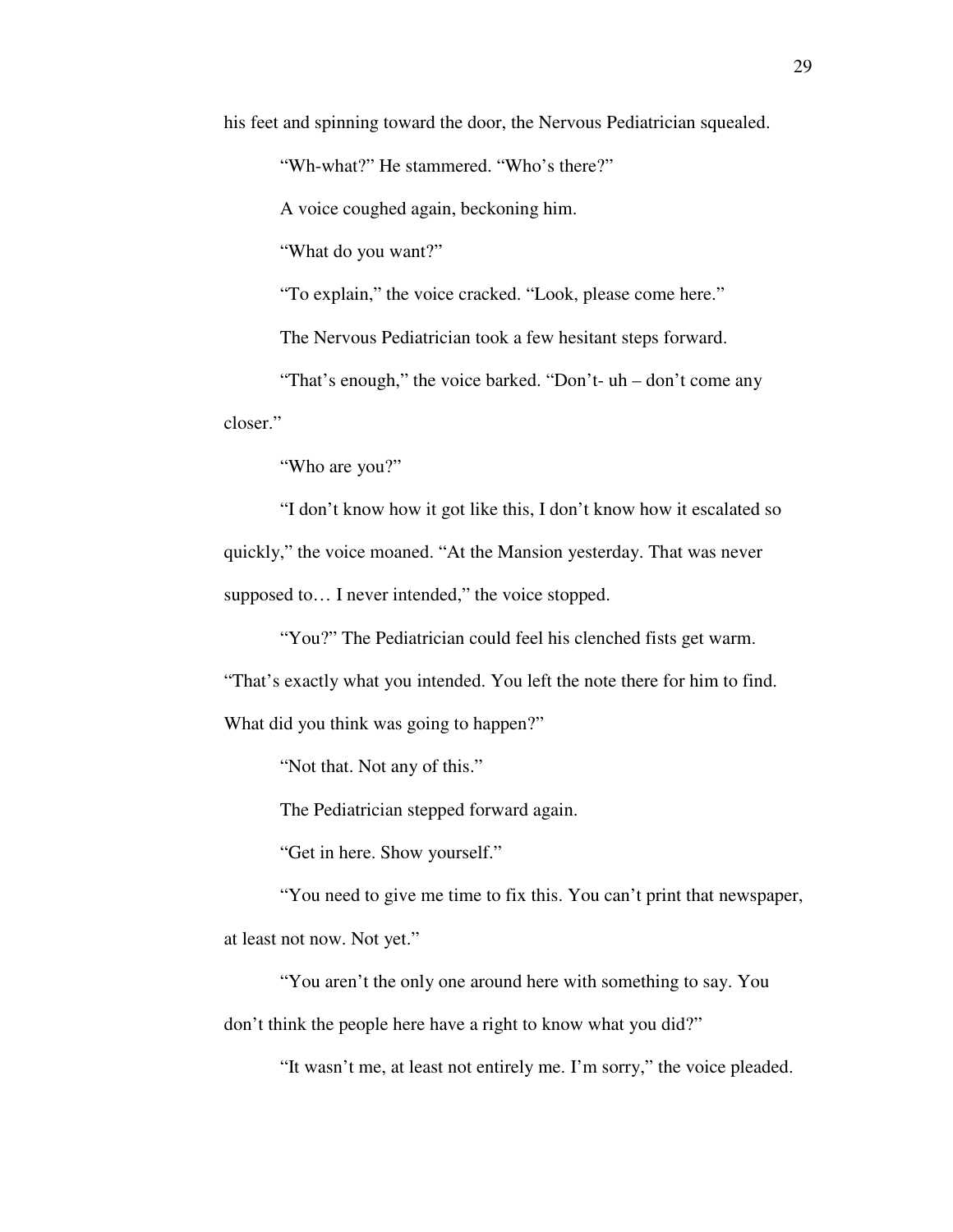"What gives you the right, the privilege, to say whatever you want, no matter how much it muddles things?"

 "I haven't fucked it all up, there's still time for me to clean up my mess."

"You're pathetic."

 "Any more than you?" the voice asked, suddenly booming with authority. "You stop sputtering like a jackass for one day, and now you have some type of superiority over me? You still don't have the cahones to ask out the girl."

 The Nervous Pediatrician looked down at his hands, covered in ink from the copier, and shoved them into his pockets.

 "Look, I may have let things get out of hand, but you three started this all. Do you know how long things had been going well until those two little shitheads stirred up trouble?"

 "Seven-hundred and twenty-three days," The Nervous Pediatrician answered.

 "Longer than that. You don't believe there was real happiness out there?"

"Maybe. Yes, probably some."

 "After everything I've fucking given them, of course there was. And you took that away, under the guise of 'enlightenment.' Sure, you may get the girl and be the hero, but you can't imagine what that paper would do if everybody read it," the voice said. "You've already disillusioned them. Now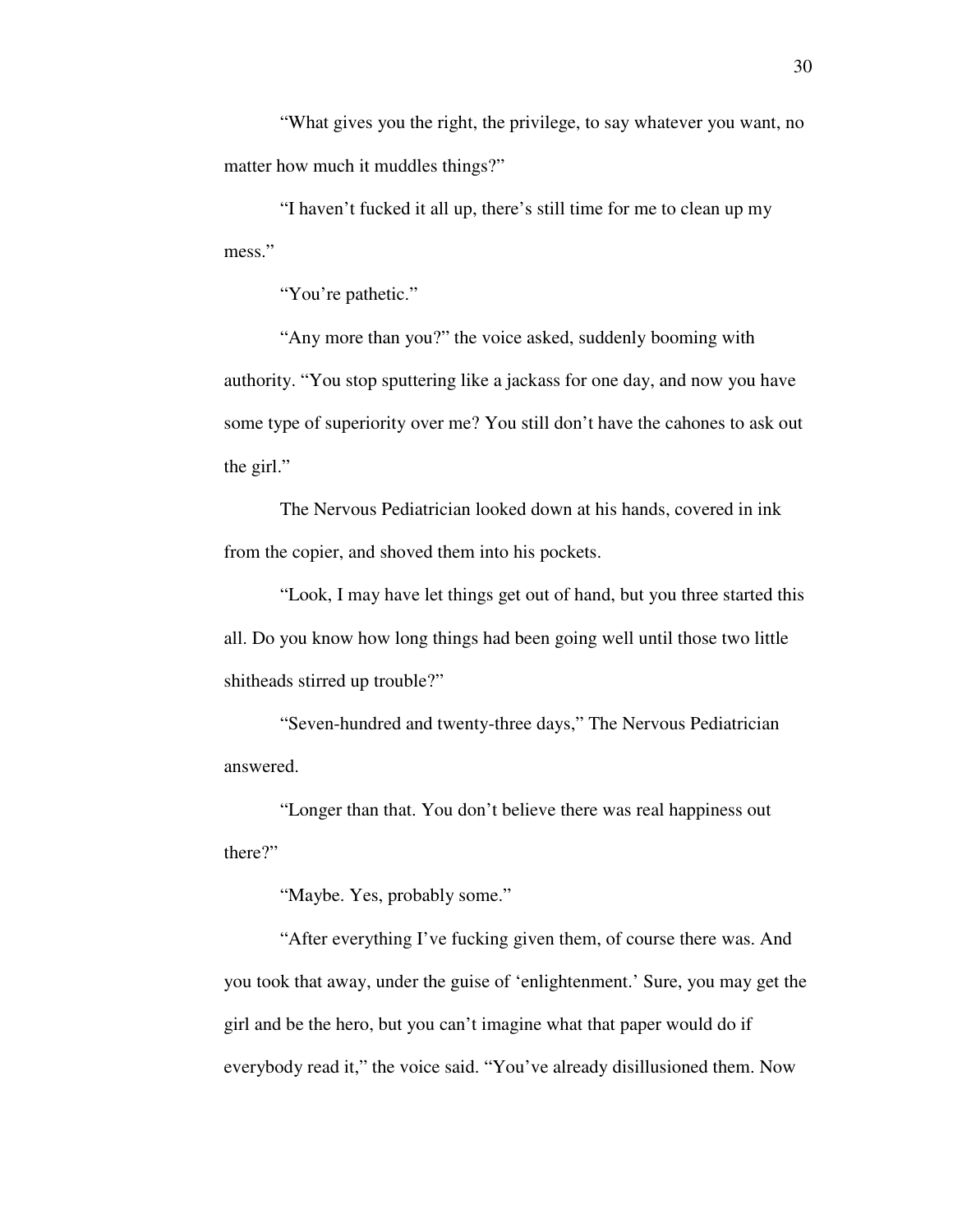you're setting them up to rip each other apart, to destroy all that they know. How satisfying will it be to get the girl then? How long will that paradise last?"

 The Anarchist's voice echoed outside, calling out to the Nervous Pediatrician and to the Skeptic Writer. She was still too far away for him to hear her footsteps.

 "Things won't go back to the way they used to be, you made sure of that. But give me a few days to at least salvage what I can."

 Silence seeped in through the cracks in the doors and windows. The Nervous Pediatrician stood with his hands still in his pockets, waiting for the voice to speak again.

 Instead, the Skeptic Writer called back to the Anarchist. The voice outside had quieted.

 The Nervous Pediatrician ran to the door and found no one. He hadn't really expected to. The young lovers' footsteps grew louder and echoed closer. They squealed in ecstasy and shouted back and forth about a mission accomplished. The Nervous Pediatrician shuffled his tired body back to the photocopier. The dry ink didn't smudge as he folded the prototype newspaper into a small square and tucked it in his inner coat pocket, next to the piece of paper from the Angsty Musician. He pushed open the back door with his elbow, using his free arms to unwrap a lollipop that had been sitting in the same inner coat pocket. The Nervous Pediatrician hoped that the flavor would at least last for the entire walk home.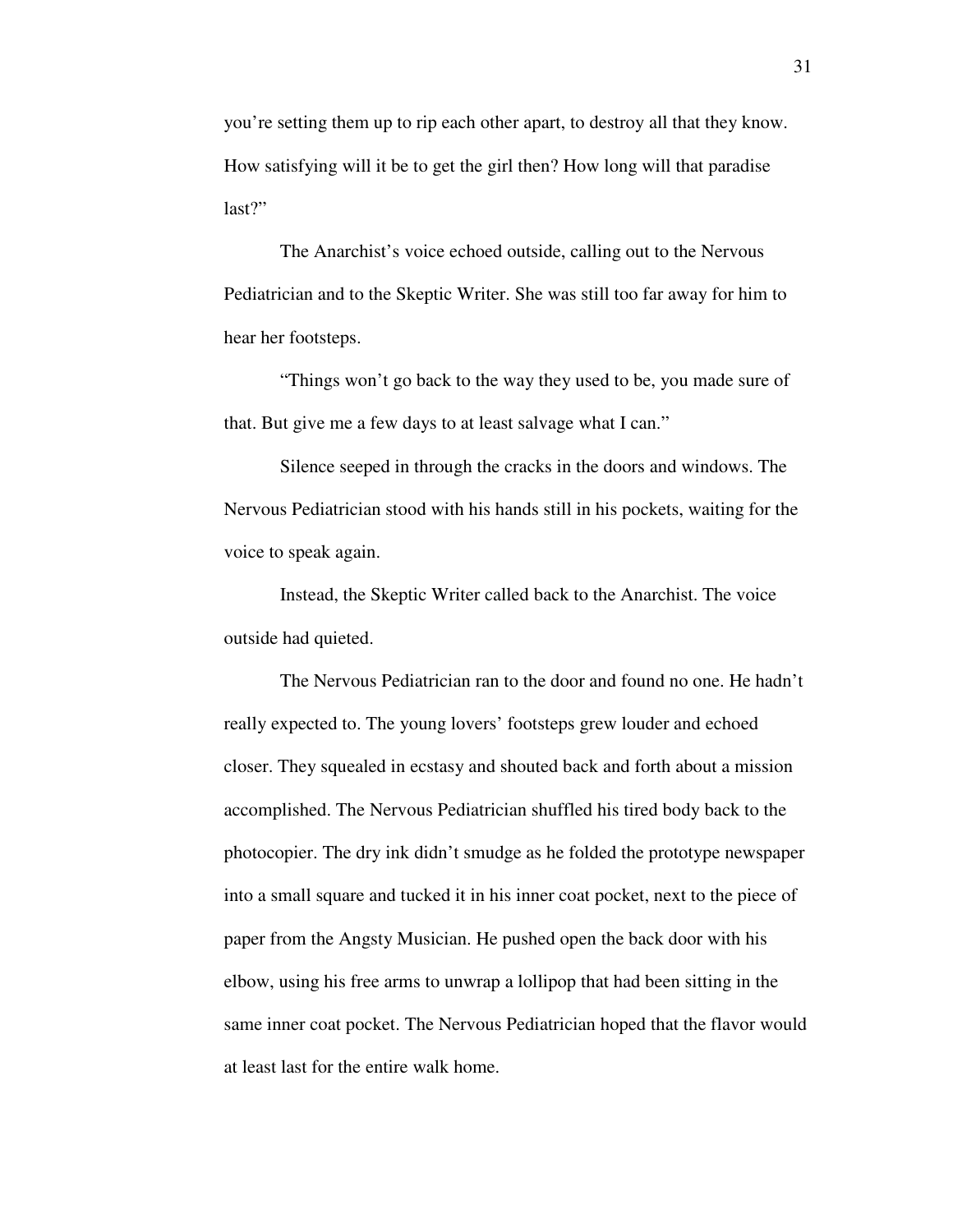### **The Good Thing About Quitting**

 The dull orange light blinks and flashes green as the strong aroma of Columbian supreme invades my senses. My right hand reaches up to open the middle cabinet, looking for my favorite mug. The shelves are stocked with Nalgenes and Odwalla bars. The cabinet to the left is similarly disappointing, holding only Solo cups and ping pong balls. I check the cabinet on the right and find a sparse collection of plates, bowls and cups. There's one clean mug left. The door to the basement creeks open and a few sock-softened footsteps patter into the kitchen.

"Sorry. Do you mind if I, uh?" I ask.

 "No. Go for it," Steve-o says. I think his name is Steve-o. I never really knew the guys that JP and Ryan left the house to.

"Do you want any?" I hold up his coffee pot.

 "Nah," he chuckles. "Wouldn't mix well." He reaches by me to the wine fridge filled with Honey Brown. "You comin' back downstairs?"

"Eventually."

 I wait until he's gone before pouring the coffee and putting on my coat.

 The night air chills my finger tips and nips at my ears out on the porch. The cushions for the wicker chairs and loveseat have either been thrown away or stolen by the neighborhood's wild cats. We've been gone only six months, but already the place is foreign. I sit on the porch's banister, one leg tucked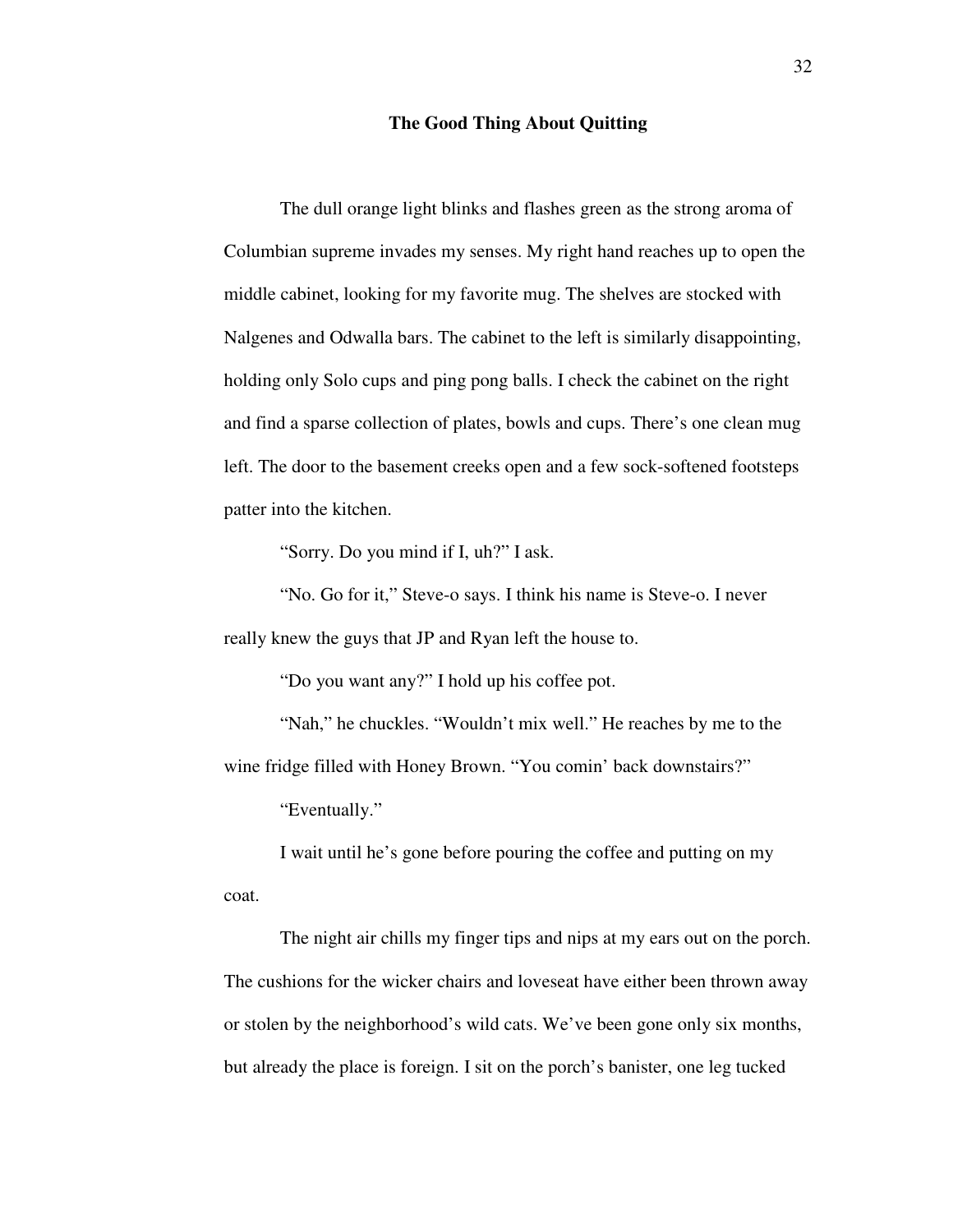under and the other swinging rhythmically against the posts. My view of the barren street is interrupted by a blinding incandescent light. I almost spill my coffee. Ryan stands in the doorway.

"Didn't mean to scare ya," he says. "On or off?"

"Off. Has there always been a light out here?"

 "It was broken last year." He flips a switch in the hallway and closes the door behind him. "I thought you left."

 "Where would I go?" My eyes readjust to the darkness. "Everyone I knew's gone by now. Or at least anyone I'd want to see tonight."

 He sits down on the bare loveseat and pulls the warped pea-colored ottoman closer with his foot. Tapping the bottom of a Djarum pack against his palm, he pulls out two and holds them between his warm lips. Before I can stop him, Ryan runs a lighter along the wood paneling and cups his hand around the small flame.

"I quit," I tell him.

"What?" His eyes widen.

 "Last month. I've been good." My dangling leg bounces and my fingers dance against the smooth ceramic.

 "I've already lit it." He forces away a smile and furrows his eyebrows. "It's just one. You can still quit and just have one."

"Moderation?"

He reaches out to me. "Moderation."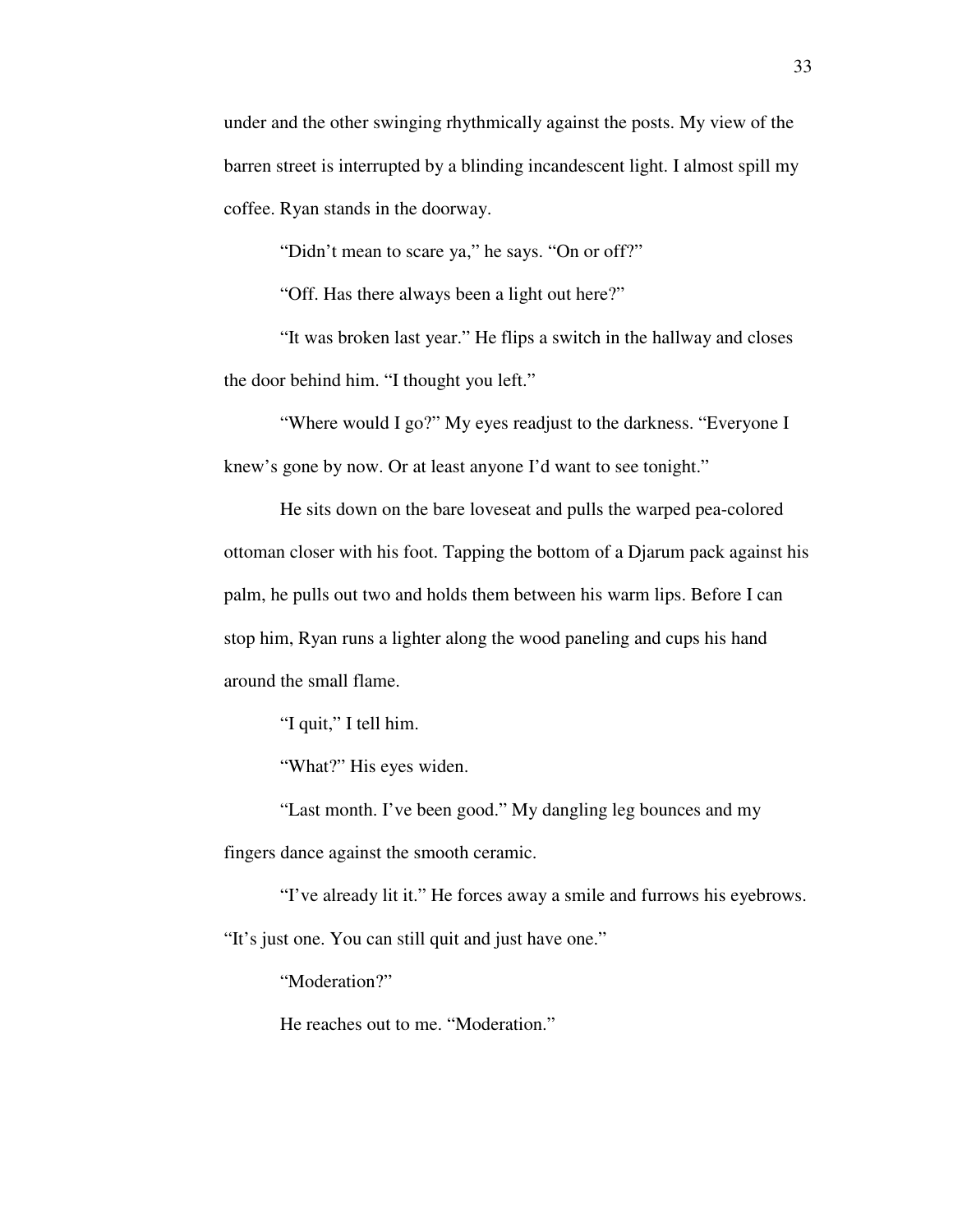I inhale, leaning my head back to rest against the support beam, keeping my eyes open only enough to make out the rusty glow of my clove. My leg stills. My head quiets. I've missed this smell. Like preserved plums, or dried orange rinds, mixed with pourpori.

"It's strange to see you out here without JP," Ryan says.

 "He looked busy, catching up," I shrug. "How's he doing? I can never tell."

 "Who can?" he laughs. "Probably good. He spends all his free time with Jen now that she's moved into the city."

"Poor Ryan, ditched for a girl."

 He looks down at JP's left-behind handcrafted ashtray on the ottoman between us, overflowing with our old soggy filters, and flicks away the soft ash from his clove. "I didn't know that you left the wicker chairs." He runs this slender fingers along a protruding spoke and I think of the night we broke it.

I shrug. "They belong here."

"What time are you going back tomorrow?"

 "I don't think I am." I flick my ashes into the bushes that hug the posts.

He shifts in the uncomfortable wicker furniture. "How come?"

 "I'm not staying for anything here," I unintentionally whisper, then cough to regain my voice. "There's just nothing there."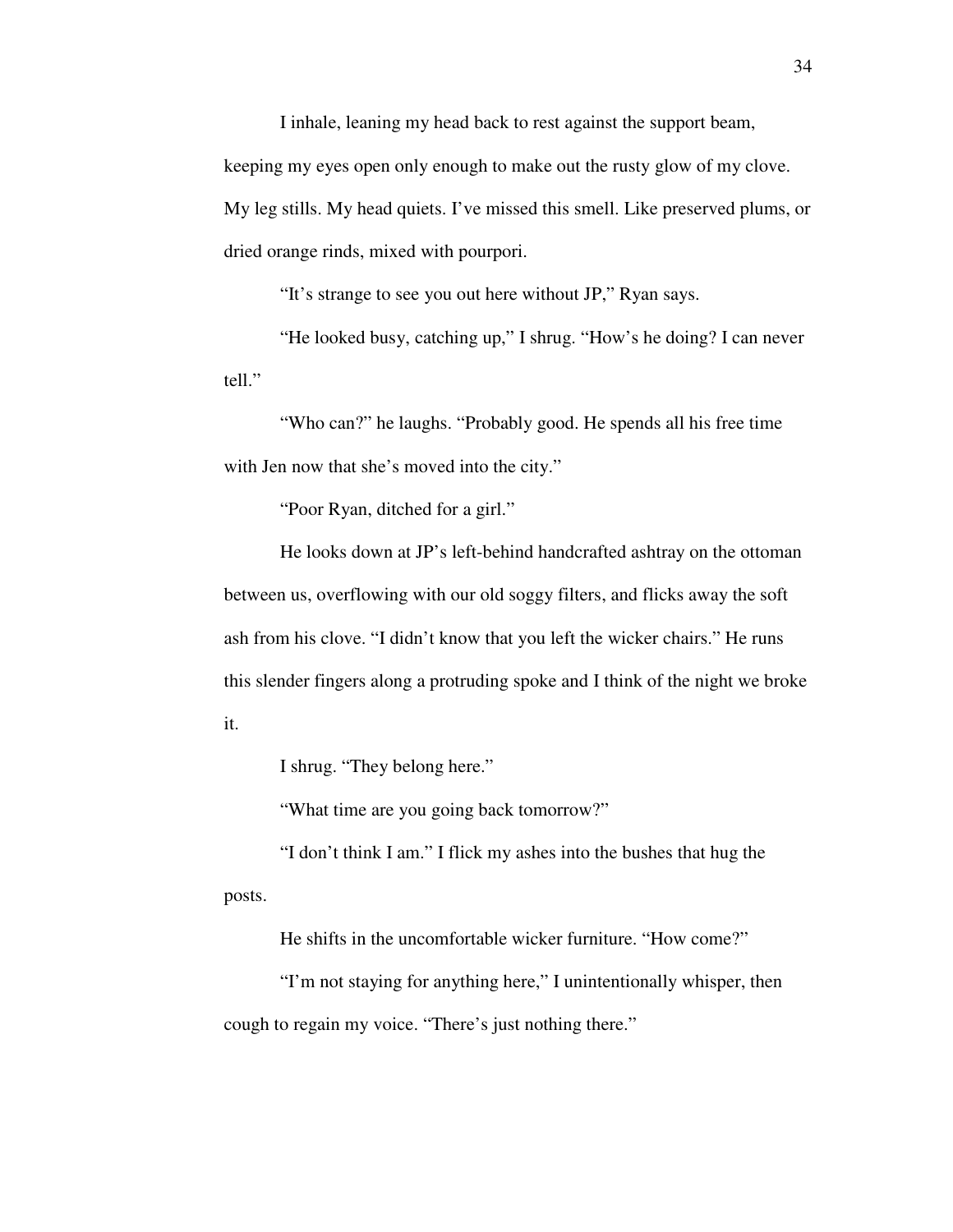"Come to Boston with us. JP may have filled up his girl quota, but I haven't."

 I want to clench my fist or roll my eyes, but I just move my coffee mug in small circles to create a whirlpool.

 "I'm kidding." He sits up and tosses the filter into the driveway. "I'm just kidding." He pauses. "It's weird not having you around. I miss coming home to drunk Shane throwing herself at me on the porch."

 A charcoaled smudge on the railing marks the spot where we once convinced JP to extinguish his clove when he insisted putting it out on his arm. Twirling my clove stub in small half circles on top of the blemish, I press until the glow disappears. I jump down from my perch but my foot has gone numb. The pins and needles sweep past my heel and up into my calf. My knee buckles and I wince.

 The feeling of his touch fires in my spine. It creeps up my back into my shoulders. I can feel it in my hair.

"I didn't mean that, Shane. I don't know why I said it."

 He quickly pulls his hand away and tucks his fingers into the tight front pocket of his jeans. I shake my foot out and let it strike the banister to check for sensation.

 "It's been a while," he finally says, parting his full lips. "Would you want to come?"

"To Boston?"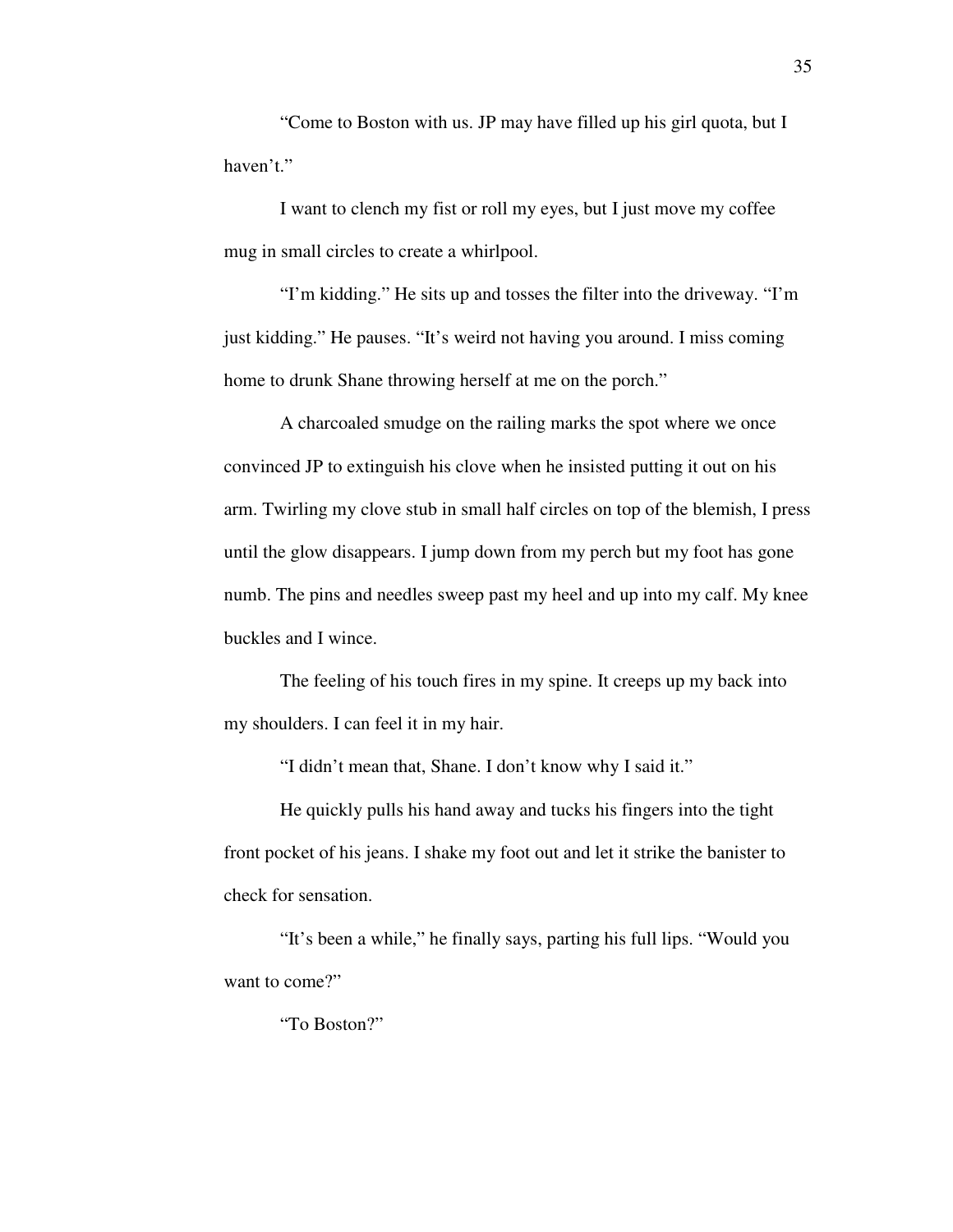He pulls out his carton of Djarums and taps it against his palm, gliding toward the wicker seats. "One nice thing about not having those cushions, you don't have to worry about sitting in cat piss."

 "About that," I say, waiting for him to look up. "You didn't sit in cat piss. JP was really drunk on the way back from the bars and couldn't hold it. He was too embarrassed to tell you."

 Ryan's smile quickly fades and he looks to the ghost of the old argyle patterned cushion.

 Laughter pierces the floorboards and resonates in the bones of the porch, JP's above the rest. We both look down at where we think the basement couches should be, where we had them last year, back when we called this place home.

"Don't make me smoke alone," he says.

"I quit." I sit next to him and hold out my hand.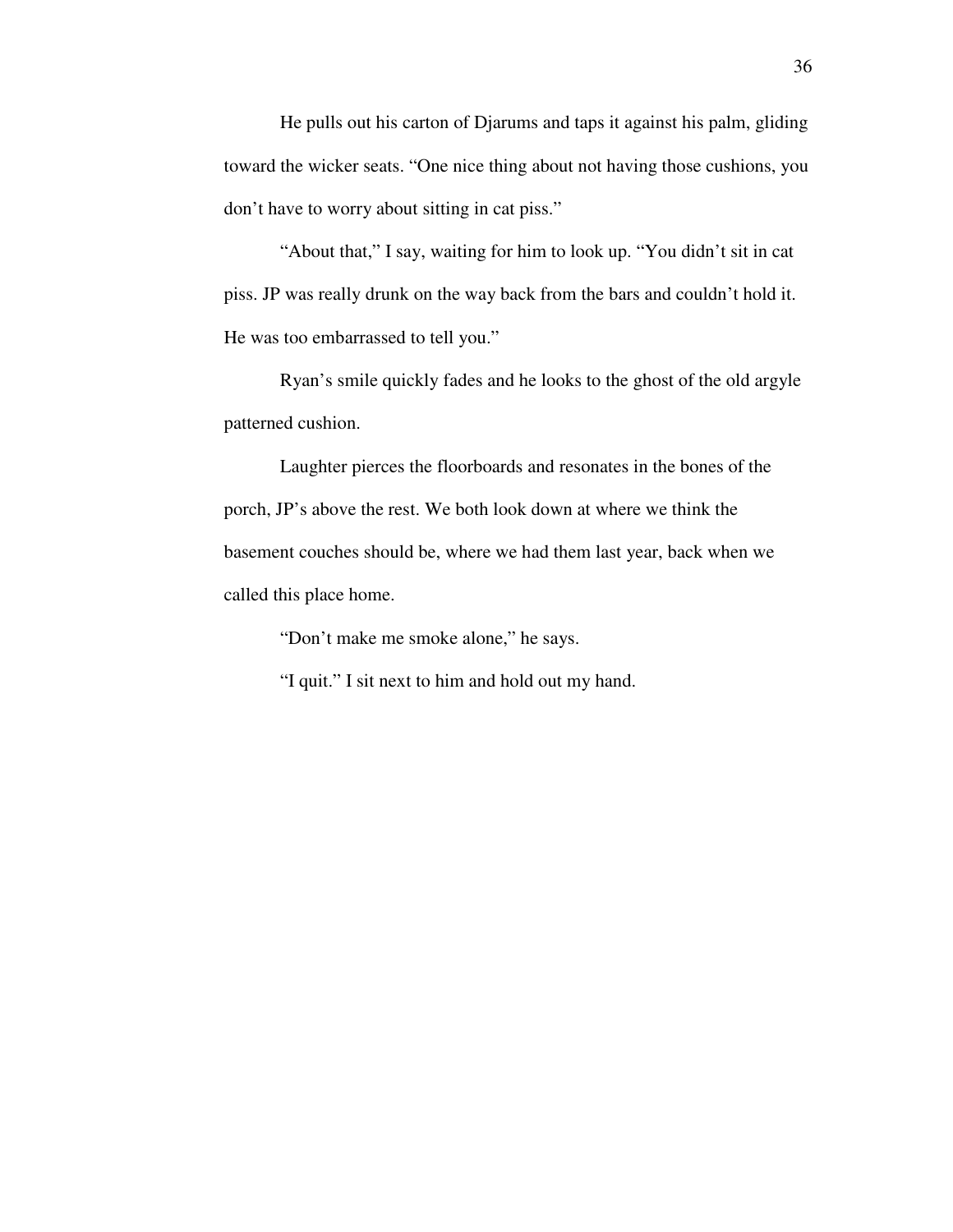# A Love Letter to Ultimate Frisbee

 $Or:$ 

# **Disc is My Favorite Four Letter Word**

 This all started when I thought of you in the store today. That's sort of an awkward way to break the silence. I'm sorry that I disappeared, but there's really only so much pain a person can willingly subject themselves to – and being around you hurt too bad for too long. I still got the scars on my knee and obliques to prove it. The silence was a stipulation imposed by doctors with the added guilt coming from parents, employers, and a girlfriend. If Jeanie knew that I was writing you this letter, she'd probably kick me out on the couch tonight or call Dr. Roberts to have him strong-arm me. The world's still against us – that tiger don't change its stripes.

 But thinking of you earlier in the checkout line got my heart beating, a much needed jump-start for a rusted old battery. I guess it would be hard in a place like that to not think about you. My fingers tingled in anticipation of you, of reaching out and snatching your cool plastic exterior. I could feel the fibers of my hamstrings quiver, waking the adrenaline up in order to meet you in the cutting lane. You know, and the pain had just started to fade away. That's really what makes this the hardest. I had starting wondering if I was ready for you again. I promised everyone that I would take some time away from you, let the scars heal, and now that everything was looking up, Jeanie goes and demands that I make the hardest decision of my adult life.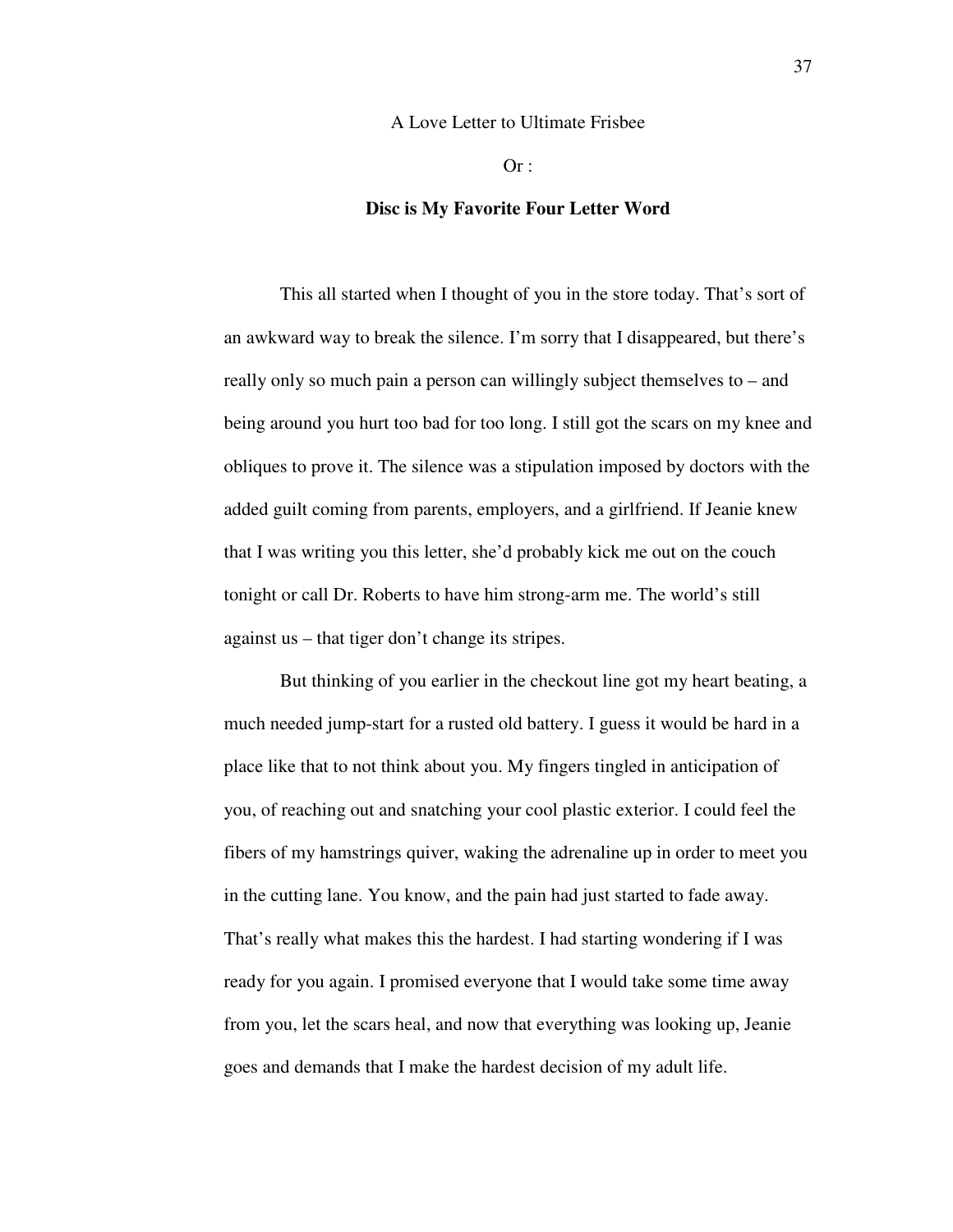How am I supposed to give you up? You've been a part of my life since I was sixteen. Am I supposed to go back to the way I felt before I knew you, before Sticky Fingers introduced us? God, the anticipation and excitement of that day, I don't think I can ever pay him back. I had seen him with you some weekends out on the soccer field or in that lot behind the supermarket. Those first moments together are still seared into my granite sensory cortex, engraved for all to see. How smooth you felt in my hands, how nervous I was trying to look good for you, how it felt like lightning bolts every time you came soaring back into my arms.

 You know, I haven't seen my mother since the hospital, but Jeanie decided to call her today after the incident at the store. Can you fucking believe that? You wouldn't have called my mother. Well, of course you wouldn't have, my mother hates you. She never gave you a chance.

 My mother had heard rumors about you, about the people surrounding you, rumors that you and I both know aren't true. She confused you with those fucking stoners in the Birkenstocks who think that throwing around in a circle constitutes physical activity. She saw tie-dye where there were Gaia jerseys, cleats and all. Sure, I've met some crunchy do-gooders who listen to too much Creedence Clearwater Revival and are obsessed with *Scooby Doo*. But does she know about Joel Silver? Not only did that guy invent the sport, but he fucking produced *Die Hard.* And *Predator*.

 When my mother heard about us, she asked Sticky about it. But not me. Of course not me – when has my mother ever asked how I feel? Had she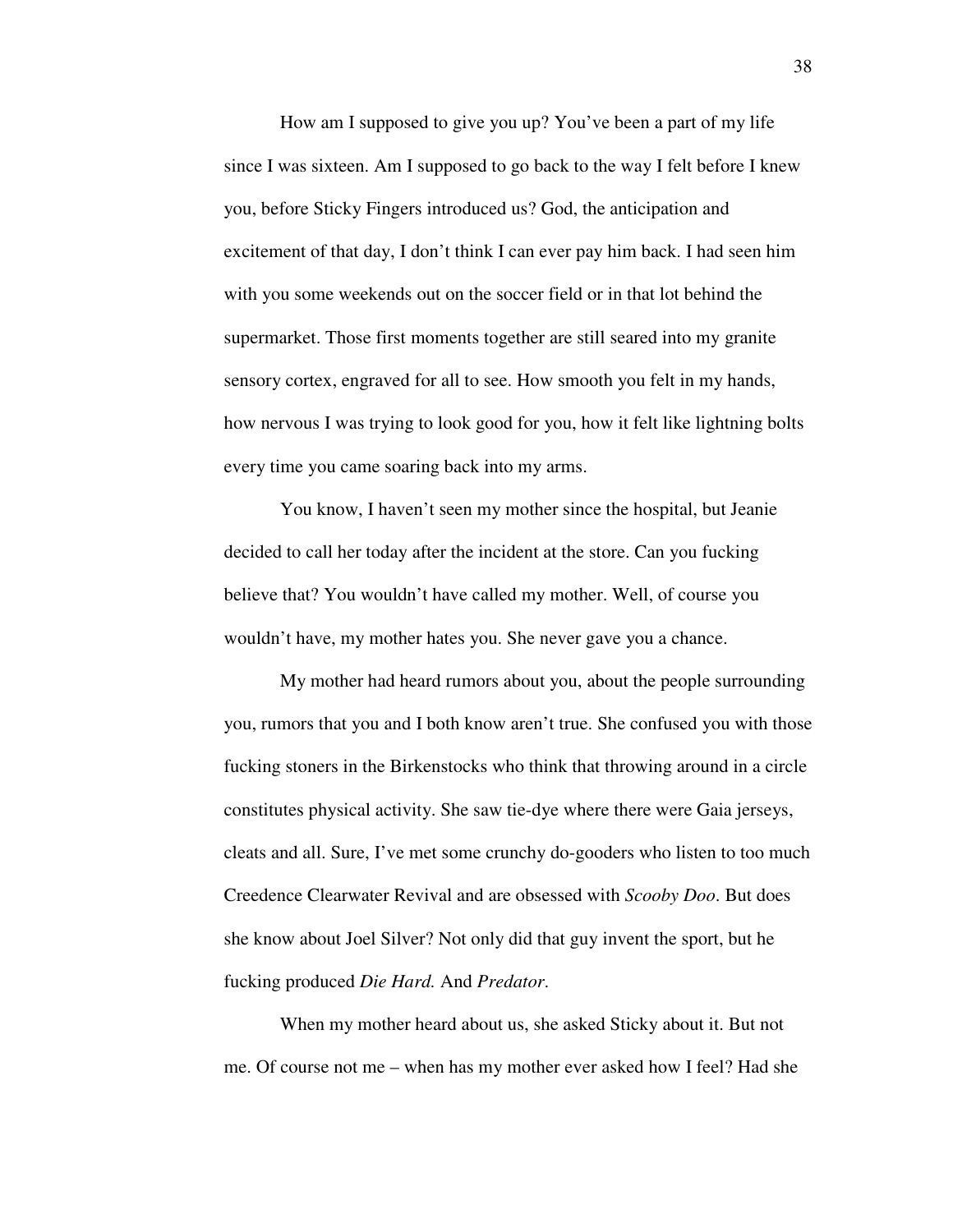asked me back then, I would have told her: "Yes, and I'm in love." Then I would have stormed off and jumped in my car and gone to you, just to spite her. Or maybe I would have pulled a disc from my bag, brandishing it like a weapon, and her appalled that you had been there the whole time, under her nose, lurking in the shadows. But none of that happened.

 Before she really knew about us, back when she'd just catch me covered in mud and grass sneaking in at dinner time, she'd accost me nightly at the door: "Where have you been?" At first I told her I had joined the Italian Club, but I forgot that she spoke fluent Italian. So I told her that I had joined the football team. This got her off my back. She had been telling me to get with football since I was a kid. Everyone respected football. I could see her eyes light up when I lied to her. I felt guilty, but at least we were safe.

 Until she saw us. She read my name in the school's paper and came to watch and find out for herself. She searched my drawers and constantly checked my eyes and threw out all my Visine eye drops. That was a real bitch during allergy season. "Why not Football? Or Lacrosse? You're wasting your time with Frisbee." She'd talk down to me like that, and belittle you. She didn't get it – she didn't know how we were, the thrill, the chase, the excitement. She only knew that I'd come home covered in dirt and blood, sweat drenching the Under Armour she had bought for me and football.

 After starting off my adolescence void of meaning and stuck in a constant state of monotony, meeting you made everything fall into place – especially once I got to college. Maybe that's why it was so hard to leave. We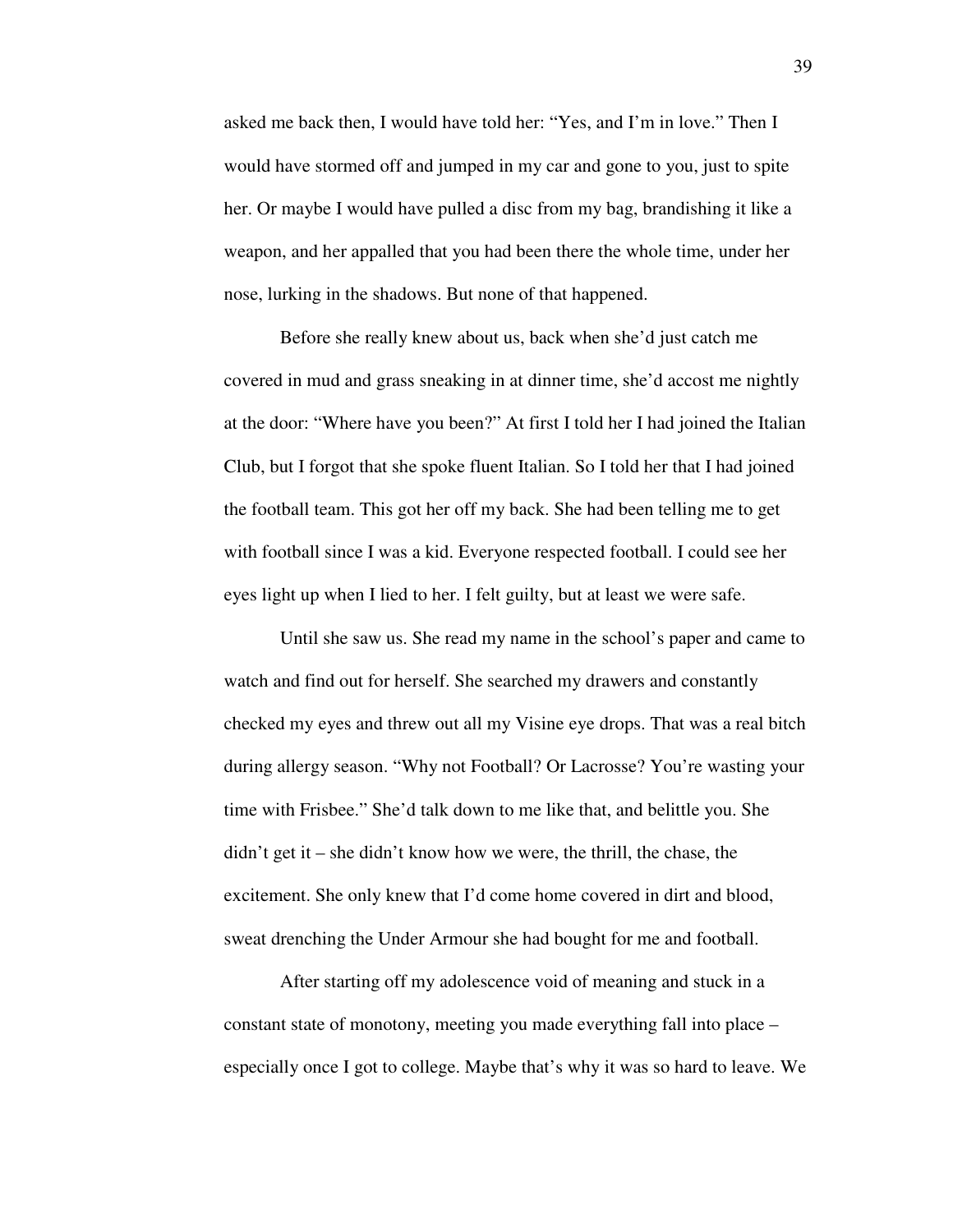had finally found those who accepted us unconditionally. I never thought that I'd find a crowd like my college team. The companionships you build being around people who share the same zest, the same drive, as you – it was truly remarkable. They even let me ditch my old identity, branding me with a nickname to complete my metamorphosis. Explain to me how a girl is supposed to compete with that?

 And I'm sorry about the girls. You know that. You always came first. Sure they were fun, but they were nothing compared to those few minutes sitting on some poorly cut grassy knoll that the universities reserved for us, lacing up, taping up, preparing myself for a tussle and rumble with you. Pure, unadulterated, libidic release. Thrusting. Chasing. Throwing my body around, despite the pain, despite not knowing where or how I'd land, just to get my hands on you. And how good it felt when I got my hands on you, either completing an offensive pass or skying some chump on defense. I was never the tallest out there, but you made me feel giant. Was it Chekhov who said that we really ought to be giants? Whoever it was, that's how you made me feel. And when no one else could.

 Remember that time one of those girls' birthday almost made me miss being with you at Regionals? Did I let that happen? Didn't I play my best that day? I got a Callahan for you. Didn't that prove that all of those girls were just for show and fucking?

 I even picked you over them once you started to wear me out. I picked you over everything, against the warning of my professors and parents and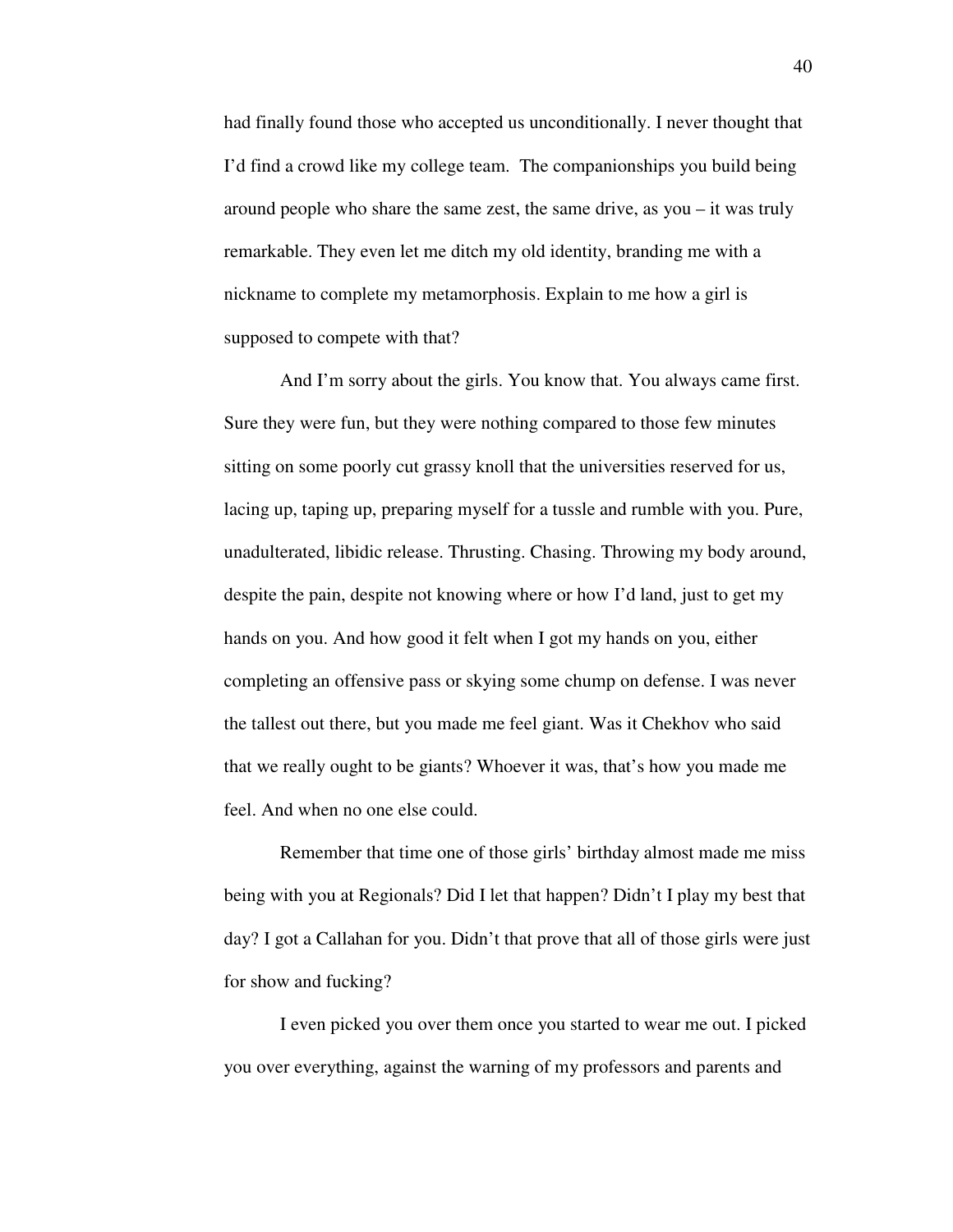non-teammate friends. By junior year, it was too much. I felt old. Not mentally, but physically. I'd show up to class with six or seven ice-packs duct taped to my body. By spring semester, I had shin splints. My advisor pulled me aside before Sectionals. "Are you limping?" "Yeah." "Why do you do this to yourself? You know, you're going to need your legs in life" ('real life' he called it). He was right. But I couldn't quit.

 Then I heard the one voice I couldn't ignore. Although I knew she was worried about my legs, and my GPA, she didn't really try to stop me. She came to watch us at that year's Sectionals. She was so beautiful that day, even just in jeans and my team hoodie. Jeanie was so hot back then. I mean, she still is now, but back then she wasn't nagging me about taxes and phone bills and making babies. And she wasn't jealous of our love – the first person who understood. I think it was because she had a love like ours of her own, alpinism. Her rock hard body felt tough and smooth under my hand, just like you. She thought the scars on my sides and elbows were sexy. I thought it was cute when she started picking up on the terminology and cheered me on for getting a D or heckled me to throw a hammer. She supported me, well – supported us, up through senior year.

 I don't know what changed after graduation. She still let me be with you, but I could see – well, hear actually, she was quite vocal about this – that she didn't approve. For some reason, to her, spending all of my money and effort trying to join a club team was immature. I knew that she wanted to spend our weekends traveling and hosting dinner parties, but she let me sneak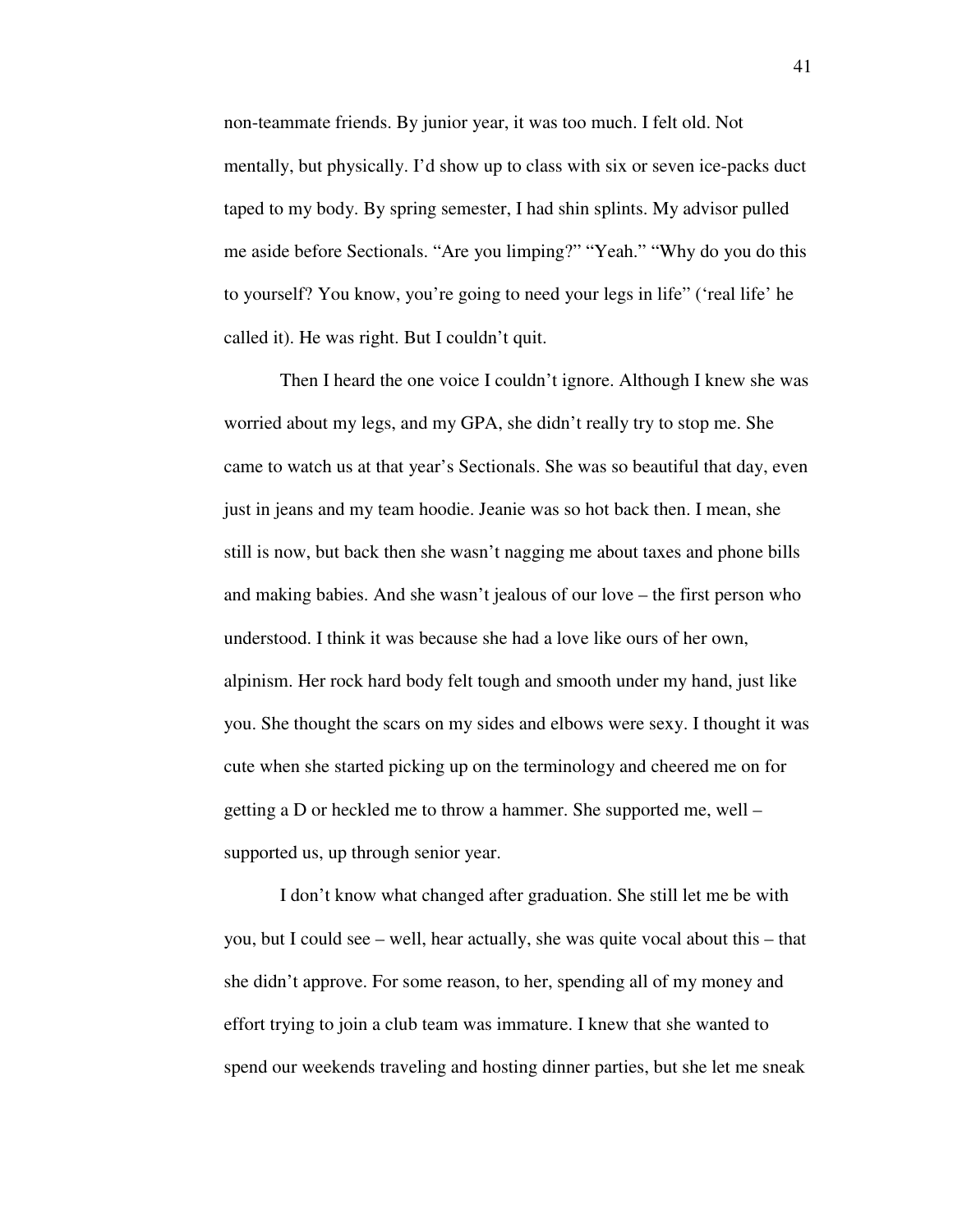off to you, even if it was 'my attempt to escape responsibilities of adulthood.' Joining a club team was something I was meant to do after graduation, it wasn't some inane attempt to relive four years of undergraduate education. In those first few months, she'd run off to her own lover, to the mountains or to that rock gym on I-95N. I could see that my devotion to you was a lot for her to handle, but I couldn't pick one over the other.

 I couldn't talk to her about the stress of my job, or the lingering bitterness within my family. But I could go to you, and sprint until the acid pumping through my veins replaced the chaos and resentment and frustration. I could huck upwind until my arms felt like anvils and I could jump until my calves gave out, like a star that burned too long and caved in on itself. You made everything go away.

 And what does that even mean, 'escaping the responsibilities of adulthood?' Why does everyone think that I can't have a balance? In college, my mother thought that you would distract me. She warned me that you'd bring me down and throw me out and leave me hopeless and jobless. You'd think that making the Dean's list in chemical engineering five of my eight semesters there would've proven her wrong. And I don't know what Jeanie's problem is – I still have my job. She got upset when I took two days off in order to play in Club Nationals a few years ago. But it was Nationals. What do people want from me? I pay my rent. I contribute to society. One day, my company is going to solve the energy crisis. Maybe then everyone will get off my back.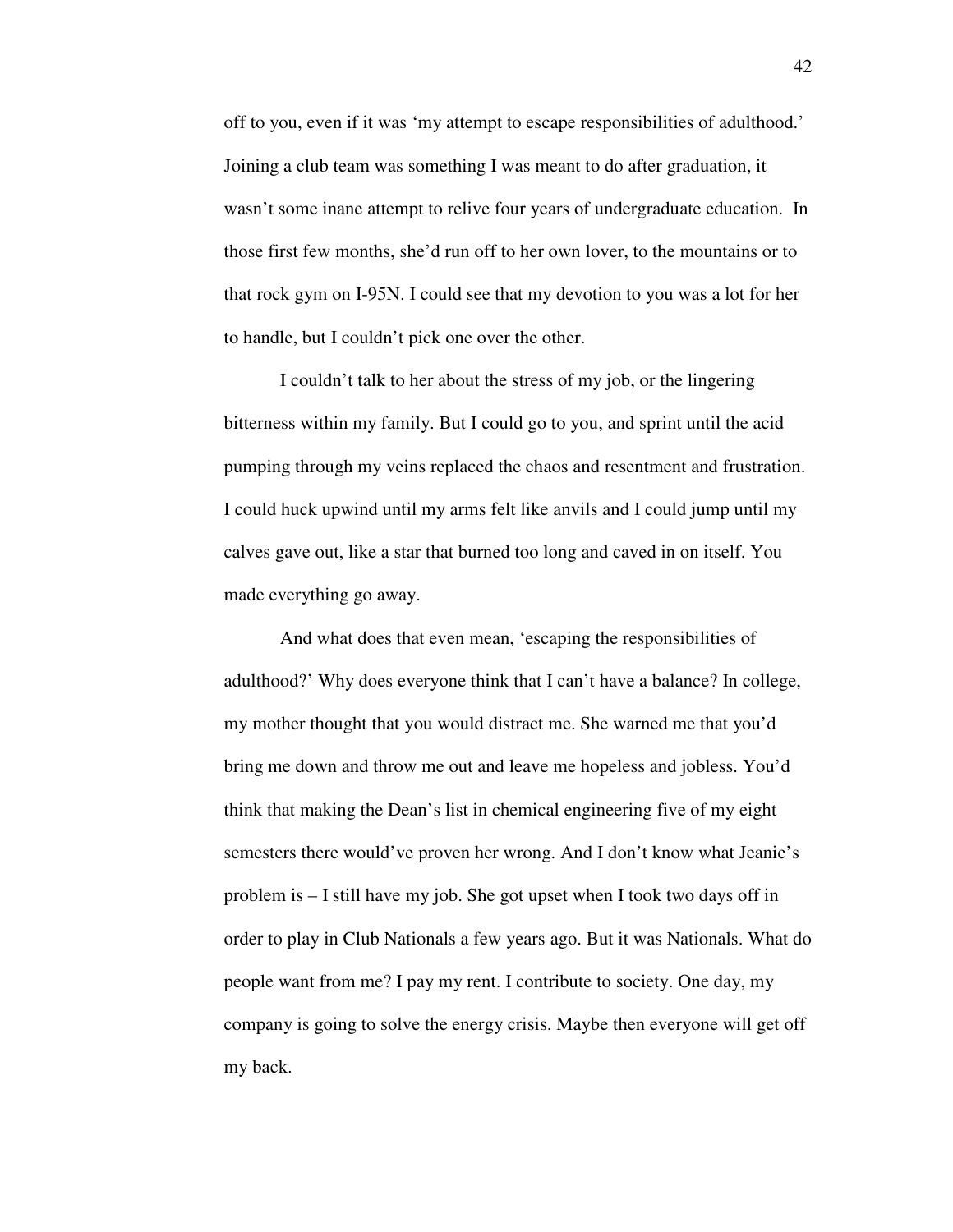That's what was great about Jeanie in the beginning. Even though she never knew the world in which you and I live, she understood my passion. She used to be so gung-ho about climbing. Over summer break before senior year, she and her housemates built a practice bouldering wall in their basement. That's love. That's commitment. In the same sense, I never understood her mumbo jumbo about belays and static ropes and that bullshit – but I understood the thrill of the climb. With the technical skill and pure athleticism that is demanded to challenge the mountain, she was really only challenging herself. Seeing how far she could push her body, how close she could get to the sky. That's how she used to talk about it.

 I asked her not too long ago what it's like to feel something that strong, you know that overwhelming passion, fade away. She's still a recreational climber, sure, but that enthusiasm that I loved in her is gone. "We all have to grow up eventually," she told me. This may have been what set her off about the last time I went to Nationals. With my condition, there was no way that I could play – but Sticky's team had made it and they had a really good chance of placing first that year. She wouldn't have known about it either if my intern hadn't called the house to see how my flu was doing.

 But if she can just suddenly decide that it's beneath her to care that deeply about climbing, the thing that once gave her a sense of meaning and exaltation, what's to stop her from outgrowing me? That's how she put it – she "outgrew" climbing, just as I was supposed to have outgrown you.

To be fair, she never said specifically that I outgrew you – my friends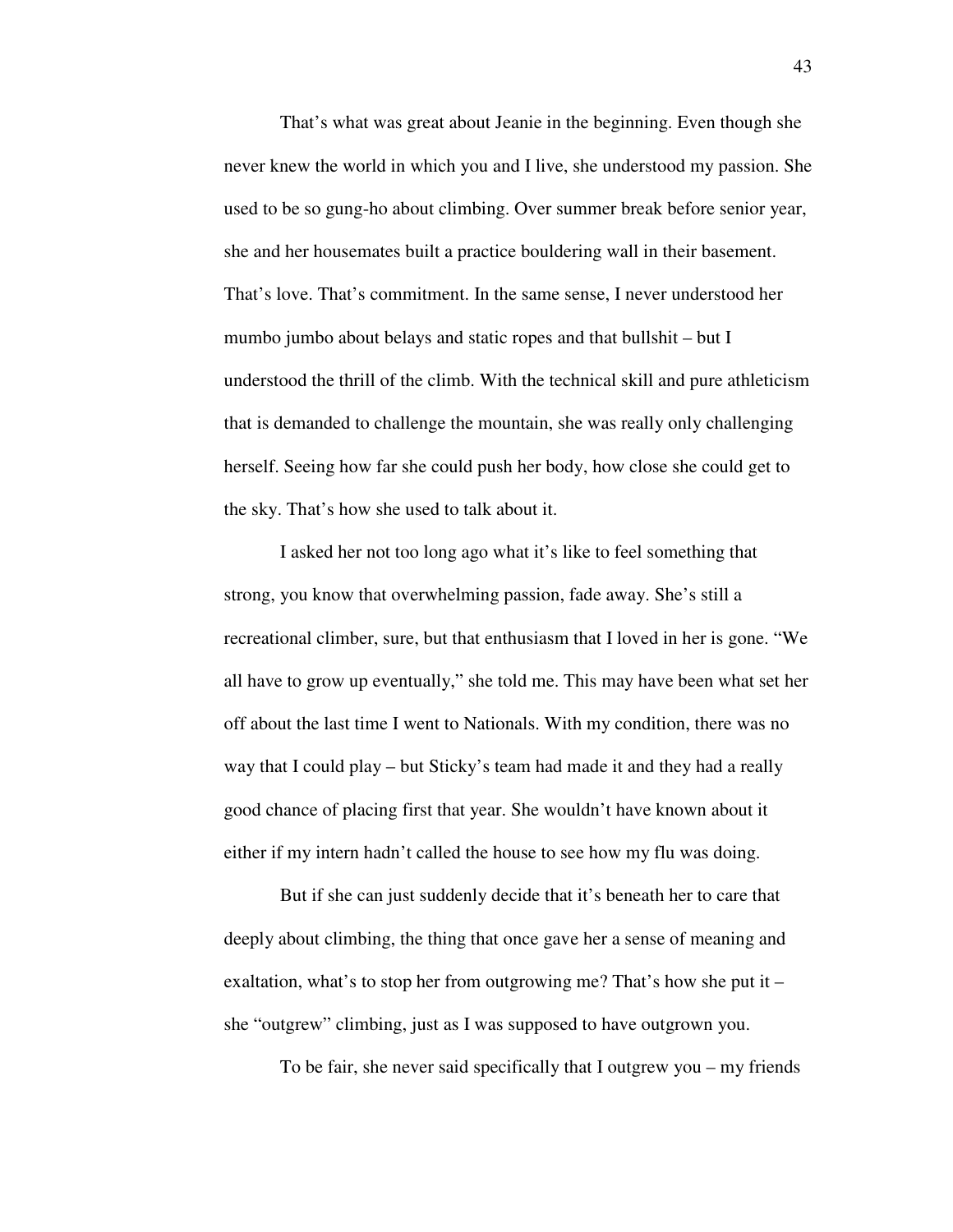and coworkers and parents said that. Jeanie pretends to think that, but she knows the truth. You were stripped away from me. You were ripped from my bleeding, clammy hands as I wept like a child. At least I got the layout D on that douche bag who called three bogus fouls against me. But it wasn't the right time. It wasn't even in the championship series – it was so Goddamn early in the season. Losing you was more painful than losing my ACL. Who fucking needs an ACL? Well, I suppose everybody does, that's why I had to get a new one, grafted from my hamstring. Aren't scientists making clones yet? I thought that by now I could have just shown them my right ACL and they could've cloned me a left one. Do cripples need ACLs? I thought their issue is a nerve thing – couldn't I just have the ACL one of them isn't using?

 Is that terrible? Oh God, that's probably a terrible thing to say. I'm sorry. I didn't actually mean that. But that's what thinking about us does to me. It makes me crazy. The shock of it all. Coming to terms with the prognosis. I didn't think I'd get over it. Sticky Fingers came to visit me soon after the surgery. "Look what they did to you," he said. "Fucking Commie pricks." I told him the stipulation, about the severity of the injury. "I'll go with the Man, I'll tell you to take it easy and maybe give it up for a few years," he said, "But it's on you if you actually follow that pile-of-shit advice."

 I didn't feel as hopeful about the whole thing when my mother came to visit me. I didn't even want to tell her, but Jeanie insisted upon it. Lying in that bed, prodded by needles and tubes, I didn't want to face her – I didn't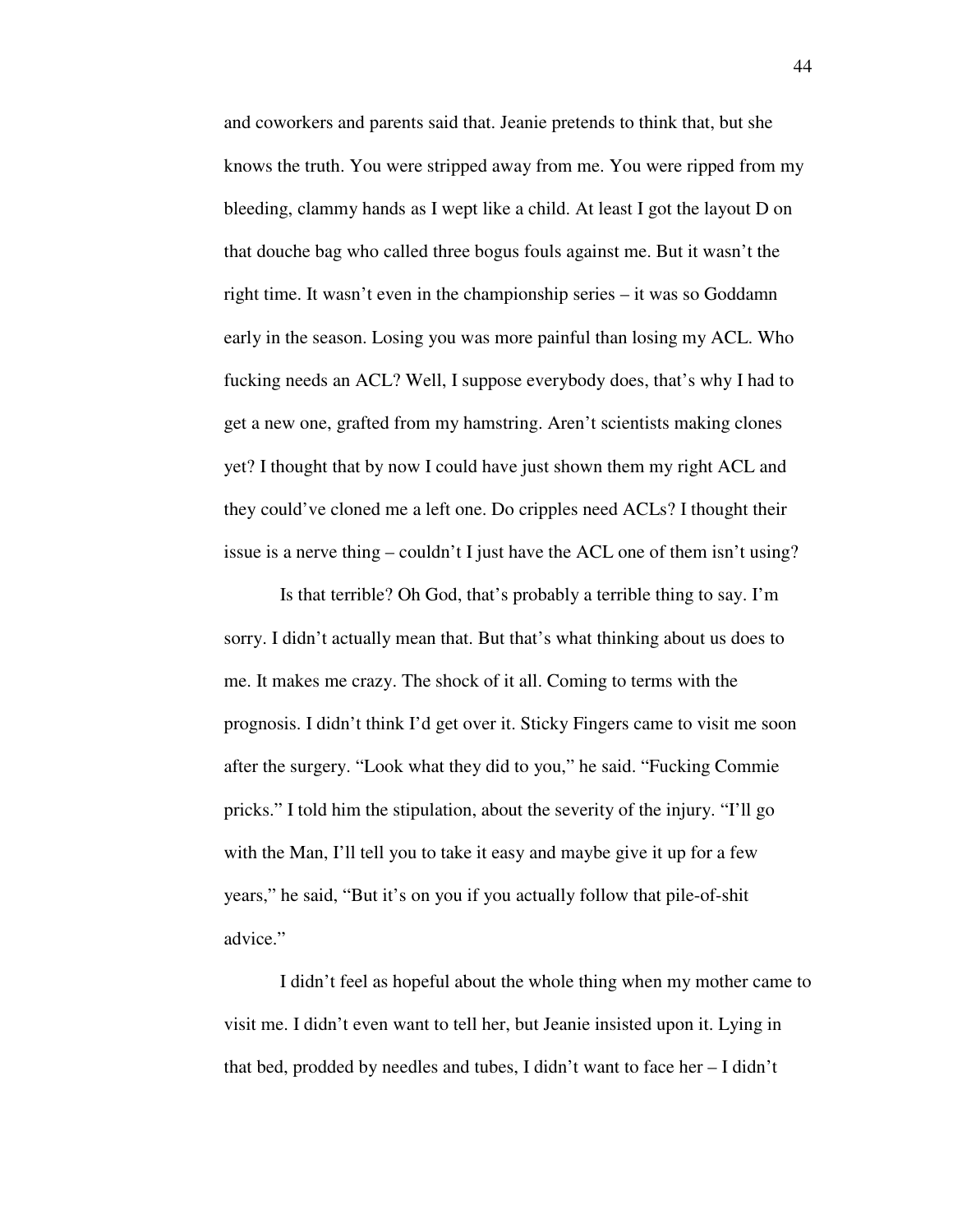want to give her the satisfaction of being right. Maybe I was a little harsh when she showed up, I know that now. Let's call it a byproduct of the pain killers. Seeing her cry was alarming, though. She told me that she'd always been proud of me, that I wasn't a disappointment, but my recklessness was. "Didn't I tell you this would happen?" she said. "I've only wanted to look out for you."

 Too many people 'just wanted to look out for me.' My mother. My doctors. Even Sticky's advice was a little hard to swallow. Going back to work was a nightmare. I still completed all of my assignments in time, but I guess my "attitude" wasn't up to par. The guys in my project group held some type of touchy-feely by-the-self-help-book intervention for me in the break room. Alright, so maybe throwing Susan's potted plant against the wall was a bit of an overreaction. But sentiments like "it's not the end of the world" aren't really helpful. Truthfully, I didn't see anything wrong with my performance. Sure, I was drinking in the morning, but the quality of my work didn't change.

 I've stopped drinking in the morning, if that's what you were wondering. It was really hard to accept the truth about us for a while. The pain that creeps in when I'm not expecting it is overwhelming. You love something for so long, and you'll never fully stop loving it. I know that I can't have you. It kills me that others can. A giant fucking metaphorical knife slowly eases its way into my stomach every time I see someone else with you – not the quick jab to the heart, but the slow, gruesome bleed-out.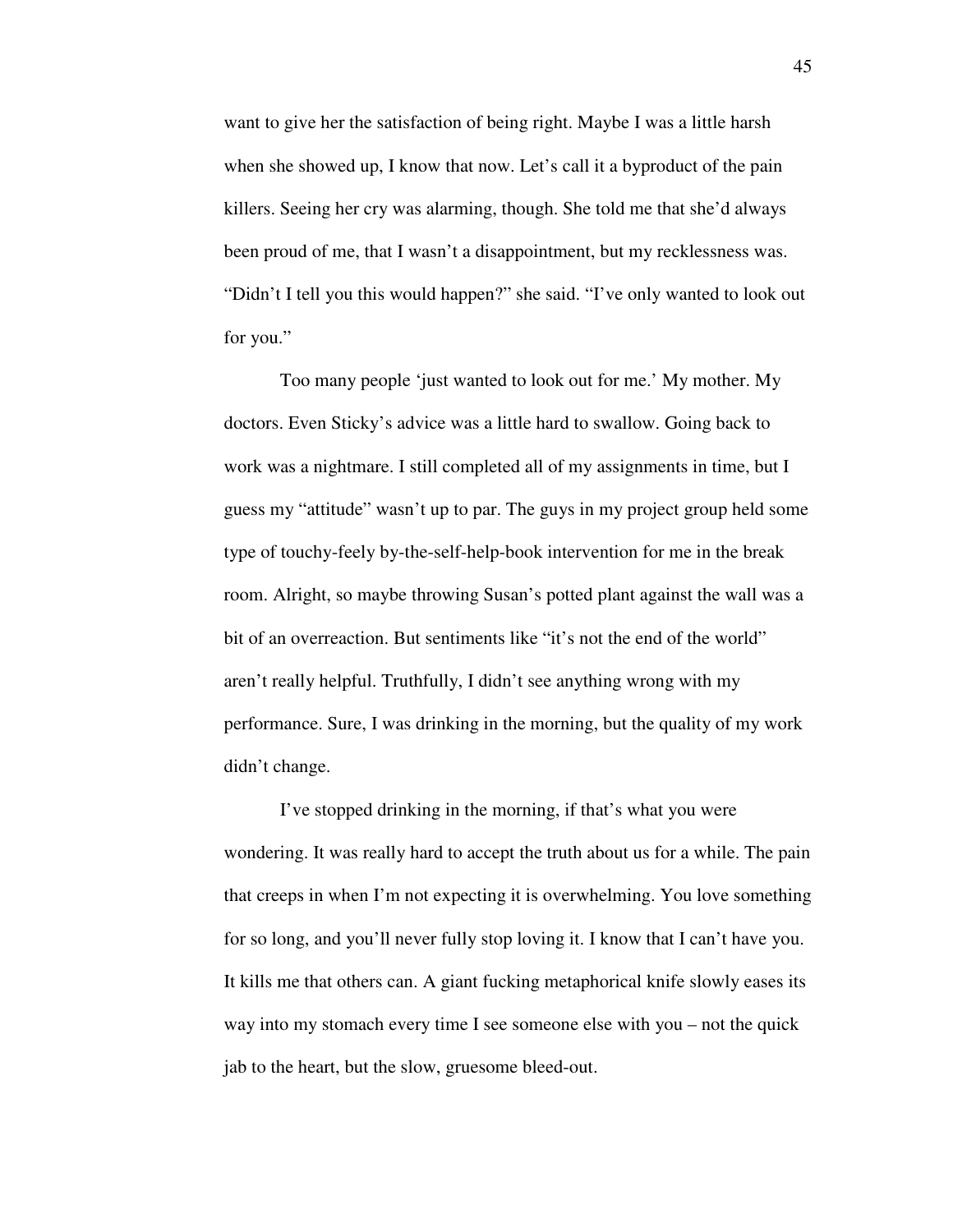The pain crept in today, at the store. I was in a place designed for people like me and Jeanie and Sticky – people who have fallen in love with the unacceptable ones, not the footballs and ballets and soccers. Girls like Jeanie and guys like Sticky get turned on in places like REI. In fact, I'm pretty sure I once caught him jerking off to the REI catalogue. The store is our Mecca, it's our haven, it's where we can come to celebrate our love.

And yet our love was mocked, ridiculed.

 Standing in line at Recreation Equipment Inc. with a pair of Black Vipers to give Jeanie for Valentine's Day, I passed the 'family recreation and dog' aisle. And there you were, packaged in that goofy 'Life is Good' bubblegum crap next to leashes and discgolf sets. Fuck these granolacrunching yuppies who associate you with dogs and leisure. Fuck them all. If they had been talking about the team, Death or Glory, I would have cheered. But they were talking about cockapoos and labrador retrievers. They had debased you, stripped you naked and called you a whore. That's what they did. How dare they treat you like that?

 Some large Brawny Men escorted me from the premises after I kicked over the display racks and called them all Northface-loving assholes. I called them all sell-outs. Communists. I don't know why, but it felt like something Sticky would have yelled if after defending his true love he was knocked unconscious with a kayaking oar and dragged to the curb. I kicked the display rack with my good leg, but somewhere in the mix I heard my knee pop and I haven't exactly had a full range of motion since. That's what I do for you,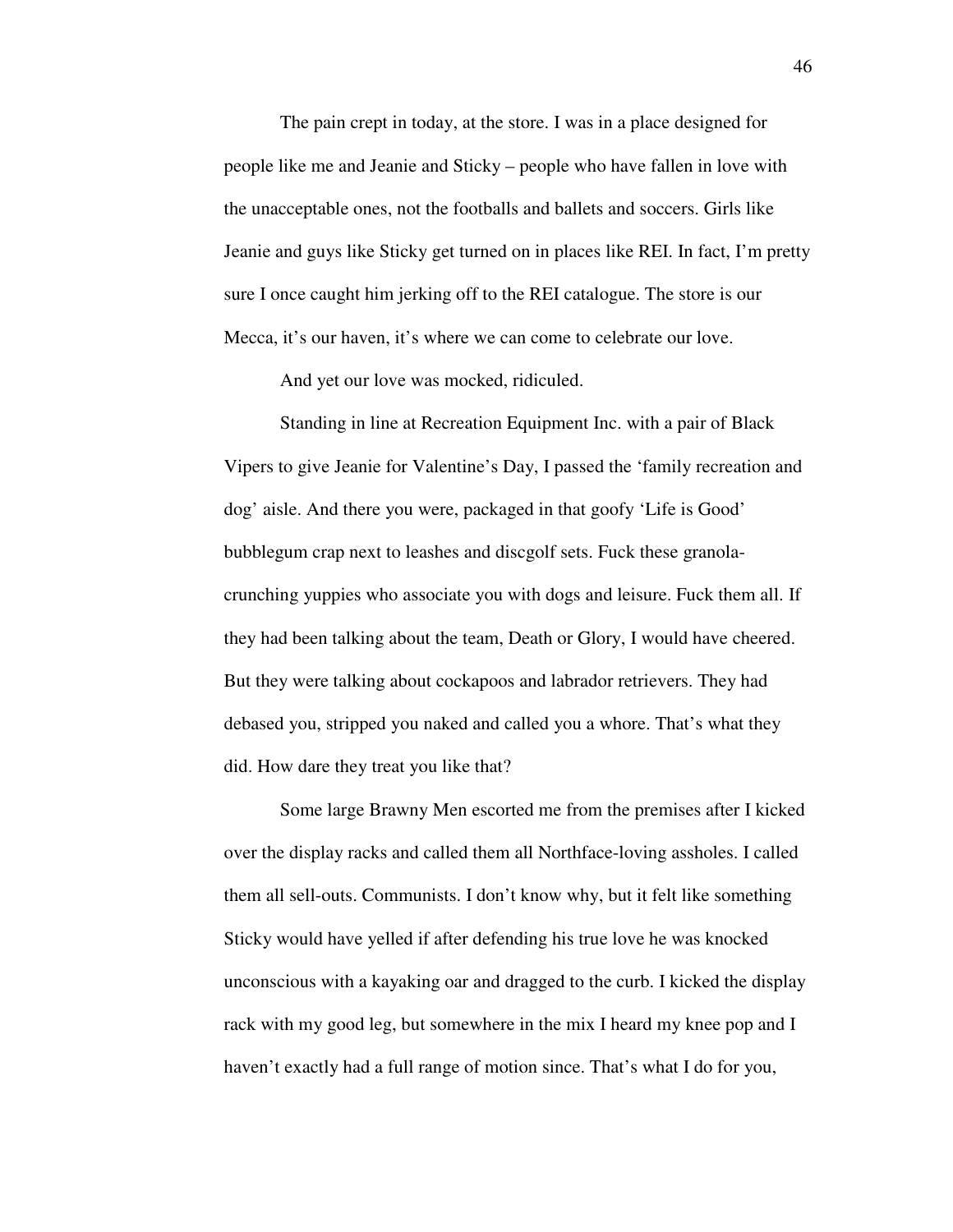still, even now when I'm supposed to have "outgrown" you.

 I couldn't even look Jeanie in the face, and it wasn't because of the icepack or the black eye. She started crying, something about a personality disorder or psychotic behavior. It was hard to make it out, between her tears and my concussion, but I got the gist of it. She didn't make the ultimatum until later, until the swelling had gone down and I had calmed down from my mother's phone call. I still wasn't a disappointment to her, but she didn't pretend to be proud of me. She and Jeanie were just relieved that REI didn't decide to press charges.

Fuck.

 Now I feel awful. Saying it out loud, how could I have put Jeanie through that after all that she's done for me? She really was incredible after the injury – I don't think anyone else would have put up with me. I had spiraled down into a depression. Maybe I wasn't completely honest about what a mess I was at work – the mood swings did get a little out of hand. I just felt so cheated, so confused and angry. A few of my friends stopped talking to me. Sticky refused to let me go out drinking with him, he told me to get a grip on myself first. And through it all, Jeanie was there to comfort me, to let me know that things would eventually get better, that people can almost fully recover from knee surgeries. To distract me, she used to take me on "light to moderate" hikes as the doctors told me to avoid "moderate to severe" activity. I wonder what the doctors consider "light to moderate" activity? (Jeanie strained a ligament in her knee and figured sex was still a "light to moderate"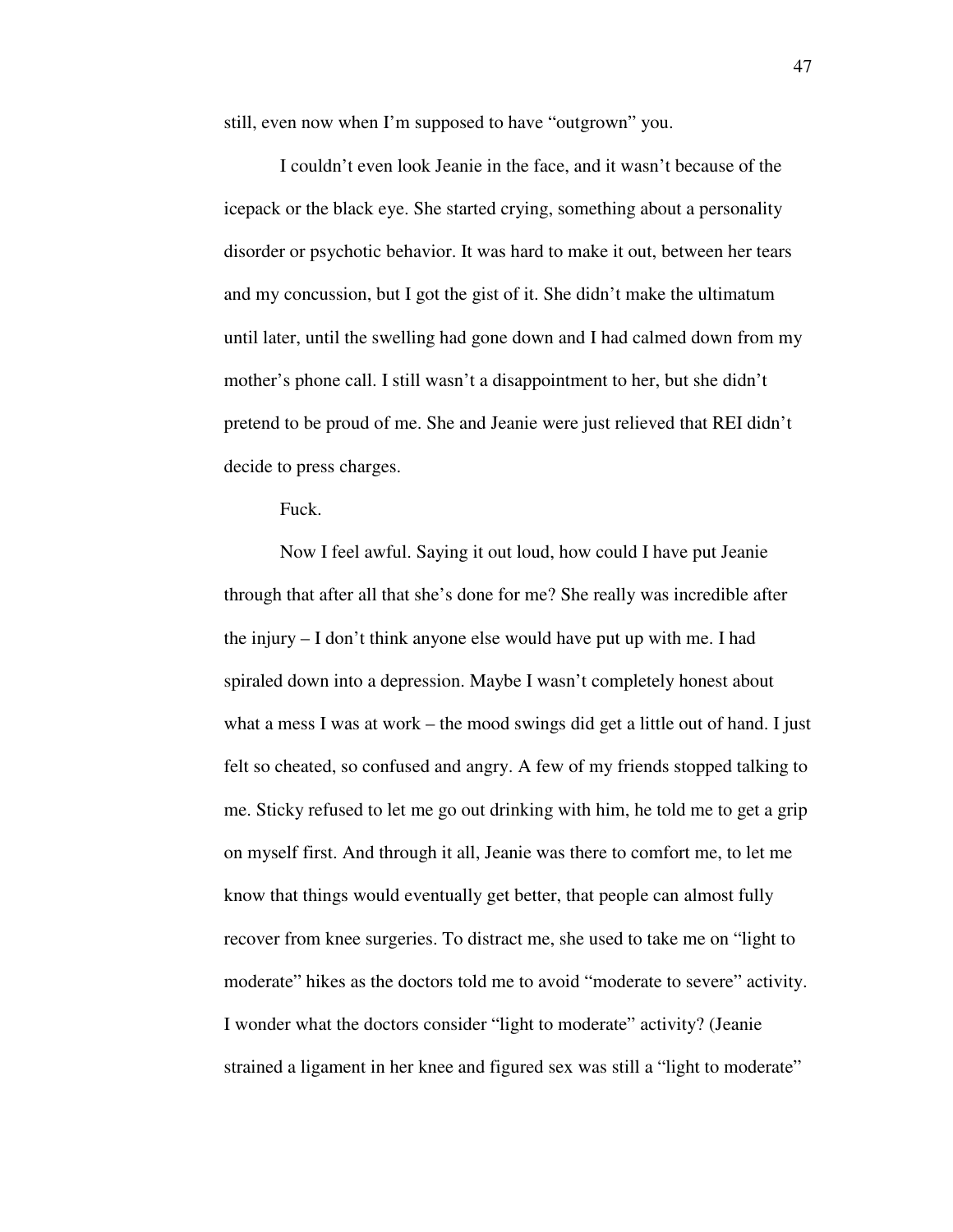activity until she got on top and I had to take her to the ER.)

 Lately, I've been trying to make it up to her, thank her, you know? A few weeks ago, I took her out to the restaurant where we had our second-year anniversary. As a surprise, I bought her tickets to some Off Broadway show that she won't shut up about. I can't give them to her now, the spontaneity is ruined – she'll just think they are my way of apologizing. No matter what I do, I'm gonna look like the bad guy.

 Oh, God. What have I done? I've just jeopardized losing the two best things that ever happened to me. How am I supposed to pick? If I pick Jeanie, I'll always resent her for taking you away from me. If I pick you, I'll always wonder if I threw away the love of my life. Jeanie makes me feel desirable. You make me feel alive.

 Maybe I don't have to decide just yet. Maybe Jeanie will cool down and this will all just blow over. She has to come around, she has to understand. She's the person who knows me the best, the only one – other than you – that's seen me at my lowest. That's gotta mean something, right? So I just won't tell her about the spring league I've signed up for, or the physical therapist I'm going to see after work. She'll come around. That, or you and I will have to end it all in a blaze of glory, as everything I know and depend on burns to an ash. Part of me still believes that it'd all be worth it.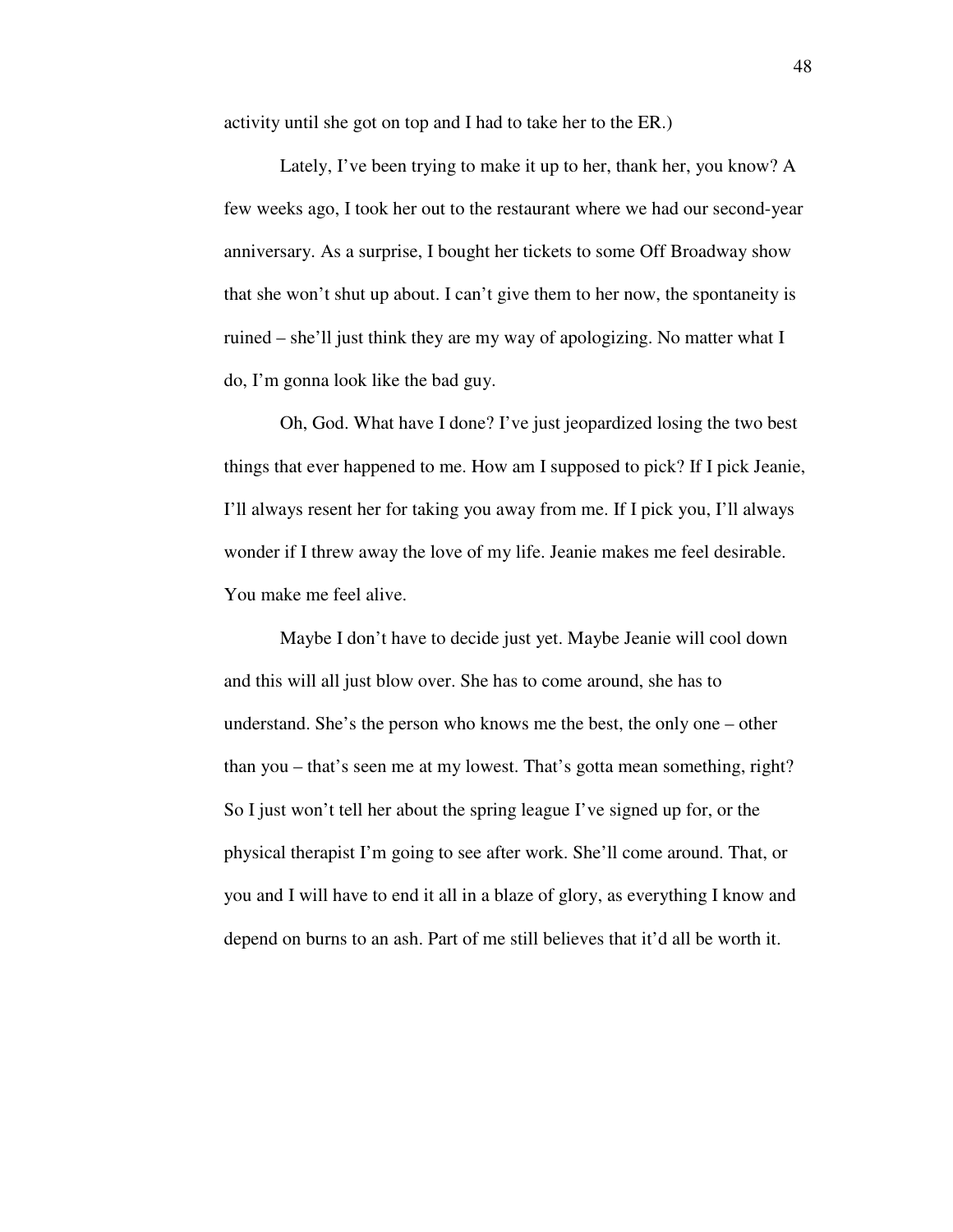#### **Don't Worry Baby**

 The door gives easily to the force of her shoulder. She runs into the room panting, thankful that it's empty, wiping away the blood and sweat on her eyebrow with her sleeve. A reflection in the mirror atop an oak dresser is at first alarming. It could have been someone else lurking there, a stranger, one of them. She inspects herself in it. No cuts. It must be splatter on her brow. The blood on her arm is not splatter, it's fresh and it's her own. Holding the shotgun between her knees, she tears off the blood-soaked flannel to investigate the wound. It's deep. *God damn it.* She quickly rips the shirt into long strips. Her teeth clench the sleeve cuff as her free hand maneuvers the thick fabric into a tourniquet. She tugs.

 Placing the Winchester she found in the foyer on the bed, she moves toward the dresser. The top drawer holds pantyhose and slips. In the drawer below, she finds what she needs – a man's dark work shirt. The right arm delicately through, careful not to let blood stain the new sleeve, the left arm in quickly. Thumbs and fingers moving meticulously, independently. Only one button remains untouched near the collar of her shirt. She notices the framed sepia picture of a gingerly old couple sitting atop the bureau. The back of her throat becomes dry and her heart feels like it's swelling within her chest. *I didn't check the other rooms on this floor.* Hopefully he will. A better scenario would be if homeowners had made it out already. Or at least were unrecognizable.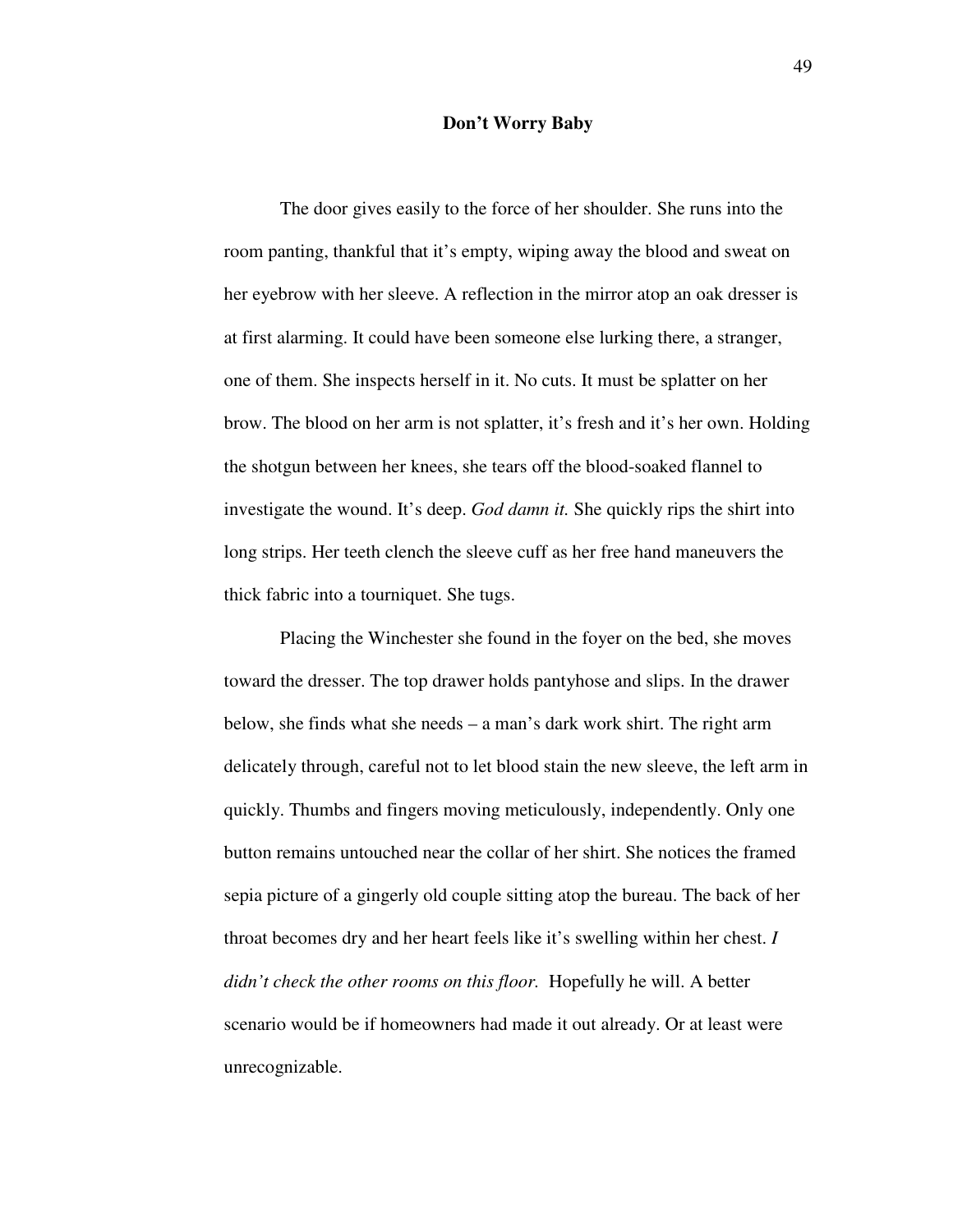Her nostrils widen and her eyes feel heavy as they hold back tears. She can't, not now. She's beyond that. She is far enough away, she prays, to no longer encounter recognizable faces. Those are the hardest to kill.

 The door slams open against the wall, shaking the room and setting her blood at a boil. *Fuck ,he scared the shit out of me.* She finishes the top button and pumps the 12 gauge. He's lucky it wasn't aimed and ready when he fell into the room. He's lucky she hadn't decided to ditch him at the last gas station, or left him to fend for himself at the bridge in the first place.

He winces and falls to his knees. "My hand, my fucking hand." From the ground, he uses his feet to shut the door. The handle of a rusted revolver is nestled between the small of his back and his belt.

"Be more careful with that."

"Did you hear me? I burnt my fucking hand," he shouts.

 She shushes him and reaches for the handgun. "What did you do?" "I tried to get rid of the stairs."

 "You set the stairs on fire?" She can't tell if he or the wound is making her feel uneasy, lightheaded. The room goes dark briefly, but she pulls herself back.

 "No, I tried to, but I set my hand on fire instead," he says rising to his feet.

 "I swear to God, if you ever do something that stupid again," she says, "Risk my life when I've done nothing but protect yours, I'll get you before they do."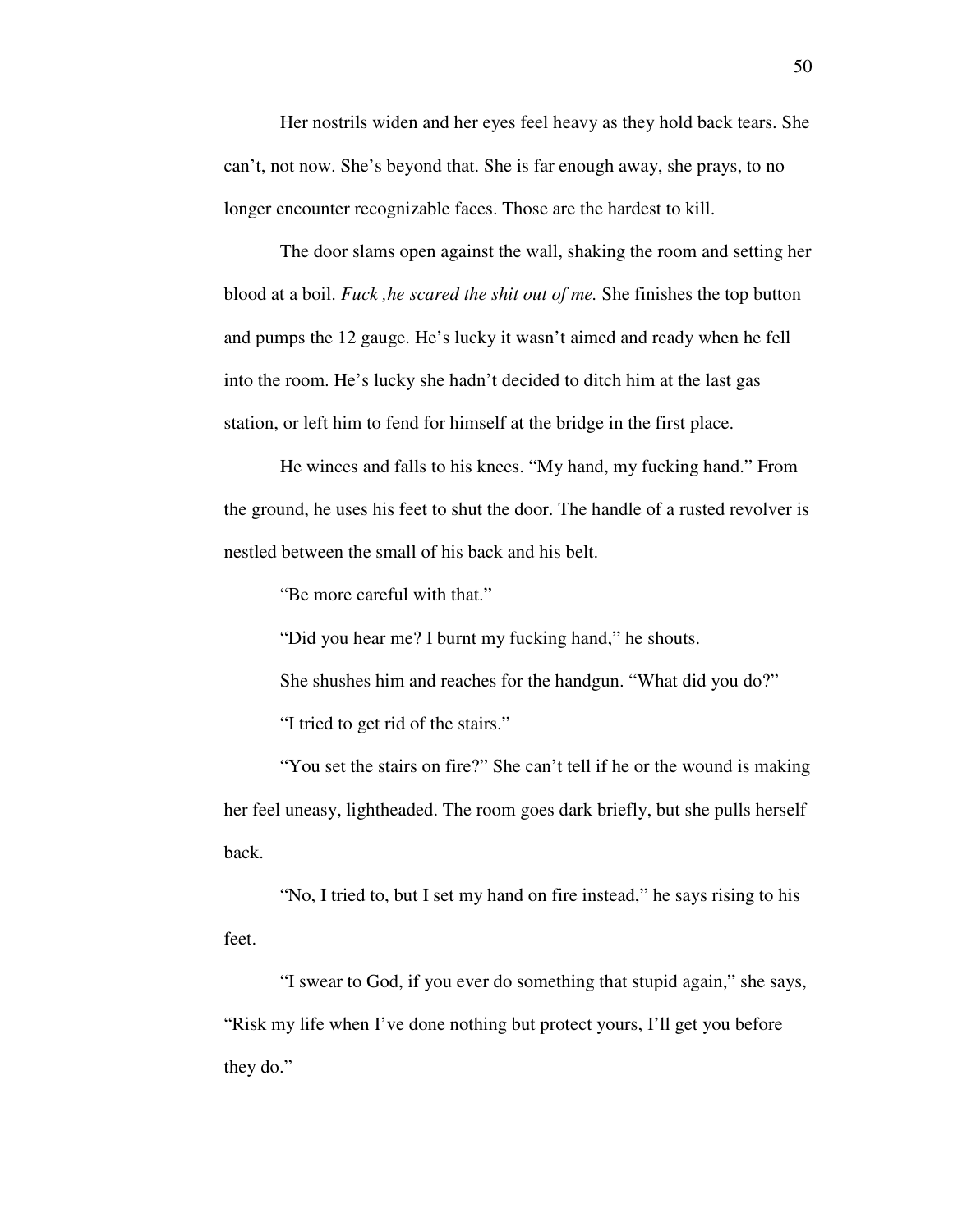The words sting like ice when they roll off her tongue. It makes her stomach churn to address them, to label them.

 There's a booming crash below at the front door. He looks at her. The vacant fear that had blackened his eyes the day on the bridge returns. She wonders how that look could be emulated, how the horror of standing over the body of an older brother could ever be equaled. She wonders what he looked like before his turning point.

 "Are you okay?" she asks. She never told him about her turning point, about the little girl.

He nods. "Are you ready?"

 She wipes the revolver barrel clean using her shirt and places it in his good hand. "I guess as ready as I'll ever be."

 The crash resounds again. Waves of force rattle the house. A window breaks. *He's been nothing but a burden.* A voice shouts at her limbs, commanding her to run, to leave him, to cower in the corner and put a bullet through her skull. The pain in her arm returns. The sleeve has dampened from her blood. Why should she save him? He's already doomed her. He's already doomed himself. What obligation does she have left to a twenty-three-yearold stranger? Her neck aches and buckles under the weight of her dizzy head.

 Momentarily, she gives in to gravity, gives in to the panic, to the exhaustion, to the blisters on her feet from four days of running. She lets her body go through the motions of anxiety, she lets in the fear. She lets in the image of that girl's face, of those eyes, of all the recognizable eyes she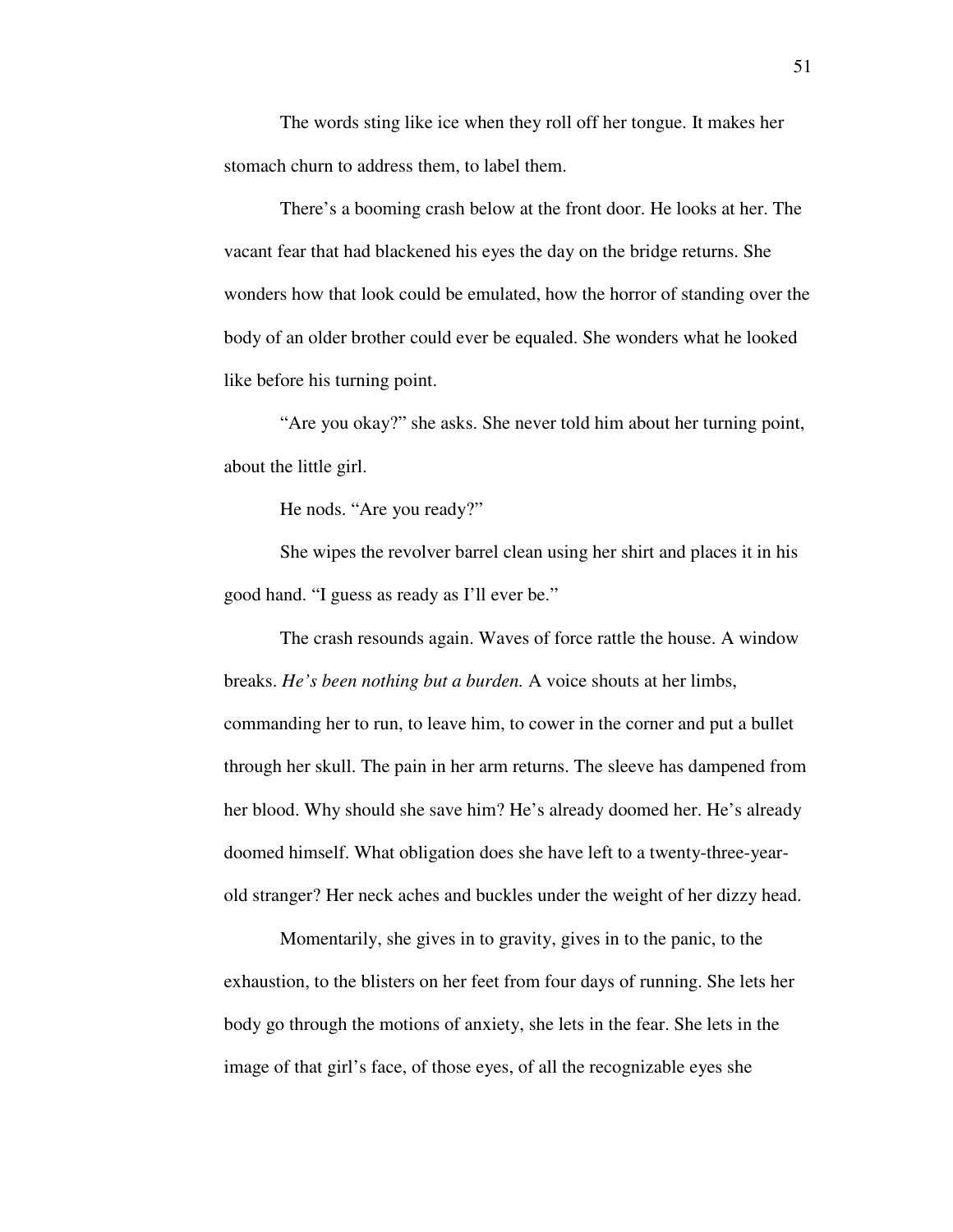watched fade grey before turning a sickening fallow. She lets in her fiancé, his name, his salty smell, accepting the grave truth about her own strength, her denial. The gravity of the situation allowed for her actions. Killing him wasn't her turning point. She surrenders to the memory of the little girl, letting the terror chill her blood. But she doesn't let it linger long. With one deep exhale, it's gone and she's back in her own house days before this all happened.

 His voice brings her back. Five burnt fingers dance along the pockets of his jeans. Five toes tap to a familiar rhythm.

 "Then she looks in my eyes, and makes me realize," his whispers in melody, "And she says 'don't worry baby.'"

"Are you humming the Beach Boys?"

He clears his throat. "Yeah?"

"Don't."

"Okay." His toes stop dancing briefly. A creaking stair snaps the

hushed air. "Feels so good you're coming home soon," he sings to himself. "That's even worse."

"Sorry."

Another stair creaks.

 The muscles in her back tense. Her thighs quiver. The walls begin to spin, the ground no longer feels stable beneath her swollen feet. He takes her slender fingers in his burnt hand and turns to her with pouty lips. But her sleeve distracts him.

"What happened to your arm?" he asks.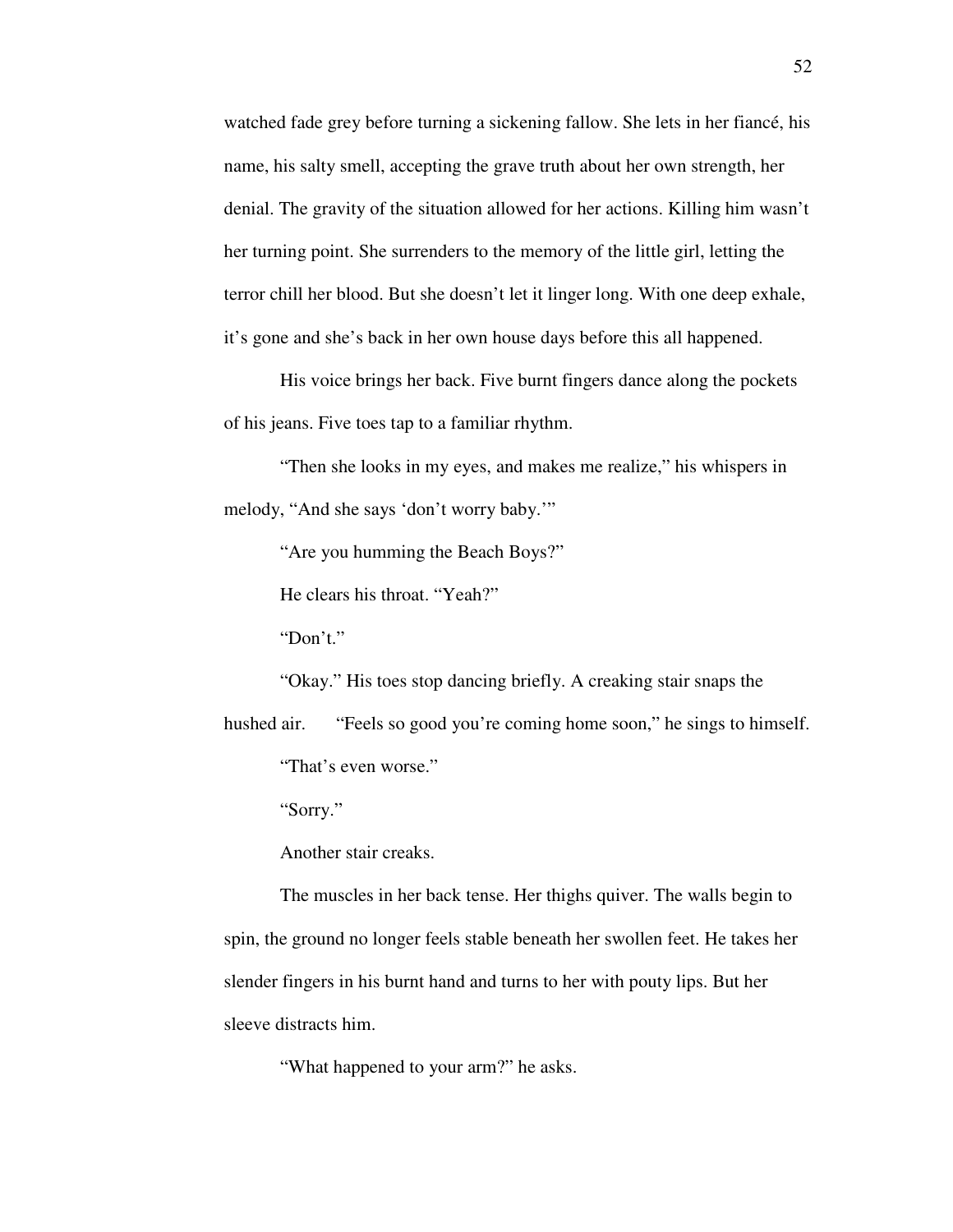She shrugs and the dam breaks, she can't control the violent heaving of her sobs. The momentum makes her cough up blood.

"Jesus," he cries out, pointing his handgun at her.

"Do it."

"No, I won't," he says. "I won't treat you like one of them, not yet."

 "I'm just as bad as they are, it doesn't even faze me to kill anymore." Her fingers go numb as she drops the shotgun.

"What's," he stammers, "What's wrong with your eyes?"

 "I've done all that I can, and you still have time to get out through the back stairs. Please. Take me out."

 "How can you expect me to do that? You're the only person I have left."

 She limps towards him and stops once the barrel of his revolver is pressed against her clammy forehead. "Let me keep my humanity, whatever little remains." It takes all of her energy to raise her arm and cock the revolver. "Do it."

"You aren't one of them."

"Do it," she shouts and he pulls back against the trigger.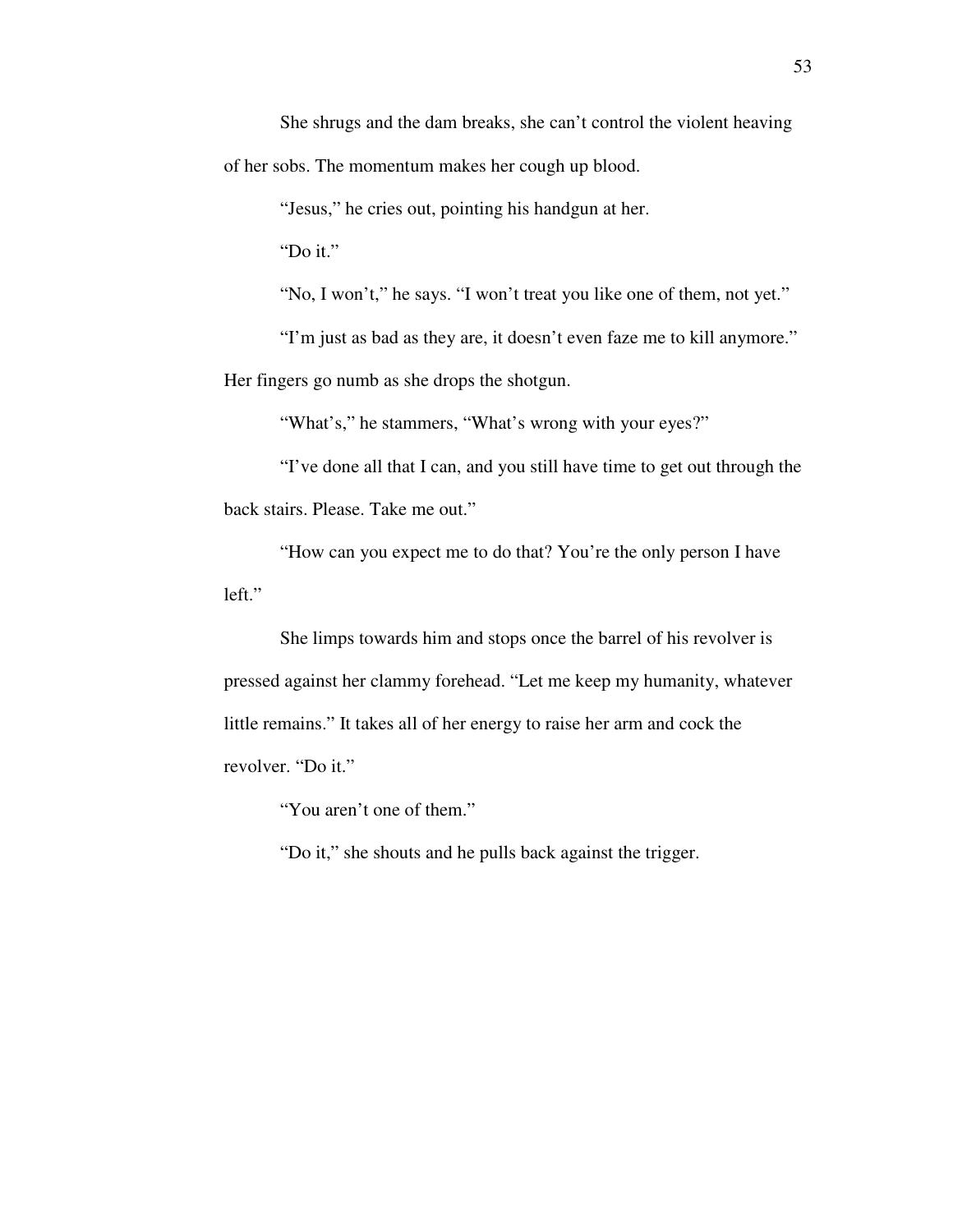### **Alone Again Or**

 The first package came on Tuesday. Crammed between his bank statement and a subscription reminder for the daily paper, the manila envelope was already slightly bent when Charlie stuffed it into his weathered messenger bag. At least he'd have something to read on the train. According to his mail, he was already three weeks behind on his *Globe* payments.

 The postmark said Oregon. There was no name. Charlie didn't know anyone in Oregon. He dug his chewed finger nail beneath the seal, tearing it open to find a fragile Polaroid picture. Charlie dumped it onto his lap, hoping to discover more clues, but only the lonely Polaroid fell out. Someone had mailed him a picture of a miniature model boat, the sails made of soft canvas, the hull painted blue with a single red stripe.

 The Polaroid sat on his desk all day. Between spurts of productivity and lengthy exploration of *Lost* blogs, Charlie would let his mind drift to the sail boat. Why had someone sent him that picture? What was he supposed to think about it? Should he remember something? It had a warm familiarity that he could feel in his stomach and palms, he just couldn't place the memory. He looked once more at the inscription scrawled on the back.

## *My landlocked boat.*

A strange urgency surged through his veins. It made sense now. The penmanship. The Polaroid. The crude craftsmanship and paint job. The landlocked boat without a dock in rural New Hampshire. Abby had sent it.

54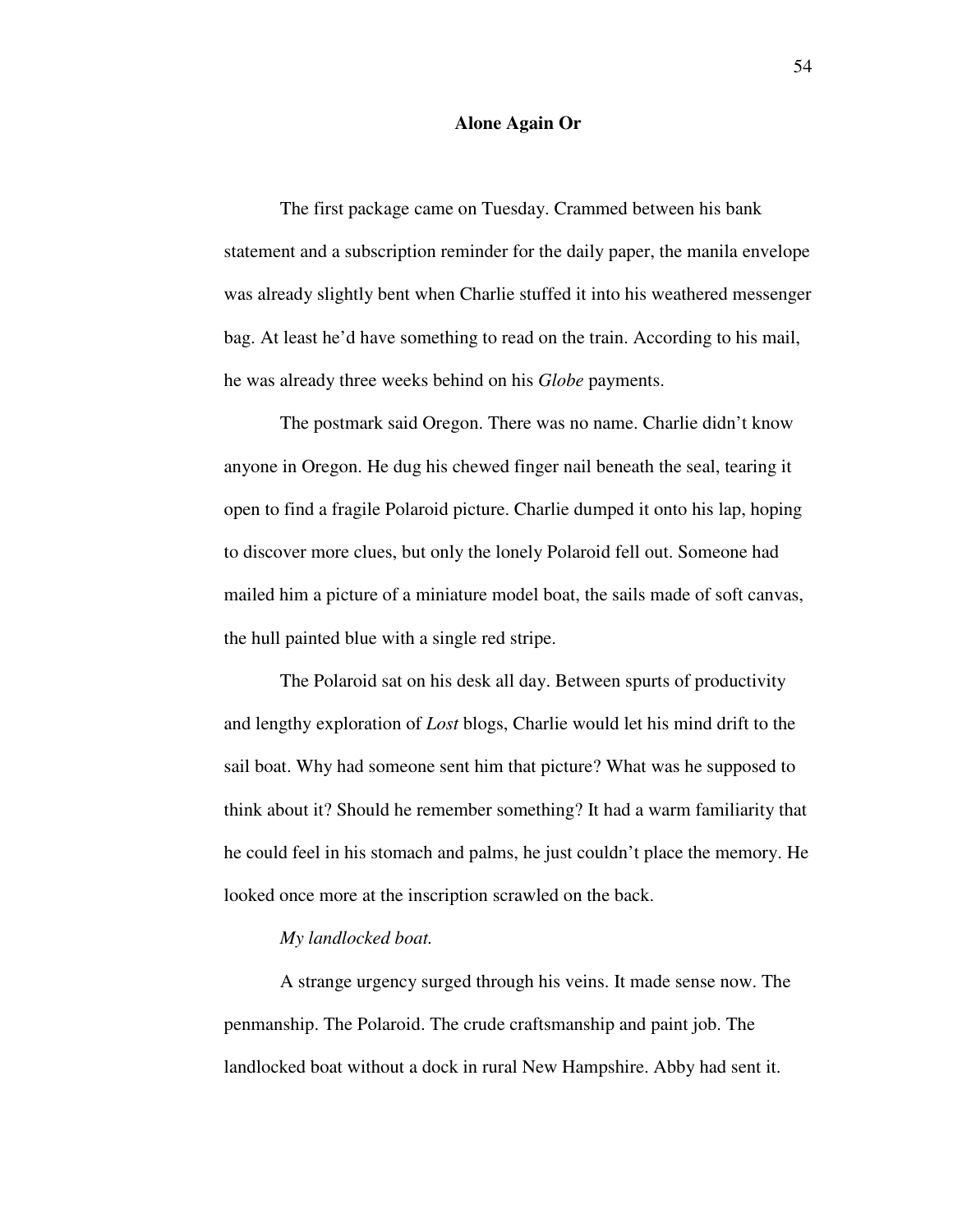Abby, the girl next door, the one standing barefoot in her yard sporting a yellow sundress when they moved into their new house, had contacted him. She apparently lived in Oregon now. The last Charlie had heard from her, she was simply "venturing west." Charlie instructed his legs to jump up and his lungs to scream, but somehow the neurons had shut off. He remained immobile in his cubicle with an unwavering hand holding the Polaroid before his face.

## *She kept my boat.*

 "I don't think I can buy you a bra for your birthday. I don't think they'd let me into the store."

 Abby sighed and collapsed next to him on the porch swing. They were twelve. Charlie had overheard an argument with her parents about some new right as a woman to wear a bra. When her father stuttered a booming no, Abby ran across the street and called up to Charlie's window. He wanted to put his arm around her, but he figured with all the talk about bras and body parts, she'd misconstrue his intentions. It had been much easier for him when she was a ten-year-old tomboy in mud-covered sundresses.

"Is there anything else you'd want for your birthday?"

 "I want a boat," she said. "I want to sail away from this place. And my dog," she paused. "You can come too I guess."

 Charlie didn't know what to say. "We're landlocked. There's just a pond."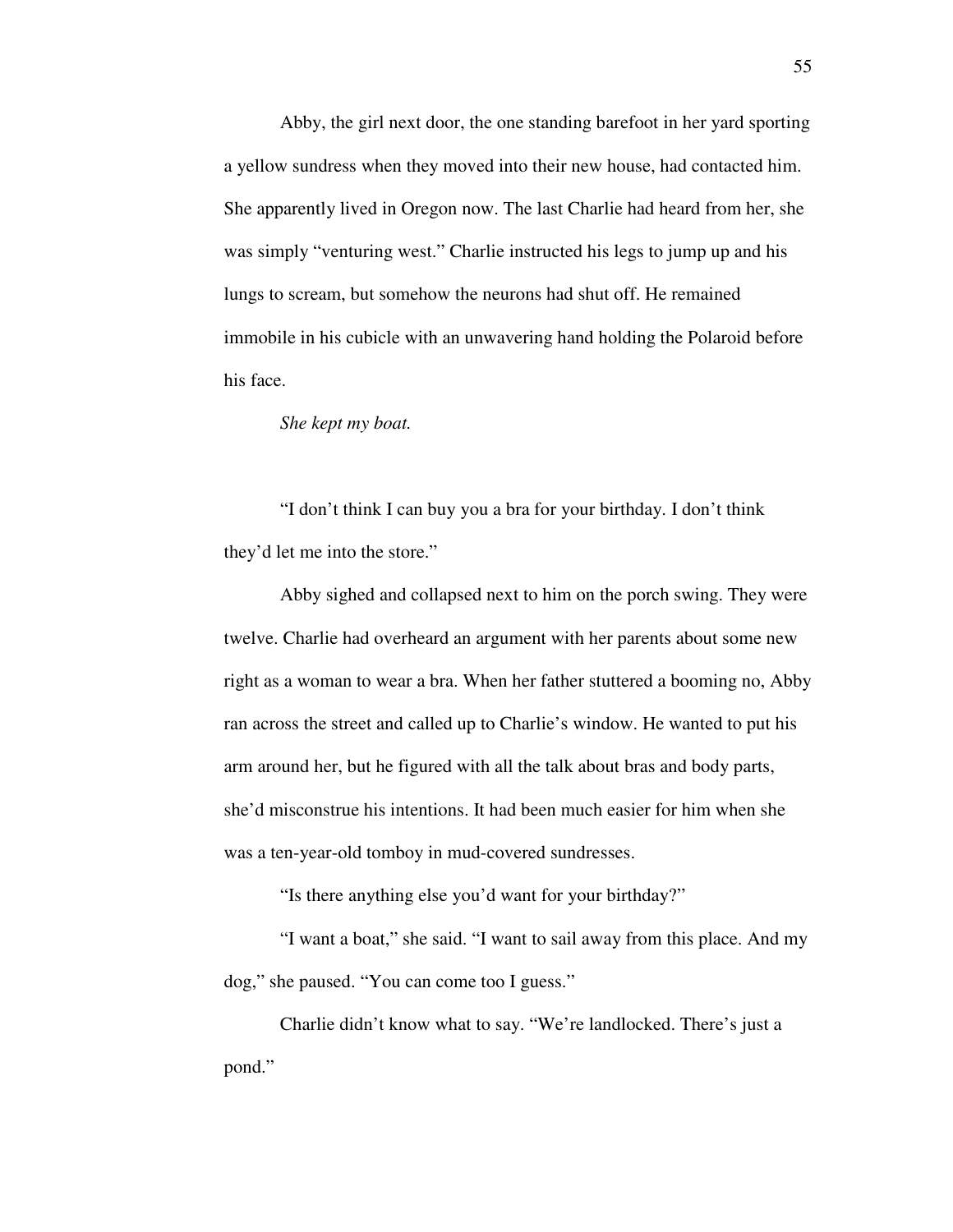She started crying. He offered to get her some tissues and a coke from his kitchen. Inside, Charlie's mother explained about the surge of hormones infiltrating her unsuspecting body.

"What do I do for her?"

 Charlie's mother smiled. "I don't know. And don't expect to know for a while."

 On her birthday, Charlie waited until her guests had left before presenting her with a small, cardboard box. "What is it?" she asked as she fished through the tissue paper. Abby smiled as she cupped the tiny model ship in her hand.

"You wanted a boat."

 Charlie pinned the Polaroid on the corkboard behind his desk. He tried to get back to work, but his eyes kept drifting to the boat. *You really couldn't have picked a better time, Abby.* Charlie wondered what would have happened had she sent it a few days sooner. Would he have agree to go out with Maggie had he received Abby's picture on Thursday?

 The Friday before, Charlie had unsuccessfully avoided Maggie, the girl from HR, in the elevator. Ever since the office party in June, Maggie had been tracking him down in the building. Luckily, they worked on different floors. He could usually time his arrival to evade her come-ons. Somehow she had figured out his schedule and timed her entrance perfectly. They were the only two on the elevator that morning.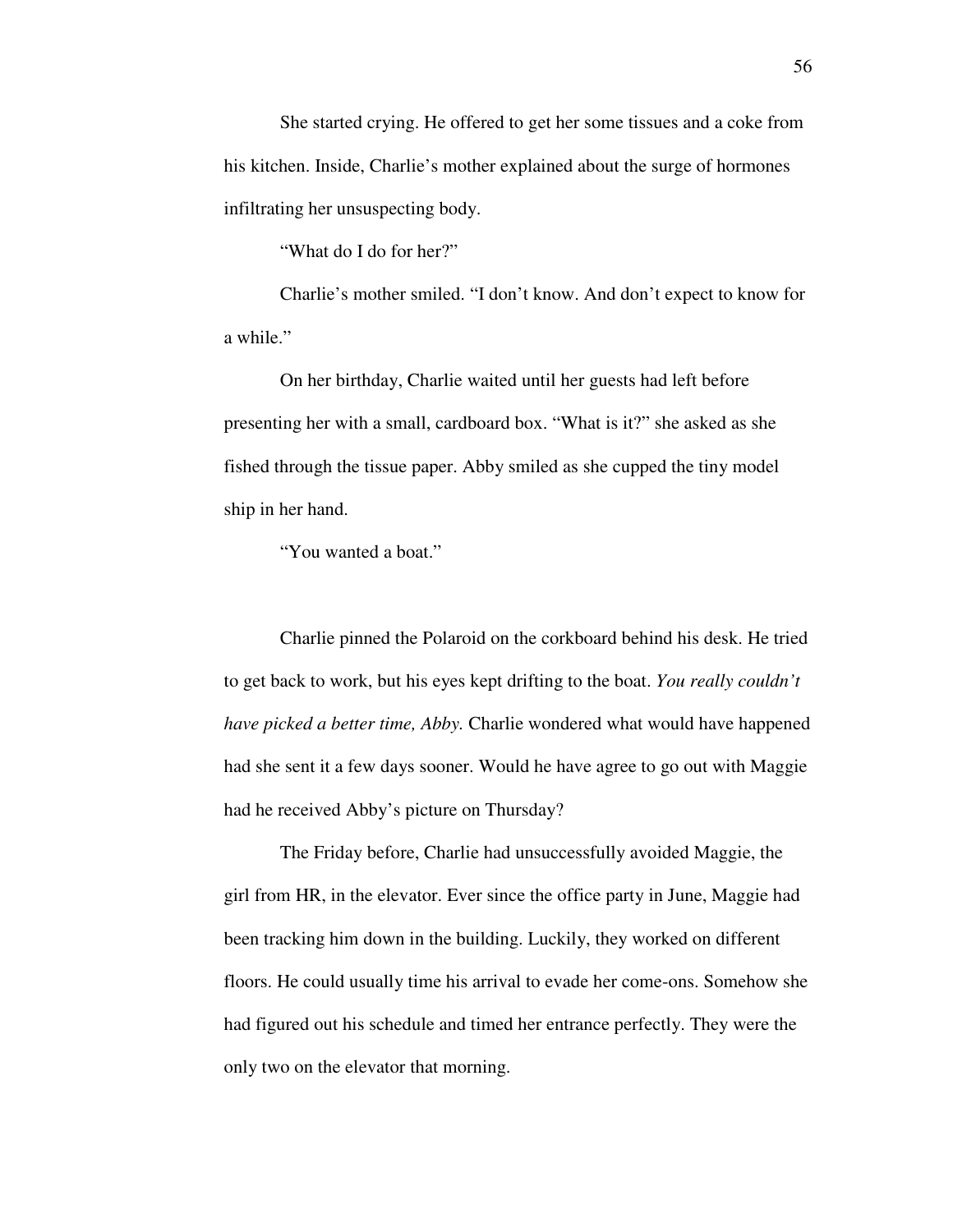"Charlie, come out with me tonight."

 "I, uh," Charlie tried not to look in her eyes. When he did, he remembered how attractive she was. "I don't know. I was supposed to watch the game with some friends."

"Want to come to the game?"

"It's sold out."

 "I can get us in. C'mon, Charlie." She let the last syllable linger in a playful plea.

 "You can get us in to the Yankees game? How?" He turned to her. He was swept into her dark doe eyes and snug knit sweater. He didn't want to look at her ass, but she always wore snug low-rise jeans on casual Fridays.

 "You'll have to come out with me to find out. Meet me by Gate E. How old are you? I'm 23 and can't read you."

"I'm, um, I'm only  $27$ ."

"You don't have herpes or anything like that, do you?"

"Jesus. No. Why do you?"

"No," she said, stepping off the elevator onto her floor. "Remember.

Gate E. Around six-ish."

 Charlie noticed at Gate E that her features seemed softer, her make-up less severe, her clothes hung more naturally. He wondered though if his borderline-sexual-excitement for a free Sox-Yankees game was carrying over. She spotted him in the crowd.

"You made it."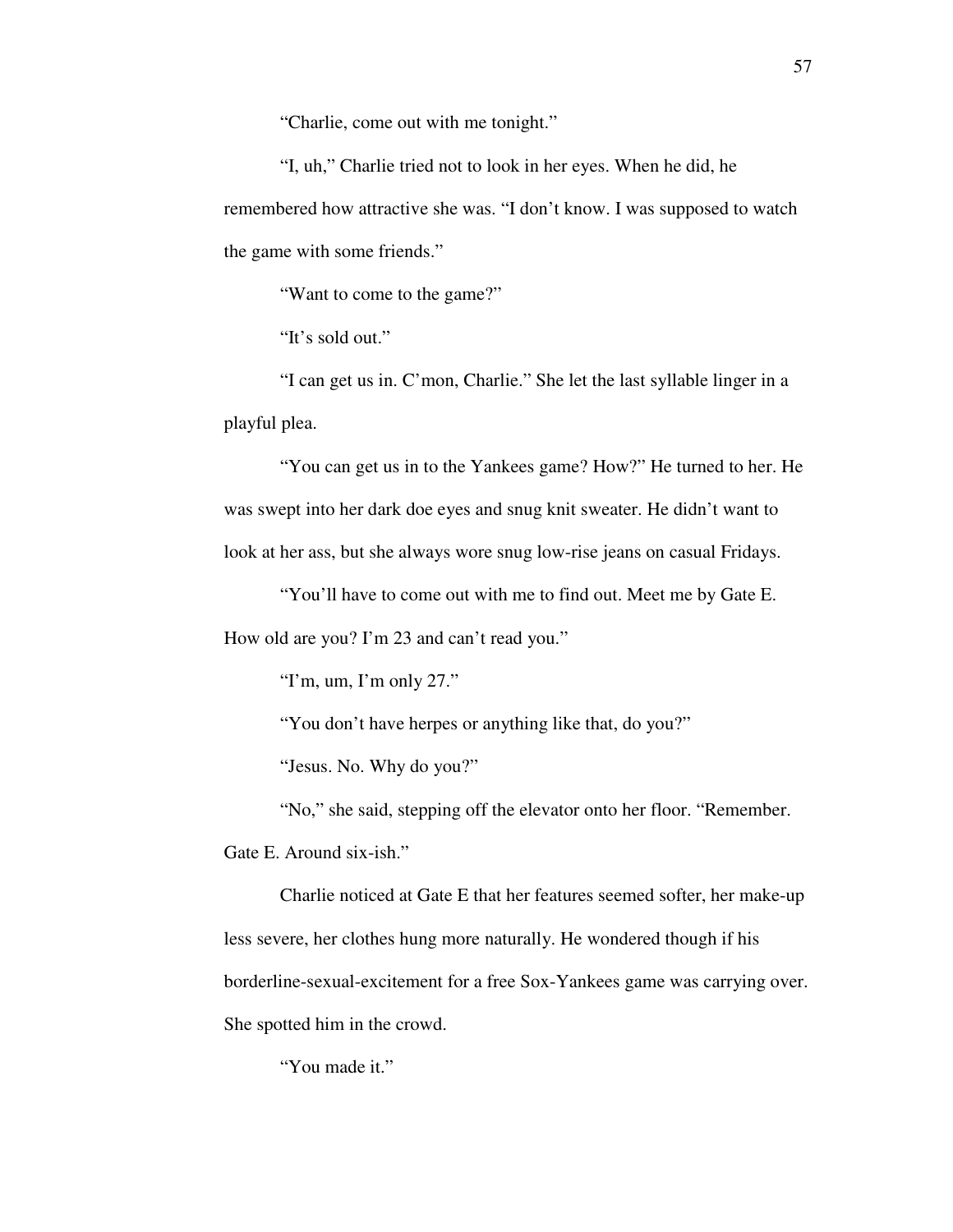"Sorry I'm late, Mary." His face felt hot. "Uh. Fuck. I'm sorry. I know your name is Maggie. I don't know why I did that."

 "It's fine." She faked a smile. "Come on, my uncle's waiting for us." She tugged on his arm and led him through the swarm of intoxicated local fans. "Do you smoke? I have an extra matchbox if you don't."

"I use a lighter."

 Maggie ripped the covers off of two matchboxes and flattened them out. "Here, put this in your coat pocket. My uncle collects tickets here. Hand him this. He needs to rip something. He'll give you back a 'stub' and then we just find some good standing room. Are you going to want a beer? Of course you are. You buy. I'm getting us in."

Charlie laughed. "Fine. I'll buy. How often do you do this?"

 "Whenever he's working. I got into the series last year. And the opening show for the last Rolling Stone's tour. I snuck down to the front of a field box with some lame excuse about how the guys in my row were trying to grab my ass. I'll hand it to you Boston guys, you don't let girls take any shit." She looked over at Charlie. "Thanks for giving me a second chance. I fucking hate that place, the office, it makes me into this weird corporate nightmare. Real-world-Maggie is much more-"

 "Interesting?" Charlie offered, then quickly turned to her. "That wasn't an insult. I'm glad I came out tonight."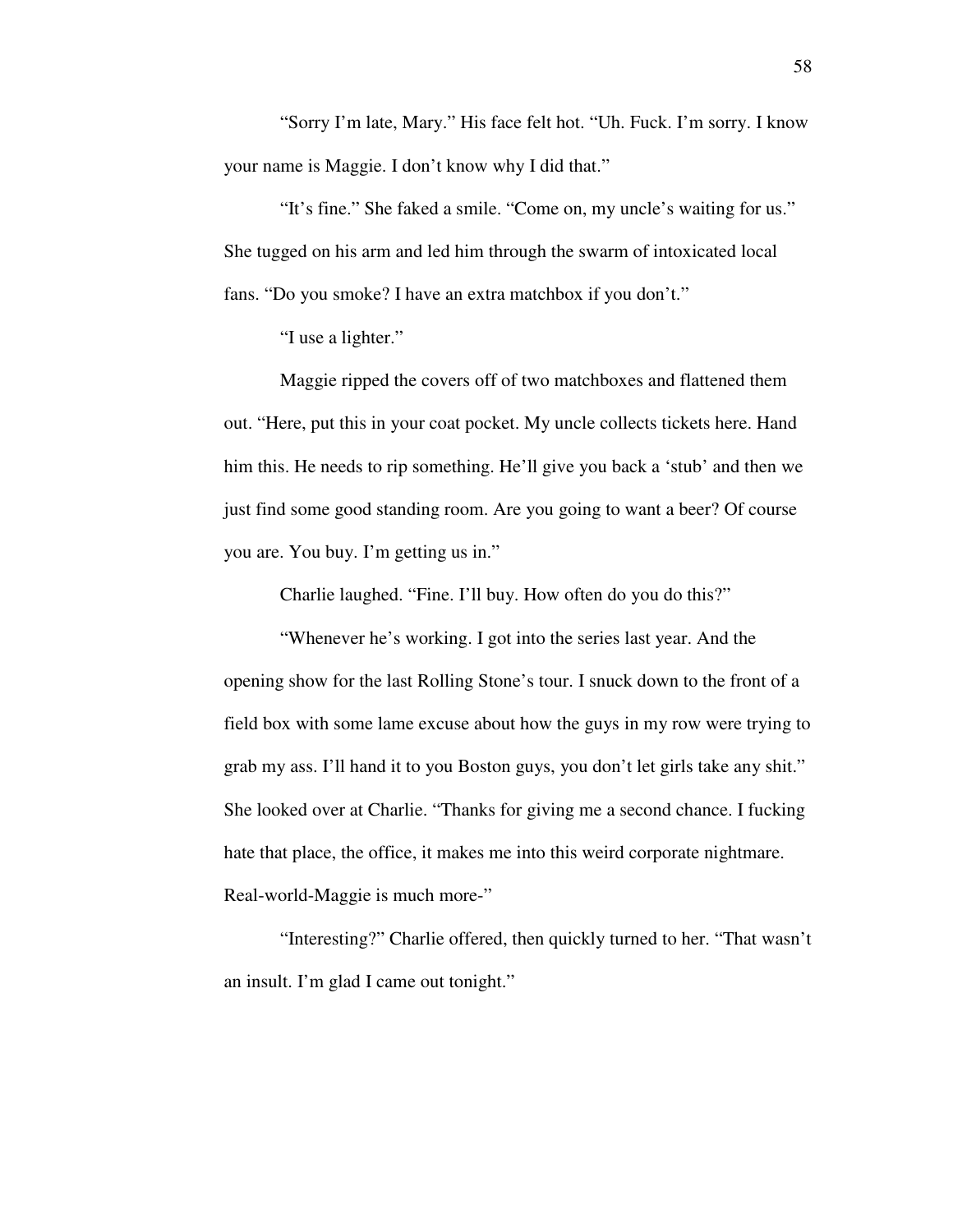Charlie's excitement had lingered through Saturday, Sunday and Monday. Although he still hadn't seen Maggie around the building, he had been planning on calling her again after the Sox-Yankees series. He didn't want her to think that he was just using her, in case he actually was – he hadn't figured that part out yet. As he walked to the train after work on Tuesday, Abby's Polaroid in his breast pocket, Charlie wondered what he would say to Maggie.

 Before he took off his shoes and hung his keys by the door, Charlie went to his bedroom closet. On the top shelf, beneath his college yearbook and family photo album, he kept a converse shoe-box. The converse that came in them ten years prior had been thrown out. He kept memories of Abby in the box now. He took the box down and placed it on his bed. Charlie stared at it for a few minutes, wary of the Pandora effect he was sure would come upon opening it. His cell phone erupted in a furious buzz.

# "Hi Ma."

 "So I just ran into Nathan's mother. Nathan just bought a hybrid for his girlfriend - those little green cars that are good for us, right? Have you thought about getting one? It might be nice to get some color on the road. Silver cars are too drab."

 "They aren't necessarily painted green, Ma. It means they are environmentally friendly."

 "Do you want your father and I to help you get one? I don't want to give you LinkPasses for Christmas again."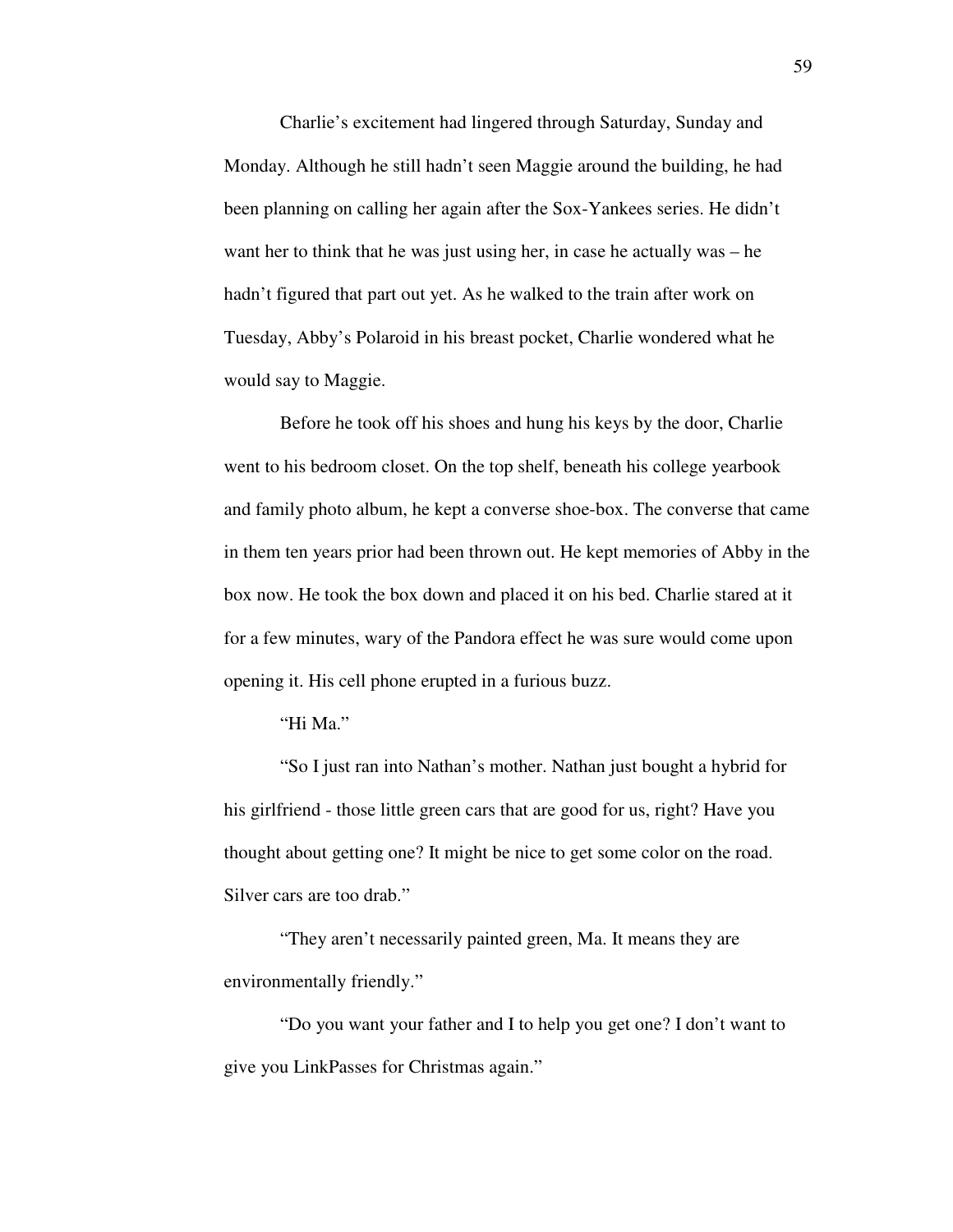"I don't need a car in the city. I take the T everywhere."

 "You could come visit. Your father and I repainted the house. Danielle wants to turn your room into some sort of yoga studio for when she comes home."

"Don't let her. I'll be home in a few months."

"When Charlie?"

 "Thanksgiving. I'll see you then, okay? I need to do this assignment for work, though. So," he stalled, "I'll call you soon. Say hi to Dad."

"Call your father, Charlie. I love you."

Maggie found him during lunch hour the next day.

"I haven't heard from you. Was your hangover that bad?"

"Nah, no hangover." Charlie motioned for her to take the seat next to

him. "I just felt bad calling. I didn't want you to get the wrong idea."

"That you like me?"

"That I just wanted free Sox games."

 "Well, they're away tonight. So if I invite you out to a bar to catch the game after work, I won't think you're using me. I'll just think you're interested. But if I'd be getting the wrong idea then, too-"

 "No, no," Charlie cut her off. "Purple Shamrock? We can just walk over at 5."

"Okay. I'll meet you outside."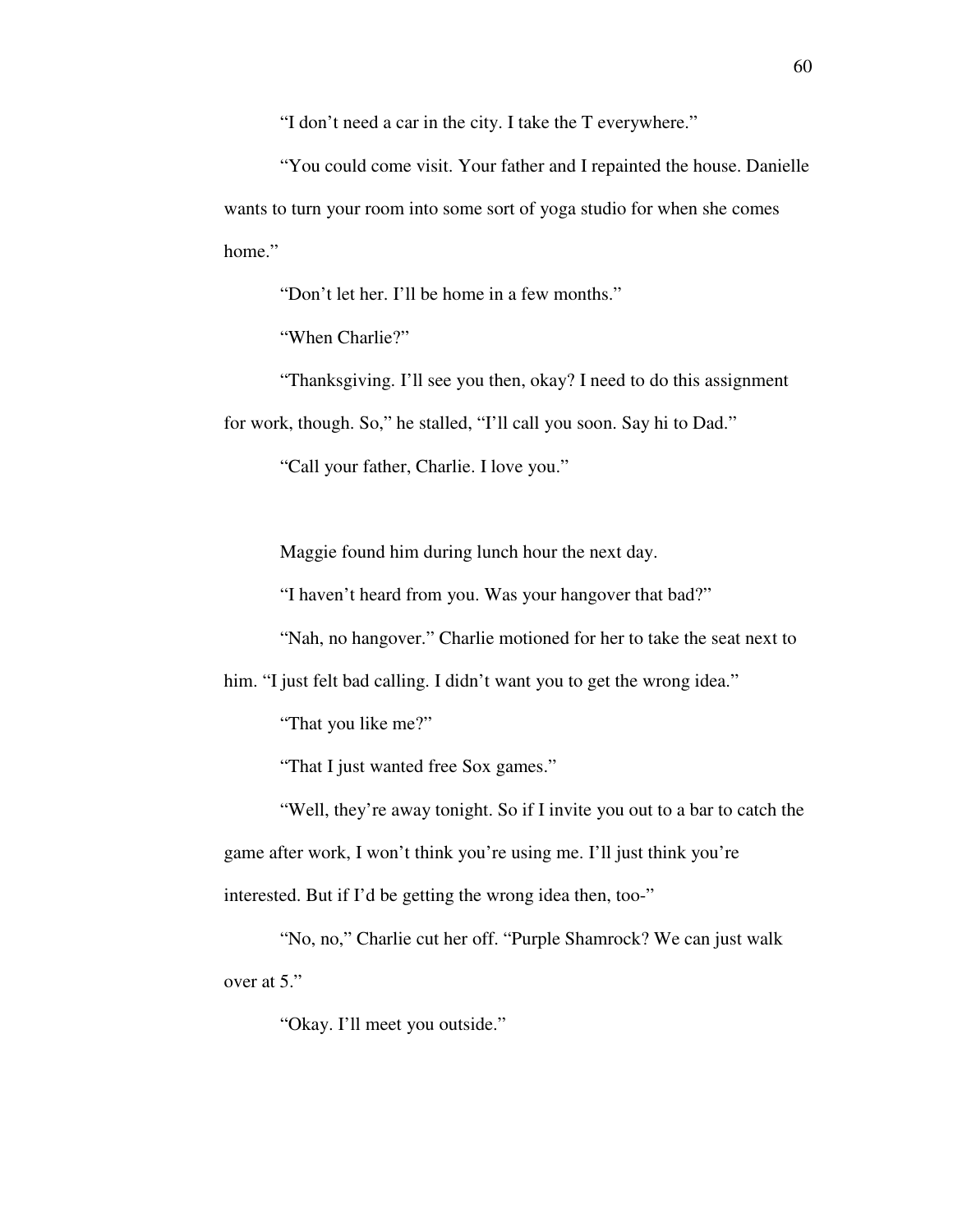As they walked down Union Street, Maggie put her hand on Charlie's arm.

 "I'm sorry about earlier, about 'office-Maggie.' Did I come on too strong?"

 "No, not at all. Sorry," he said shuffling his feet. "I'm not trying to be aloof. Things are just sort of complicated for me."

 "Is it that girl again? The one you weren't over the last ten times I've asked you to get a drink with me?"

"Yes. But it isn't. I mean, she sent me something in the mail recently. But it's over, and I'm over it." Charlie stopped to read the business hours posted on the door of an industrial design firm. "I don't think I want to talk about it."

 "Oh, wow," Maggie tightened her grip on his arm. "You're really torn up about this. I just thought you had always used her as a cop-out. It's really taken you three months to move on?"

 "Six years. It's taken me six years. I've – I had been in love with her for seventeen." Charlie began walking again. "Love that starts at age ten really isn't realistic. So, let's just not talk about it."

Maggie shrugged and loosened her grasp.

 Two days later, Charlie arrived early for work to pace in the lobby. He had awoken that morning to find another package from Abby. Rather than open it, he decided to ask out Maggie. He felt as though the two women were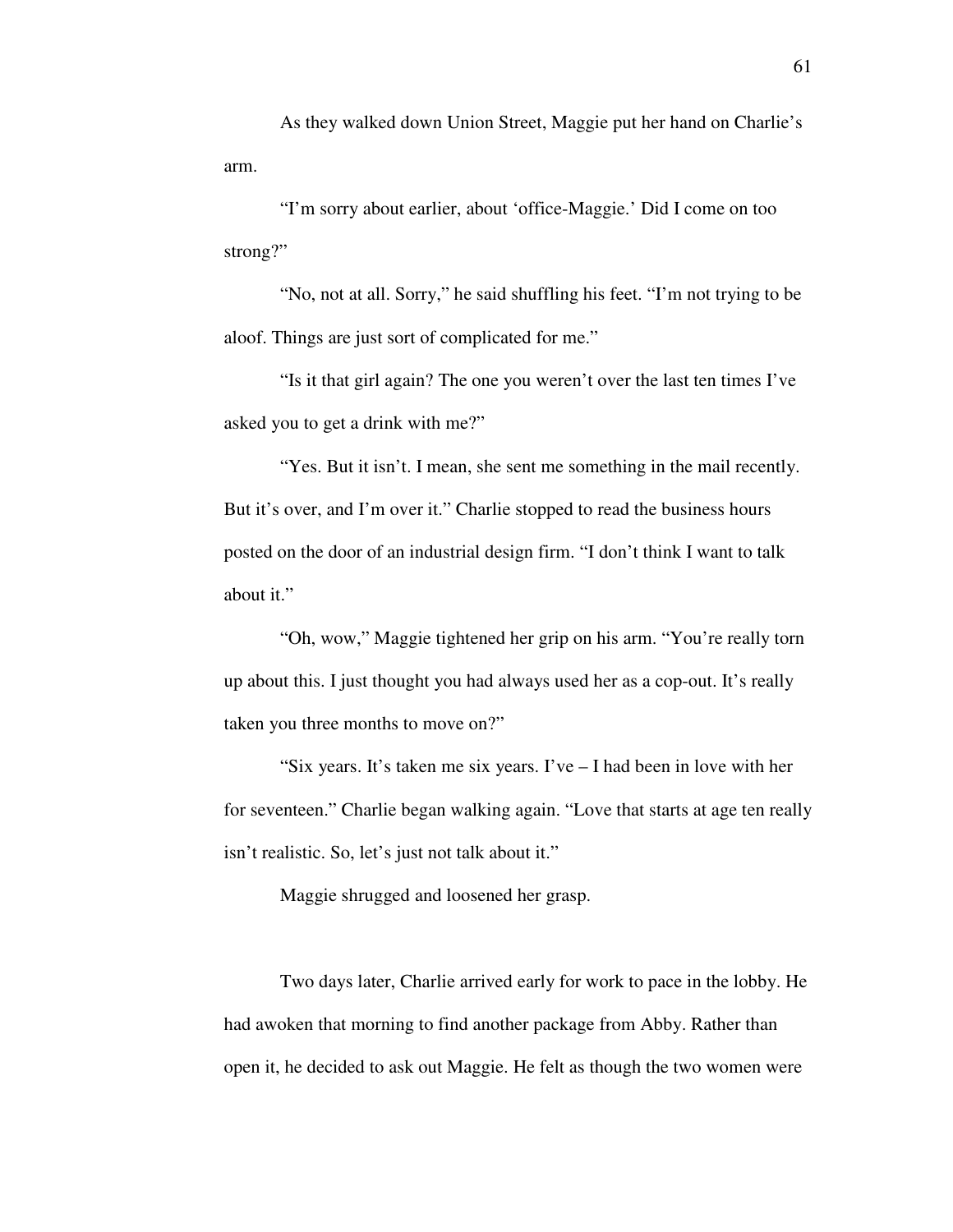calling his bluff, teasing him with affection, calling him chicken as they offer him hope and a taunting "you won't do it." "You won't give up the past and come with me." "You won't wait for me, you won't blow off everything else for me, like you once promised you would."

 Once he spotted her, Charlie spurted out across the lobby, "Come out with me tonight."

She waited until they were closer before asking, "And do what?"

"Whatever you'd like. Let's just go out."

"Do you party?" She asked in a whisper.

 "Do I party? No. I don't do that anymore." Charlie noticed that she was wearing her casual Friday jeans. "I smoke, but usually alone. I don't, uh, party anymore."

 "That's fine," Maggie said. "There's a film I really want to see playing in Kendall Square at 8 o'clock."

 "Great. Perfect." Charlie was speaking unusually fast. "I'll meet you there?" He turned to walk away before she could answer. His face was red and his palms were clammy.

 He had calmed down by 8 o'clock. He waited for Maggie on a bench with two tickets peaking up from his shirt pocket. She arrived with a small backpack slung over one of thins straps of her dress. The peach and maroon paisley printed fabric bounced and swirled with each stride.

"What, were you a hippie in a past life?"

"You don't like?"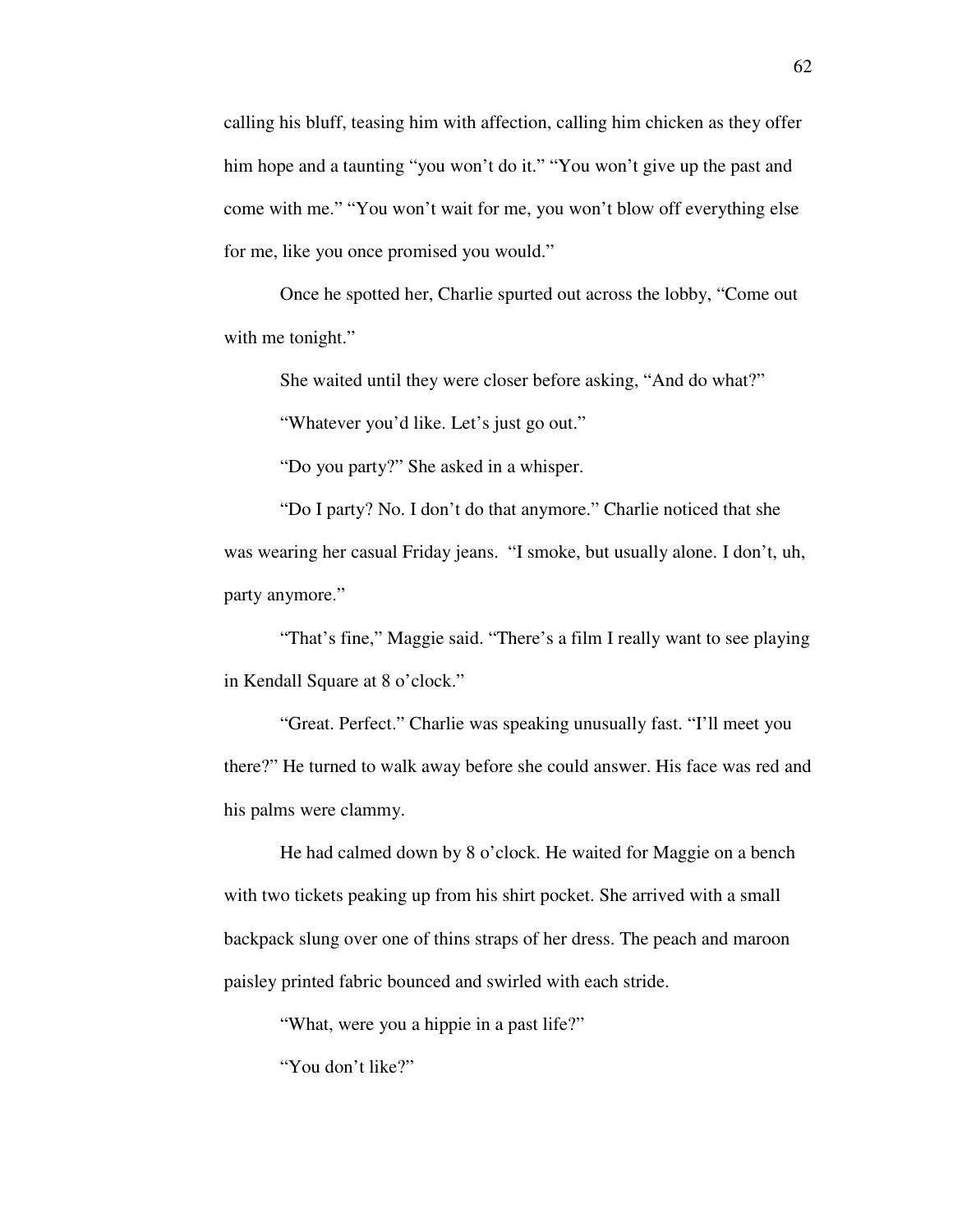"No. I do. You look beautiful. Uh," Charlie blushed. "What's in the bag?"

 "I stopped at the corner store back there. I'm not paying four dollars for a can of soda. I picked up some candy, too. You seem like a Mike&Ikes guy."

 Once they had found seats and stashed the goodies under his coat, Maggie leaned in toward Charlie.

 "I've been really embarrassed about these last few months. I really like you. I regret that we were physically intimate before we got to know each other. I blame the intern in marketing, he putting too much vodka in that punch. Hopefully, you can get past all that. I'd really like for us to have a shot at developing some emotional intimacy."

 "It's, uh," Charlie felt a little overwhelmed. He wasn't used to bluntness. "No worries. I understand. I was pretty drunk, too."

 "Here's to a clean slate." She kissed his cheek and handed him a box of Mike&Ikes.

 Charlie finished the half-eaten box of Mike&Ikes for breakfast the next morning. It felt weird to open Abby's second package while he tasted Maggie. The small brown box sat quietly on the counter as he read the paper, reorganized his bookshelf, and watched a two-hour infomercial for a magic blender. As hard as he tried to ignore it, the package silently demanded attention.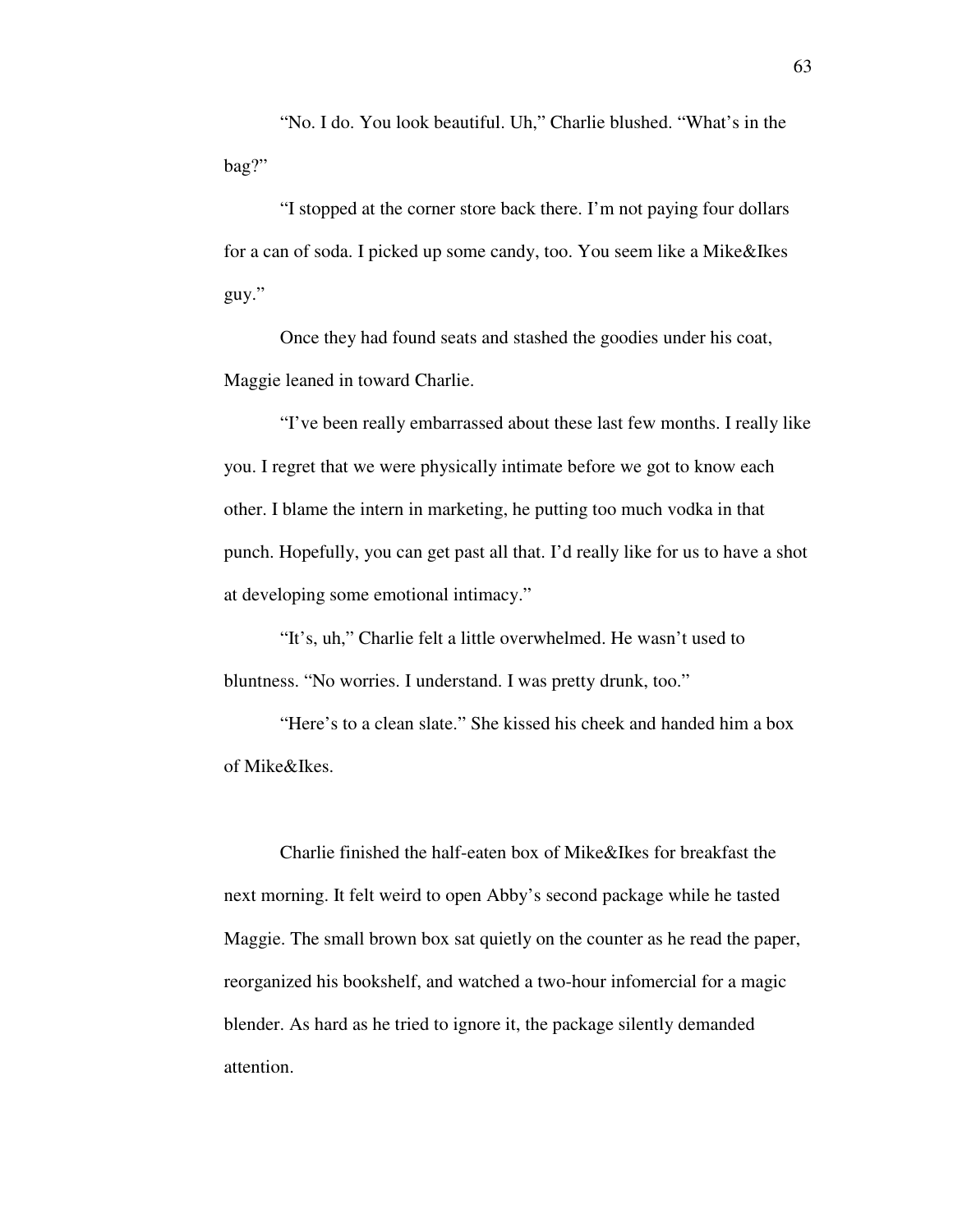Abby had sent him a used popsicle stick and a photocopied image of a hospital admittance bracelet. He could barely make out *Winters, Charles P* on the hospital ID. His throat began to itch so he put down the photocopy and examined the popsicle stick. "What did one snowman say to another?" The red-stained end answered, "Smells like carrots." Charlie smiled. It was a joke that Abby would have liked.

 When Charlie was eleven-years-old, his doctor recommended a tonsillectomy after three cases of strep throat within a span of eight months. His mother would blame these eight months for his chronic lankiness that haunted him even at 27. At 11, the lankiness did not concern him as much as the hospitalization and surgery.

"I'll be there when you wake up," Abby promised.

"You'll be in school when I wake up. I'm going under in the morning."

"Then just don't wake up 'til school's out."

 Charlie woke up well before school got out. He kept forcing his weary eyes to remain closed until he finally awoke to find Abby sitting on his bed, her legs dangled over the side, flipping through the limited channels on a hanging ten-inch black and white TV, eating ice cream.

 "You're up. Happy Tonsils Out, Charlie," she giddily declared. She looked down at the pint of ice cream in her hand and then held it out to him. "I hope you don't mind, I started without you. I got tired of listening to you snore. You sound like my Grandpa."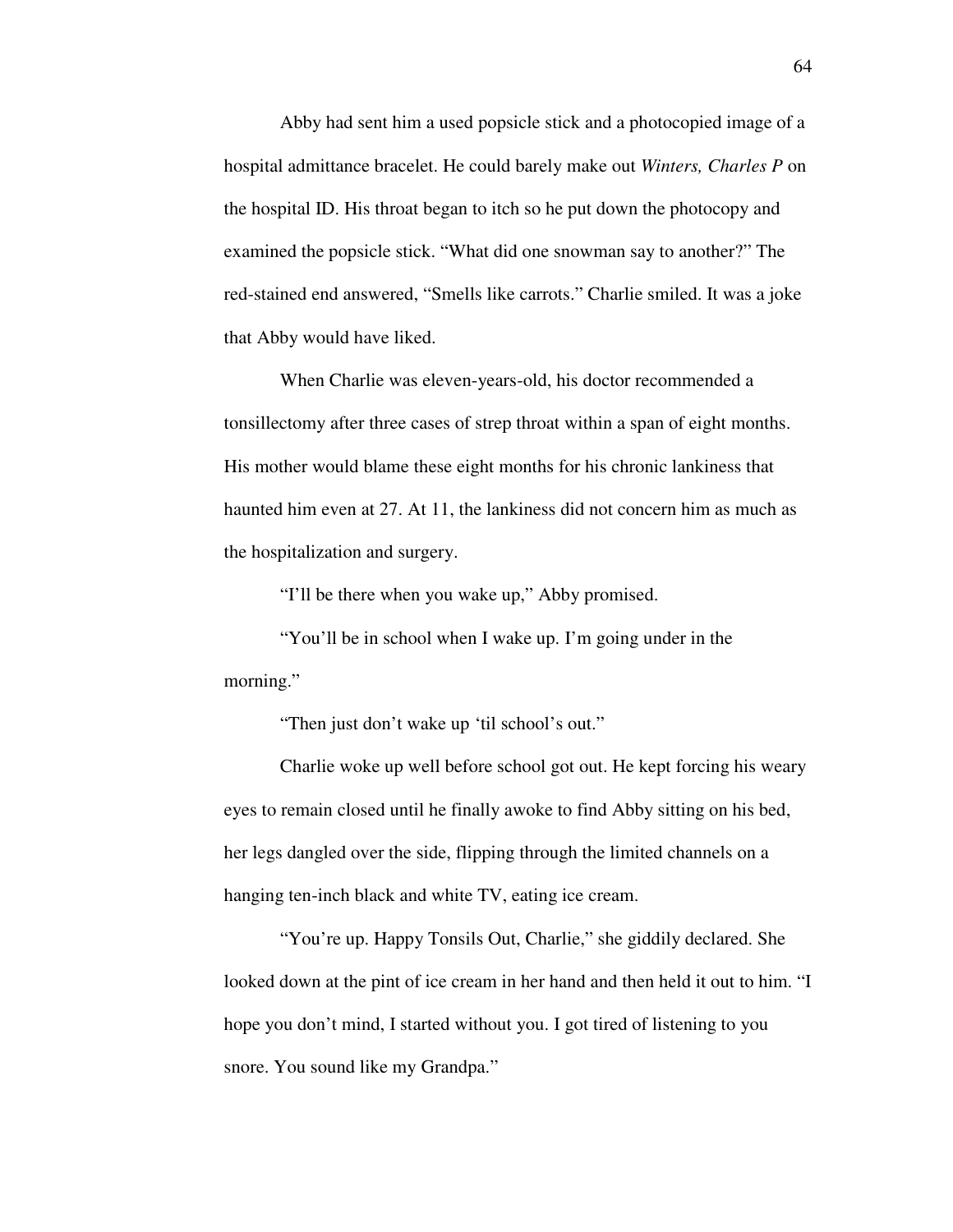"I just got throat surgery, you dork," Charlie wheezed.

Abby laughed. "Sorry. I'm Sorry." She couldn't stop.

"You're not very nice to me."

"I brought you ice cream!"

"You ate most of it."

 She brought two pints the next day. He let her keep his ID bracelet for her memory boxes as a thank you.

 Seven years later, Abby's doctor recommended that she get her impacted wisdom teeth removed. Charlie had been in school when she woke up from the anesthesia. He told her not to wake up until he could come over with a few Disney movies and popsicles.

 It was a mixture of the painkillers, the animated movies, and the sugar high from an entire box of popsicles that catapulted them into hysterics. Abby moaned through laughter that it hurt to laugh. Charlie kept reading the popsicle sticks. When they ran out, Charlie reached into his reservoir of puns and old-man jokes.

"So two muffins are sitting in an oven…"

"Stop Charlie," she squealed. "My face hurts."

 "One turns to the other and says, 'Man, it's hot as hell in here, ain't it?"

"I'm gonna kill you."

"The other turns to him and goes, 'Holy Shit! A talking muffin!'"

Tears streamed down Abby's face.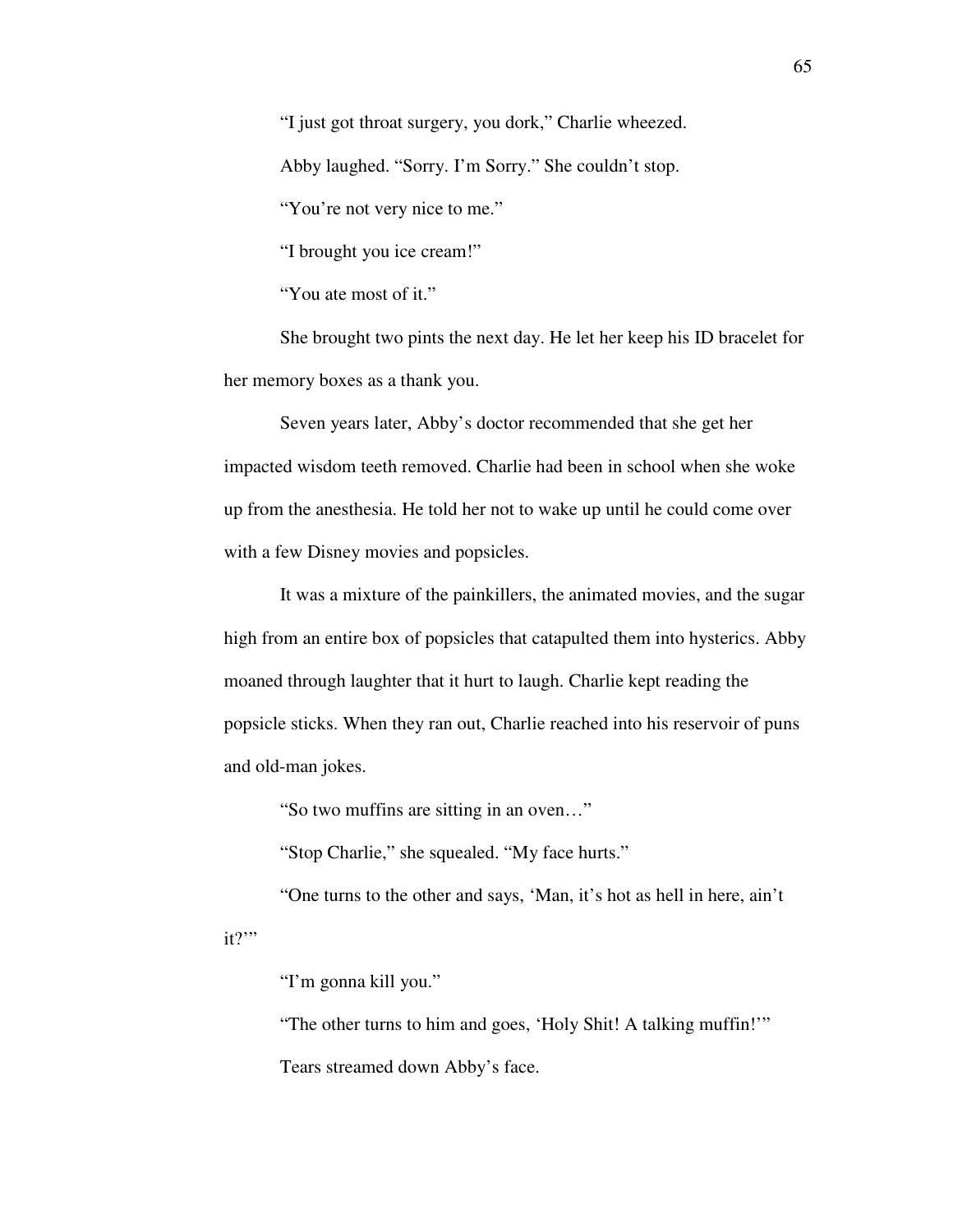"What did the fish say when he swam into a concrete wall? Dam!" Charlie managed through laughter. "When Danielle was little, she didn't get the joke. She'd go, 'What did the fish say when he swam into a concrete wall? Shoot!"

"I would have laughed at that."

"You are laughing at that."

 It was this night that implanted in Charlie a desire to finally act, although he wouldn't go through with it until a few months later. He would have kissed her then and there, but her jaw was still numb and she was drooling. Charlie didn't ever think that he'd still find a girl attractive while they laughed about her drool.

"It looks like blood."

"It isn't. I just ate all the red popsicles."

 After they had laughed themselves into a punch-drunk stupor, Charlie offered to clean up the mess they had made of her bedroom. She insisted that he leave the popsicle sticks.

"For my box."

Charlie's eyes dropped to the ground. "Why?"

 He knew why. Abby had given him two reasons why she kept the box for middle school, the box for summer vacations, the box for high school, and the box for boys. She confessed that she encoded her memories to prevent hackers from getting easy access to them, and to retain control over the recollection of events.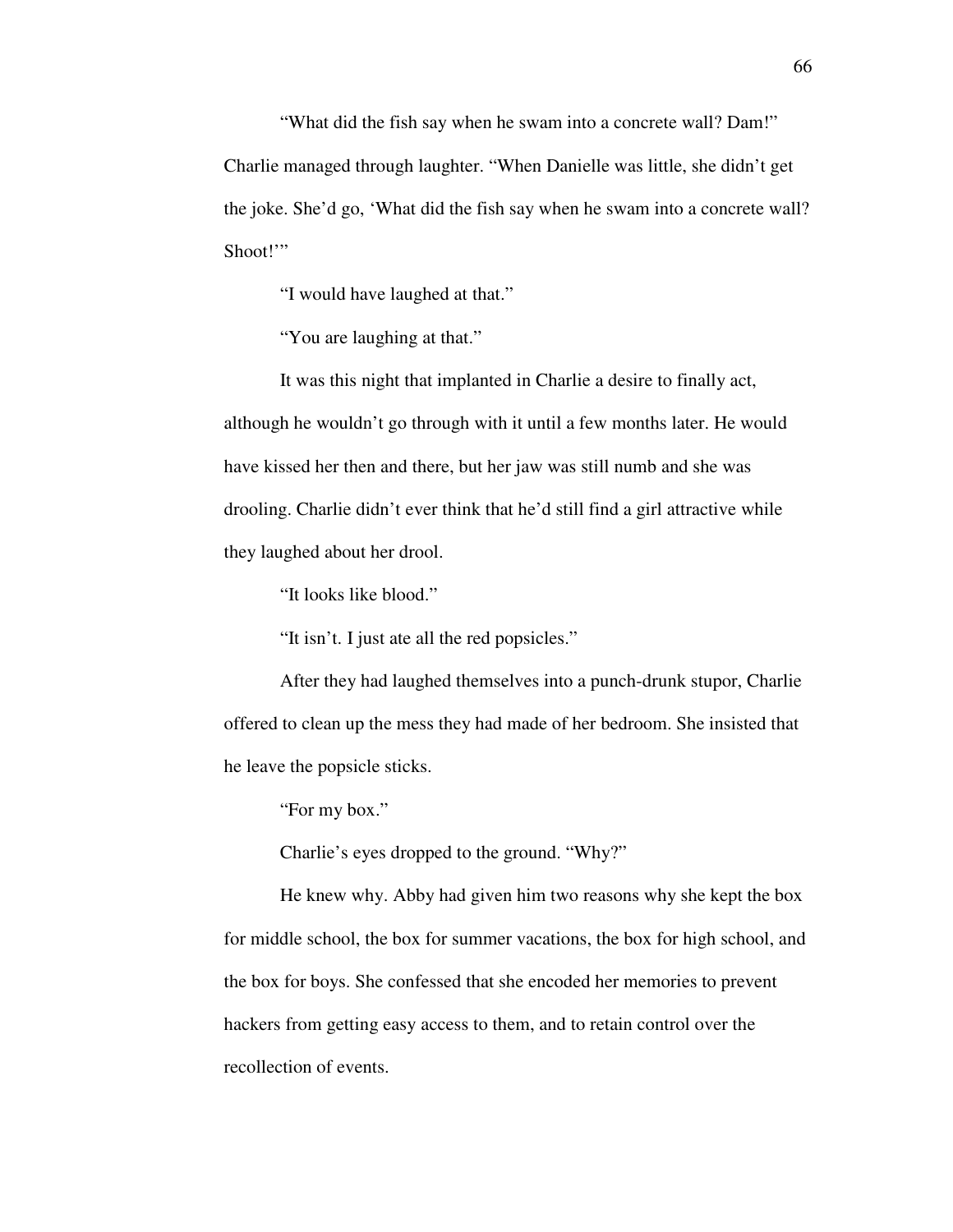*An ambiguous movie stub of a first date is much more controllable than a fucking cheesy diary entry. I don't want to be told how to remember these things, Charlie. We only have so much storage space.* 

That's what these things were, thumbnails for the movie and document files she kept in the spongy folds of her cortex. As he watched her file away movie stubs, hand written notes, mementos, pictures, gifts, flyers, it hurt him to know that there would be moments she would always remember and he would inevitably forget.

"I don't know. To remember?" she shrugged.

 "Remember what? Corny jokes on popsicle sticks? Jesus, Abby. This sucks. You're just trivializing this. All this. Us."

"I'm not trivializing us, Charlie."

 Charlie exploded. "Yes you are. Damnit, Abby. What happens in five years? Ten years? Even next year? You're saving bits and pieces of me. One day, I'm just going to be reduced to popsicles in a fucking box."

 Abby's eyes glossed over. "That's not true. That's not how it works. And besides, do you really think there's anyway you won't be a part of my life in ten years? You're all that I've got."

 Charlie began drafting a letter to Abby during his lunch hour on Monday. Maybe she'd put a return address on the next package. Maybe she'd give him some hint, some insight into her life now. In case she did, he wanted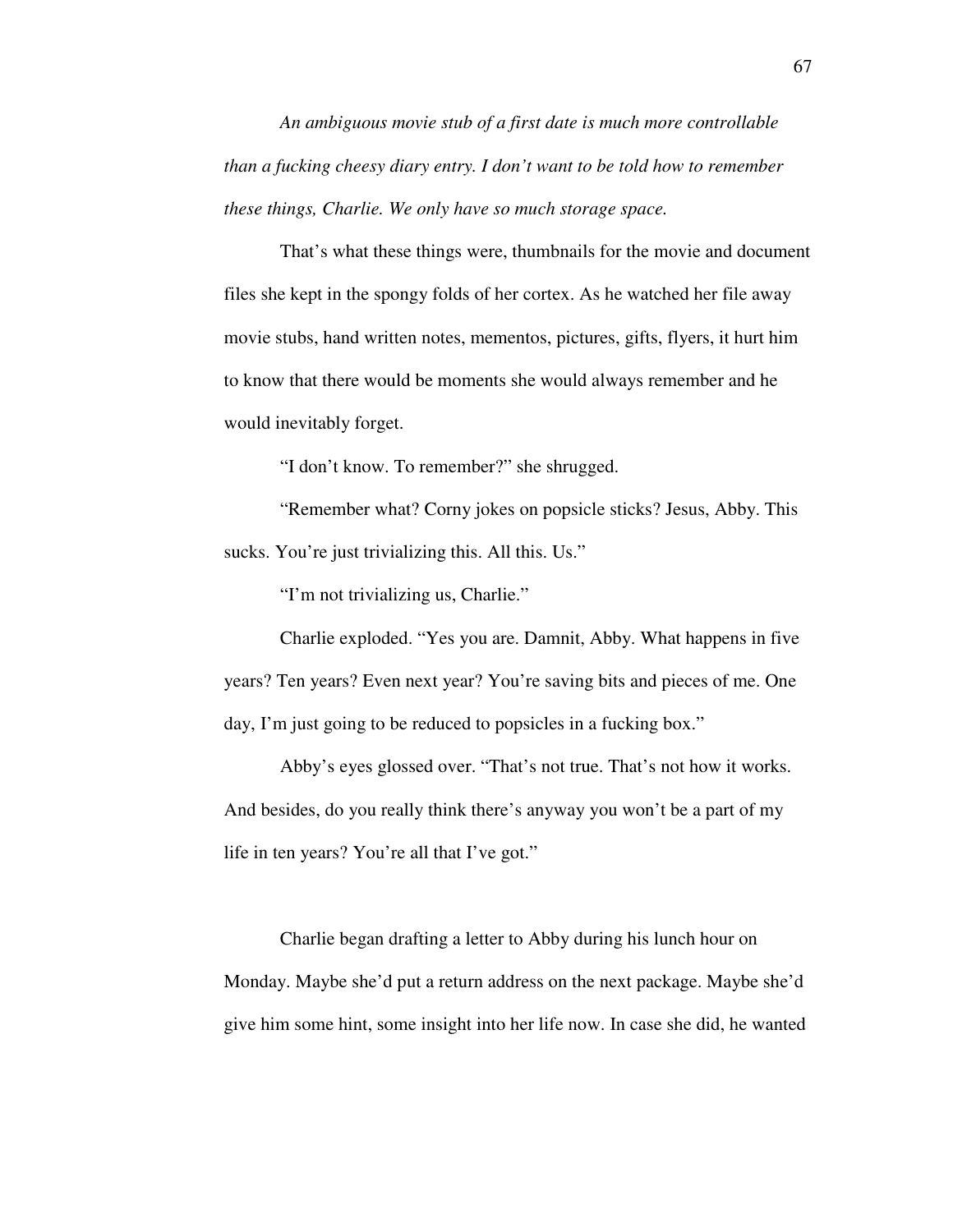to be ready – there was six year void to fill. He started with the last time he had talked to her, sitting in South Station, waiting to get picked up.

 They had planned to spend their junior year Spring Break visiting a friend from home. By the time Charlie had realized that Abby wasn't coming, Nathan was already too drunk to get him. As Charlie waited in line for a taxi, he tried calling her. She picked up on the third try. She was crying.

"Did you miss your flight?"

"No, Charlie."

"Are you in Boston already? Did something happen? You okay?"

 "Charlie," her voice rose in pitch, "I'm not coming home. I'm flying out to San Francisco tomorrow morning to look at some schools and interview at a few places."

"You're not coming to see me and Nathan?"

"I'll see you in May."

"But, it's my birthday."

 "I'll make it up to you, babe. I promise. Nathan will throw you a better  $21<sup>st</sup>$  anyways. I'm so sorry."

 His letter began with the taxi ride to Nathan's apartment near the Northeastern campus. He wrote how the pit in his stomach led him to believe what he now knew to be true – that he wouldn't see her in May, that she wouldn't make it up to him, that she was never coming home again. His letter went on to tell her about the girl at the bar that night, the girl with a tiny tattoo of infinity on her delicate wrist, the girl who liked Scorsese movies and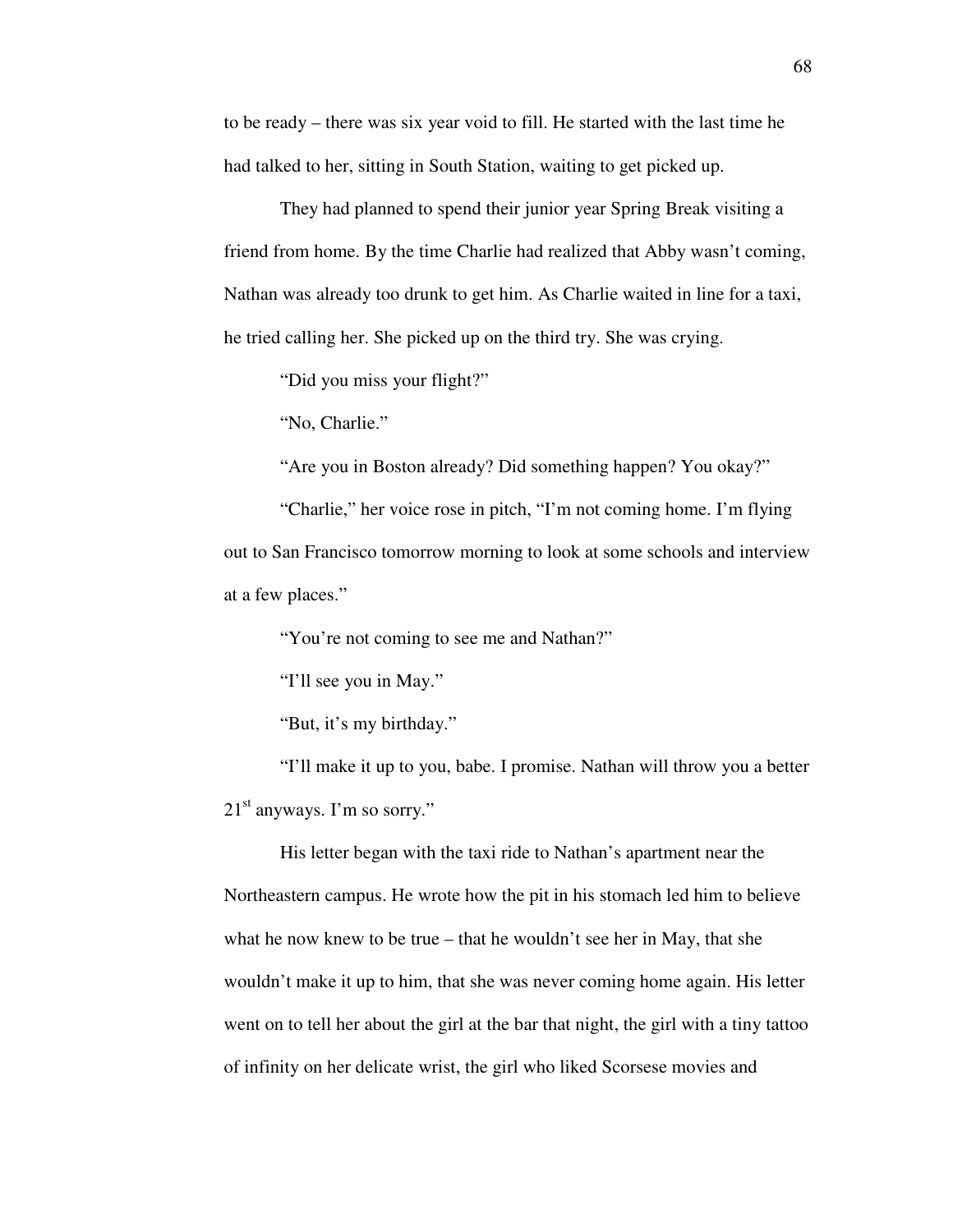Neutral Milk Hotel, the girl who was going to see Spoon later that week at a club downtown, the girl who, in the morning, muttered a "happy birthday" to Charlie as she gathered her clothes.

 Later, as he waited for the train after work, Charlie grabbed a *Metro* and a sharpie from his briefcase. He propped the paper up against the sweating walls of the subway to write a few more sentences, about how lonely his first adult job was, an internship actually. He asked her how her first job was, did she make it as a photographer? He folded the newspaper over his thigh to let a few more memories pour out. Graduation. A new kitten. Danielle's first boyfriend. Uncle Jack's death. Moving to Boston. Having to give his new kitten back to his parents because of a strict "no pets" policy in the one apartment he found within his means.

 Once home, Charlie added the scribbled fragments on the newspaper to the file he started at work. He told her about how every date he had tried in the past five years had ended with him confessing to the girls, "I'm sorry, I guess I just haven't gotten over someone." He told Abby that sometimes this was just a cop-out, Maggie had been right, but Charlie thought that women preferred to be second to the seventeen-year-long dream girl than to just be undesirable.

 But sometimes he meant it. He tried to use Abby as an excuse not to date the girl from HR who fellated him at an office party that summer. Now that he had gotten to know and fall for Maggie, there may have been more

69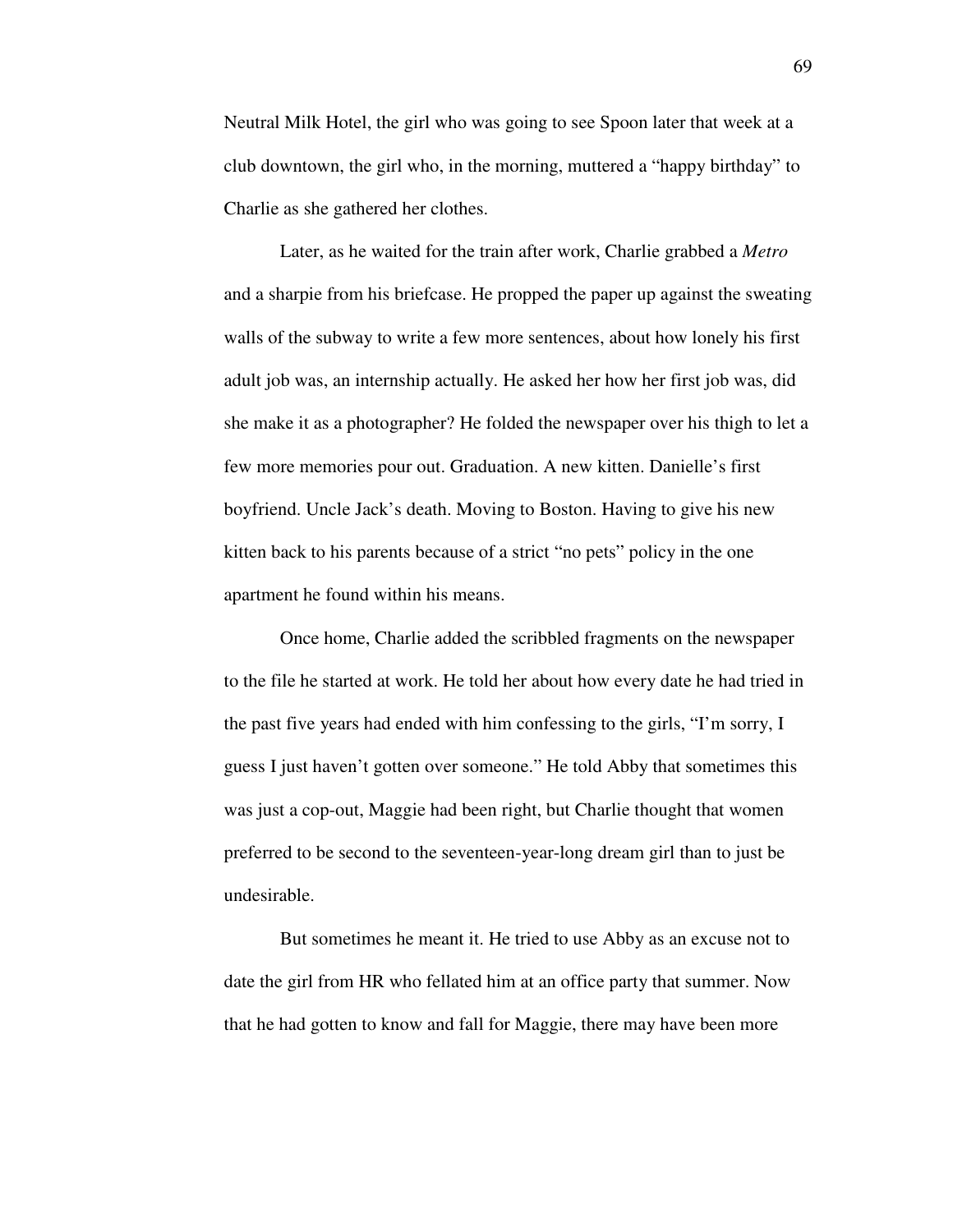truth to his initial cop-out. Sometimes he really couldn't let go of Abby, her laugh, her quirky impulses.

The abrupt and violent buzz of his cell phone startled him.

"Hi Ma."

"Hey Charlie. Have you heard from your sister?"

"Why?"

 "I think her boyfriend is cheating on her," his mother said. "She seems to disagree, but it's their first semester at school and he was a little jackass."

 "Okay." He waited for her to continue. "I don't understand what you want me to do."

 "Nothing. Never mind. How are you? I haven't heard from you in a while." She waited momentarily for a response. "Seeing anyone?"

 "Uh, not really," Charlie hesitated. "I guess I'm seeing this woman at work, but it's nothing serious yet."

 "That's great, baby. You know how I hate you being down there by yourself."

"I'm not alone, Ma."

"I just worry about you."

 "I'm actually about to go meet some guys from work for the game. I should run."

 "Fine Charlie. Call your sister. And your father. And your mother once in a while, okay? You're only a state away, don't act like a stranger. I love you."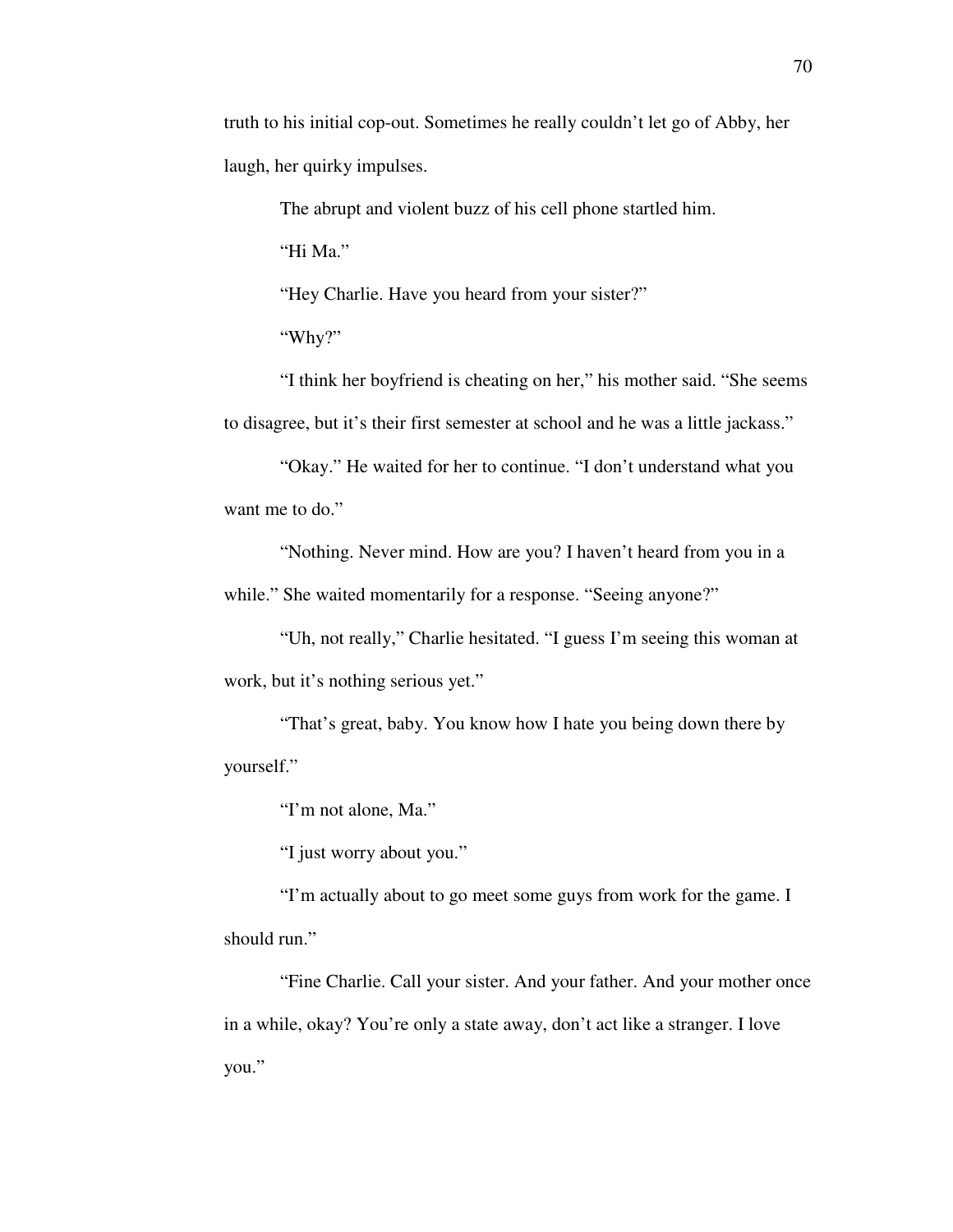His screensaver popped up, stock nature images dissolving into promotional Red Sox photographs. Charlie sat down to edit his letter to Abby. He realized that everything he could have said about the last six years only filled up four paragraphs. Charlie deleted the word document and went to his couch to watch the baseball game.

 A few days passed before he received her next package. It was another Polaroid, or rather a photocopy of one. The subject of the photograph was initially hard to discern, the photocopier had destroyed the contrast of the original. It didn't take Charlie long to recognize that it was his own image, bashfully looking away at the awkward age of thirteen.

 He had been smiling timorously at a glowing Abby, eager to test out her new Polaroid camera. She talked that day of nature photography, of the west coast, and of Redwoods. She was determined to make them fit within the frame. Charlie told her to practice in his Uncle Jack's orchard.

 "What kind of practice is that? Pretty soon I'll be taller than some of these trees. People drive cars through the Redwoods! Can I practice on you?"

"What kind of practice is that?" he asked.

Without any further politeness, Abby snapped her first Polaroid.

 Maggie took him out dancing that Friday night. Charlie hadn't told her yet about the second two packages. He was too nervous about dancing in front of her. She ordered another round each time he complained about it. "Don't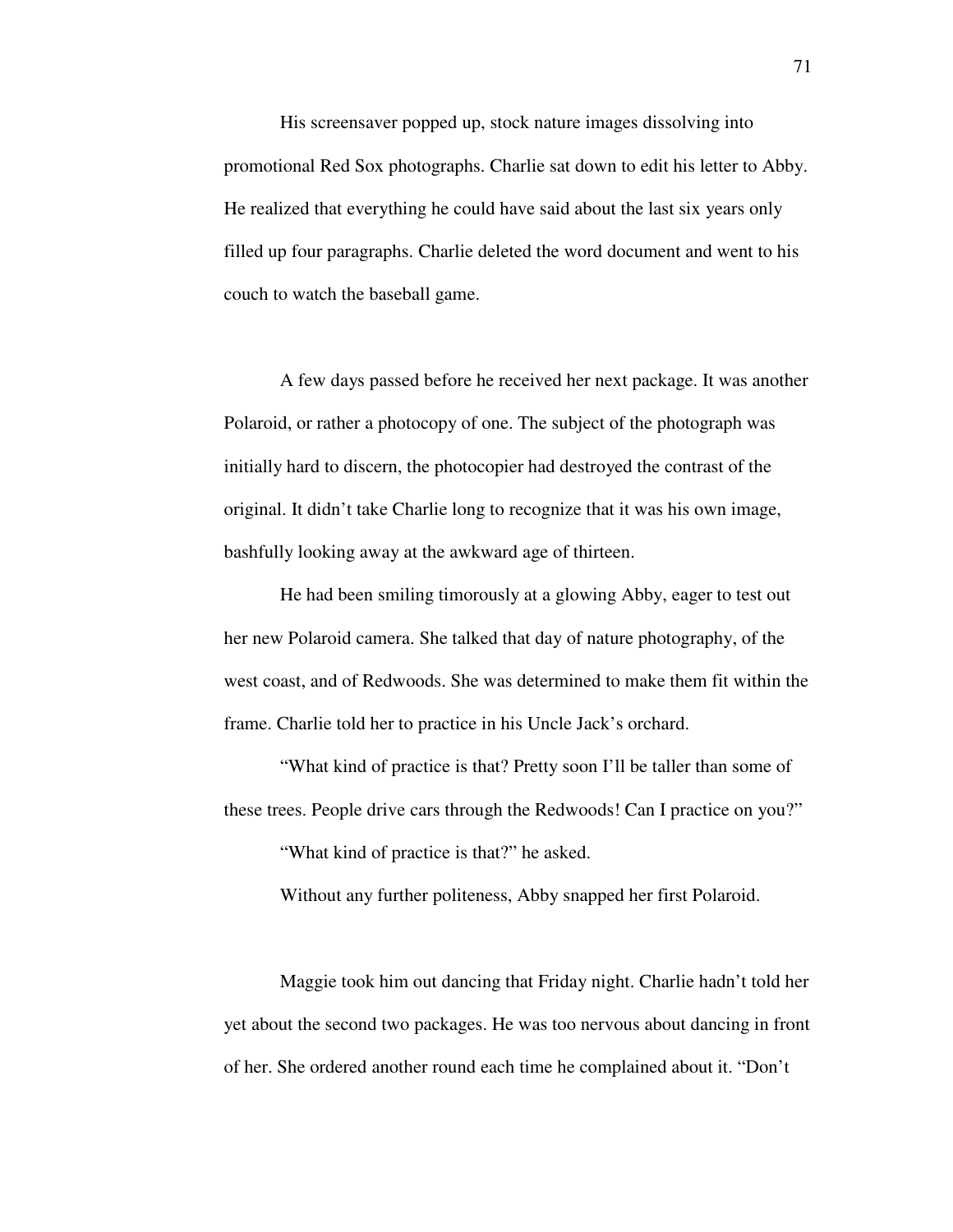worry," she said, "it's on your tab." Even with four rounds in him, Charlie couldn't muster the effort to finish a song. After the fourth drink, Maggie pulled him to the quiet corridor near the restrooms.

 "Charlie," she wouldn't let him avert his eyes, "where is this going?" "Huh?"

 "You aren't upset because I made you come out dancing with me. Most guys would take that as a hint – that I'm interested in sleeping with them, and going on more dates, and continuing to sleep with them. You aren't upset because we are at a night club. Is it that girl?"

 "You don't understand. She was out of my life, and now she keeps sending me these sentimental photos and I don't get it. She was my best friend and she fucking disappeared without warning." Charlie knew that he was drunk, but he didn't feel like stopping himself.

 "She called me on my birthday, she stranded me at a bus stop, saying that she wasn't coming home. She went out to California to get into art school and become a big fucking hot-shot photographer. The only thing she said before hanging up was that she always used the first picture she took of me in her shows. And she'd send me an invitation to her first gallery opening if she made it out there. That's the last goddamn time I've heard from her."

 Maggie pulled away from him gently, her pupils contracting. "This girl was just your friend?"

 "Don't do that. Just because I didn't fuck her doesn't mean that she wasn't the most important person in my life."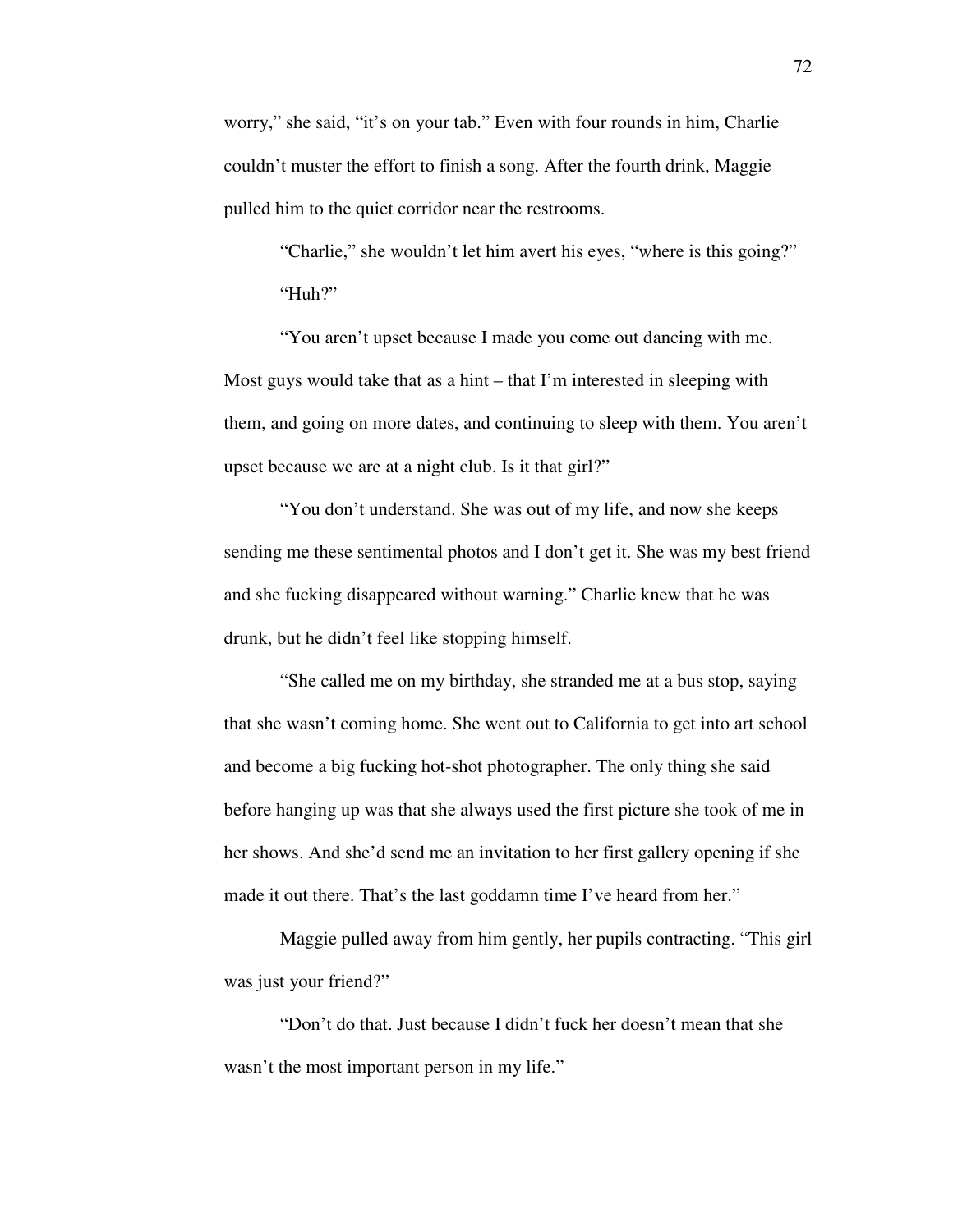"I'm sorry, I didn't mean it like that," Maggie said. She spotted an empty table. "Come here. Tell me about her."

"What? Why?"

 "It might be therapeutic or something. Who the fuck knows? Just come here," she patted on the seat of the chair beside her own. "When's the last time you saw her?"

 "Seven years ago. I flew out to spend a long weekend with her. She signed us up on this ski trip and lent me her friend's student ID to get me on the bus. At the end of the day, she made me sit next to her roommate on the way back so that she could make out with some guy on her floor."

"Jesus. Did she know you liked her?"

 "She had to. Maybe." Charlie shook around the ice cubes in his tumbler. "Nah. I dunno."

 "Girls aren't mind-readers, Charlie." She hunched over the table to find his eyes. "That's not that bad. I've done worse."

"Huh?"

 "I hooked up with this older guy my friend was in love with. And, I mean, it was two years after my friend told me, and the guy was six years older than my friend," she paused. "And my friend was gay and this guy wasn't. But I still felt terrible about it."

"That's sort of a fucked-up story," Charlie laughed.

"I guess." She bit her lip.

"I don't get you. What do you want from me?"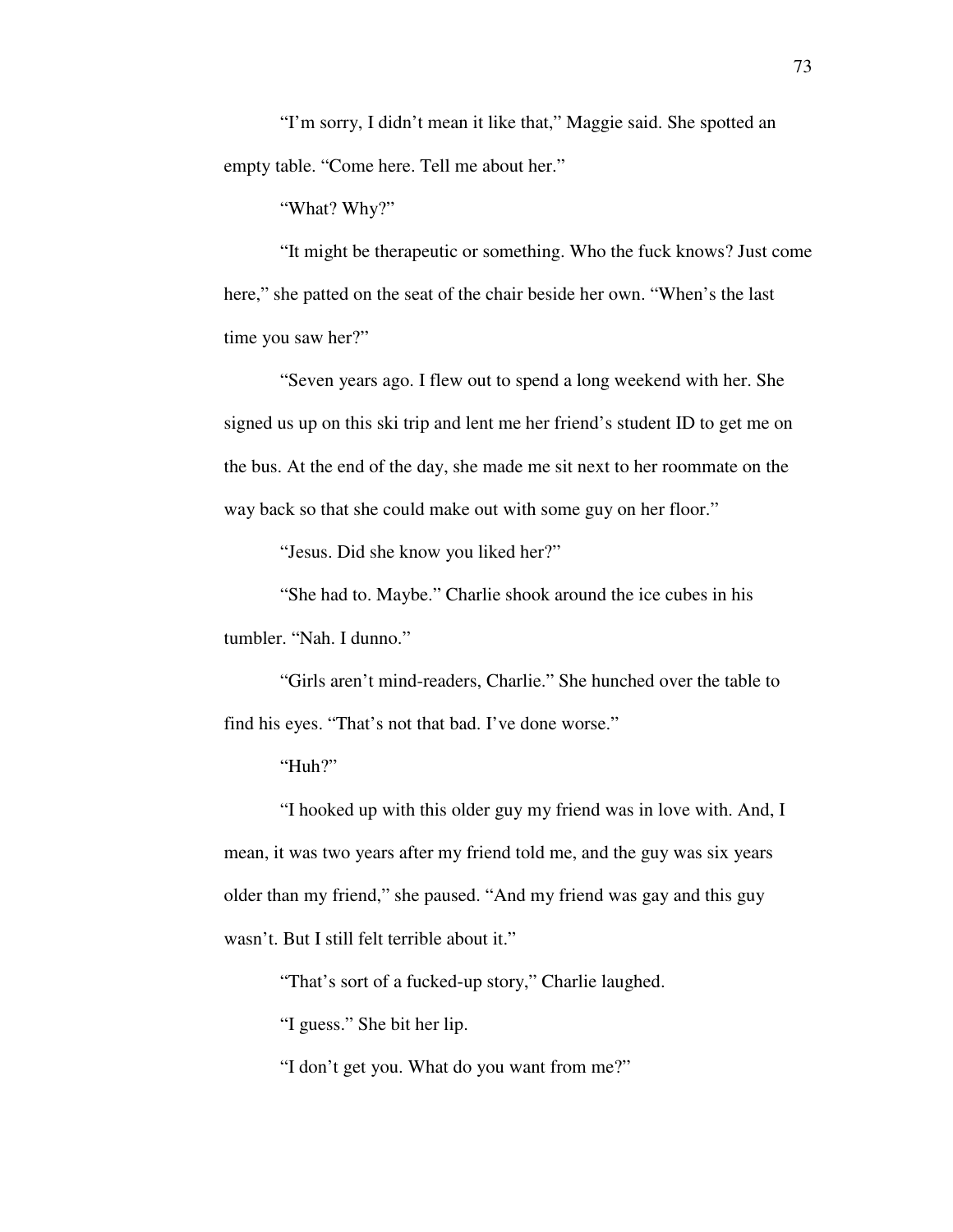"Nothing," Maggie said.

"Nothing?"

"You know what Smokey Robinson said?" she asked.

 "I can think of more than a few Smokey songs that might apply to you and I."

 "'If you can want, you can need, et cetera, et cetera.' Do you want me?" Maggie asked, placing her hand on his arm.

"Yeah."

"Then, whatever. Another drink?"

 Charlie awoke on Saturday to a throbbing headache and another package from Abby. He wanted to see how long he could go without touching it. Maggie had offered him redemption on Friday night, the possibility of release. If he could ignore Abby's package, if he could forgo the knowledge of her existence, he had a chance.

 It sat in the mail slot until Wednesday morning. Charlie opted to open it on the subway, praying that the tedious commute would dull his reaction. It didn't.

 A wave of nausea hit Charlie once he recognized the concert poster she had sent him. A few weeks after they graduated from high school, a band from NYC was playing only forty-minutes from their town. Abby, Charlie and Nathan had been looking forward to the concert for weeks, mainly because the Winters were taking Danielle to visit their grandparents for the weekend.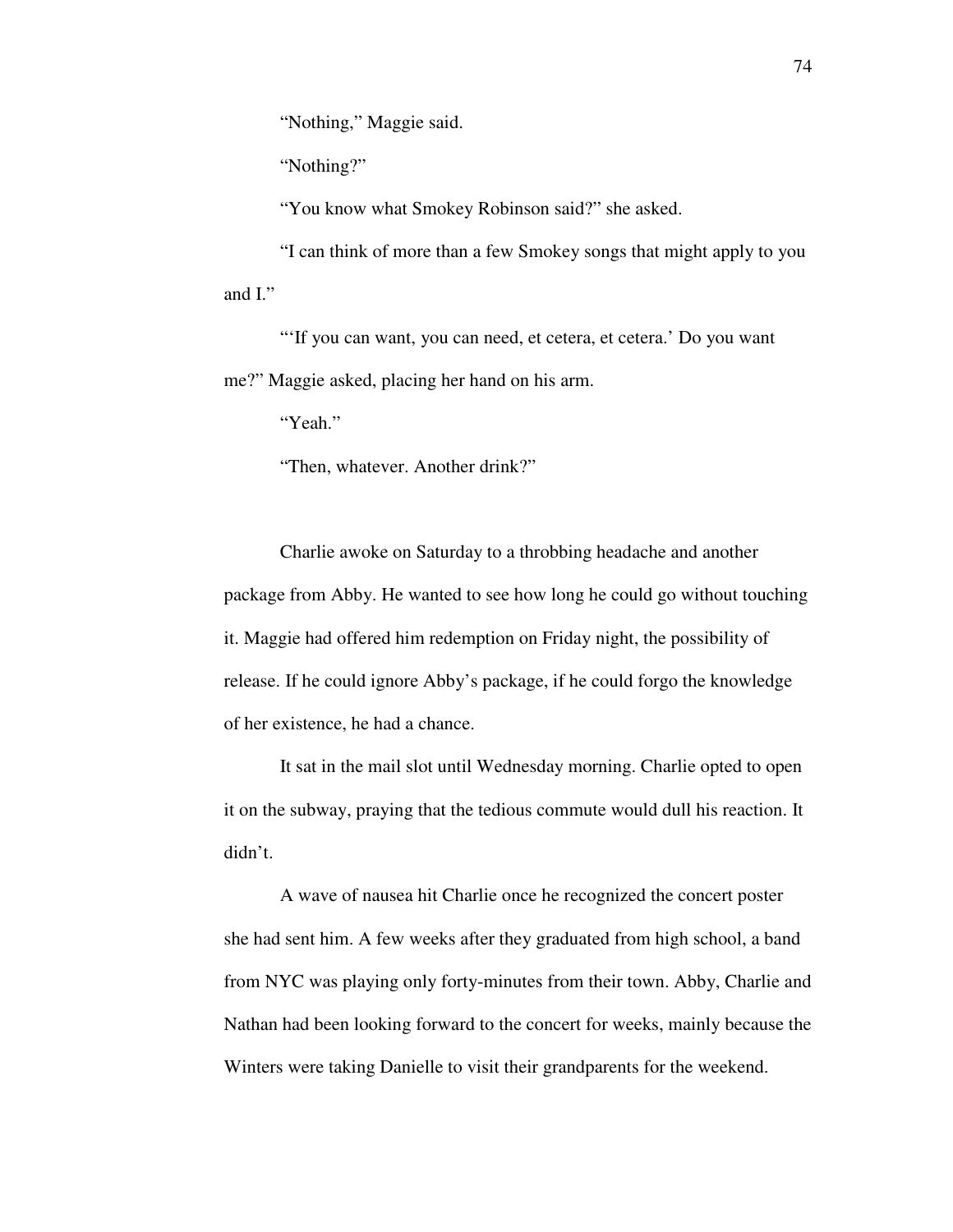Nathan let his beard grow in so that he could use his brother's license to buy liquor. A few hours before they left, Nathan's brother set them up with mushrooms.

 Charlie woke up at 5 A.M. shirtless and in sweatpants lying on the edge of his bed. Several posters had been torn off his wall and one of his table lamps was shattered. His hair smelt like sweat, his shirt smelt like pickle juice, and there were a few vomit stains on his floor.

"What the fuck happened?"

 Nathan was eating a sandwich and watching a comedy channel in Charlie's living room. He chuckled when he saw Charlie stumble down the stairs.

 "Easy, sport. Sit down. Drink some water. Eat another pickle. It'll help make your hangover… less… miserable tomorrow. Do you remember the concert?"

"Yes. I think I remember most of what happened." Charlie asked.

 "Do you remember when you started freaking out and kicked me and tried to make out with Abby?" Nathan laughed. He held up his hand for a high five. "Priceless."

"I did what?" Charlie couldn't breathe. "That actually happened?"

 "Yeah man. It was so funny. She might be a little pissed at you, though. She put you to bed last night then stormed off. I think she was crying, dude."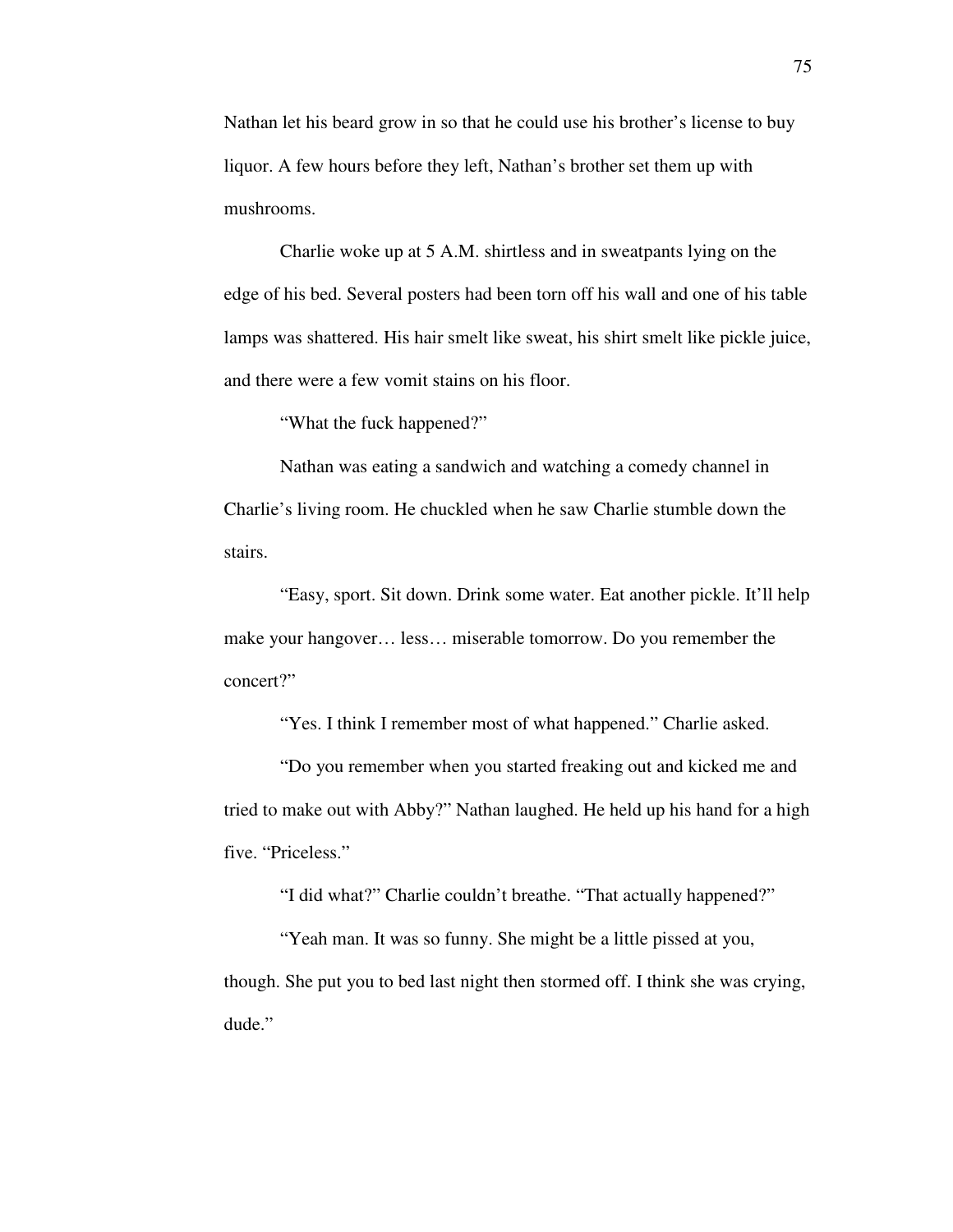Charlie frantically called her phone as he threw on clothes. She didn't answer. He ran across the street and threw pebbles up at her window. A bedroom window on the second floor opened.

"What do you want, Charlie? Do you know what time it is?"

"I'm sorry. God, I'm so sorry."

 "For what? Getting high when I asked you guys not to? Or the part when your trip went bad and you attacked us?" she asked.

 "I – um," Charlie paused. His stomach cramped and his fingers went numb. "I would never do that to you, Abby. I would never hurt you."

 "You did. I mean, you fight Nathan when you guys are sober. But you pushed me, Charlie. And then you kissed me and scratched me when I tried to get away. I don't know how to feel. Frankly, Charlie, I'm fucking pissed at you. That's about as much as I can figure out."

 Charlie went home and wrote her a letter. He couldn't explain what had happened, how he had been in a different world. *No, 'world' isn't right. I don't know how to describe this. 'Place' is too ambiguous.* He explained how he had been in a different life, *and in this life we were together, we were in love and Nathan was trying to hurt you. He kept laughing at me as I tried to protect you. I wasn't trying to hurt you. But I didn't even know that I was still alive in this world, guh, I don't know what word I am looking for. I thought I had left this existence in order to be there… with you… I'm sorry for the way I acted.*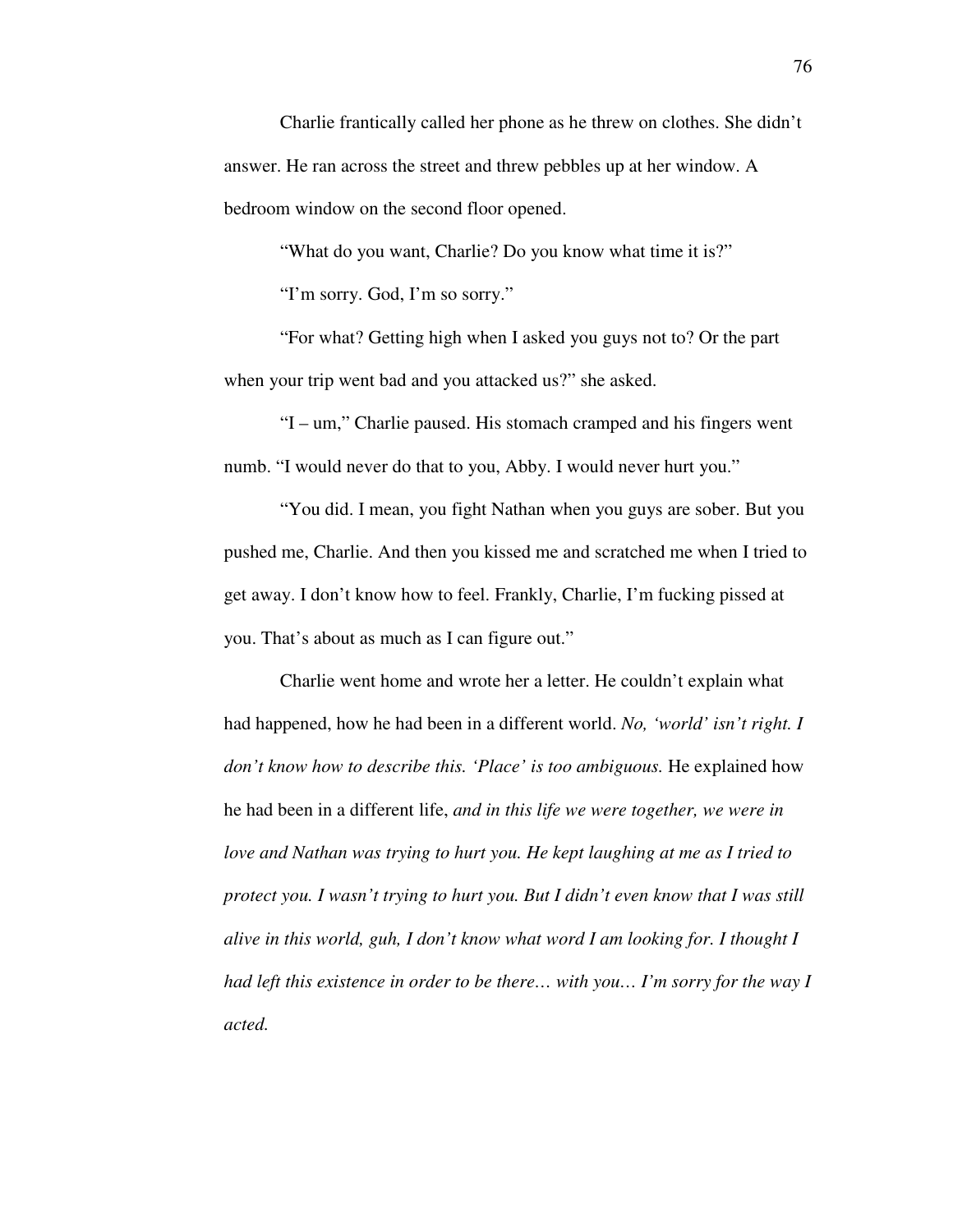When she finished reading the letter, she put her hand on his shoulder. Charlie regretted not taking out the part about them being in love before he gave it to her.

"I'm so sorry you had to see me like that."

 "I was just worried about you," she said. "Nathan didn't even care that you were sick. He wanted to just drop you off and leave you alone. What kind of friend is that?"

"Thank you for helping me to bed."

 "Damnit Charlie," Abby said, "Don't pull shit like that again. I've never seen you like that before, so angry and possessed. It was really scary." Abby could see the shame in Charlie's eyes. She tried to laugh. "And if you really wanted to kiss me, you could have at least brushed your teeth first."

 "I didn't want to kiss you – I mean, I did, or no, I wouldn't have anything against that, but -"

"Shut up, Charlie." The corners of her mouth eased into a smile.

"Do you think that I could have the note back?"

"Why?"

 Charlie looked down at her hand, still clinging to his arm. "I'm just not sure that I want this to be a memory in a box."

 Charlie paced by the elevators as he waited for Maggie. He had attracted a few uneasy looks from patrons on the subway, and was still trying to get the feeling out of his system. The package had brought him to tears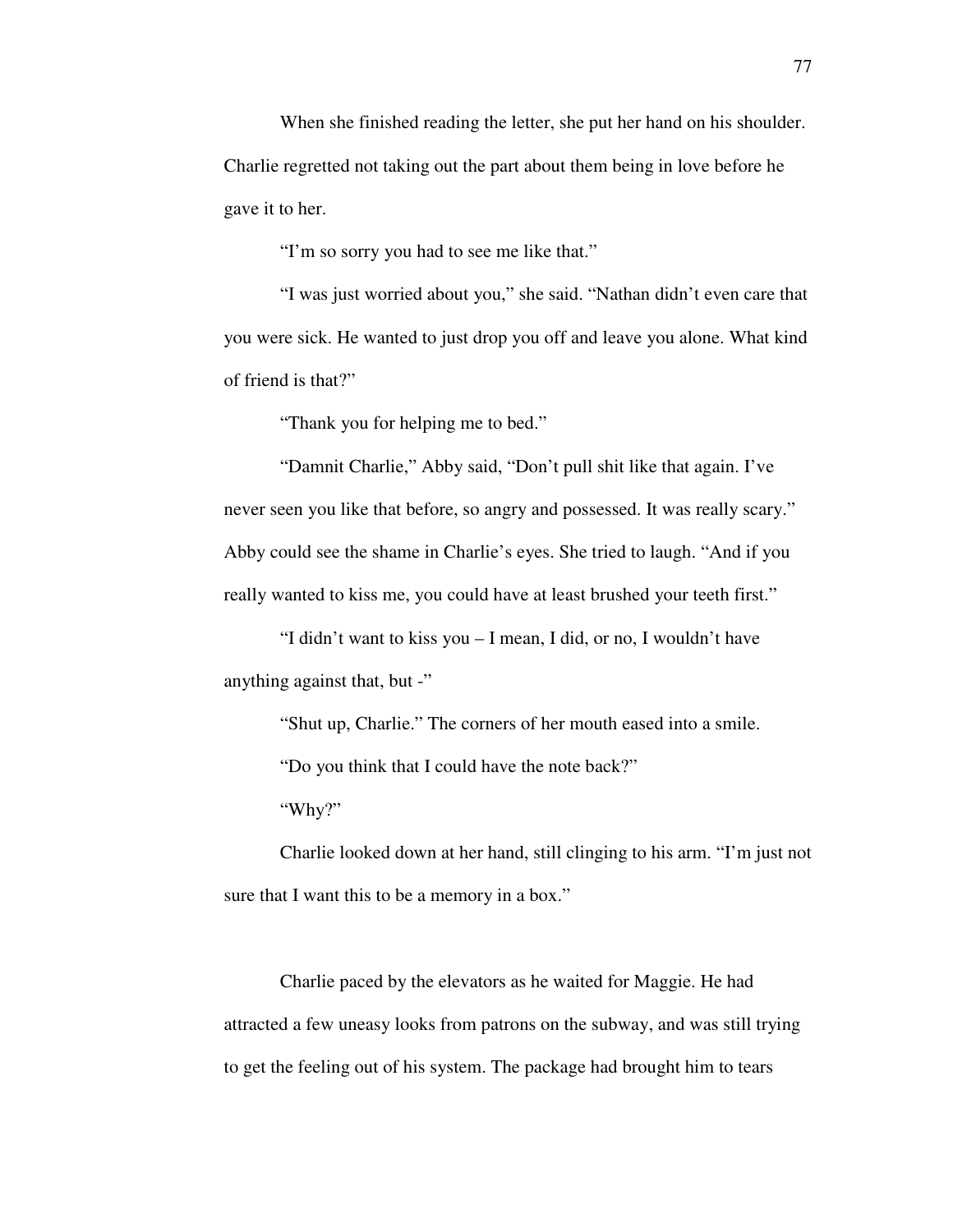somewhere around the Downtown Crossing stop. No one could tell until he started sniffling.

"Maggie," his voiced boomed louder than he intended.

"Hi, Charlie," she said. "What happened to your eyes?"

 "Pollen. Listen, do you think you could get a drink with me after work?"

She seemed flattered. "Yeah. Sure."

 Charlie regretted leaving her on such an optimistic note. He felt guilty all day. She even bounced next to him all the way down to the bar. It was only after he downed his gin and tonic that she noticed his demeanor.

 "I don't want to keep leading you on. I just don't think I can continue this."

"Continue what? Nothing ever started."

"Okay, well, then I can't start anything with you, Maggie."

Maggie looked down at her drink.

"It's that girl, isn't it?"

 "Don't take it like that. When we went to the game, she was out of my life. And then she contacted me. I think she's trying to tell me something. She keeps sending me pieces of our past."

"What past? You said you were always just friends."

 "She sent me this poster from the last time I tried to tell her I love her."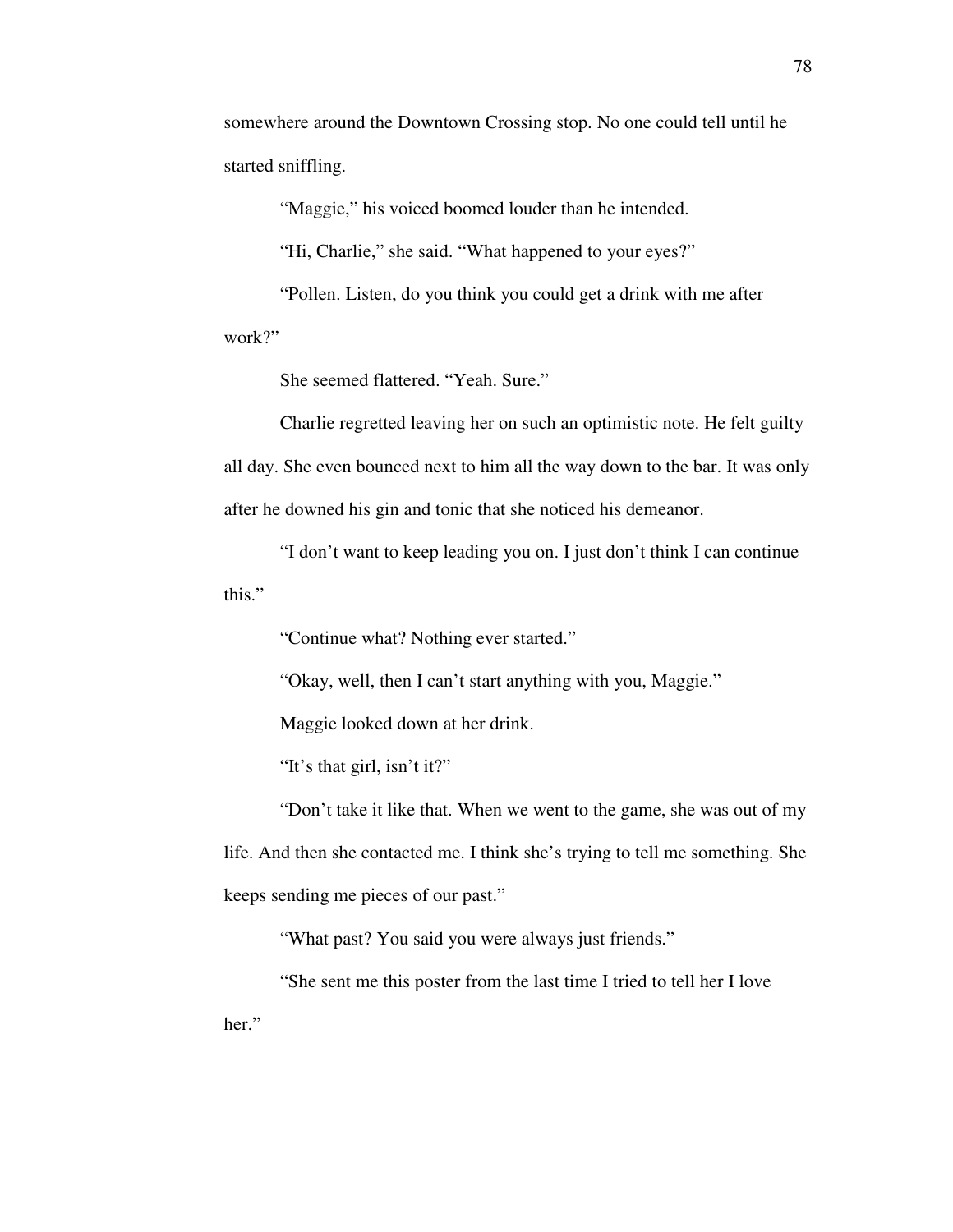She peeled away at the skin near her thumb with her index finger. "Did you ever like me? Or were you just biding your time?"

"I – I think that I liked you."

 Maggie started to cry. "You haven't even spoken to her in six years. Why would you think that she's trying to tell you she loves you? You don't even know if she did when you were still in her life."

"That's not fair."

 "I don't care anymore. I tried." Maggie got up and left without paying or saying goodbye. Charlie wanted to be aggravated about the bill, but he figured he owed her a drink.

 Charlie decided to walk home from the bar, he still hadn't shook the crying sensation from the train that morning. When he got home, he saw that he had left his cell phone on his bed and that he had a new voice mail.

 "Charlie, it's your father. Your mom keeps complaining that you haven't called me yet. I don't give a shit. I know you're fine. You're probably busy. I told her that we talked, and that you'd call her soon. Call your mother Charlie. She still thinks of you as her eight-year-old little boy. I'll snap her out of it eventually. Okay. Hope all's well. Okay. Bye."

 The last package came on Saturday. It was a Polaroid of an old, lime green flashlight. Charlie could tell that it would be the last package because Abby had written *Three quick flashes* and a phone number. It was a message in their old Morse code. At ten-years-old, they discovered they could still talk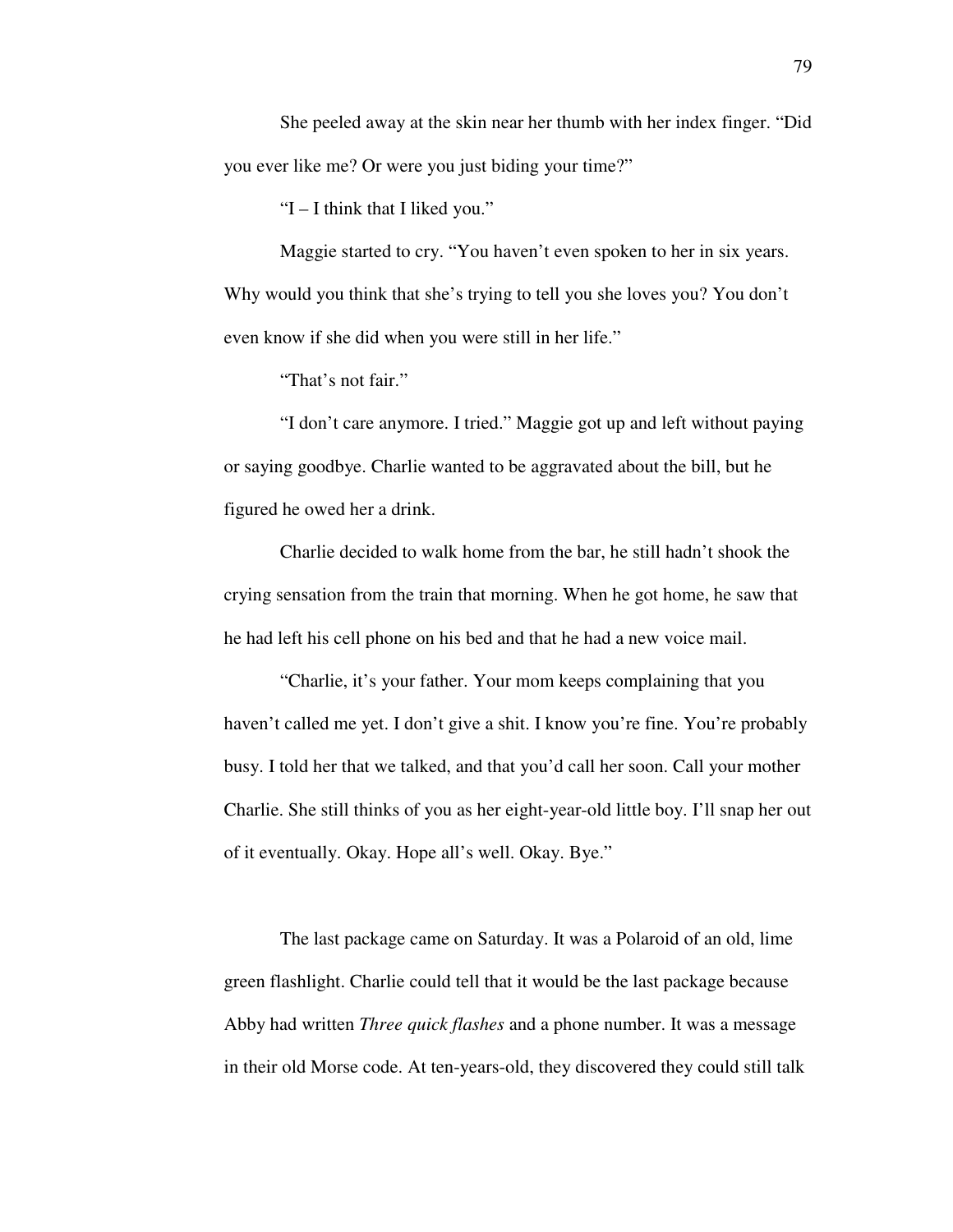throughout the night through their facing bedroom windows. They had developed an intricate code that covered almost all topics, from monsters in the closet to trying to skip school the next day to a simple *good night*. *Three quick flashes* didn't enter the repertoire until middle school. It meant *call me.*

 Charlie called the phone number that Abby had written on the Polaroid. He didn't know what to say. He reluctantly regretted deleting the letter that he had started writing her. At least that could have made good talking points. Maybe he could play coy and tell her that in order to get answers out of him, she needed to fly to Boston. Charlie knew that he'd probably end up spurting it all out at once, no filters, no inhabitations, no organization or guards. After six years of silence, Charlie knew that he couldn't keep it all in for long.

"Hello?"

 "Abby?" he choked and cleared his voice. "Hi. It's Charlie. Charlie Winters."

 "Charlie," she cried, "You got my letters? That's great. Hold on one moment, Charlie. Okay?" He heard Abby tell someone to order her a Tuscan chicken salad wrap. "Sorry about that. It's lunch time here and we're in the middle of packing everything up."

"That's fine. Is this a bad time? I can call back."

"Not a chance. How are you? How's life?"

"Uh, great, Abby. It's been awhile."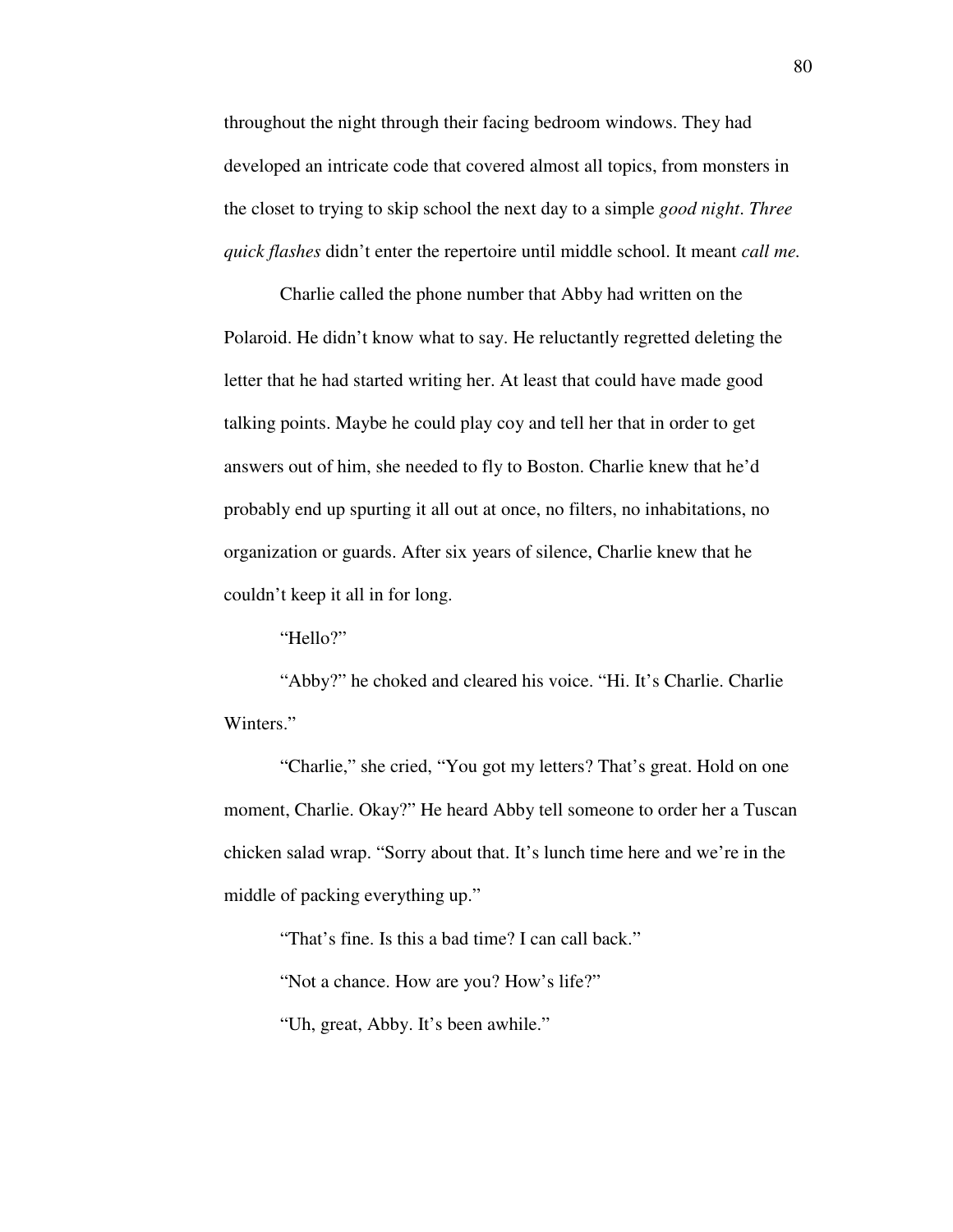"I know Charlie. I'm coming home for a few weeks. Am I going to get to see you?"

 "I mean, I live in Boston now. You know that. When are you coming home?"

 "About six weeks? It's very exciting. I'll have to come see you in Boston. How's your apartment? Are you living with anybody?"

 The question caught him off guard. "No, I live alone. I mean, there are a couple of cats that live in the neighborhood that remind me of my old ones. My landlord won't allow pets, though. It's sort of a shitty place. How's Oregon?"

 "It's good, but I got a better job offer in the city. In three months, I'll be moved into New York. I'm getting some studio space there, too. I found all my old boxes packing. Did you remember that stuff?"

"Yeah. I didn't think they'd make it into your high school box."

"What are you talking about? I kept a Charlie box."

 Charlie's heart pounded. The blood in his head melted away, gathering first in his stomach, and then in his groin. She had kept a Charlie box. Charlie didn't even think that she kept boxes for her boyfriends, the real ones, the ones who had actually had the nerve to say something to her, to tell her how they felt, to kiss her at appropriate vomitless moments. But Abby had kept a box for the bumbling boy across the street who stuttered through his speech whenever she wore her yellow sundress and who snuck out of bed at tenyears-old to coax her dog out of a thorn bush.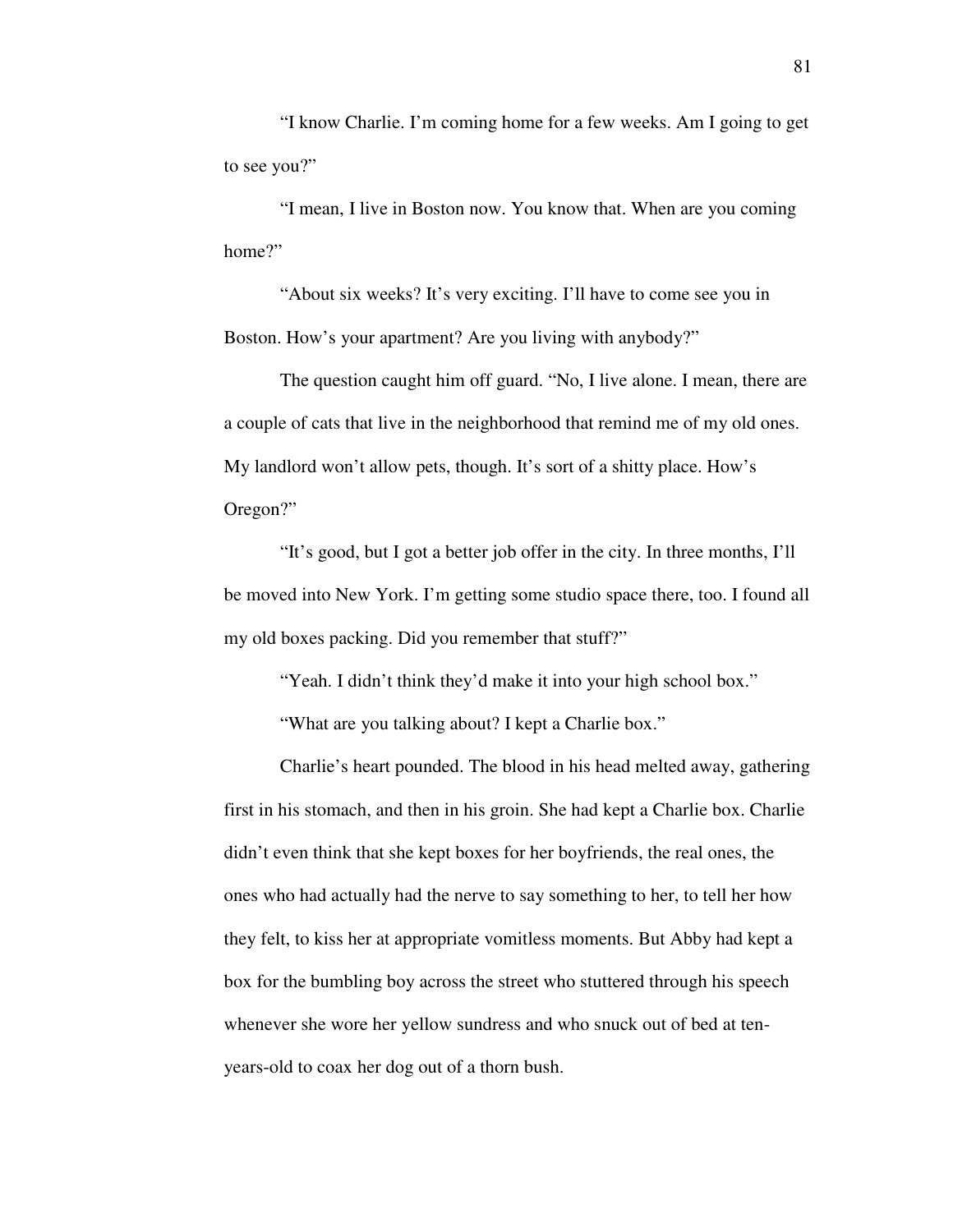"Yeah?"

 "You didn't know that? Oh. I thought you always knew I had a box for us."

 He wanted to tell her about his Abby box, but couldn't form the words right. "How long are you going to be home, before going to New York?"

 "Just in time to set things up for the wedding. Then we are coming back here to finish moving out."

 Charlie didn't know what to say. His palms starting to spasm. The blood went back into his stomach, and he felt nauseous.

"Oh yeah?" he whispered.

 "Now that I know your address, I can send you the invitation. Oh, I don't even know if your mom told you. I'm getting married in January. Top of the Hub. I hope you can come." A voice, a male voice, mumbled something in the background. "I'm so happy you called Charlie. Can I call you back in a few hours? Food just arrived, and I want to hear everything. It sucks that we haven't spoken in a few years. That's my fault, I know. I ran away and forgot to leave you my number. But I hope you'll come see me in New York. I'm using that photo of you in my first opening."

"I'll come see it. I should go. Call me when you have time later."

"Okay Charlie. It was great hearing from you."

"Abby?"

"Yeah Charlie?"

"What was the point – you know, of the packages?"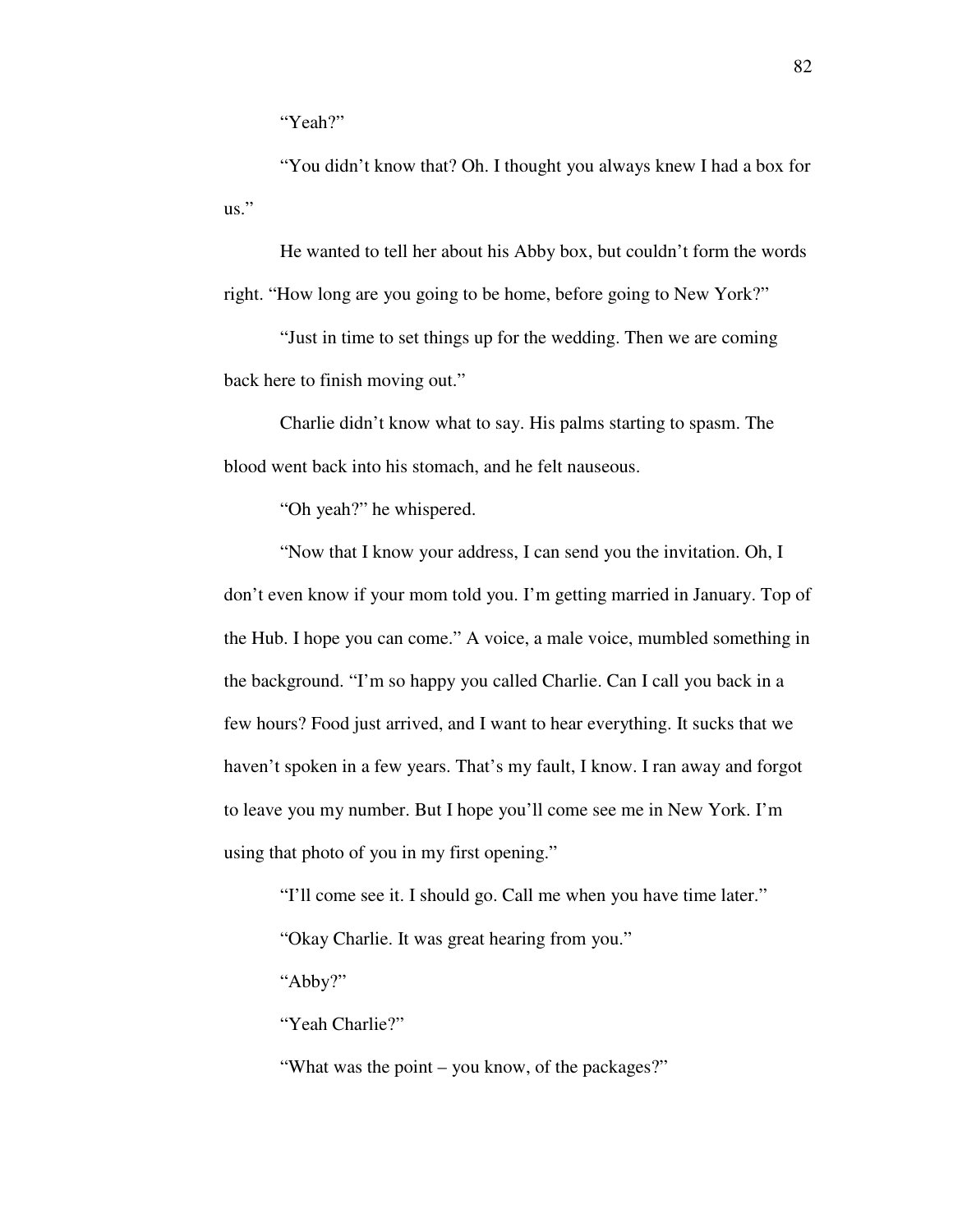"Oh," she grew quiet. "I didn't think I needed a point. I just miss you. We used to be inseparable."

"And then you abandoned me."

 "I'm- I'm sorry if you thought that. I didn't. You were the only thing that kept me from going sooner. I didn't want to send you the wrong idea or anything. Did I?"

"No," Charlie said.

 "I just missed having you in my life. Maybe once I'm in New York, I'll get to see you more."

"Maybe. I'll let you go. You sound busy. Good luck with the move."

"Thanks, Charlie. I'll call you in a few hours."

The line disconnected.

Charlie stared out his window for a moment. Without registering the

movement, his fingers dialed Maggie's number.

"What do you want?"

"I've been thinking it over," he managed.

"Save it. She turned you down, didn't she?"

"I'm sorry I was rude to you," Charlie said. "I really did like you."

"You're a fucking dirt bag."

The line disconnected.

 Charlie collapsed into the couch and surfed through the channels for the Sox game. The game was already in its third inning. His computer screen began to flash stock images of nature and publicity stills of the Red Sox.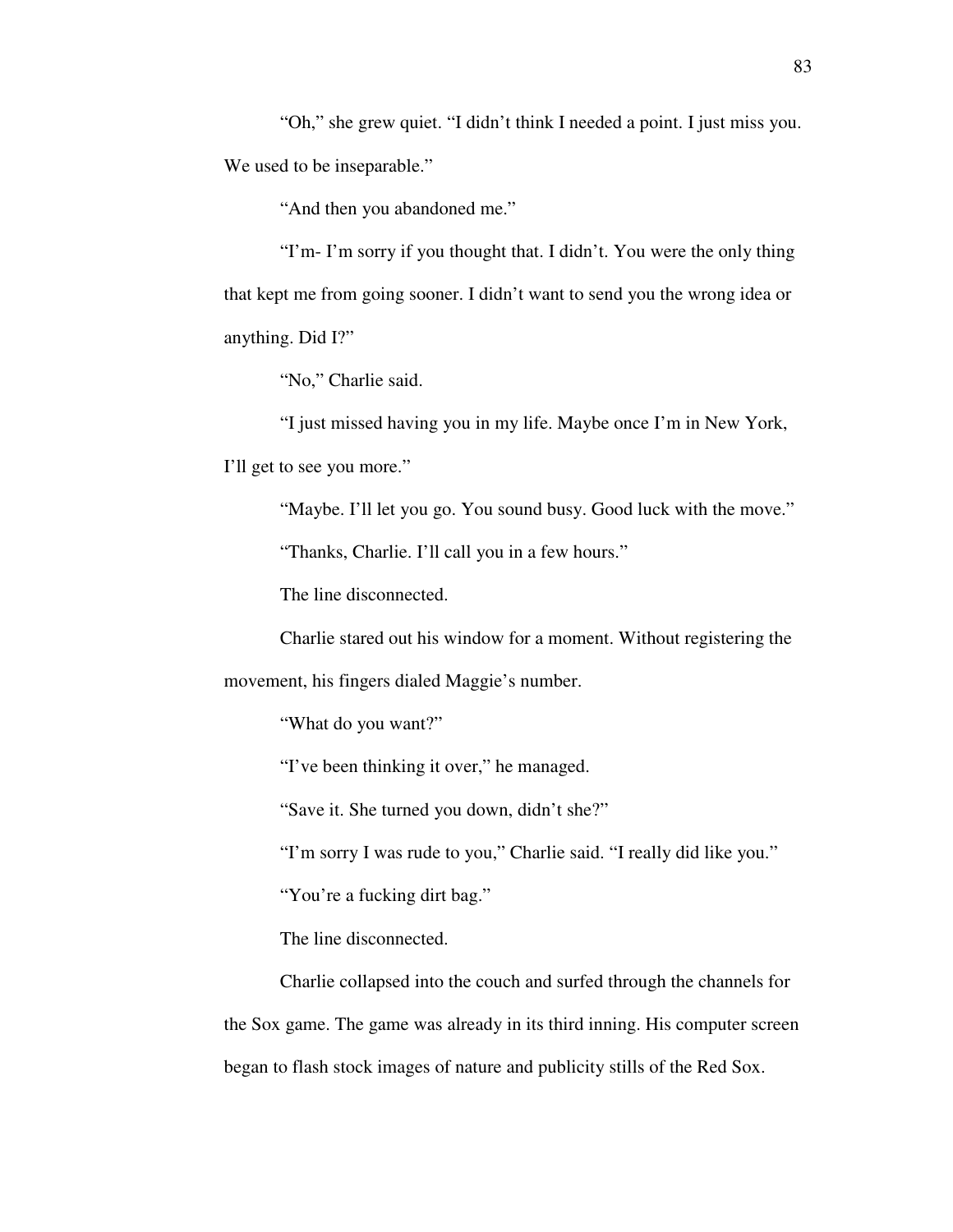Charlie considered writing another six-year summary for Abby, talking points for the phone call that he knew would come after midnight. Instead, he leapt up from the couch and kicked over his computer chair. He threw the coffee mug that held his pens across the room into a bookshelf. After three minutes, Charlie's heartbeat evened and his lungs allowed air into his body. He decided to clean up the broken ceramic and scattered books during the seventh inning stretch.

 The concert flyer, the popsicle stick, the two photocopies, and the two Polaroids were all sitting on his kitchen counter. Charlie's first instinct was to throw them out, to burn them, to erase the past few weeks. The Polaroid of the flashlight was recent – she still had it. Before she moved across the country, back when she lived across the street, Charlie knew that he could talk to her whenever he pleased – all he had to do was signal to her from his bedroom window.

 Charlie walked into his bedroom with the small collection of memories. He walked to his closet took down his Abby box. He added the concert flyer, the popsicle stick, the photocopies and the Polaroids to the box already holding pieces of her. A fishing lure. A clipping from their town paper announcing her accomplishment of Deans List. A flashlight. A Polaroid of a ten-year-old girl standing in a yellow sundress posing with her dog. A Polaroid of an eighteen-year-old girl in a yellow bikini with pink and green polka dots posing with a beer on a beech, mere days before departing for college. A few movie stubs, pictures, handwritten notes. Charlie removed the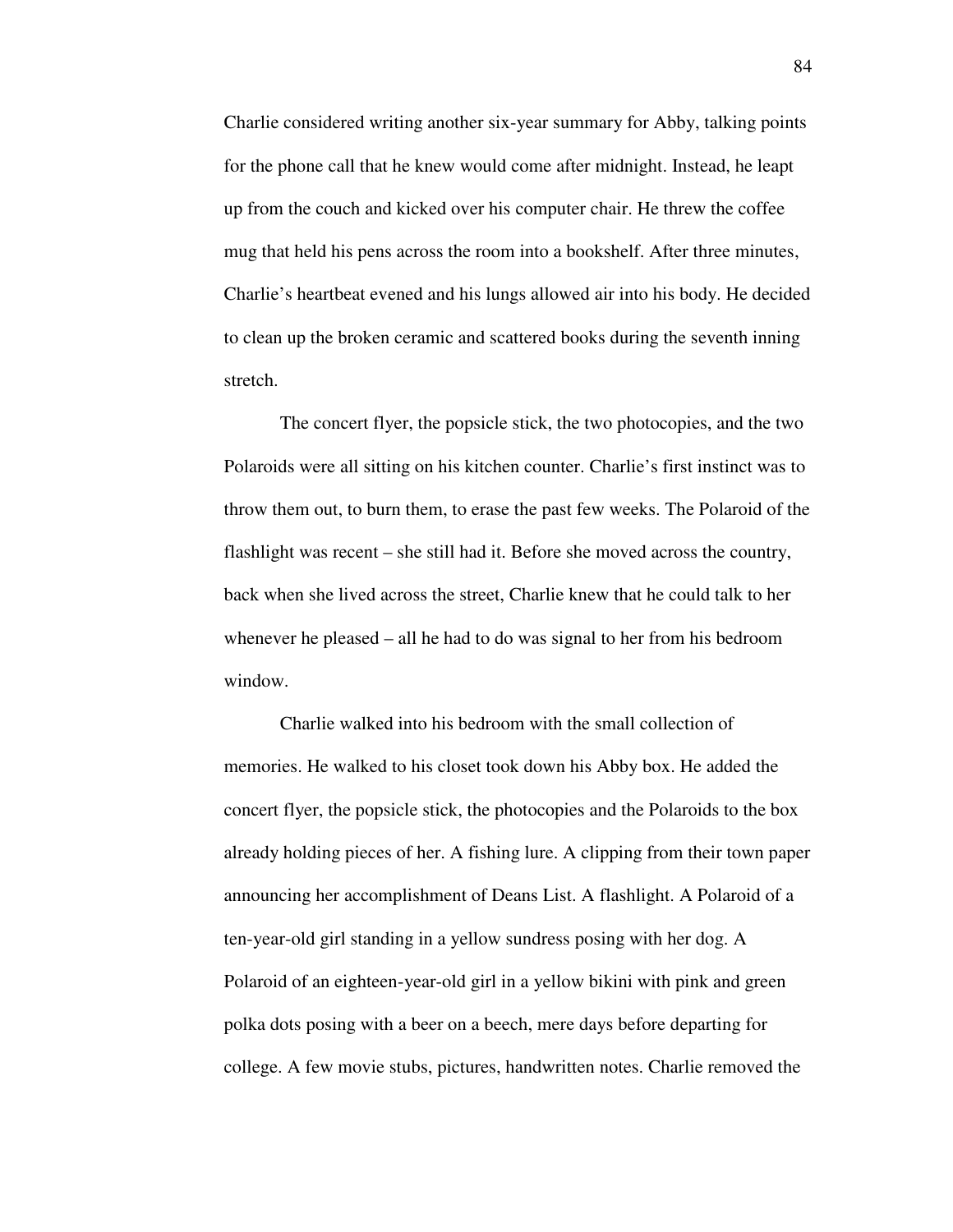Polaroid of Abby at the beach from the box before returning it to the closet.

He hung it on his refrigerator door and returned to the baseball game.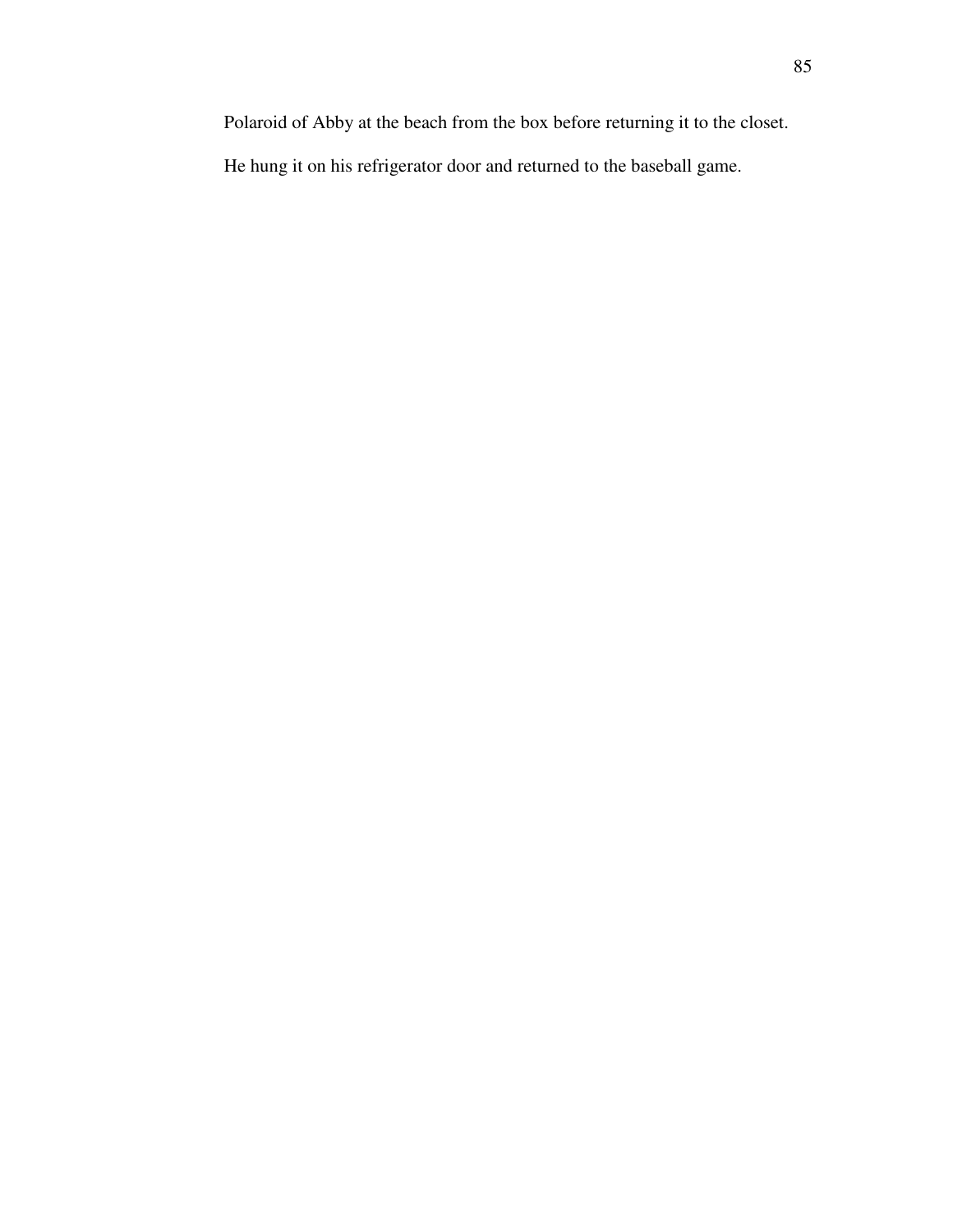## **Blinking Lights (For You)**

 The first time I saw Abby was the day we moved into a real neighborhood the summer I turned eleven. She didn't see me right away. She stood barefoot on her lawn in a tattered but vibrantly colored sundress waving a stick in the air. Her golden retriever, Pluto according to his dog house, was trying to master the "sit" command. She looked like a conductor, gracefully leading her puppy through a repertoire of tricks.

 When she finally looked up and waved, my head turned hot and my throat squeezed shut. I tried to wave back, but I dropped the box of comics I was carrying into the new house. The flimsy cardboard ripped when it hit the concrete, splattering my books on the ground. I dropped to my knees and quickly tried to sweep them all into one big pile in my arms. A few on the top spilled over when I stood. She was there to catch them.

"Who are you?" she asked.

"What?"

"I'm Abby."

"Okay," I said.

 She thumbed through of one of the books. "Can I borrow this? I haven't gotten my hands on new ones for awhile."

 I nodded and turned toward my house, gliding up a flight of stairs into my nearly empty bedroom. I dropped the pile of comics by my closet and knelt down at the window. She had taken my book back to her front steps to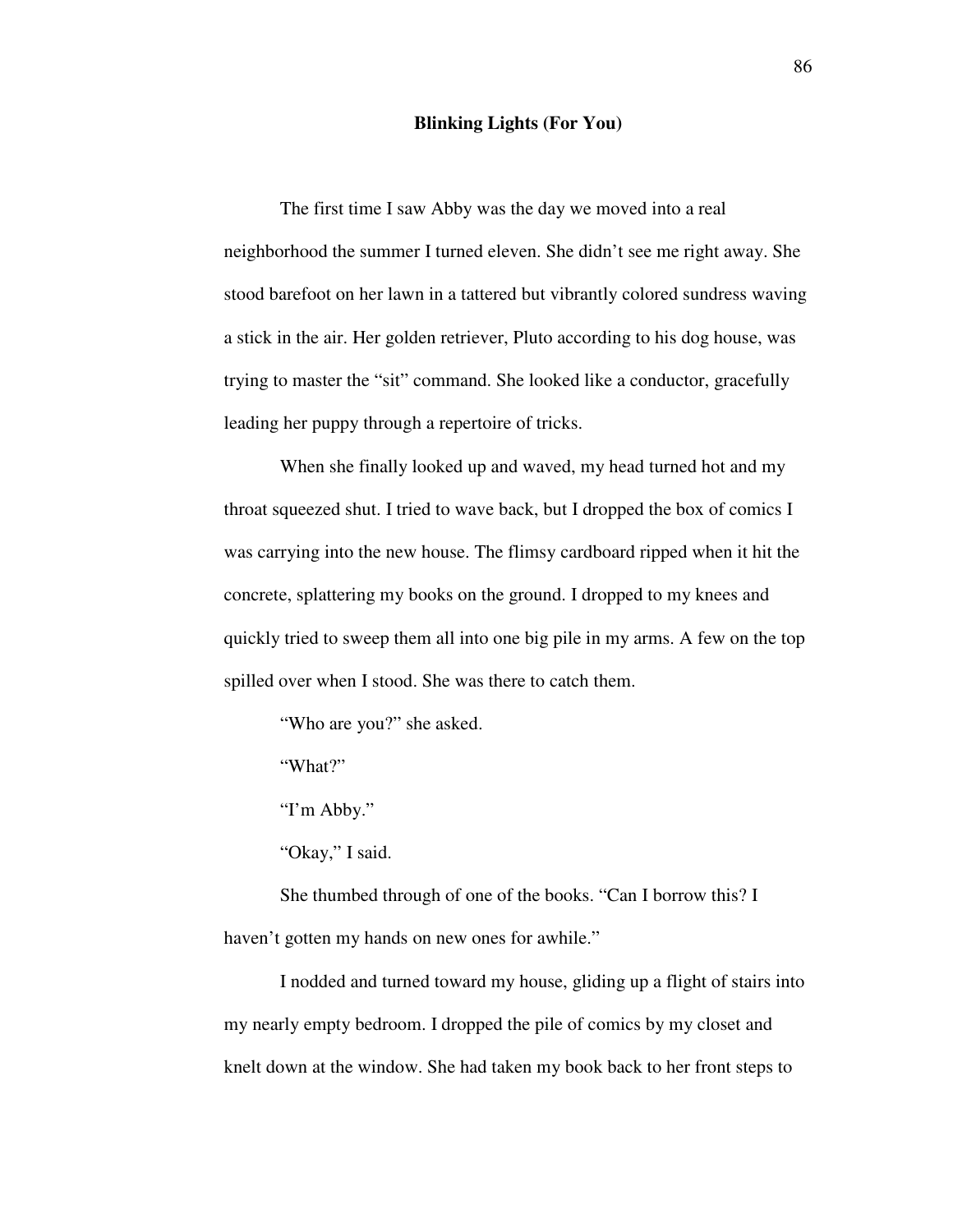read, using Pluto as an ottoman. I watched her read every page of it, her fingers tracing along the storyboard, loose hair falling before her eyes every time she turned her head to scan the next page, the corners of her lips rising at each punch line and her eyebrows furrowing at the final cliff-hanger. When she finished, she crossed the street barefoot again to return the book. She carefully pushed it through the mail slot on our door and returned to her orchestra with Pluto.

Two days later, she rang the bell again.

 "Can I have more?" she asked. "Sorry, I mean, can I borrow more?" "How many more?"

"How many do you got?"

 I invited her up to my room to rummage through my collection. We had to step over boxes, posters, the plastic army men I had spent the morning with, and my crumpled aviation themed comforter. We shut the door to drown out Danielle's coughing. My eyes followed hers as she scanned the bare walls.

"I haven't organized it yet."

 "Don't worry about it." Her khaki culottes were streaked with grass stains. "How do you like your new house?"

 "It's fine," I said. "I used to have a bigger back yard, with a stream and an orchard. But at least here we have neighbors. Nathan, in the green house, he seems nice."

She shrugged. "Why did you leave?"

"My parents never really told me," I said.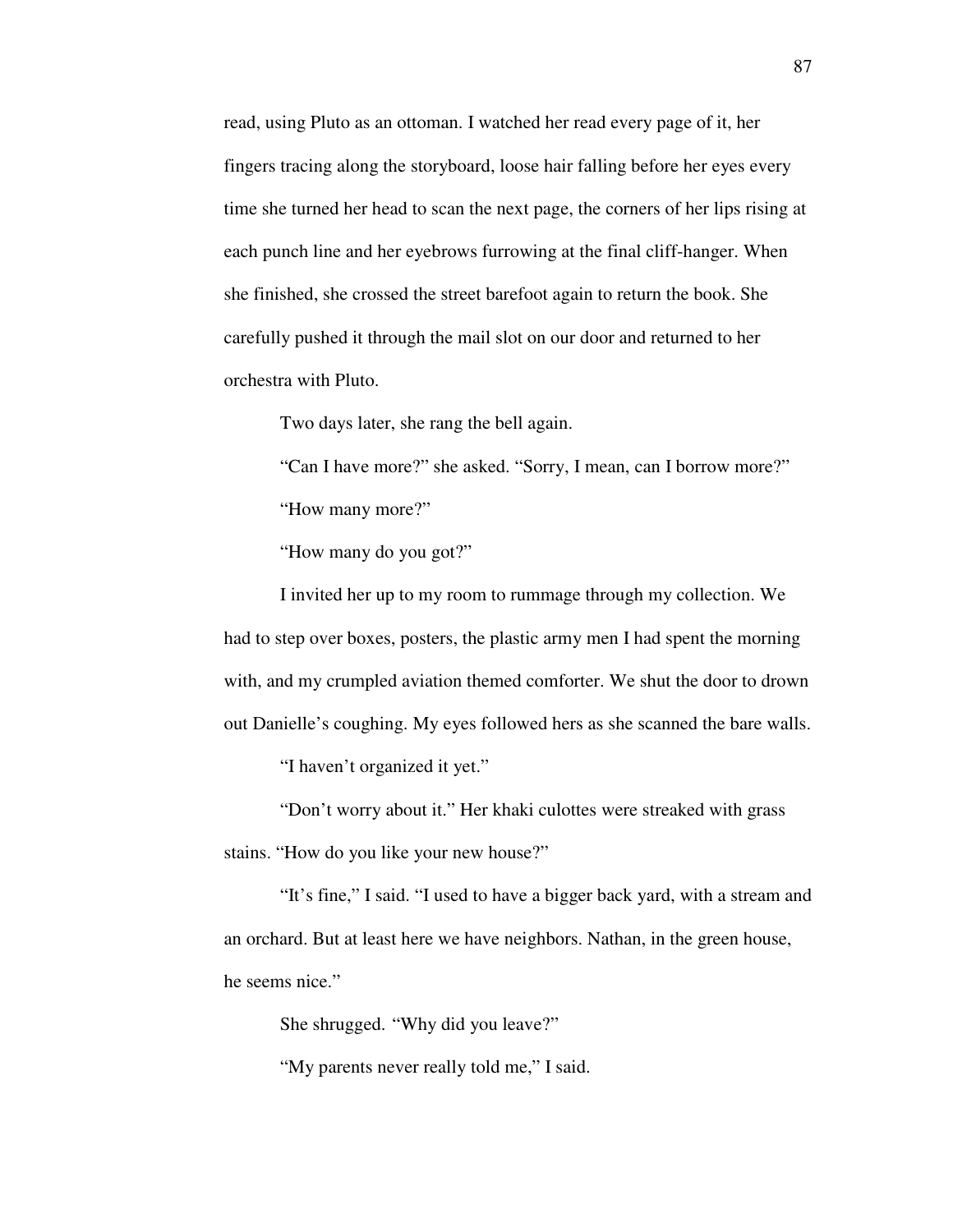"Why not?" she asked, eyeing the pile of posters and pull-outs strewn about my floor.

 "Beats me." My parents never actually told me a lot of things about the old place. They actually didn't like to talk about anything before Danielle was born.

 She squinted her eyes and scrunched her nose, waiting for me to elaborate. I pulled down on my ear lobe and waited for her to do something. "Well, I should get home, my sister's waiting to make me lunch," she finally said. "Thanks for the books."

 "Wait," I said before I realized that I had opened my mouth to speak. "Nathan's dad is taking me fishing tomorrow. Would, uh, you want to come?"

 "I think I'm grounded," she said. She tucked two books into her back pocket and glided out my door. I waited by the window to watch her skip across the street to her own house. As she disappeared behind the rusted storm door, I could hear a baritone voice barking about the dog's gate.

 Within two weeks, we discovered that our bedroom windows faced each other. Within three weeks, we had developed a secret Morse code with flashlights.

 One quick flash meant "Hello? You there?" or "Yeah, I'm here," depending on context. One long flash meant "Can't sleep." Two long flashes meant "Adventure Tomorrow?" That was my favorite one. If she sent me one long followed by one short, that meant that she was having nightmares again. I could usually predict those ones, from whatever happened earlier in the day.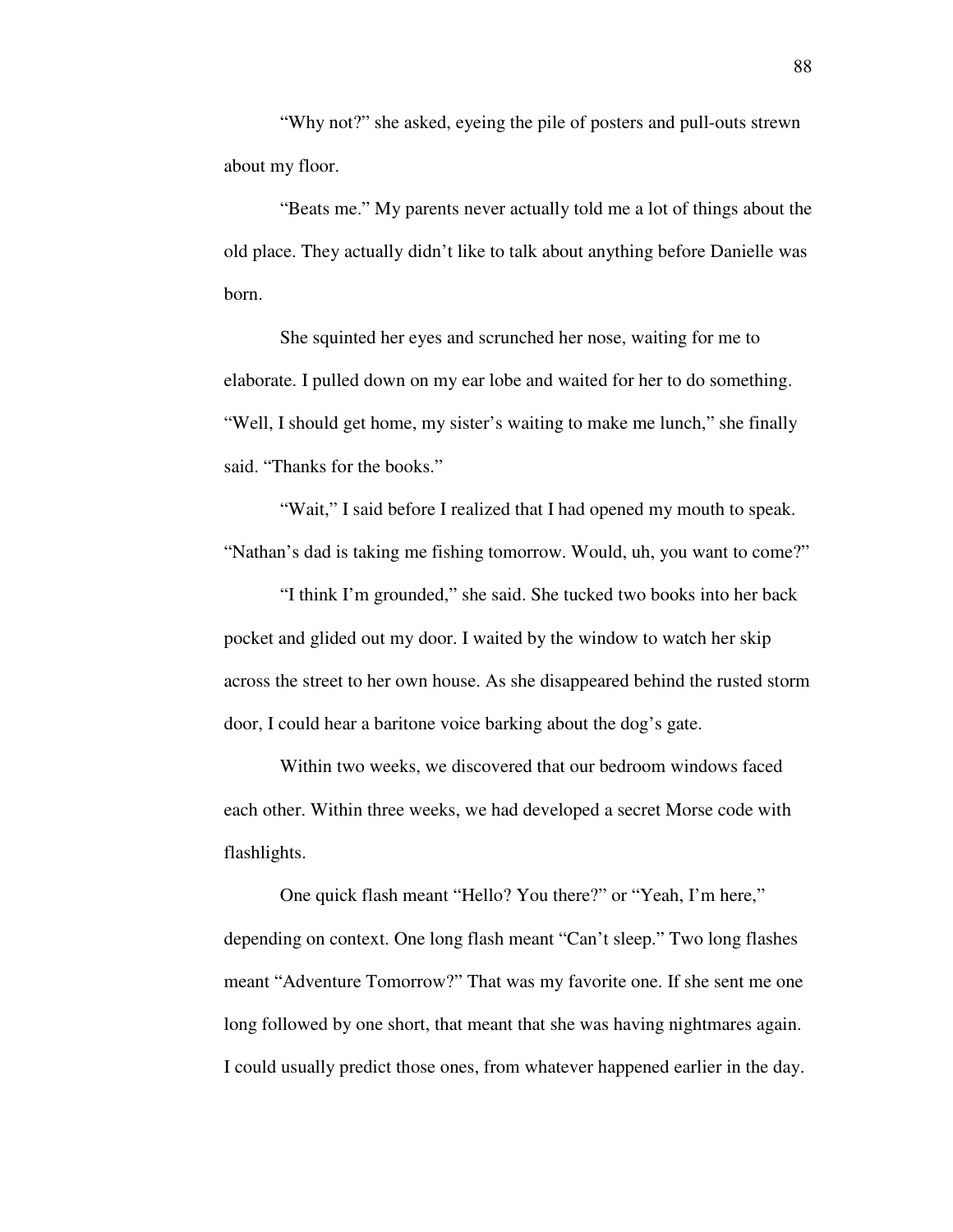Two quick ones meant "Emergency!" She only used that once, when Pluto ran away.

 We snuck out to find the dog while our parents watched the news. We searched the neighborhood for an hour, squeezing Pluto's favorite squeaky toy every so often. It was hard for me to come up with the right words, the right way of standing and shining my flashlight. I wanted to say something, to tell her that I'd find her dog for her and that she didn't have to worry about her parents finding out about how she forgot to shut the fence. I couldn't. I choked on any words that started to form in my mouth, so I just kept squeezing the toy. It finally worked and he barked at us from under a hedge.

"Go in there," Abby said.

"You go in there! He's your stupid dog."

 "I can't ruin another dress! My Mom's already fixed this one twice. She'll kill me if I rip it again. Besides, you're the boy."

 Crawling on my hands and knees, I did my best to avoid the painful pricks of the bush. I would have made her go, but I had remembered the day her mother first fixed the dress. When I finally reached Pluto, he bit my hand.

 I dragged him out by his collar, shaking my bruised hand and trying to hold back a wince. She threw her arms around his neck and he licked her face. It wasn't jealousy, I don't think, but I wondered why he earned the hug. He was the one who ran away.

 "What's wrong?" she asked when she finally looked up at me. "Hmm?" I was caught off guard. "Nothing."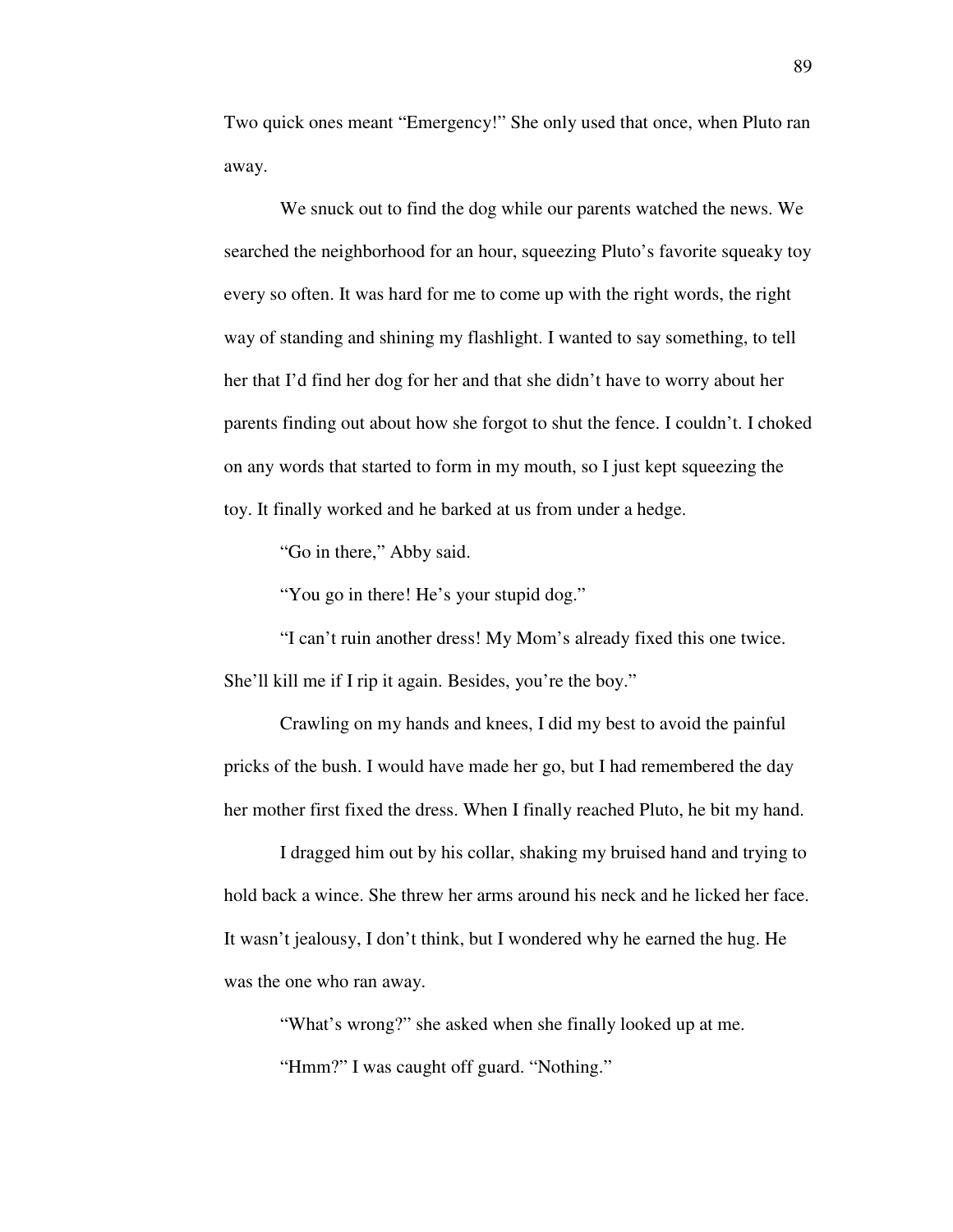"You look sad."

"It's nothing," I told her. "I just miss my cat."

"Why?"

 "Why do I miss him? I dunno. There was no one around but him before we moved here."

"No," she interrupted, "Where is he now?"

"Oh. Dead."

She stroked Pluto's head.

"It's okay," I reassured her.

"You're bleeding," she said, tugging at my shirt sleeve.

 I couldn't feel the thorn in my elbow. But I could feel her fingers brush against my skin as she rolled my sleeve down to inspect the cut. I could feel how cool the hem of her dress felt as she wiped away the blood around the protruding spike.

 We didn't get home until 10:30. I helped her tie Pluto's leash to the doghouse and she kissed me on the cheek. I couldn't feel it on my face. But my toes and fingers went numb, and my stomach felt queasy.

 "Have you ever kissed a girl?" She asked and I shook my head. "Have you ever liked a girl?" She asked and I nodded.

 "My old babysitter, Marie." I told her. "I think she used to sing to me. I get this tune stuck in my head sometimes. She lived with us for a little while."

"What happened?"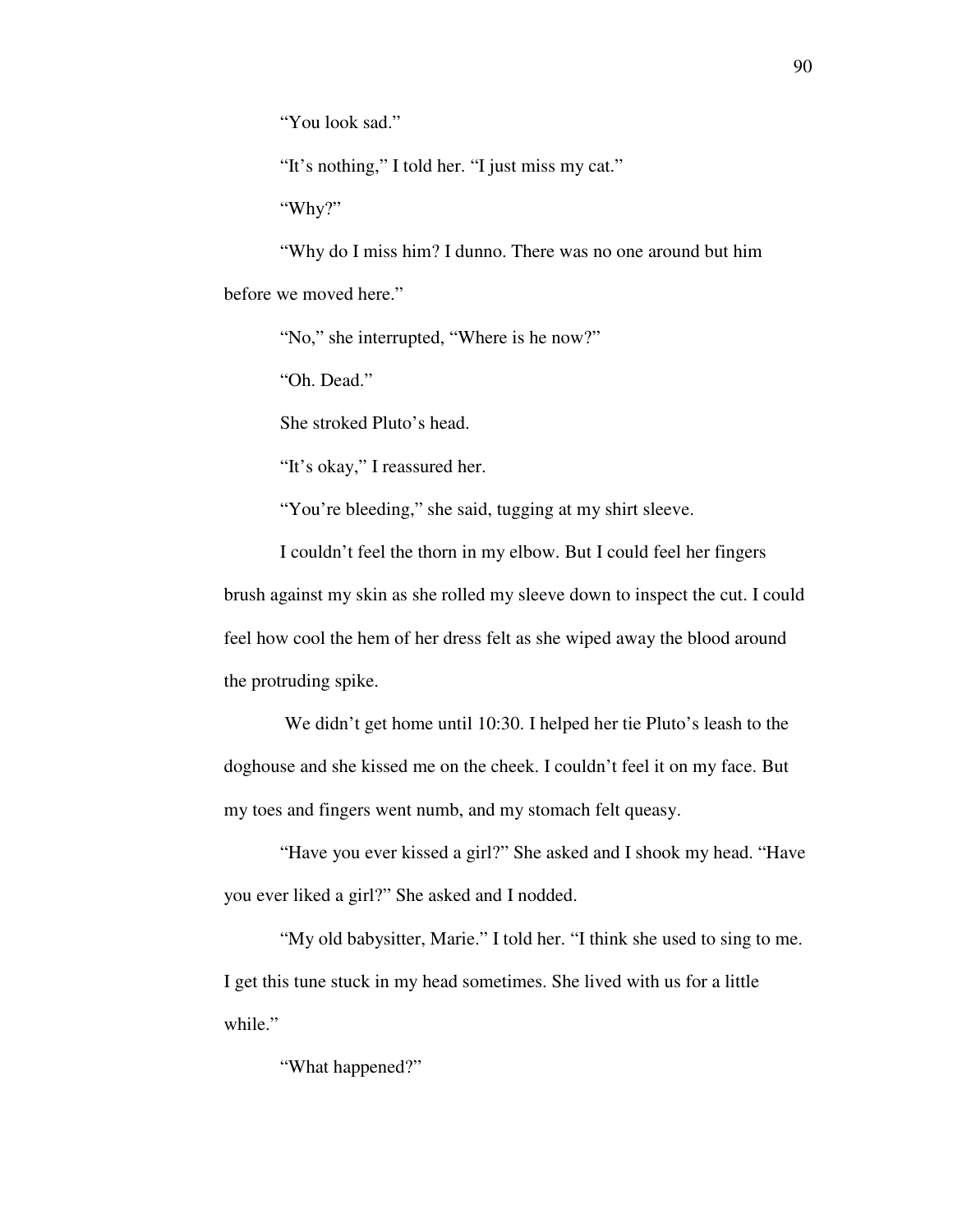"She died, too."

 Abby took off her shoes and tiptoed up the back stairs to her house. Her parents had put her to bed a few hours earlier. "You don't have good luck," she whispered.

"What about your dress?" I asked, pointing at my blood stain.

"I'll think of something. Thanks for helping me find Pluto."

 Later that night, I thought I saw one long flash of light followed by a short flash against my wall. But when I went to the window, Abby wasn't there.

 A few nights later, as my parents and I sat down for dinner, we could hear shouting through the open windows. The summer air was stifling and my father still hadn't gotten around to installing the air conditioners. At first we tried to ignore the yells. Then it sounded like something shattered, a glass door or a vase. We went to the window and could see Abby and her older sister sitting on their front lawn. A car pulled up across the street and Abby's sister hopped in and took off. Abby whistled to Pluto.

 "Go ask her if she wants to eat dinner with us," my father told me, giving me a slight push toward the door.

 There was still a band-aid on my elbow, even though the small scratch had healed. It felt almost like a badge of honor, even though I hadn't talked to her since the kiss. I hadn't been avoiding her, exactly, but I just made sure that she wasn't outside when I went for walks.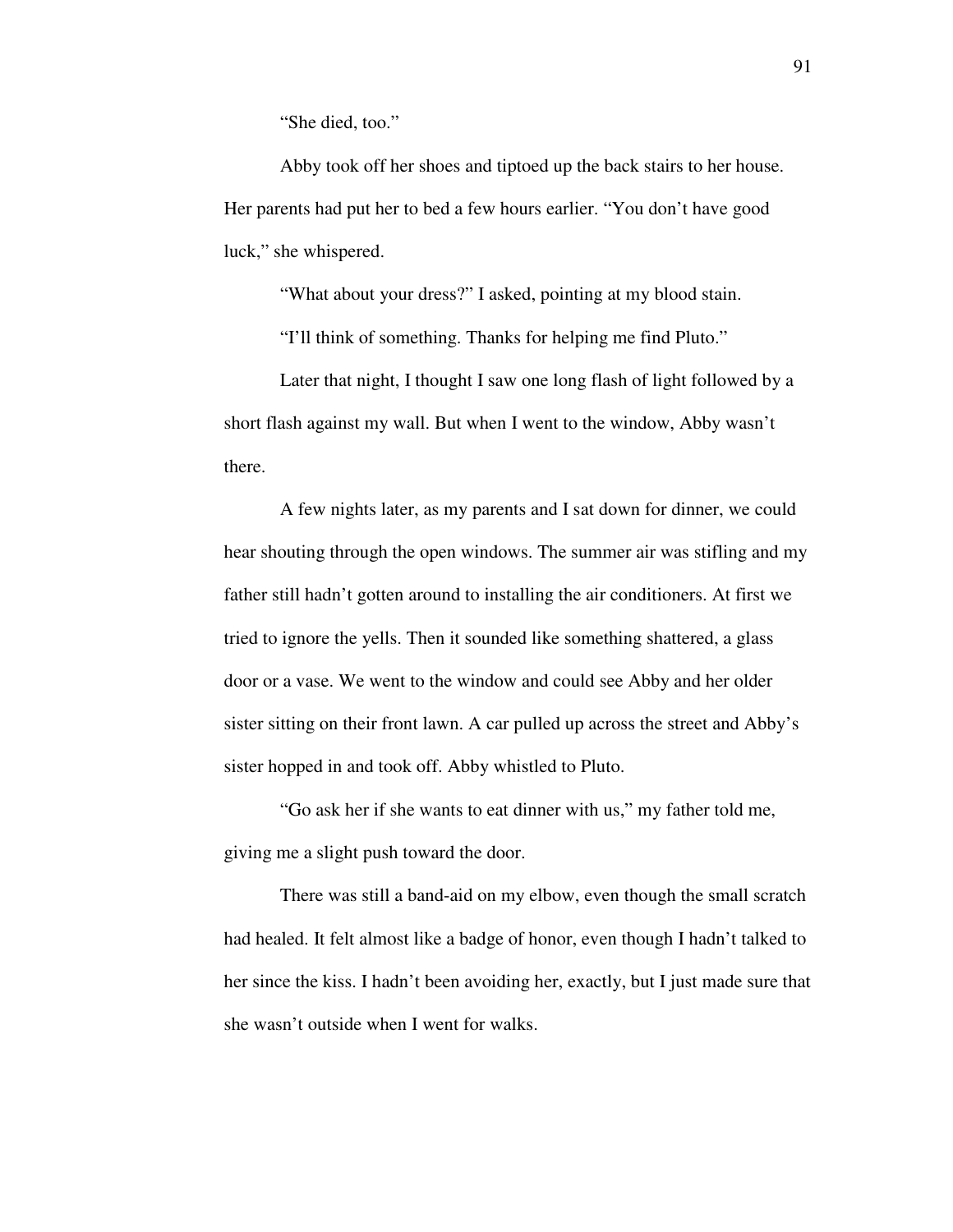I could hear my mother tell my father: "It's like Marie all over again," before I shut our door.

"Do you want to come over and, like, eat? Or watch TV?"

She wiped tears away with her palms. "Are you sure that's okay?"

I nodded.

"Could Pluto come?"

"Probably not," I said, "Cause Danielle-"

"It's okay. He's fine here."

Pluto tried to follow us across the street, but his leash stopped him.

 "I still have some of your books," she said looking back at her house. "Should I go get them?"

"No," I said thinking about whatever shattered. "Keep 'em for now."

"I'm sorry," she said as we walked up my front steps.

"For what?" I asked as I held open the door.

She paused. "I don't know."

 When temperatures were at their highest in August, Danielle's coughing and restlessness got worse. I couldn't help but notice my mother's nerves got worse, too. Nothing I did helped. Once, I offered to feed Danielle, but I forgot to secure the bottle cap and formula drenched the plush high chair. I tried to hide the mess but my mother's eyes quickly found the puddle and she burst into tears.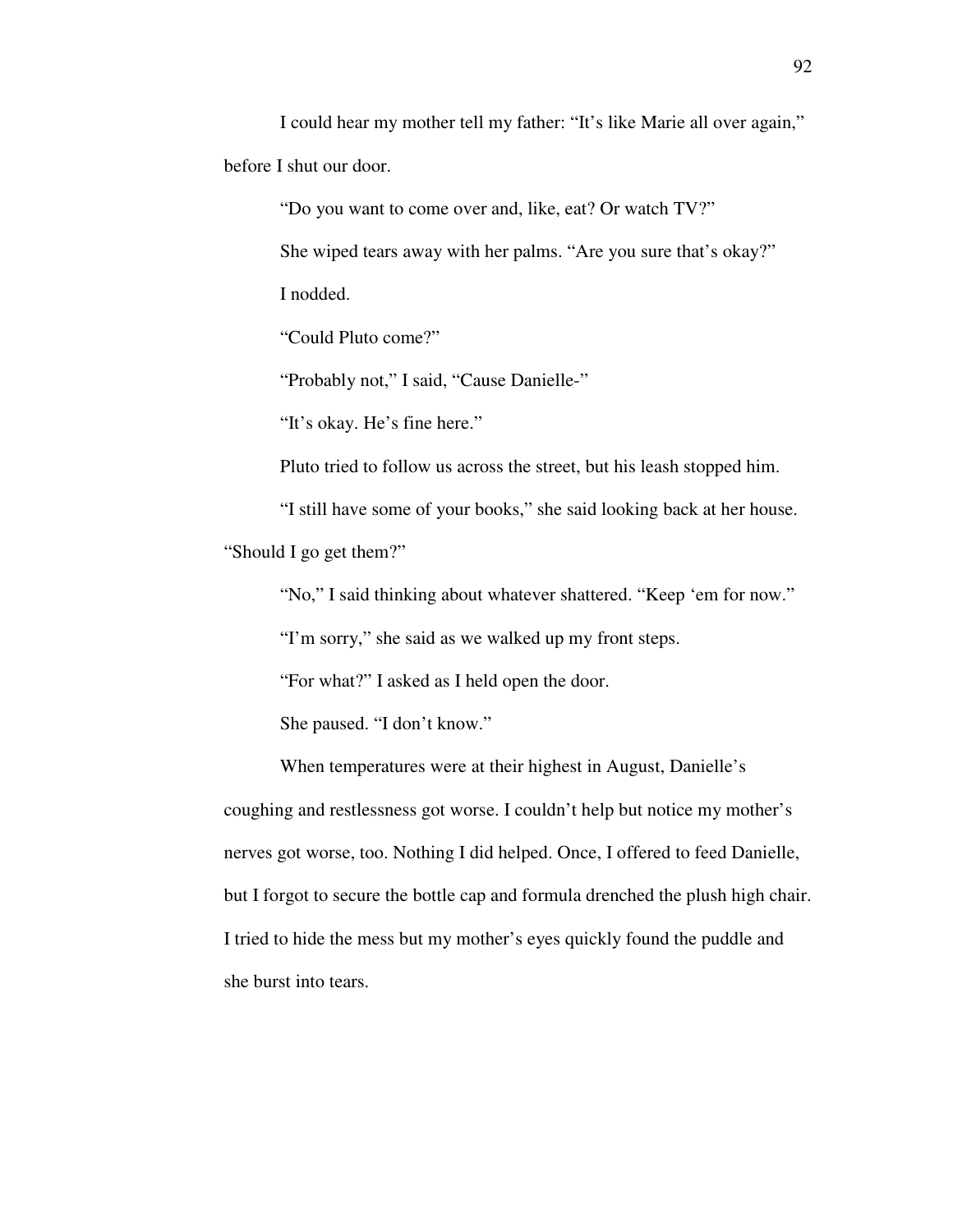"God damn it, Charlie," my father said from his hands and knees as he cleaned the floor. "Just stay outside or go over Nathan's. You need to get out of your mother's hair. She doesn't need anything else to worry about."

 Grandma arrived on a Wednesday. I heard Dad tell her that Mom hadn't slept for five days, that she was on the verge of a nervous breakdown. I didn't know what that meant. It sounded like what happened when I spilt orange juice on the VCR. Grandma gave me a yo-yo and a coca-cola, and told me to go for a walk. I didn't get very far. I sat on the curb outside Nathan's house, waiting to make sure my mom wouldn't break apart, waiting to hear if Danielle would ever be calm.

Abby walked by with her dog.

"Why are you just staring at your house?" she asked.

"I'm waiting to see if Nathan's dad will take us fishing."

"You sound pissed."

"No," I said as I sluggishly kicked at a small rock.

 "Do you need a dad to go fishing?" Abby asked. "You can walk down to the pond on your own."

"It's no fun by yourself."

"How about me and Pluto?"

"Just as long as he doesn't bite me again."

 She hummed the same melody over and over again as we walked down to the pond. Eventually I picked it up and joined her. We fashioned makeshift fishing rods by tying willow branches to sturdy sticks. Most of the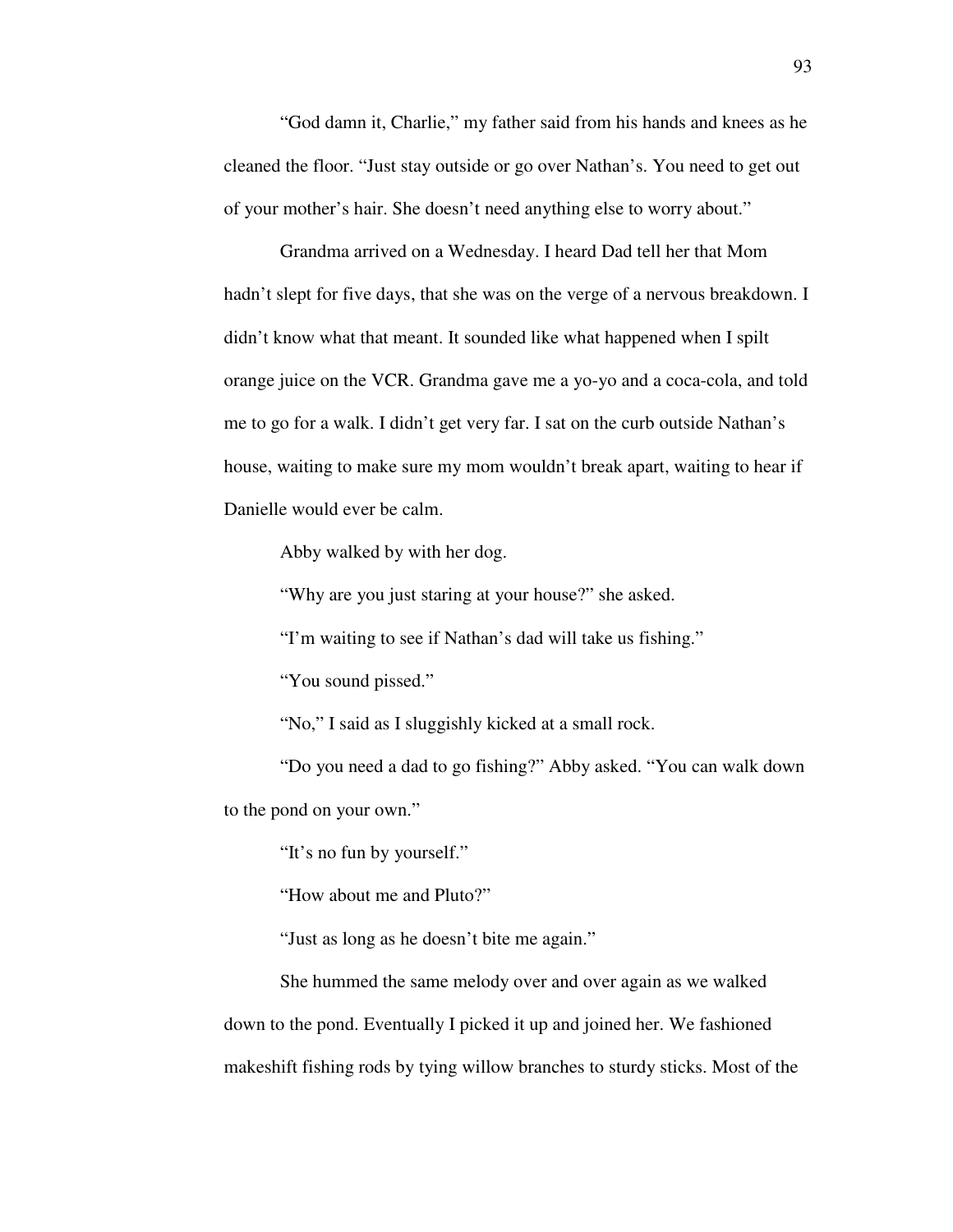time, we sat in silence. Occasionally Abby would turn to me with her emerald eyes.

"So why were you sitting outside?"

 "They told me to." I looked up at her and allowed myself to lock onto her eyes. "Something's wrong with Dani." I could feel my forehead wrinkle and my jaw clench, I didn't want to stop myself. I always stopped myself. "This summer has sort of sucked."

 "At least it's just the summer," she said, dipping her toes into the water and watching the ripples dance in concentric circles. Maybe it was because of the water, or maybe it was how closely she sat next to me, but I thought of Marie. "And you also have Nathan. You're, like, the only person I've got."

"Why were you sitting outside the other night?" I asked.

 "Sometimes I think it would better if I had a sailboat instead of a mom and dad."

 She took me fishing every day that Grandma stayed with us. It was much easier to talk to her when we weren't using flashlights or playing a neighborhood game of kick the can. It was much easier to think when it was just the two of us.

 When Danielle's spell passed and Grandma said goodbye, Abby stopped taking me on fishing trips. We went back to our old ways of wandering around the street and eating the peanut butter sandwiches her big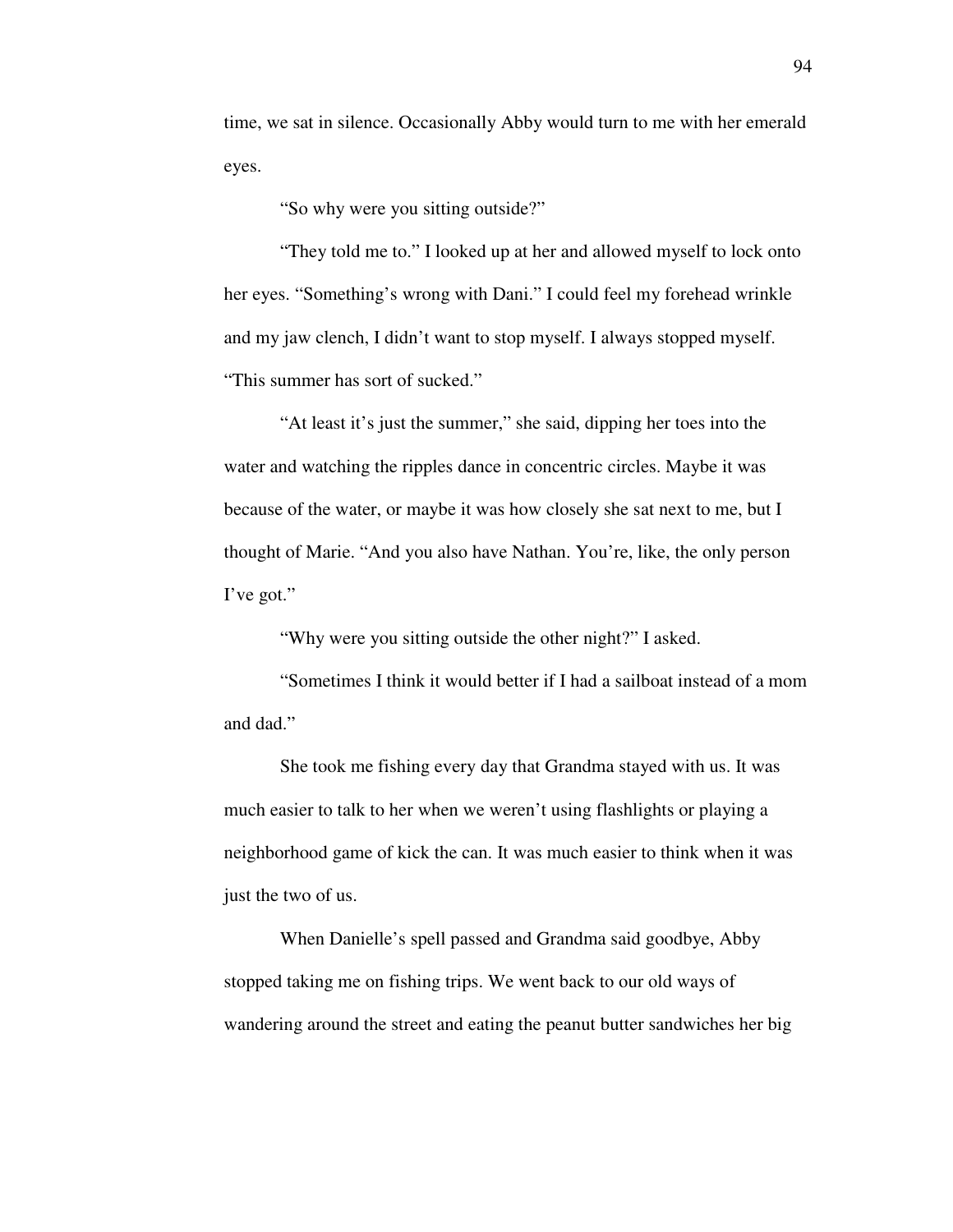sister made. I missed it though. I prayed that Danielle would start coughing again so that Grandma would have to come back.

 One Sunday at the end of August, it rained all day. My parents and Danielle spent the afternoon sleeping off the summer. I spent the afternoon watching Abby from the dining room window. She was conducting another orchestra with Pluto, guiding him through his mastered tricks and commands. She didn't notice the heavy rain, or she didn't really care. Every so often, her eyes would wander toward my bedroom, expecting to find me there, expecting me to come join her.

 I stood in my room later that night trying to think of which code to use. It couldn't wait until morning, I wouldn't have the guts. In the morning I would worry about her saying no, and me ruining everything. It had to be then, I had to talk to her that night. I certainly couldn't do the simple one quick flash. That wasn't enough. And I couldn't give the emergency signal. I didn't want to worry her. My mind was blank. My head was on fire. We could say 'I have a fever,' and 'I just found a spider in my room,' but we hadn't come up with any way to say what I wanted to say.

 I ran outside with my flashlight, my socks and the bottoms of my pajamas wet from the day's rain. When I got to her window, I did the only thing I could think of – I grabbed a handful of pebbles and threw them into the air. Most of them missed her window and came crashing down into my ears and hair. The tap against her window didn't wake her up, but my surprised yelps did.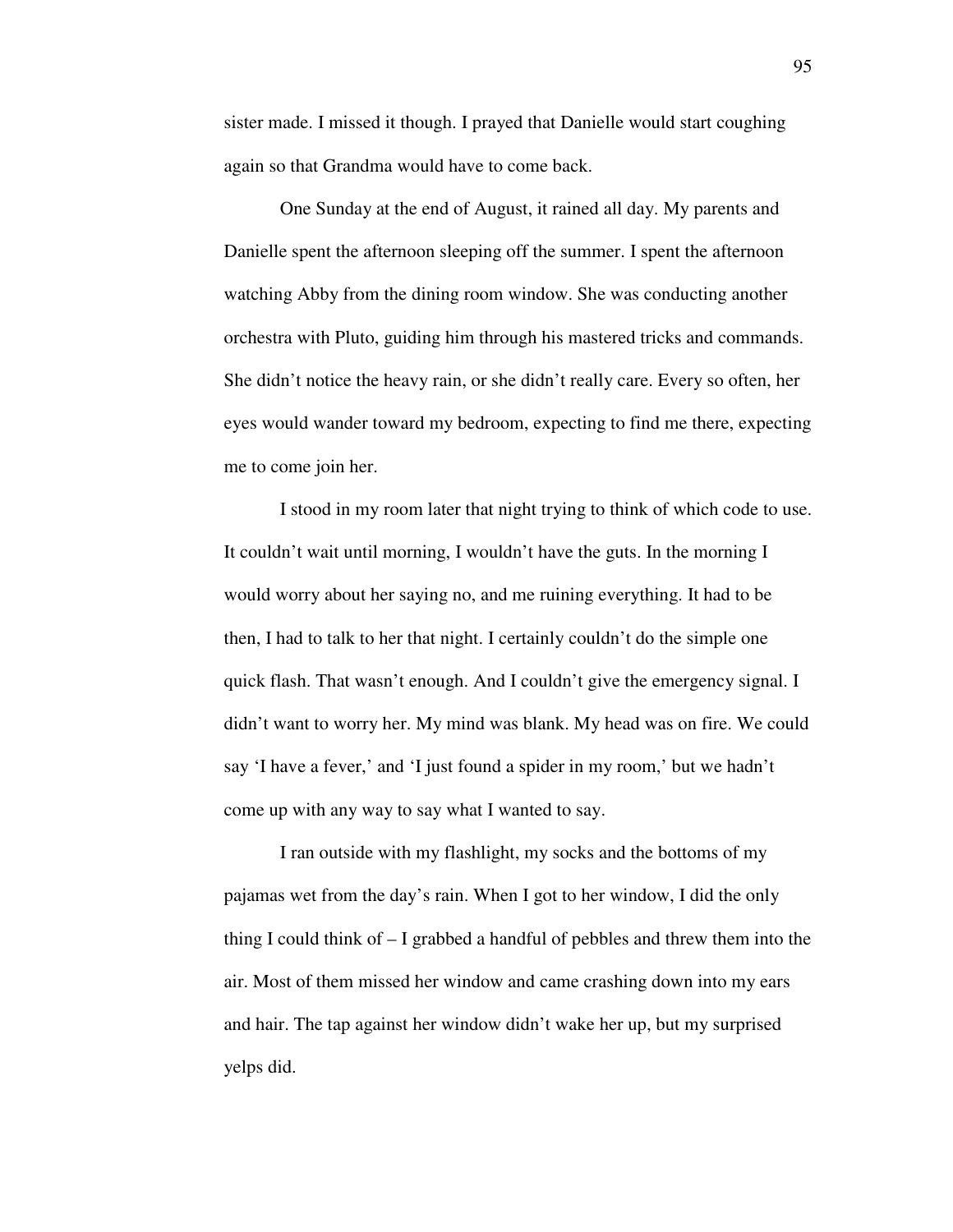When she finally appeared, I couldn't speak.

"Why didn't you put on shoes?" she asked.

"Why did you stop going fishing with me?"

 "I thought Dani was all better," she said leaning further out the window.

 "But, that wasn't the only reason we went," I paused and double checked, "right?"

"It wasn't?"

I began to regret running over.

"What's wrong?" she asked.

"Nothing," I said. "Never mind."

"Charlie, I didn't mean," she paused. "Charlie, I can't."

 "No, yeah. I know." I looked down at my wet feet and pants. "I should have put shoes on."

"I'm sorry."

"Well, would you want to go fishing tomorrow?"

 "Maybe. Ask me again tomorrow, Charlie," she said as she slowly closed her window.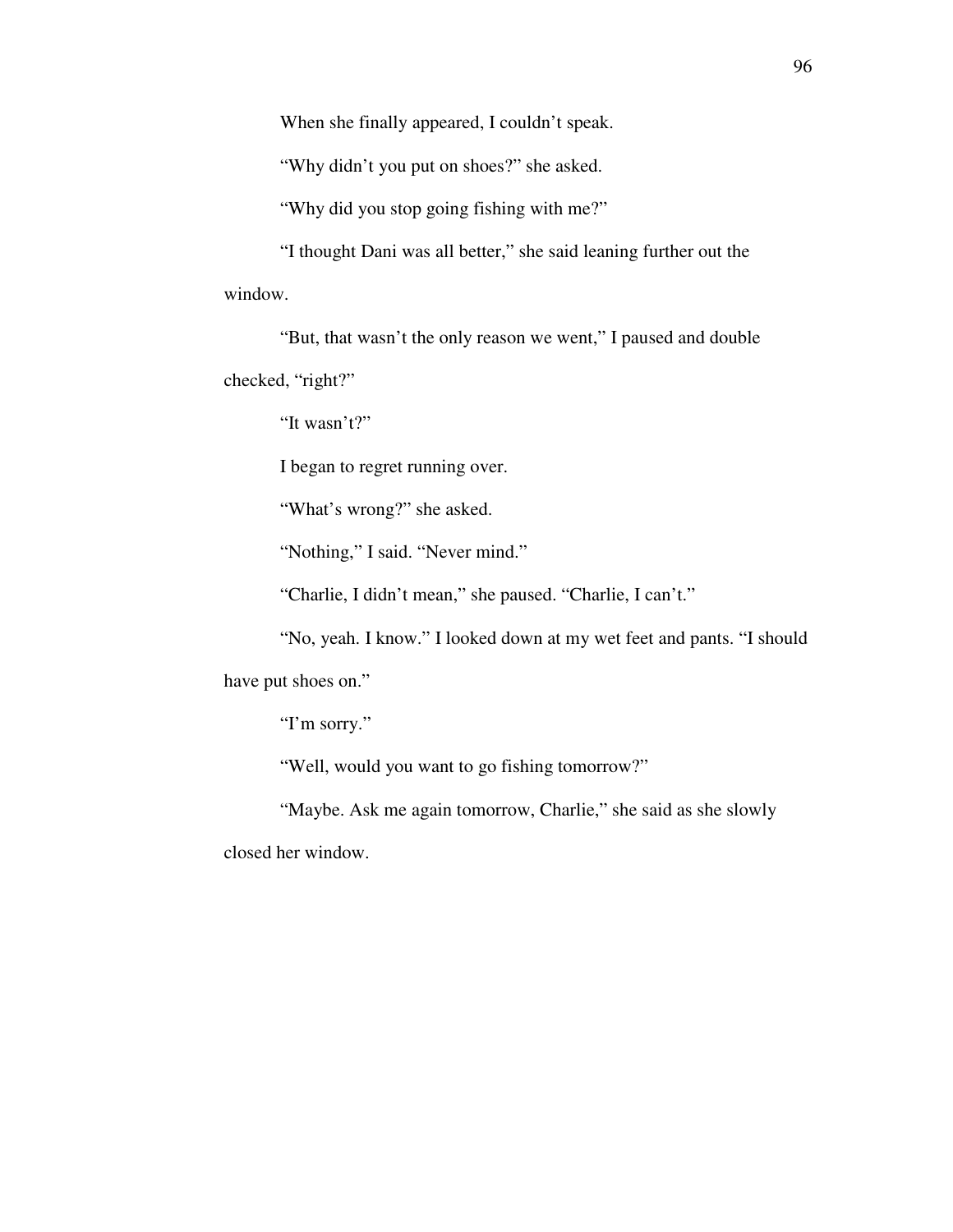## **The Third Incident of JP Mercer**

"If the conquest of a great peak brings moments of exultation and bliss, which in the monotonous, materialistic existence of modern times nothing else can approach, it also presents great dangers. It is not the goal of 'grand alpinisme' to face peril, but it is one of the tests one must undergo to deserve the joy of rising for an instant above the state of crawling grubs. On this proud and beautiful mountain we have lived hours of fraternal, warm, and exalting nobility. Here for a few days we have ceased to be slaves and have really been men. It is hard to return to servitude."

> *Lionel Terray French Alpinist 1921-1965*

The Mickey Mouse wrist watch JP wore read 3:42 when he got stuck at step 6 of tying his shoe-laces, his mind meandering elsewhere. At 3:58, JP noticed that the quiet river he had made camp next to was suddenly overflowing. Years spent in the outdoors had programmed JP's body to react without conscious command. Within minutes, all of his gear was neatly tucked away in his rucksack, the fire was out, and JP was standing in six inches of water.

 JP watched as his flimsy carton of Pall Mall cigarettes was pulled into the rapids. The rain made his head heavy and brought strands of brown hair into his eyes. His body began to shiver. *My fucking feet are cold.*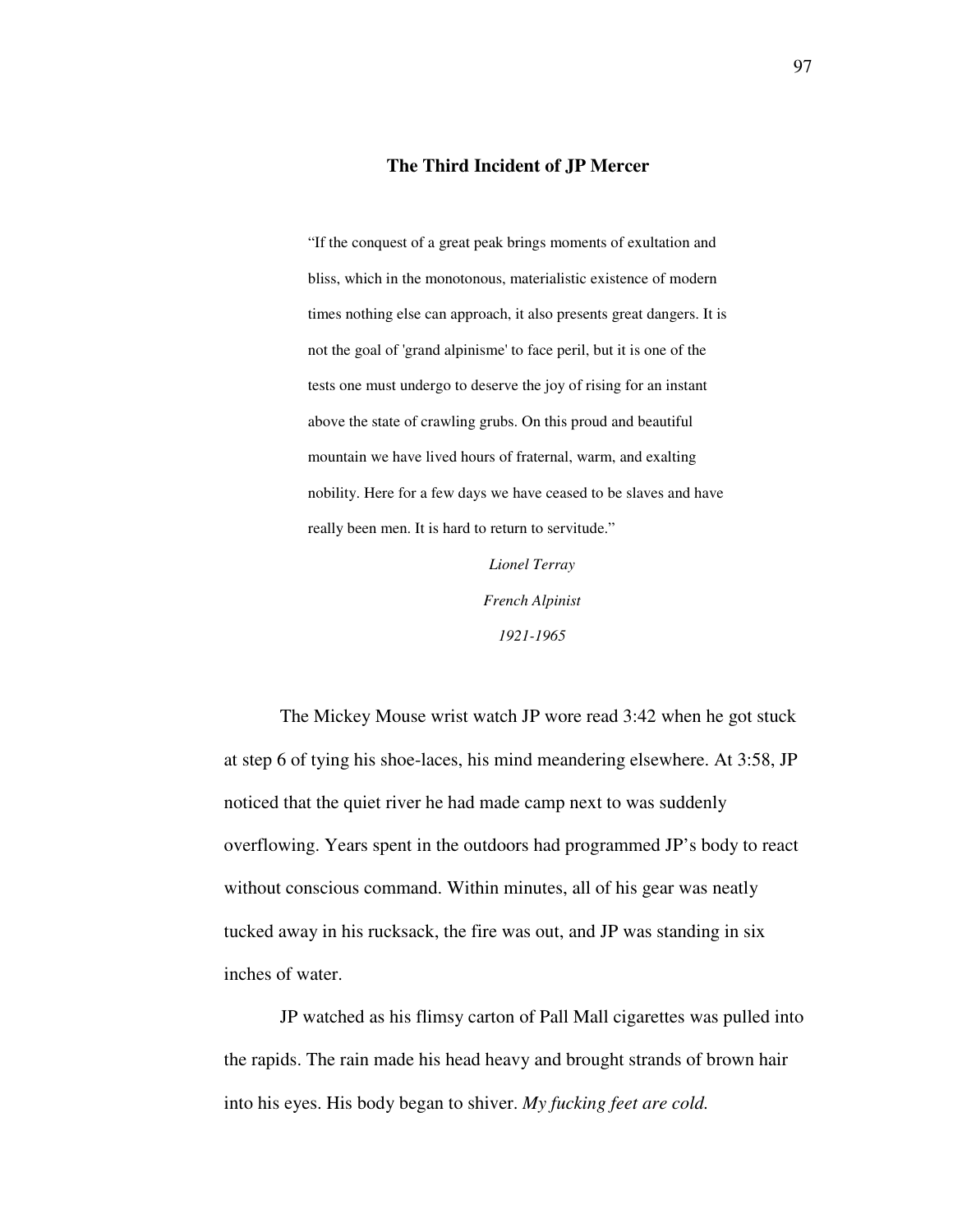A small book with a worn lilac cover drifted past JP. When he saw the river claim it, when he saw the current pull it under, some taut catapult in JP snapped, launching him forward onto his hands and knees, thrashing through the water. Of all the things that JP figured could push him over the edge, he never guessed that *a fucking book* would finally do the trick.

 There on his hands and knees, JP wondered why he hadn't just stayed at a shelter with the other climbers, and why he had decided that breaking trail and extending his trip was the right move. Earlier, the radio had announced that the Nor'easter had changed course, again, and was heading back inland. JP had shut the radio off. He had scoffed at the people he saw waiting out the rain in their cars. He grabbed a lightweight tarp and headed up the mountain.

 It was the silence before the thundering crash that prompted JP to look up. When he did, he saw a surge of water rushing toward him.

\* \* \*

 The pain brought him back into consciousness. The steady beat of rain forced open his eyes. The water that slowly filled his nostrils temporarily distracted JP from the agony in his leg. He was in no rush to investigate his injuries. He could tell that he must have been tossed around like a rag-doll by the way his body was slumped over a jagged boulder.

 JP didn't recognize where the current had taken him, but he guessed he was a mile or so from where he made camp. His Mickey Mouse watch was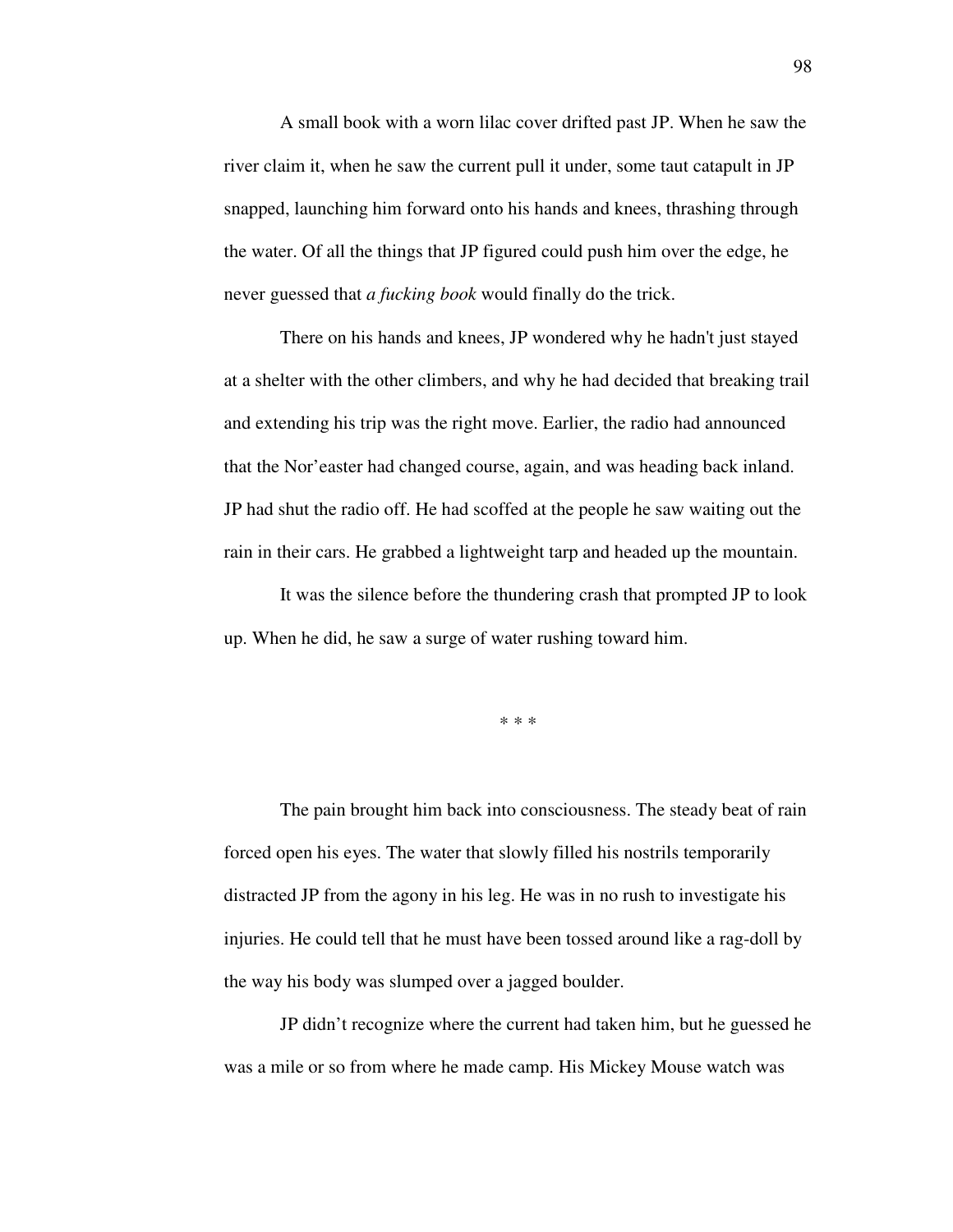broken, giving him no way to determine how long he had been lying in the water unconscious. *This makes three.* He finally gave in to temptation and looked down at his right leg. It was pinned between two smaller and sharper rocks. His left shoe was missing. He had only made it to step 6 of tying his shoe-laces before the current dragged him away.

 JP wanted to think about first aid, he wanted to think about the rain, about the inaccurate itinerary he left in his car. He wanted to think about his father, already worried that JP was two days late. But he could only think of the girl in the green sweater and his college housemates.

\* \* \*

 "So, do you approve?" Ryan had asked Jen after the three of them had unpacked the last of the boxes. Ryan and JP stood quietly in their new Southie apartment, waiting for her feminine approval. They had lost Shane to Connecticut after graduation, she had always kept the two in check. JP, Ryan and Jen had flocked to the place where they had all pretended to live. As far as their Upstate New York classmates were concerned, "Boston" was close enough to their actual suburbs.

 "Hand soap," Jen laughed. "You guys need hand soap." Jen made a mix tape for their house warming party. She started it off with a song from *Avenue Q*, the "What Do You Do With a B.A. in English?" one. JP hoped that there was a slight difference between an English degree and his B.A. in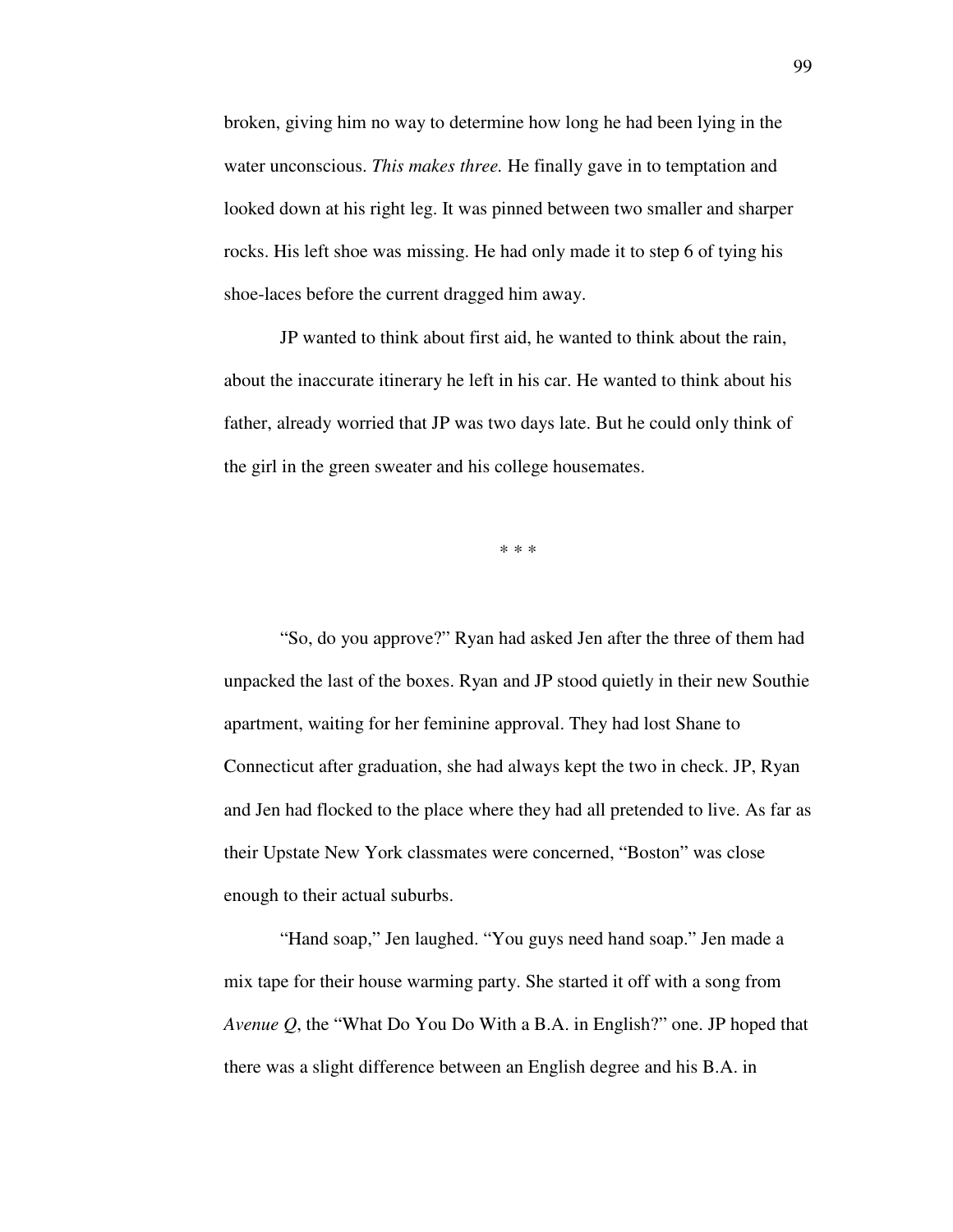Philosophy. Jen had a B.S. in Psychology. She really didn't know what to do with her degree either. She figured that graduate school in Boston would buy her more time. "Girls really like that, Ryan."

 "I knew there was a reason I missed having you around. Thanks for taking that asshole back," Ryan said.

 This was on the litany of good things in his life that JP had reflected upon nightly. It was easy to remember "Getting back with Jen" on his mental checklist because he usually performed this quiet ritual as Jen fell asleep in his arms. "Getting back with Jen" was checked off first on the nights they had sex – which had been often. "Lots of sex" was another thing JP frequently added to the list.

 "Lots of sex" had been missing from his checklist recently. Jen had been missing from his checklist for four months. He only had himself to blame. And Cole.

\* \* \*

## *Oh fuck. Oh fuck.*

 With all of the books he had read, all of the people he had talked to, all of the various ways he had prepared himself through years of climbing for emergency situations, the only thing he could think of was *oh fuck*.

 *Pull yourself up. Get yourself out of this mess. Think. Do something.*  "Help!"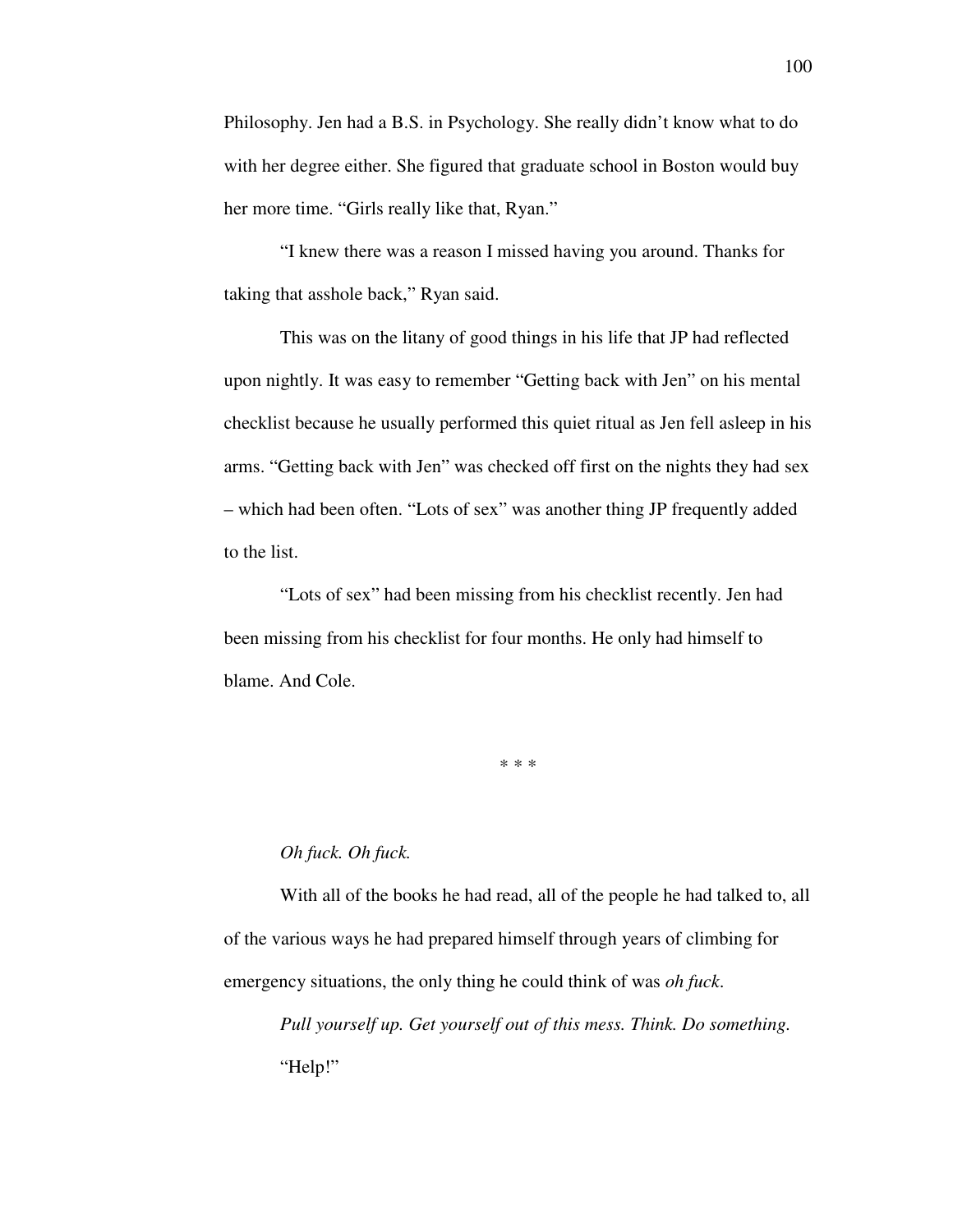JP groaned at the sound of his own helplessness. He shouldn't have panicked. He knew he could handle it. He was a survivor.

 He hadn't panicked when the fatigue hit him and Ryan on Mt. Washington's Central Gully, one hundred feet up a simultaneous free-solo ice-climb. Each had been attached to the mountain by two ice axes, four frontpoints of their crampons, their ability, confidence, and desire to live. But no ropes. They took turns leading and avoided each other's fall lines. The first ice pitch took them up seventy-five feet of ice at a sixty degree slope. Now, on the second, they were committed. *What if we fall? We'd rocket over the ice cliff and then tumble down a rocky slope for four hundred feet.* Neither of them could answer it aloud. They merely grunted and shouted encouragement back and forth.

"Halfway," JP announced.

"Only halfway?" Ryan screamed. "I'm gonna fucking kill you."

 JP believed him. He wondered if Ryan would use his Black Diamond Vipers or just throw him off the mountain.

 "You know, ice climbing is a lot safer than other forms of climbing. Here, you only have to worry about falling once. After that, you don't ice climb anymore."

"Shit, J, maybe we should have belayed this pitch."

"It's too late for ropes."

 "Well," Ryan yelled up, "What the hell were we thinking not setting a goddamn anchor."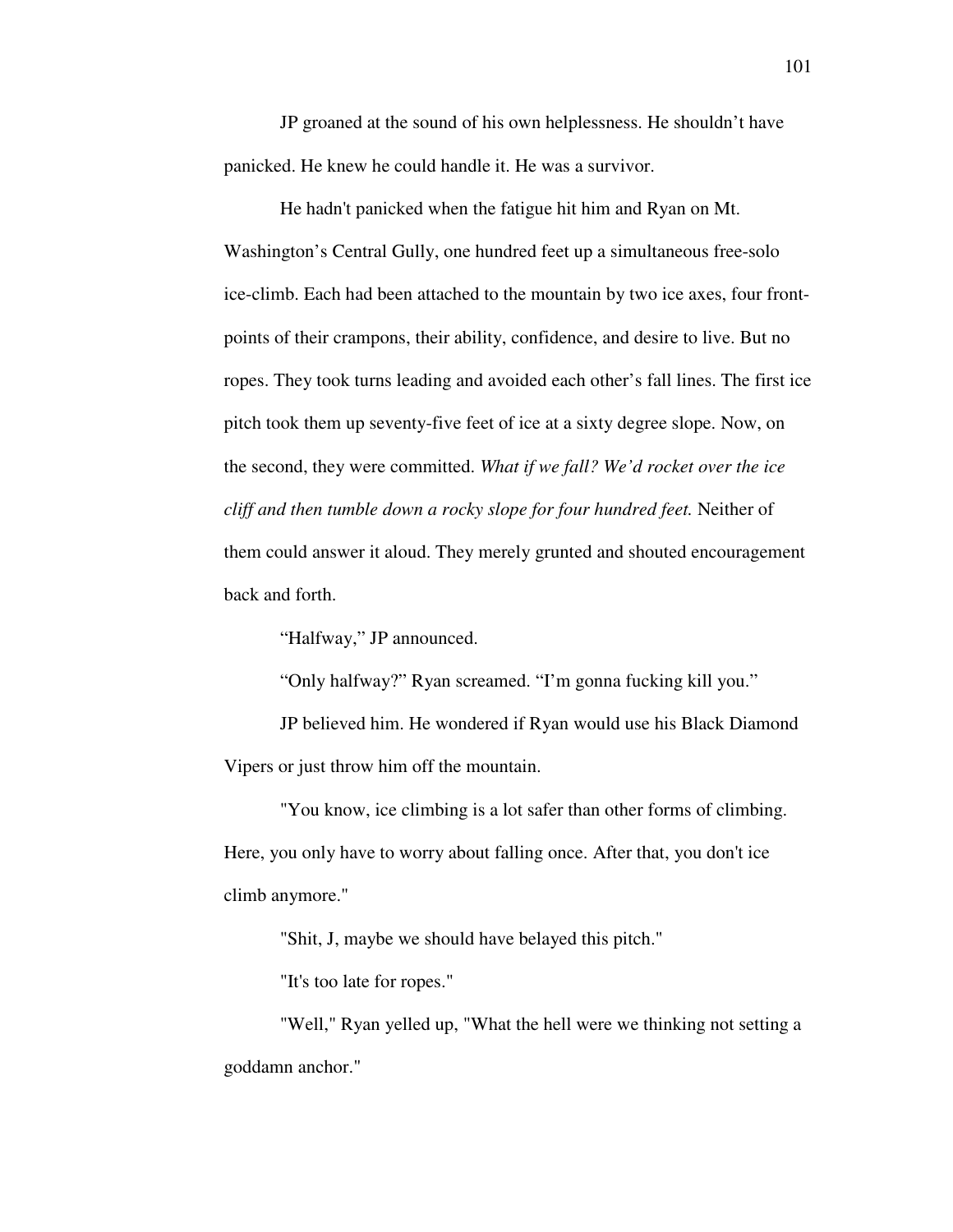"Reinhold Messner didn't need that shit." Adrenaline surged through JP's arms, pulling his body closer to the top. "If we set up a belay, we bring the mountain down to us. Do you want to do that?"

"No!" Ryan felt the surge, too.

 When they had topped out, they ripped off their helmets, stood at the edge of the cliff, and let out barbaric warrior cries, brandishing their ice axes like trophies. They hadn't surrendered. They had survived.

 Up until he had been swept away in a flash flood and gotten his leg jammed in a rock, he had wanted to believe that he was good enough and that he could handle anything.

\* \* \*

 If not good enough, JP had always believed that he could get by, that he was passable. When JP thought of his family, of his father Paul and mother Desi and sister Catherine, he preferred to think of the first fifteen years. He could handle those years. When he thought of his baby sister, he didn't like to think of a broken twenty-year-old girl with vomit stains on her skirt and a hospital ID around her bony wrist. He liked to think of a fourteen-year-old in GAP sweatshirts donning a New England Patriots scrunchy in her hair. He liked to think of the girl who plastered her walls with boy-band posters and spent her weekend mornings watching Disney movies.

JP remembered a summer afternoon when he had picked Catherine up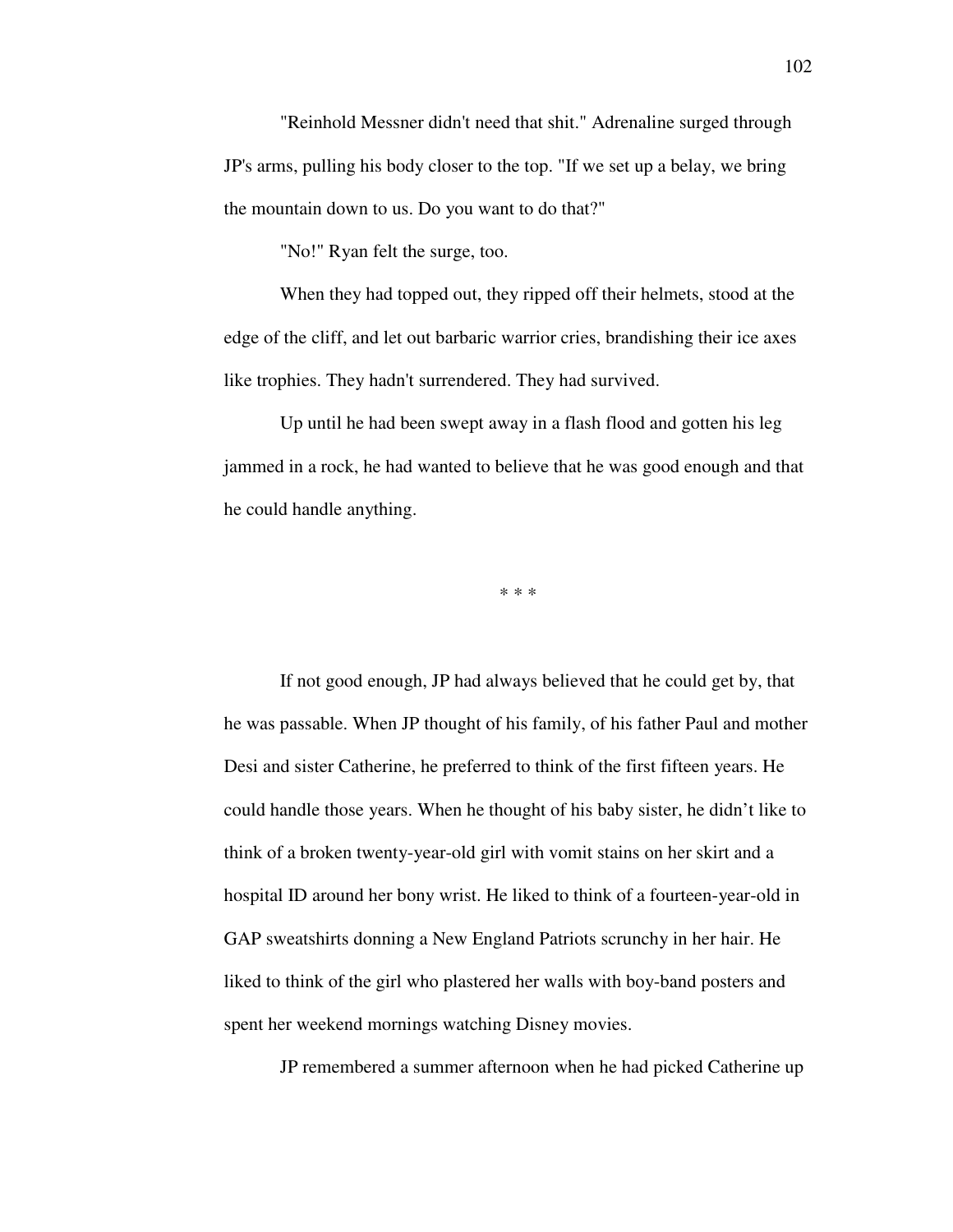early from the community swimming pool. She whined all the way to the car, demanding to know why he dragged her away from her friends, demanding to know what was so damn important.

"Paul wants us to visit him at work and get lunch in the city."

"I wish you wouldn't call Dad that."

JP hadn't called Paul "Dad" for two years by that point.

"Come on, get your stuff together. We're gonna be late."

 "I didn't get to work on the other side of my tan yet," Catherine pouted.

"You can see how concerned I am. But Paul asked me to bring you."

"It's a shame that you grew up so fast. I don't need two dads, J."

"Yeah, well, you need two parents." JP immediately regretted his slip-

up.

\* \* \*

 JP's jacket was soaked. The REI Taku was designed for repelling rain, not rapids. He ran his hands through his hair in a panic. *No hat.* JP hadn't been wearing any protection when his unconscious body was tossed around like a rag doll amidst the elements and his loose equipment. Luckily, his skull was still intact. Beads of cold salty sweat clung to his skin as rain water gently made its way into the river.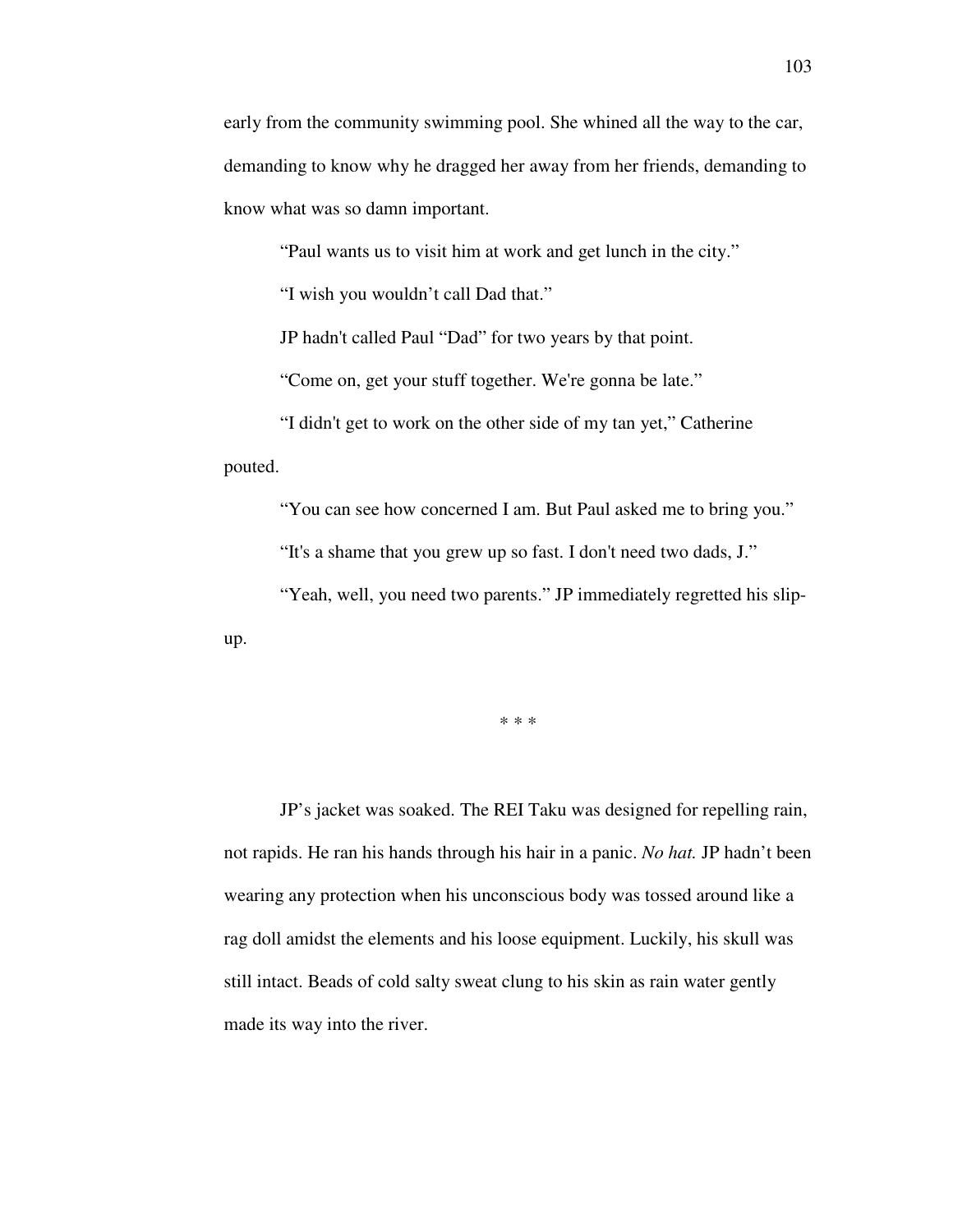He really wanted a cigarette. JP was sure that if he found the Pall Malls, they'd be in the same condition as his jacket. An itch at the back of his throat demanded water. He needed something to settle his mind, he needed to clear his head before he could plan his escape and survival. Despite the rain, the river had become eerily quiet.

 A flash of yellow material in the water caught JP's eye. A body with its face submerged floated by.

 The terror that replaced the blood in his veins paralyzed JP. He watched the current sweep the corpse downstream. He waited until the yellow jacket had drifted out of sight. When it was gone, JP emptied his stomach into the same current.

\* \* \*

 JP cried out for the only person who could help without shaming him. Shane had always been the one to unconditionally support him. Outwardly, anyway. He had occasionally overheard humbling conversations between she and Ryan. Had Ryan showed up in the river with a cavalry, JP's rescue would have been ornamented with spurts of "You fucking idiot" and "I can't believe you did this, you piece of shit." Ryan would have then blamed JP's history for the incident, as Ryan did with most of JP's screw-ups.

 That was the thing JP liked about Shane in college– she knew nothing of his past. Whatever it was that drew her to him, whatever reason she flirted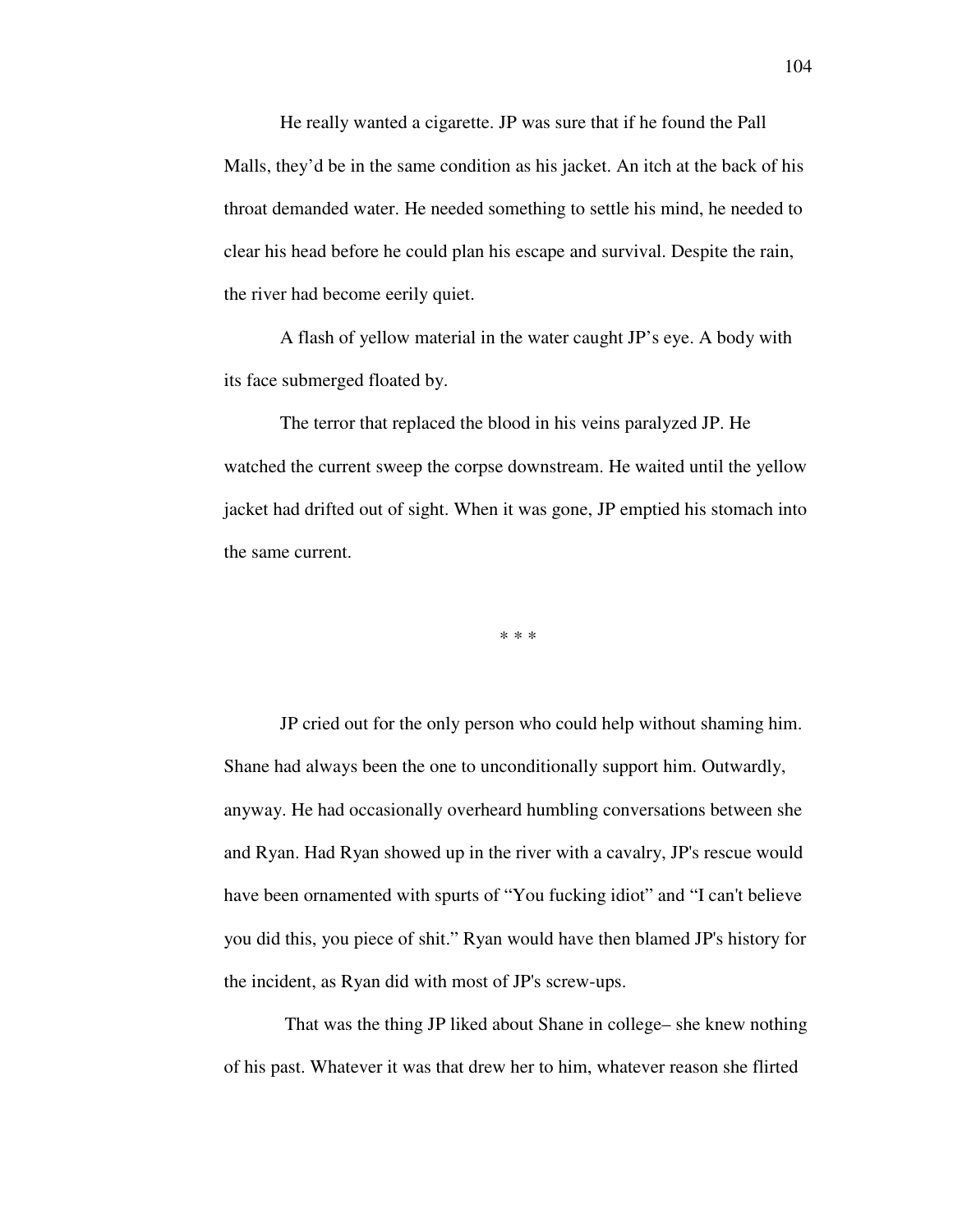and bickered with him and let him crash in her room whenever he made a momentous mistake, it wasn't sympathy. She eventually confessed that she noticed him for his Tufts University hat – that was where her ex-boyfriend went. That's why she had insisted on keeping him in the "Friend Zone." That wasn't what kept her. It wasn't a baseball cap or a dead mother. Shane didn't even find out about the dead mother until Paul and Catherine came to their commencement ceremonies. She told Paul how sorry she was that other engagements had kept Desi from coming, too.

 When JP later explained those other engagements, Shane had asked him how he survived a tragedy like that. He smiled and answered, "Climbing."

 Although they had begun planning in their freshmen year to eventually move off campus together, the house they wanted deemed a fourth tenant. Shane's friend Amy was the only person comfortable moving in with the trio. As much as he liked her, JP couldn't stand Amy. Her tragic romanticism made him sick to his stomach, but JP needed it. He needed the balance. She and her boyfriend proved that twenty-year-olds could have committed relationships, that there was hope for his generation. It wasn't the public affection or baby talk that provoked nausea. It was her away messages.

 "Love is...taking a nap together on the quad and accidentally sleeping through class," or "love is...spending \$2.25 in a gum ball machine to get my favorite color." Shane didn't notice the away messages. Ryan thought they were kind of cute.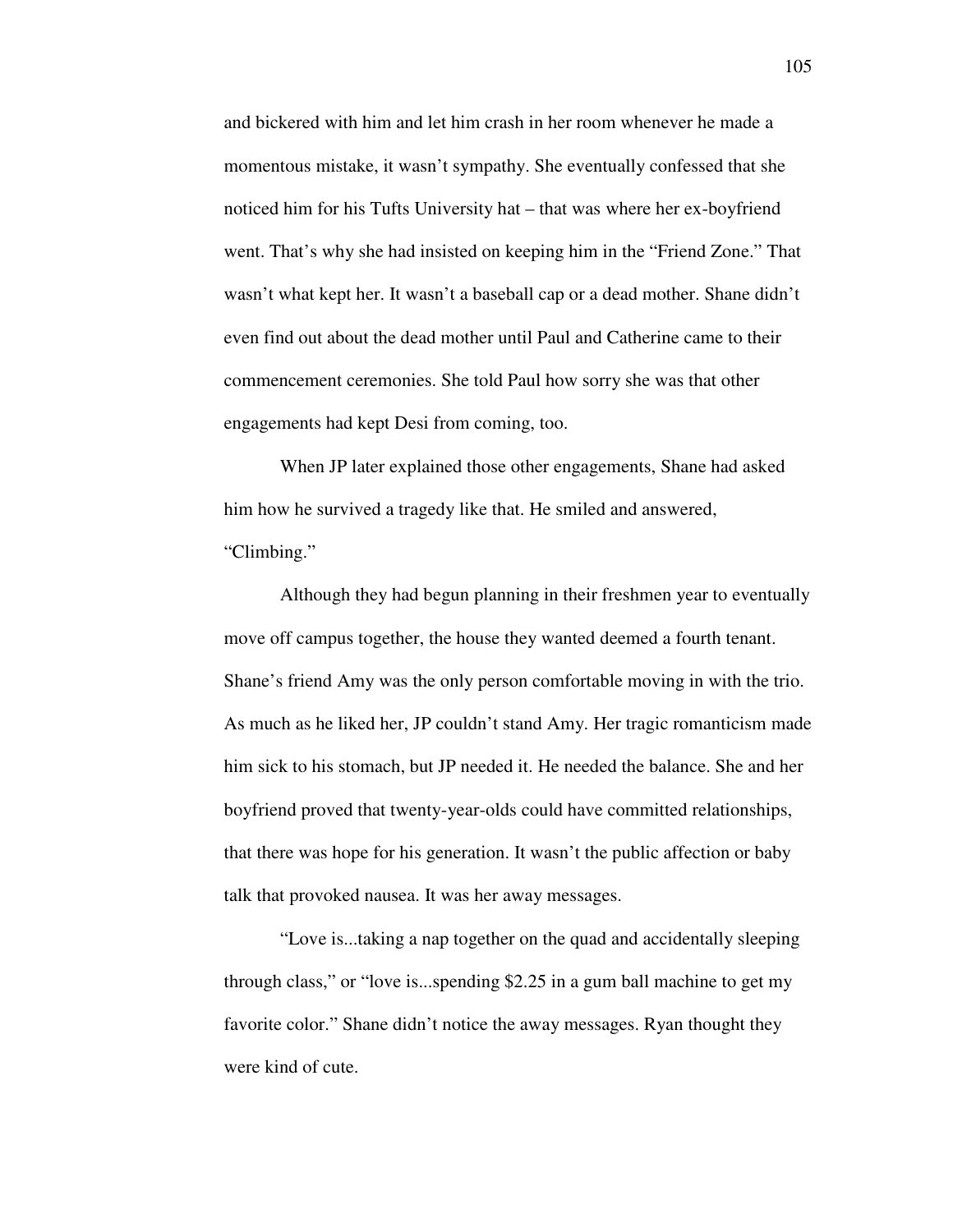JP came up with a few counter away messages. "Love is... a curse upon humanity." "Love is... letting her finish first." "Love is... a chemical reaction based off of smell, the firing of neurons in the brain that stimulates adrenalin and endorphins in order to better find a suitable mate and continue the species." He thought "love is... throwing up after catching your girlfriend with her tongue down your friend's throat at AEPi" was a bit much.

 Shane was the reason JP didn't lose all faith in womankind. This was a lot of pressure for Shane, well aware of what she represented to JP. During the nights that she let him into her bedroom to share in the solace of her balcony, they compared battle scars. "I don't how much help I am, JP. You know I'm crazy. People crazy," she usually clarified, "not girl crazy."

"Yeah, well, we both got bad wiring."

\* \* \*

 JP let some rain into his mouth and spit the remnants of vomit out in to the river. His stomach growled, determined to empty his already emptied system. He was starving but JP was glad that he had no food on him. He didn't want to throw up again. He searched his pockets for carbohydrate gel but found nothing.

 "Fuck," he shouted, hoping the echo would shove birds from their treetop perches. *This is not happening. Not to me. Not now.* "Where is everybody? God damn it, where the fuck are you?"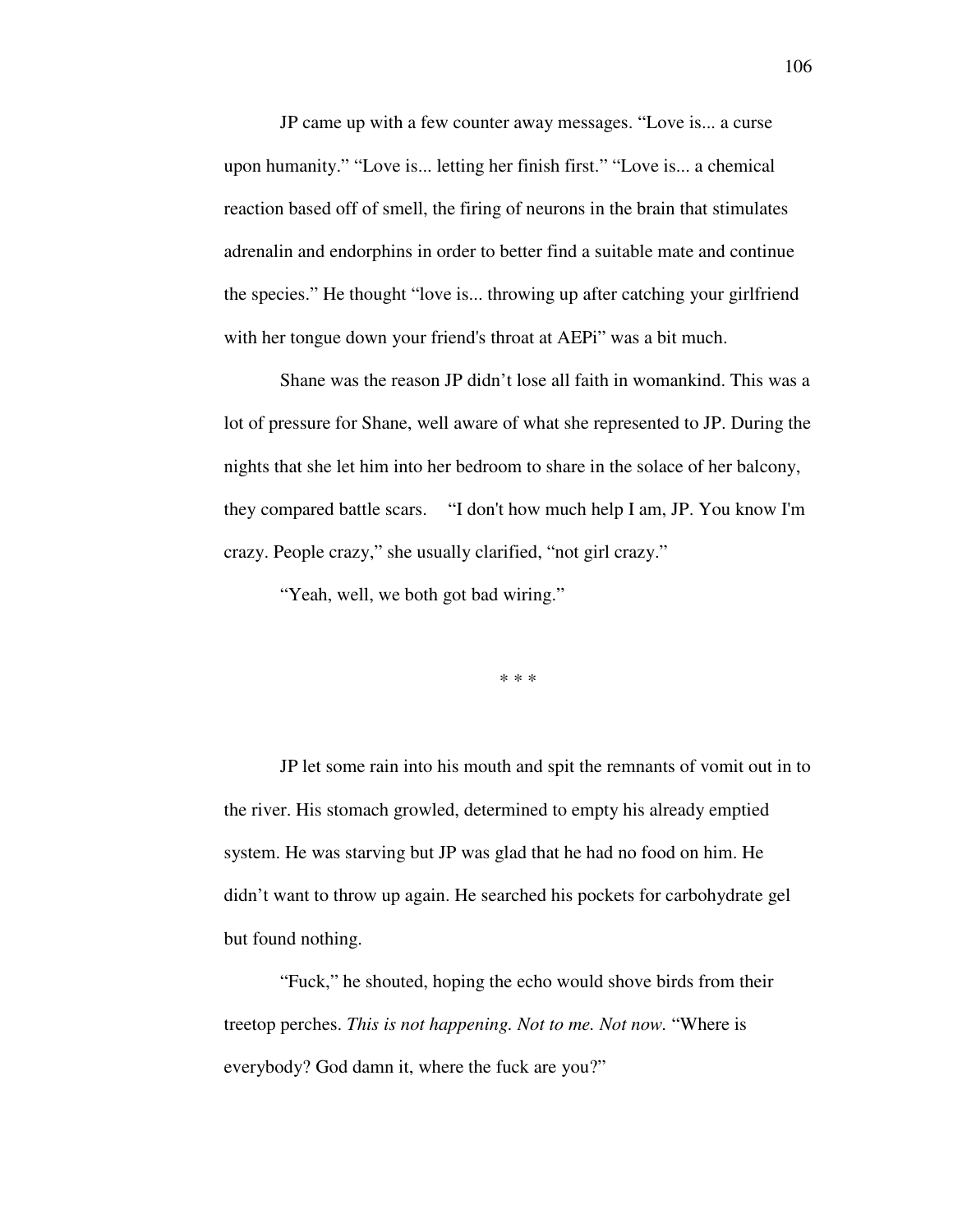The breeze rustled the tops of pines, gently cooing with the birds. Distance muted the sound of rushing water crashing against rocks. No one answered him.

## *How the hell did this happen?*

 Only four months before, in late December, JP had successfully soloed Damnation Gully on Mt. Washington. He hit the trail in the pre-dawn calm, the first one on the trail. Without contacting another soul, JP felt as if he owned the mountain that day. He stopped for lunch just before breaking through tree line into the snow-covered talus field of Huntington Ravine. He didn't stop for too long as he was following Mark Twight's 'light and fast' alpinism style. When he topped out of Damnation, crossed the summit and started down the ridge, the notorious wind picked up, flooring him and halting all forward movement.

 As JP approached the tree line, he realized that the small evergreens he had noticed from a distance were actually the tops of buried pines. The winter snow had completely covered cairns. He sunk to his waist with every step. He was off-route. JP fashioned a pair of primitive snowshoes for his hands and knees using crossed sticks, crawling atop powdery snow until he broke onto an avalanche slide trail. He didn't give up, he didn't panic, he didn't consider the possibility of death. He knew Jen would be angry if Ryan told her where he was, but the thought of her got him down the trail. JP finally reached the parking lot and collapsed in his car.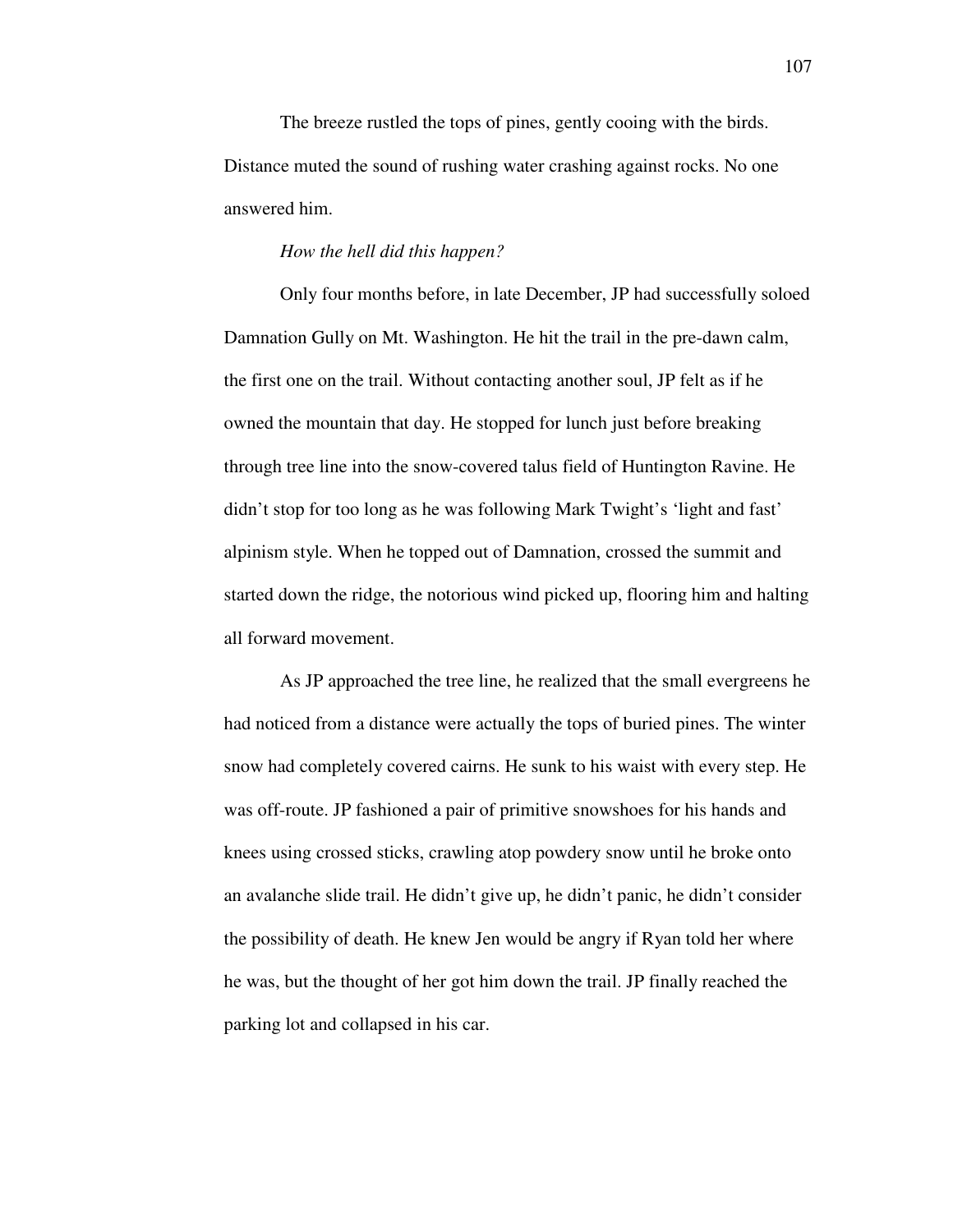Even in those conditions, far worse than *a little fucking rain in April,*  JP had made it through his adventure unscathed. What was so different about that climb? What was he missing now that landed him in this trouble?

*Jen. I'm missing Jen.*

\* \* \*

 Before the day she first wore the sweater, JP only knew Jen as the girl who struggled to keep from giggling at a story about a gang of high school hipsters getting into a tiff with a gang of high school preppies. They shared an intimate three hours each Tuesday in a creative fiction workshop for juniors with the Colonel. JP was a little better at suppressing his laughter, but smiled whenever he saw Jen bite her lip. That was her tell.

 Office hours for the Colonel were invitation only. Interaction with other students, *those* students, the ones he regretted teaching, were via e-mail. Jen, in a green sweater he would come to know well, was meeting with the Colonel when JP arrived for office hours. She was laughing even though her eyes were glazed over and her nose was running.

 The Colonel looked at the piece of torn perforated paper one more time before handing it back to her and combing worn hands through his thick salty hair. He cleaned his eye glasses with the bottom of his sweater. He mumbled something about decency and pain. He mumbled something about life and death. And then he laughed and said, "The whole thing is all bullshit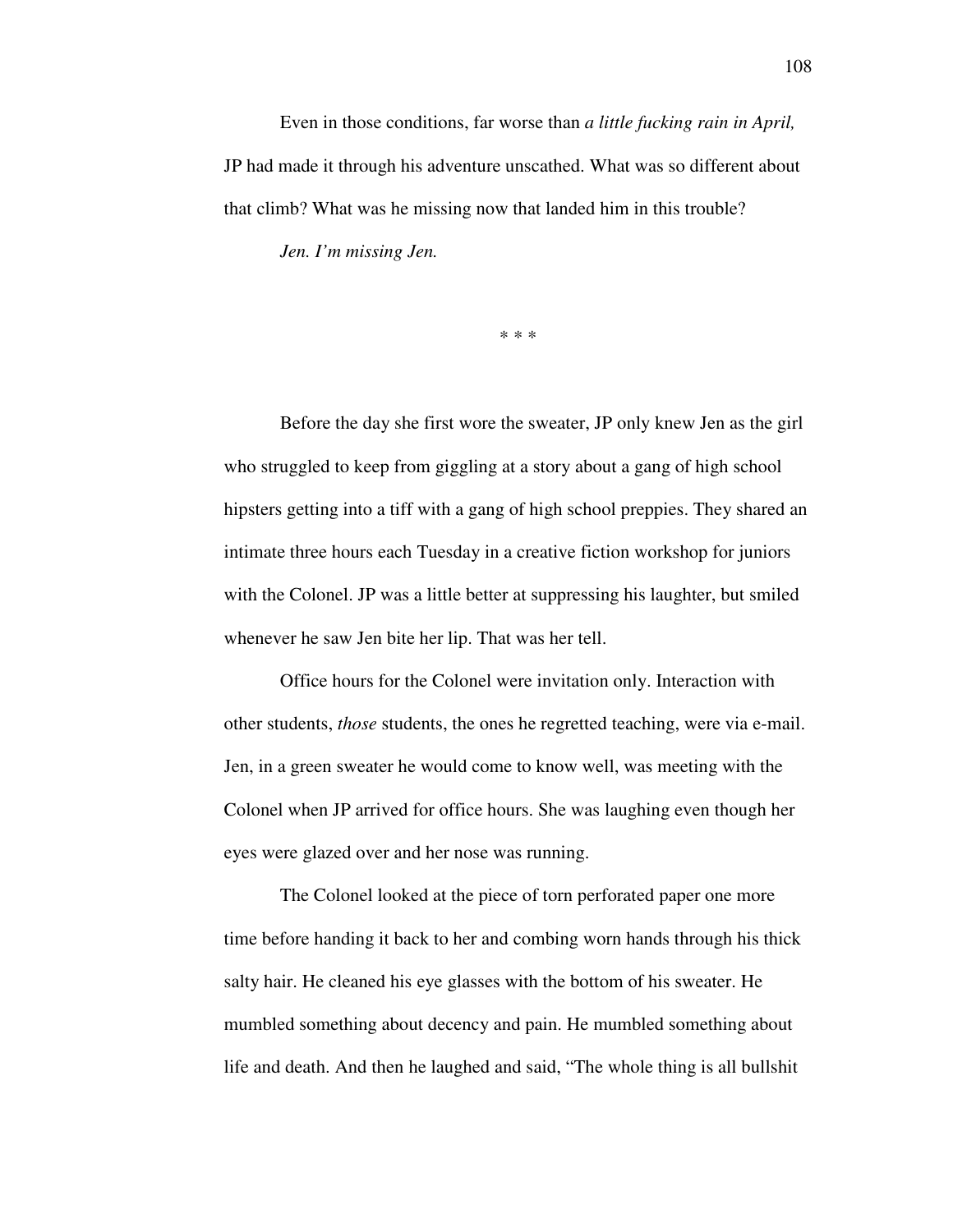anyways. Life, that is."

 It was as she left and the Colonel invited her to his dinner party that JP learned her name. And it was only after learning her name that JP accepted the Colonel's invitation.

 "Thank god," Jen whispered to JP when he took a seat at her table. "Someone I know."

 "I recognize some graduate students." JP was glad that Shane talked him into wearing a suit to the dinner party. The Colonel had only hinted at formal wear, failing to mention how formal the other faculty and colleagues would be.

"You look nice," she said.

 The Colonel spotted the two and worked his way through his guests with three glasses of champagne.

 "Finally. Normal people." He put his hand on JP's shoulder. "Glad to see you made it."

 Jen smiled and watched the bubbles rise in her champagne flute. The Colonel threw his back like a shot, reveling in crisp relief.

 "I don't know how women do it," the Colonel said. "I can't fake it for that long. It gets exhausting." The flush of his cheeks drained as he scanned the room. He hung his head to look down at JP. "You clean up nice. I expected to see you here covered in carabineers. That's where you were yesterday, right?"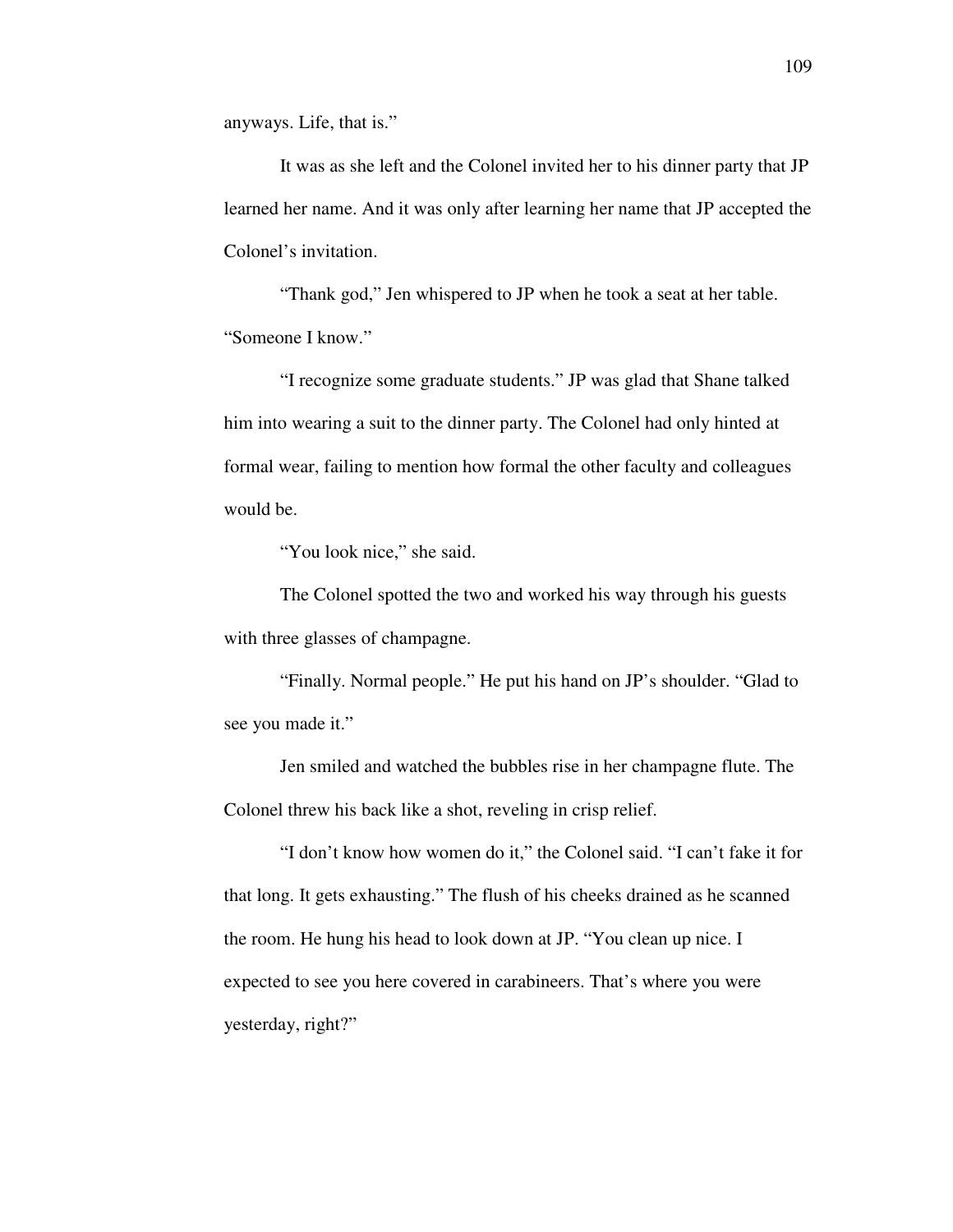"No. I went to a concert in the city with my housemate," JP said, scratching his throat. "It was an interesting, uh, experience. I actually wanted to ask you something about it. I know why I've been losing sleep lately," JP had already told the Colonel about his crazy genes. "But I can't drive through tunnels anymore."

"How do you know that?" the Colonel asked.

 "Sort of, uh, involuntarily, I shut my eyes in the Lincoln Tunnel and almost swerved into the wall. I don't know what that means."

 "It might not mean anything, necessarily," Jen said. "You know, sometimes a cigar is a cigar. But it might be newly emerged phobia. Is there anything that's changed in your life lately? Or a new stress?"

 The Colonel nudged the remaining champagne flute closer to JP's hand.

 "I took some psych courses, too, Jen," he said. "It means you're gay. Sorry kid." He laughed and walked away, winking at JP as Jen put her hand on his elbow.

\* \* \*

*One. Separate shoelaces, left lace in right hand, right in left. Two. Cross the shoelaces into an X shape. Three. Right hand (left lace) folded under X. Four. Pull through. Five. Pull Tight.* 

Although it had been years since JP had thought out tying shoe-laces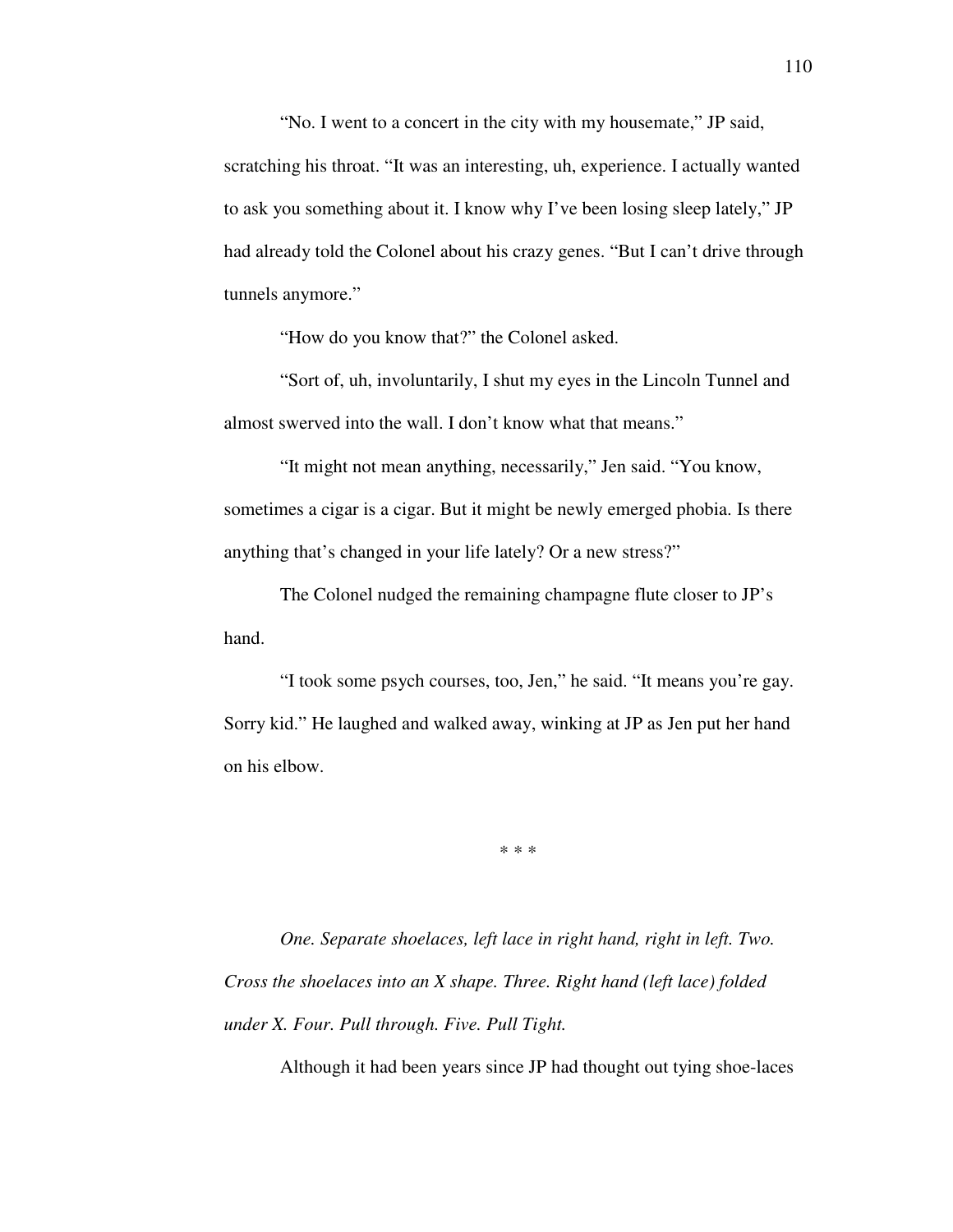step by step, the act brought him comfort. It also distracted him from the pain shooting up his leg into his groin, stomach, and back. It kept his adrenaline from speeding up his heart, and weakened the possibility of bleeding out faster.

*Six. Loop each lace into a Bunny Ear shape. Seven. Cross the Bunny Ears into an X shape. Eight. Right hand (left Bunny Ear) under X.* 

His father Paul had written down the steps in a brown colored pencil on the back of a crossword puzzle. The guide hung on the wall, hovering above the accumulating stack of shoes, until JP had picked up the basics and the list could be simplified.

## *Nine. Pull through.*

What had started as eleven steps had been reduced to eight steps, then to five, then to three, and finally to one.

*Ten. Pull tight. Eleven. Repeat steps 7-10 for double knot.* 

 When the list had been narrowed to one all-encompassing step, a little brown sign read in a silver marker: "Tie your damn laces, J."

 Lying in the water, with the contours of a rock digging into his back, JP contemplated mentally repeating steps 7-10. His heart rate was slow enough and that his mind was sharp enough to effectively assess the situation. He immediately decided that his left foot would be fine for now without its shoe.

 JP tried to prop himself up to get a better look at his right leg, but the burning and aching in his shoulder sent him crashing down. He tried again,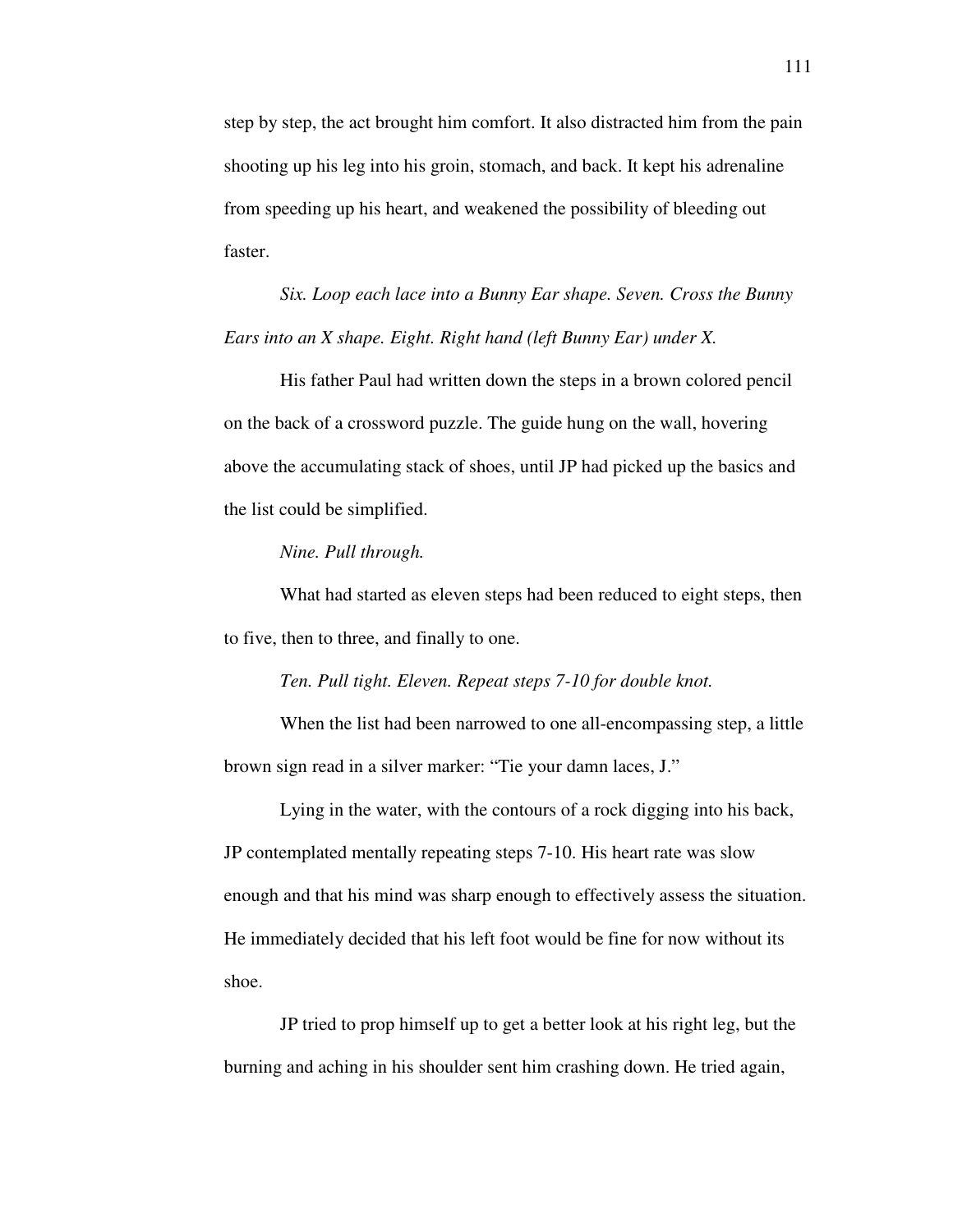this time using his abdominal muscles rather than his potentially broken or dislocated arm to lift his body.

 He knew that he should be very careful about freeing a broken leg from between the rocks. But survival instincts kicked in and he tugged. He was almost blinded and knocked unconscious by the wave of nauseating pain. JP heard his cry, but didn't acknowledge that he had actually let it out. "*I thought I would be tougher than that."*

 He thought of Jen. He thought of a song she had put on his homewarming mix. He thought of making love to her to that song. He thought about Jen fucking some other guy to that song. He realized that all of this thinking was making the pain in his leg worse. His left toes started to numb. But thinking about Jen again made him forget the tingling that was working its way up his leg.

 He focused on Jen's face, forgetting everything that had happened after the first climbing incident, forgetting the arguments, the ER, the box of pictures on Paul's counter. He just thought about Jen's button nose, the freckles that ran along her upper lip, the scar through her eyebrow from some childhood play-date gone wrong, the five different greens that made up her eyes. *Seriously, take the leg. And my left foot if you need to, I don't care. Just let me see her again.* 

 Had JP had internet access at that moment, his away message would have read, "Love is... being trapped under a rock with a hard on."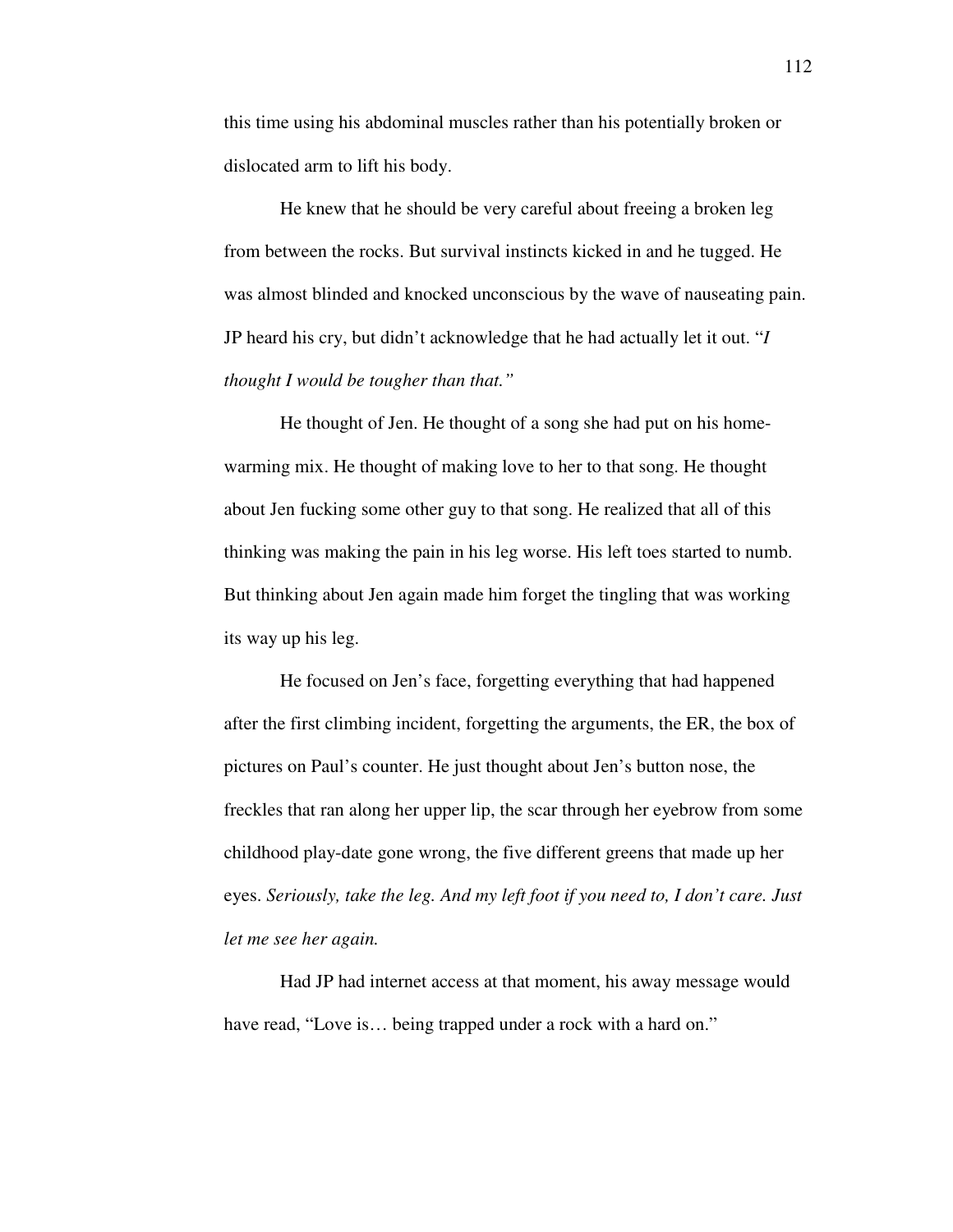The night before the first incident, Jen watched from the doorway as JP packed his rucksack. He moved through the routine silently, carefully inspecting his ropes and bolts, sharpening his crampons. She never knew what to say to him the nights before his trips. In the four years they were together, she had never gone climbing with him. There was something about the experience that was exulting for him, something she couldn't touch or understand. She had conceded that the mountains were Ryan's territory.

 Ryan and JP first ran into each other during freshmen orientation at the Outing Club booth. Two hours spent sharing stories and comparing traverses stamped the seal of their friendship. They were regulars on all of the trips – but even this was not enough to satisfy their primal crave. They knew it was in their blood. Using the Outing Club as an umbrella club, JP and Ryan started a group called the Buccaneers. They put up fliers and sent out e-mails, looking for other fanatics who wanted to climb between the club sanctioned trips.

 Although JP and Ryan were the only two consistent members of the Buccaneers, they could usually convince three to four other people to tag along for each adventure. Even after graduation, they put up fliers at their rock gym and accosted athletic looking coworkers. But it was during their four years at Syracuse that the Buccaneers really flourished. JP looked forward to each trip so much that Jen's heckling never bothered him.

113

\* \* \*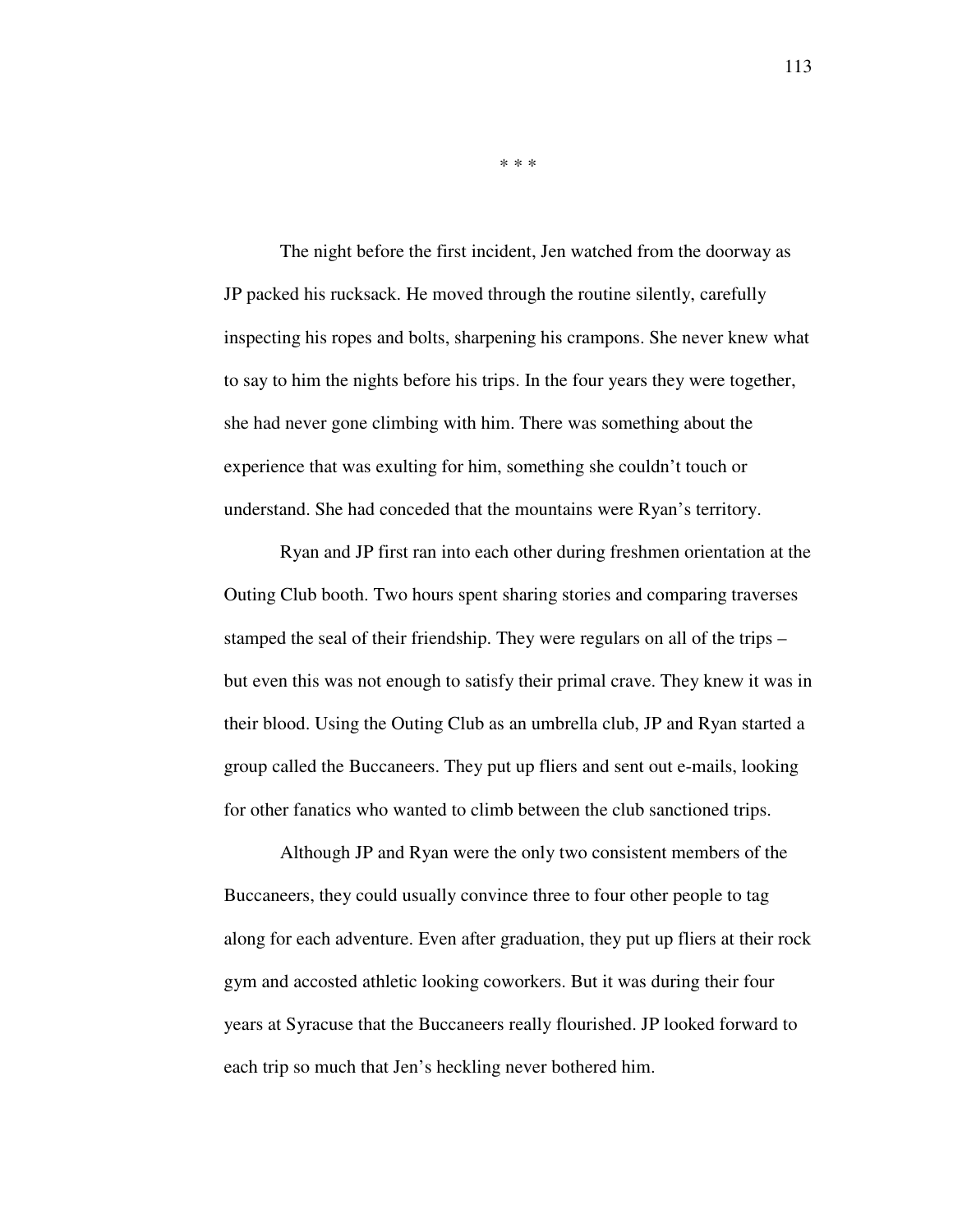"But Buccaneers have nothing to do with mountains."

"We know," JP always replied, "but we just like the sound of it."

 "That is, by far, the worst reason behind a name that I have ever heard."

 Jen stopped teasing JP about the name and his love of climbing adventures after she took him back in the February of their senior year. In a show of gratitude for her surprising forgiveness, he finally answered the "why" of his hobby.

 After everything with Desi, JP's father signed him up for a Junior Outing Club. Paul could barely grapple with his own grief, never mind that of his two teenage kids. Catherine had just turned twelve and JP was two months away from his sixteenth birthday when they got the news. Their mother usually picked them up on Tuesdays, her day off. Paul was sitting in their '94 Volvo when the principal escorted the Mercer children out of the lunch room.

 The day that Paul sorted through his dead wife's clothes, deciding what to keep for Catherine and what to donate to the Church, was the same day that JP had his first climbing lesson. Something about learning the difference between dynamic ropes and static ropes and which are used to belay eased JP's acceptance of a motherless future.

 Something about climbing made everything easier to accept. Selfarresting on ice-capped summits or belaying up two hundred foot rock formations brought to mind Buddhist teacher Sogyal Rinpoche. *Living with the immediacy of death helps you sort out your priorities in life. It helps you to*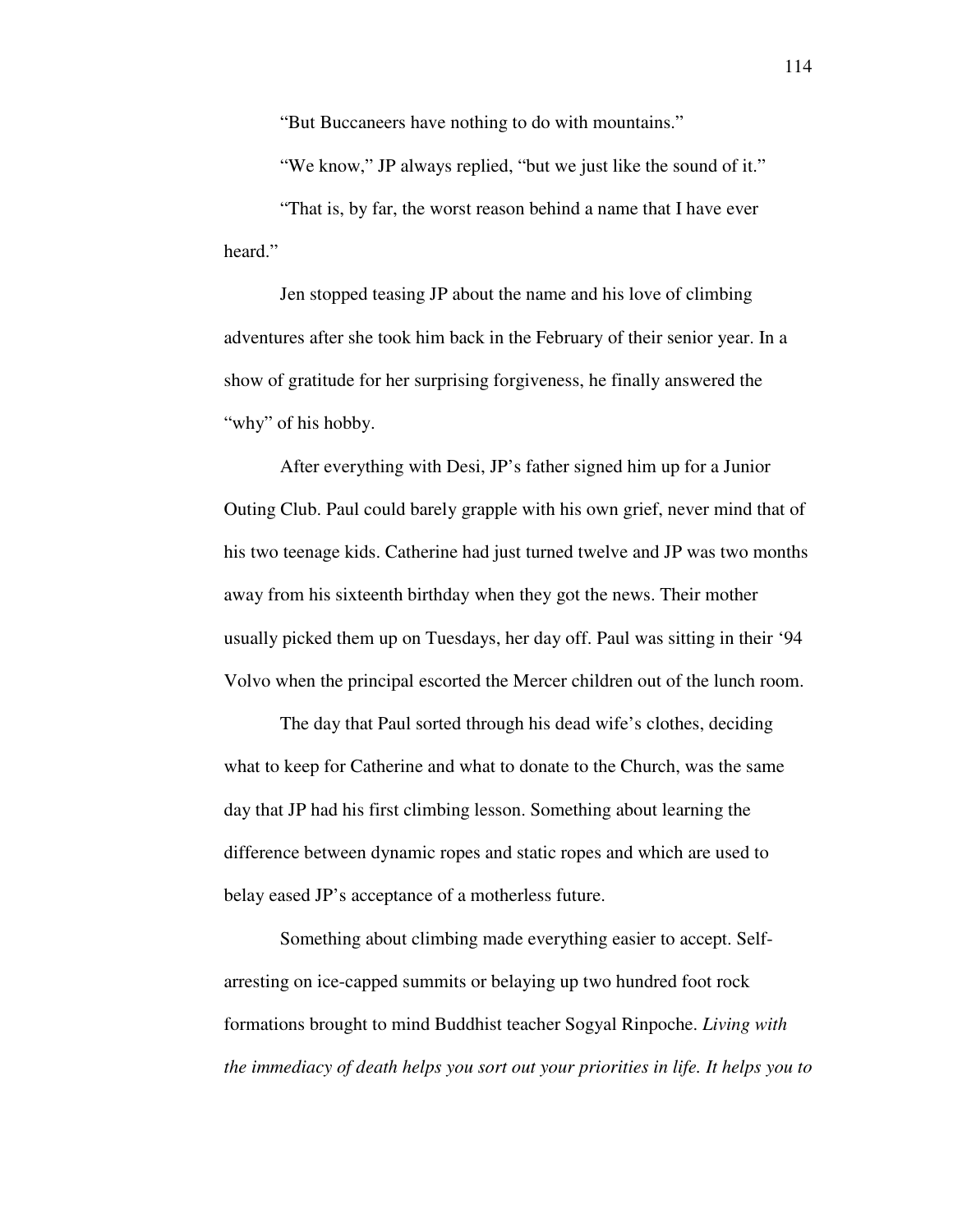*live a less trivial life*. Losing his footing on a winter rock climb helped JP put a C grade on his analysis of Hitchcock film noir into perspective. A speeding ticket wasn't as daunting after JP blacked out on Mt. Washington during a blizzard. His shit-for-pay job at least let him spend time in the mountains, soloing Lafayette, hiking the Presidentials, and climbing in the vertiginous world of Cathedral Ledge. Living with the possibility of his own death was far better than dwelling in the reality of his mother's.

\* \* \*

 JP couldn't get the image of the yellow-coated corpse out of his mind. His stomach still lurched and turned even after there was nothing left. The tree-line blurred and the world spun. JP knew that if he passed out, there was a good possibility that he would drown. JP let his head fall back anyway.

 No trees penetrated the vast sky in his peripheral. JP could feel the calming waters move beneath his ears, weaving between the strands of his hair. He tried to adopt the calm of nature, the stillness of the sky, the hush of water hitting banks and stones, but his body refused. His chest heaved and jerked as he fought to keep air in his lungs. The sound of his heart pounding like anvils rang through his head.

 The water lingering near JP's leg gradually faded from a blue hue to an orange to a vibrant red. JP's heart rate sky rocketed as he realized that if he didn't calm his pulse, his leg would bleed out.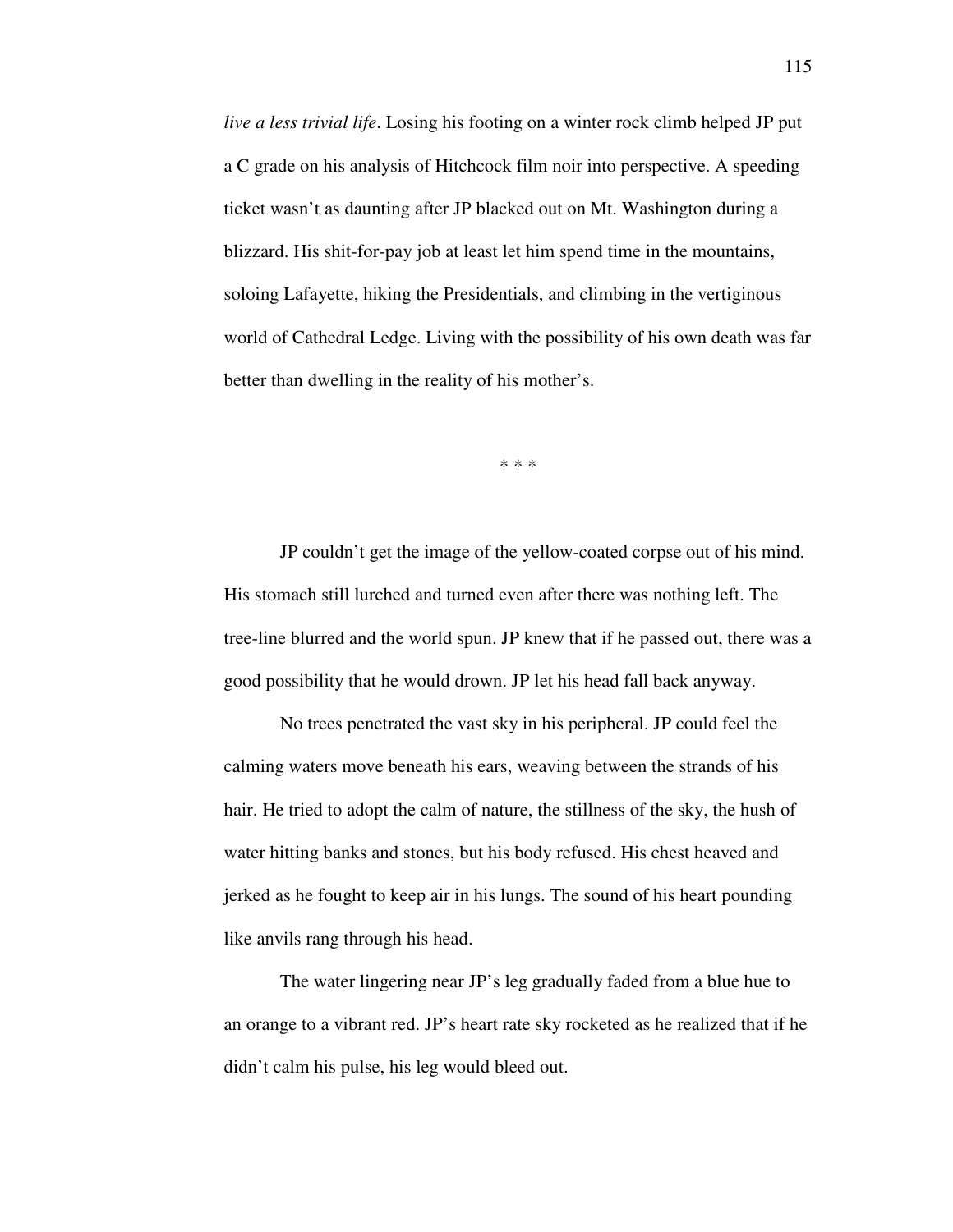A soft sound in the distance caught his attention. When the agonizing cry rang out again, this time closer, JP's heart sped up. He looked over to see a black bear cub sitting on the river bank. It called out again, its moan piercing JP's skin.

\* \* \*

 The first incident happened in Tuck's the previous November, two years into life after college. Ryan wondered in the aftermath why something hadn't happened sooner. The Buccaneers set out on their annual weekend traverse of the Presidential Range. Sleep usually came easy to JP in the mountains, especially after an eleven mile day. JP's whole body ached, and his eyelids were painfully heavy, but he was wide awake.

 Ryan was asleep beside JP, thumb keeping his place in *Preacher*, free arm scooping the slack of his sleeping bag into a ball that he pulled toward his body. Ryan didn't really need to keep his place in *Preacher*, he practically had the whole series memorized. Each Buccaneer was encouraged to bring their favorite book along for their adventures.

JP had always brought the lilac book his mother gave him.

 JP never found out what happened the night of the incident. He remembered getting out of his sleeping bag at Hermit Lake, putting on his boots, and making it through all eleven steps of tying his shoe-laces. He remembered grabbing his hat and his cigarettes, but that's all he remembered.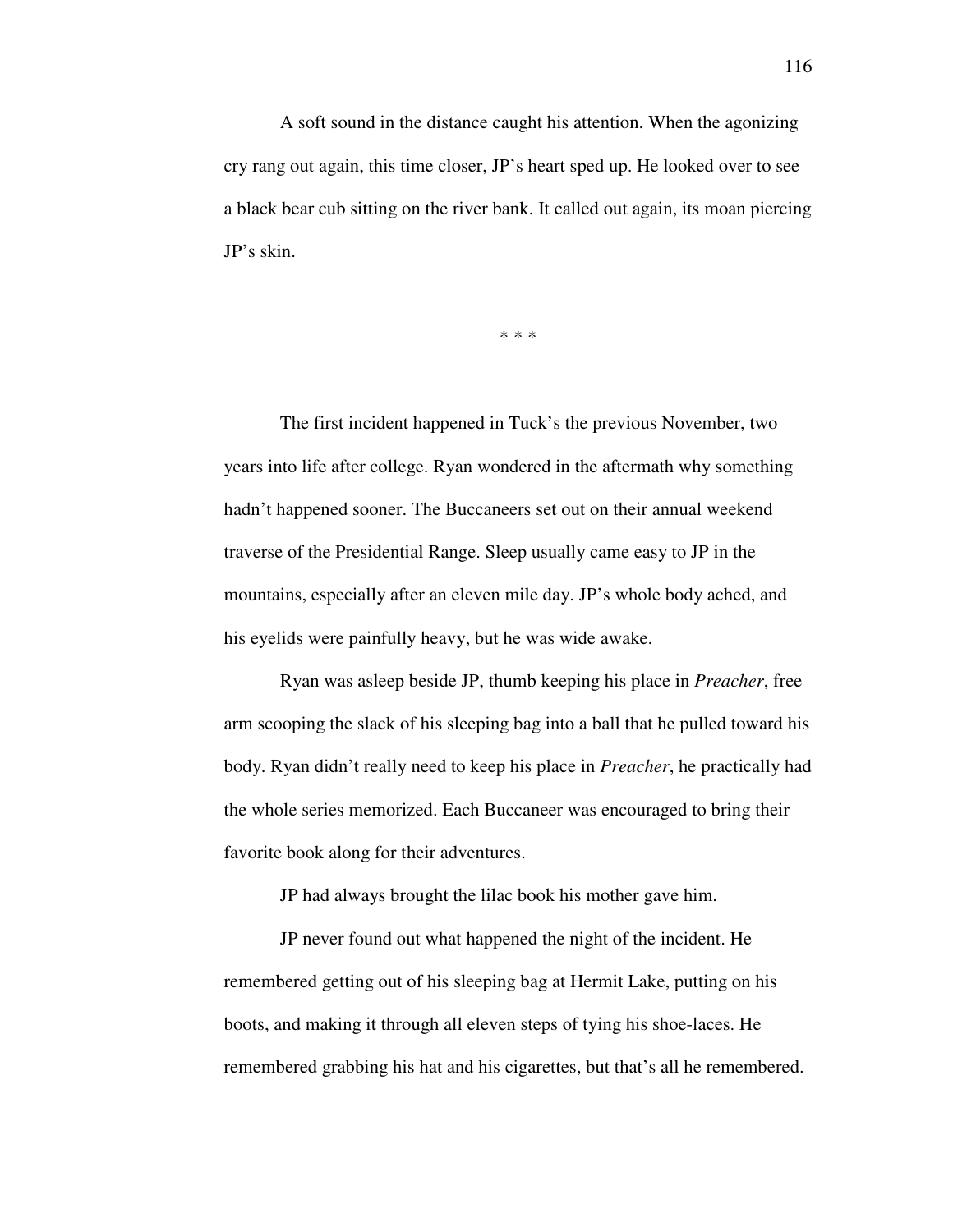When Ryan found him a half-mile from the Hermit Lake Shelters, legs dangling over a ledge high up in Tuckerman Ravine, holding a cigarette in his gloveless hand, Ryan's initial reaction was to shove him. Instead, Ryan just demanded, "What the fuck are you doing?"

 JP didn't remember what he said, and Ryan never told him. Whatever he did say, Ryan's only response was, "Well, do you at least want a light?" He must have nodded because Ryan threw his "Fuck Communism" zippo at him. JP didn't recall why, but Ryan asked, "What does Jen think?"

\* \* \*

*It's too early. Aren't bears are still hibernating? It's too fucking early for this.* 

JP knew that he wasn't supposed to play dead, but he didn't know what else to do. The only other time he had run into a black bear, JP's ranger training had kicked in immediately. Slowly, he had walked backwards down the path, waving his arms above his head, gently saying "Hi Bear!" For an hour and a half, JP had talked his way down the mountain, never breaking eye contact with the bear. Every good sense had told him to scream and run the other way. But he had kept waving his arms, saying "Hi Bear!" using the voice he reserved for his baby cousins.

 JP tried to make eye contact with the cub. Keeping his head turned too long brought back the nausea. He had no where to run. *I have plenty of places*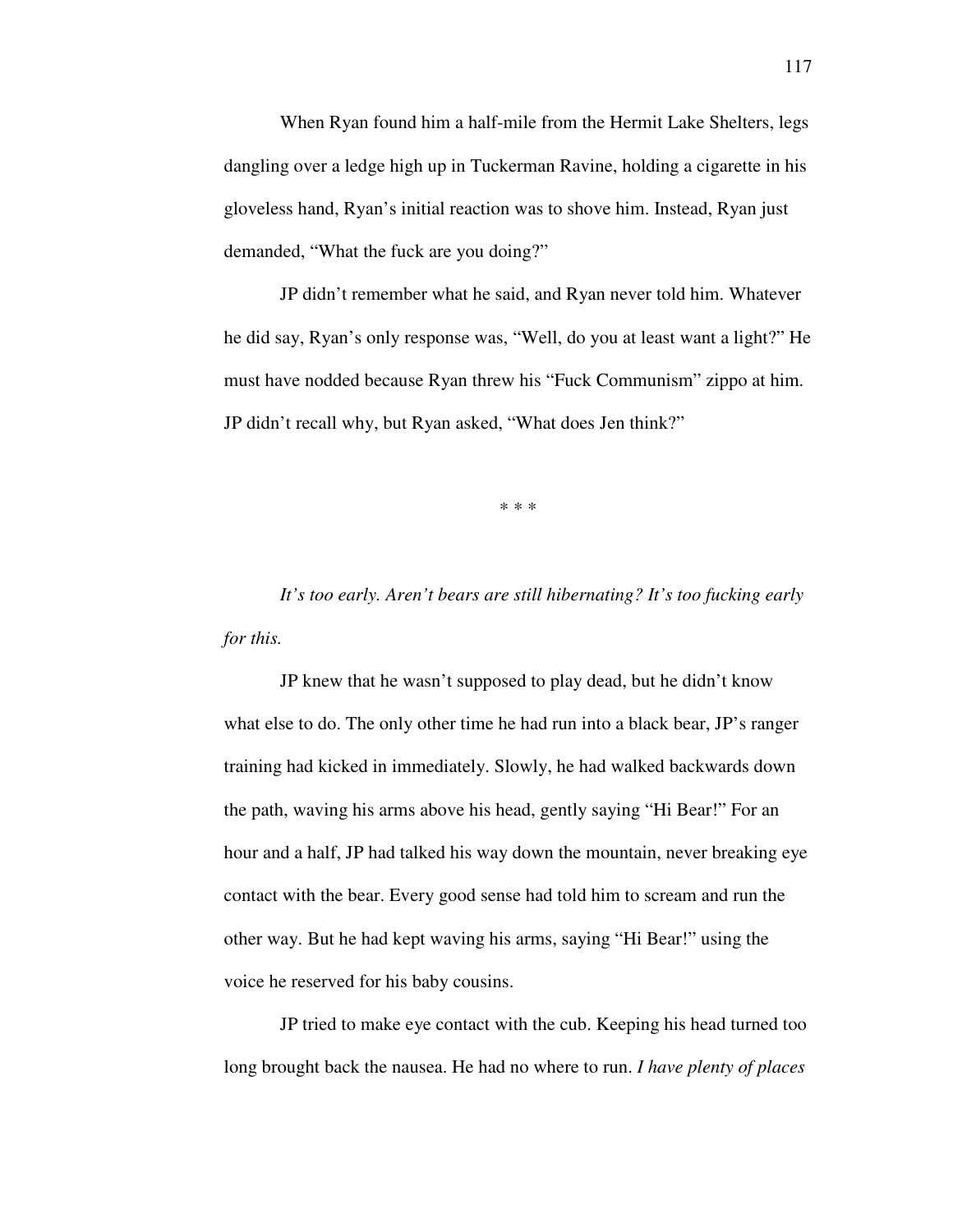*to run, just no way of running.* He couldn't lift his arms to wave. JP wondered if he still had a voice.

"Hi Bear!" he croaked.

 The cub cried out again. This time, his mother returned the call. "Fuck," JP cried out.

\* \* \*

 When Ryan dropped JP off after the Presidentials trip, Jen was already prepared for a speech. Ryan had given her a courtesy call while JP slept off the weekend in the passenger seat. JP knew that she was going to say something about being irresponsible and selfish, how it wasn't just him anymore, how he had other people to think about. Her eyes said it all before the phone rang. The first words that broke the silence were, "Catherine O.D.ed."

 The doctors in the ER had pumped Catherine's stomach until all of the vodka was gone. When JP spoke with the on-staff Psychiatrist, Catherine used a tableside vase to check the status of her eye liner. Black streaks ran down her face. Catherine wiped away the remnants of the night on the sleeves of JP's Notre Dame sweatshirt, Paul's alum, a token she had stolen years earlier for comfort. The on-staff Psychiatrist said he wasn't sure if the overdose was intentional or not. He wanted to admit Catherine, but JP assured him it was not necessary.

JP took the couch so that Catherine could share the bed with Jen, but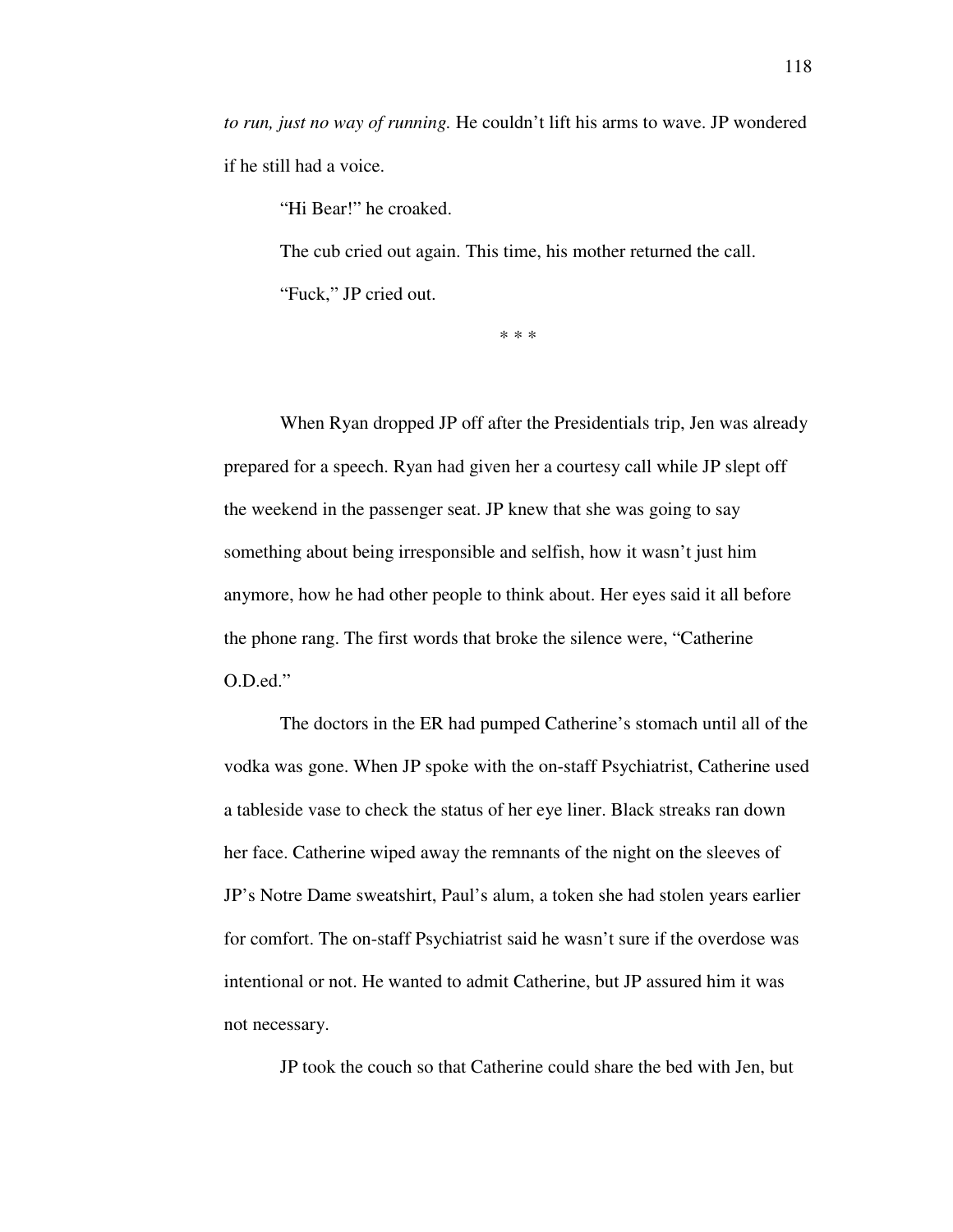JP knew he wouldn't sleep. He had to call Paul to tell him that a second woman he loved almost slipped out of his life.

 Jen couldn't sleep either the night that JP got home from the Presidentials, the night after the first incident. It was just "the incident" then. She didn't imagine his stupidity would resurface in such a dangerous way again. She never imagined there would be a second incident.

 She tiptoed into the kitchen at 3 A.M. to make a cup of tea and caught JP slipping out of the kitchen with a box of Cheesits.

"I want to talk about it," she whispered.

"I don't."

 "Not about your sister," she said, reaching her hand into the open box JP had tucked under his arm. "About your trip."

"I know. But I just don't want to talk about it."

 She made her tea, and JP munched on his crackers, and they were delighted to find that *Walker Texas Ranger* was in syndication at 3 A.M. In the year that they had been living together, ever since Ryan moved out to share an apartment with Shane, reruns of *Walker* had solved many unspoken arguments.

\* \* \*

 JP regretted not wearing a hat before getting swept into the river. He also regretted losing his shoe with the current, but that was not entirely his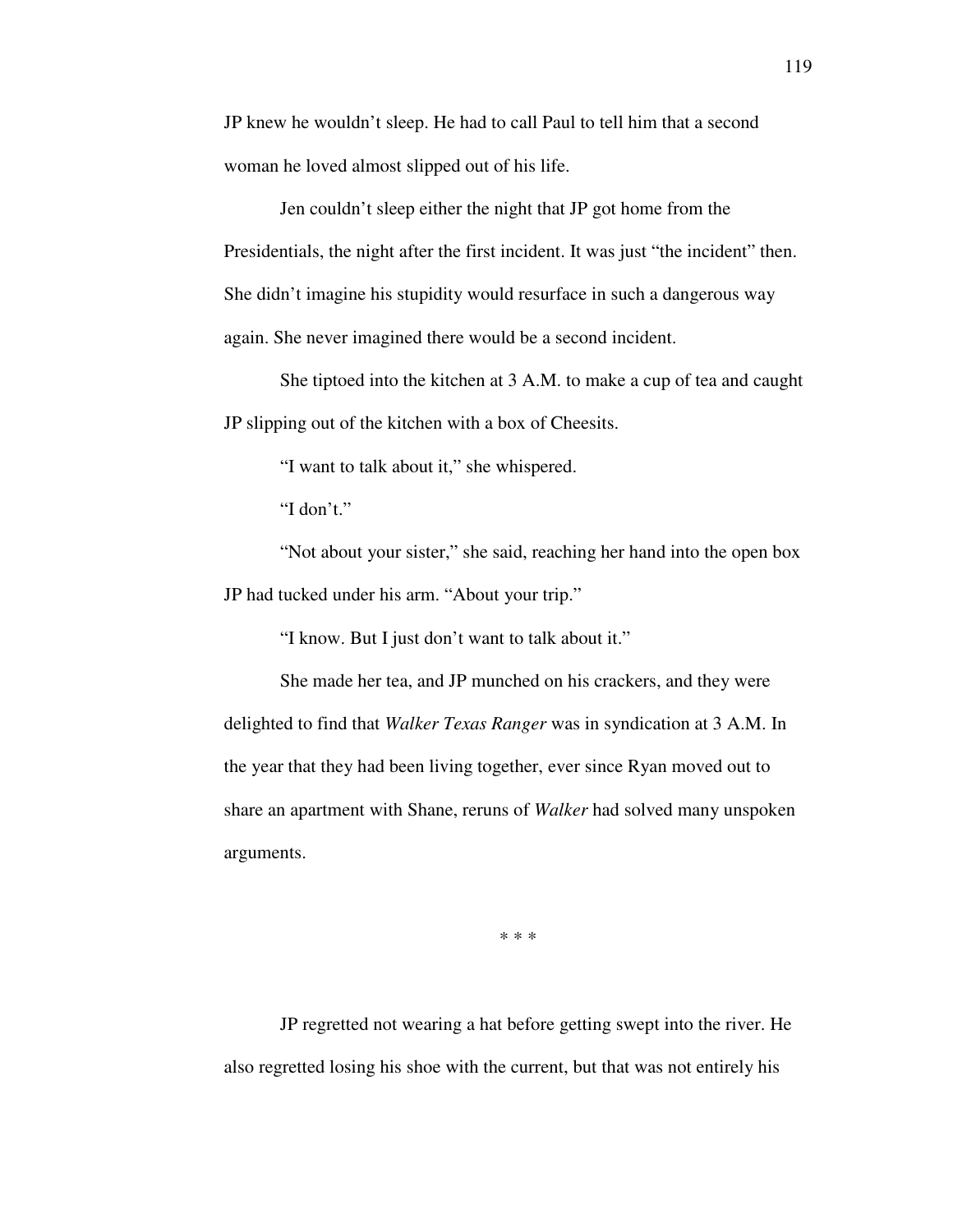fault. Dusk crept closer and the evening's air chilled his bones. The stream of blood around his leg had slowed noticeably. He figured the vessels must have contracted from the cold. Luckily, the bear cub had quieted and hidden in the brush.

 JP stopped thinking about rescue. Something about the inherent independence, or loneliness, of that realization frightened him. He had accepted his own solitude, and perhaps the fate that typically accompanied that. If anyone even found his itinerary, it was two days wrong and a few miles off course. That wasn't what sent shivers up his spine.

*Well,* he thought, *at least hypothermia will kill me before my leg does.* 

 JP wasn't the kind of guy who could drink a handle of vodka with the hopes of never waking up again, but if he ever would consider it an option, then would have been the time.

*"Love is…not drinking a bottle of Drano when the occasion calls for it."* 

\* \* \*

 When Desi Mercer was six months pregnant with Catherine, she took JP to the zoo for the first time. JP had spent most of the day bombarding his mother with questions about his baby sister and the "miracle of birth." She had hoped that she would not need to explain the differences between male and female sex organs to a four year old. She tried distracting him with exotic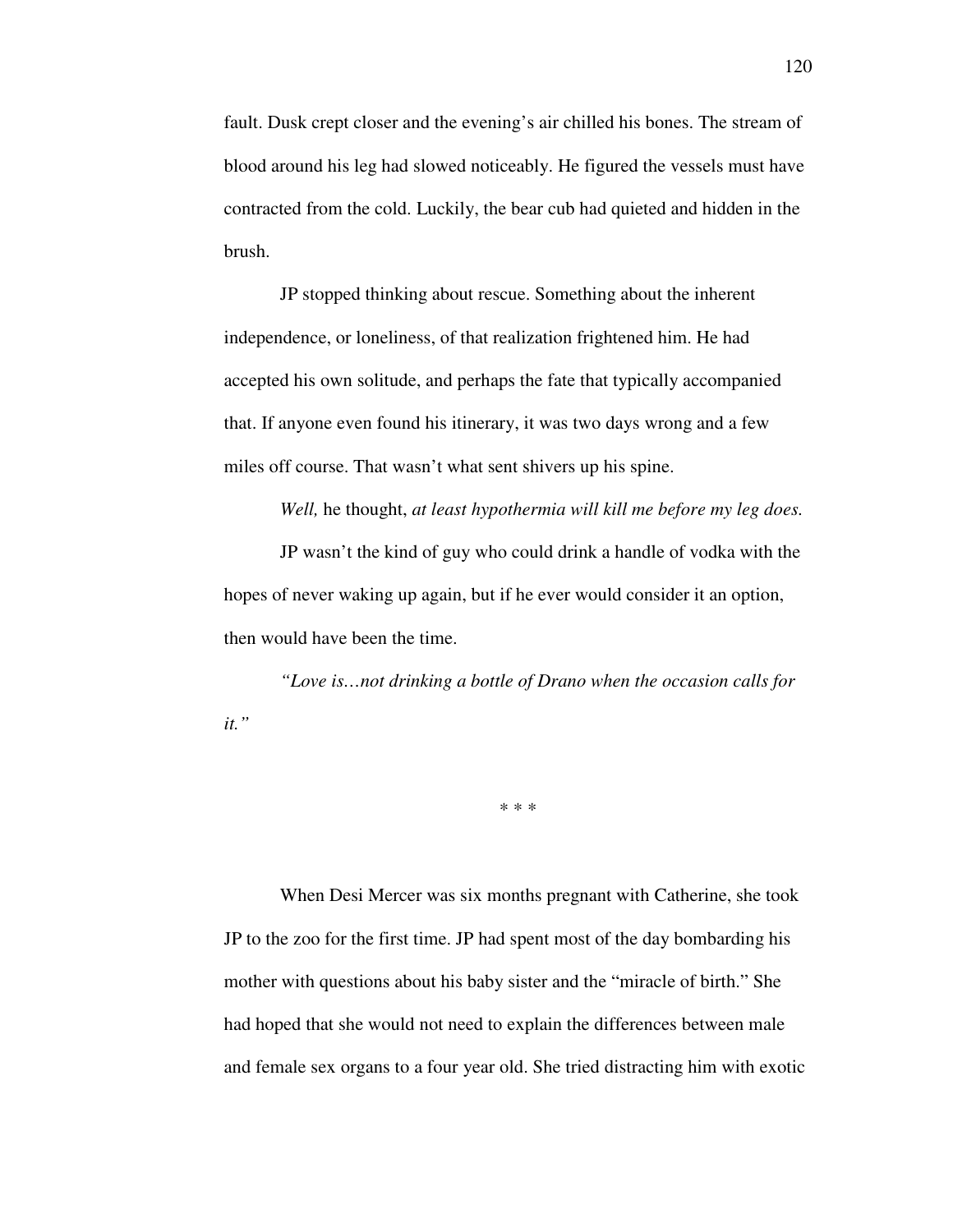animals. Her plan had not worked.

 As they approached the penguin exhibit hand in hand, JP expressed his first real interest of the day. He watched what he assumed was the mother penguin nursing an infant, and felt a rage of jealousy.

 He demanded to know why he couldn't be a mother, why he couldn't be pregnant with a little sister or a penguin.

Desi laughed and told him, "But you are."

 She took his pretzel in one hand as she reached for his calf with the other. She tugged gently on his soft muscle. "What do you think this is? Human babies grow in girls' tummies, but penguin babies grow in little boys' legs. That's the warmest place for them."

 For months JP would knead his calf as his mother rubbed her stomach. Neither Desi nor JP ever explained to Paul how he should be expecting a new pet along with a new daughter. For three months, JP anticipated the day when he could experience child birth, when he could experience being a mother.

 After the doctor delivered Catherine, JP looked to his own infant. When the nurse made her rounds, JP politely asked when the doctor would be back to deliver JP's penguin. She chuckled and gave him some hot chocolate. Paul overheard this, and with great unrest explained to his son that Desi had been joking, that only female penguins could carry baby penguins, and there were special organs that allowed this, that no creature on earth had sprung from a little boy's leg.

This was a story JP often told when trying to explain to people why he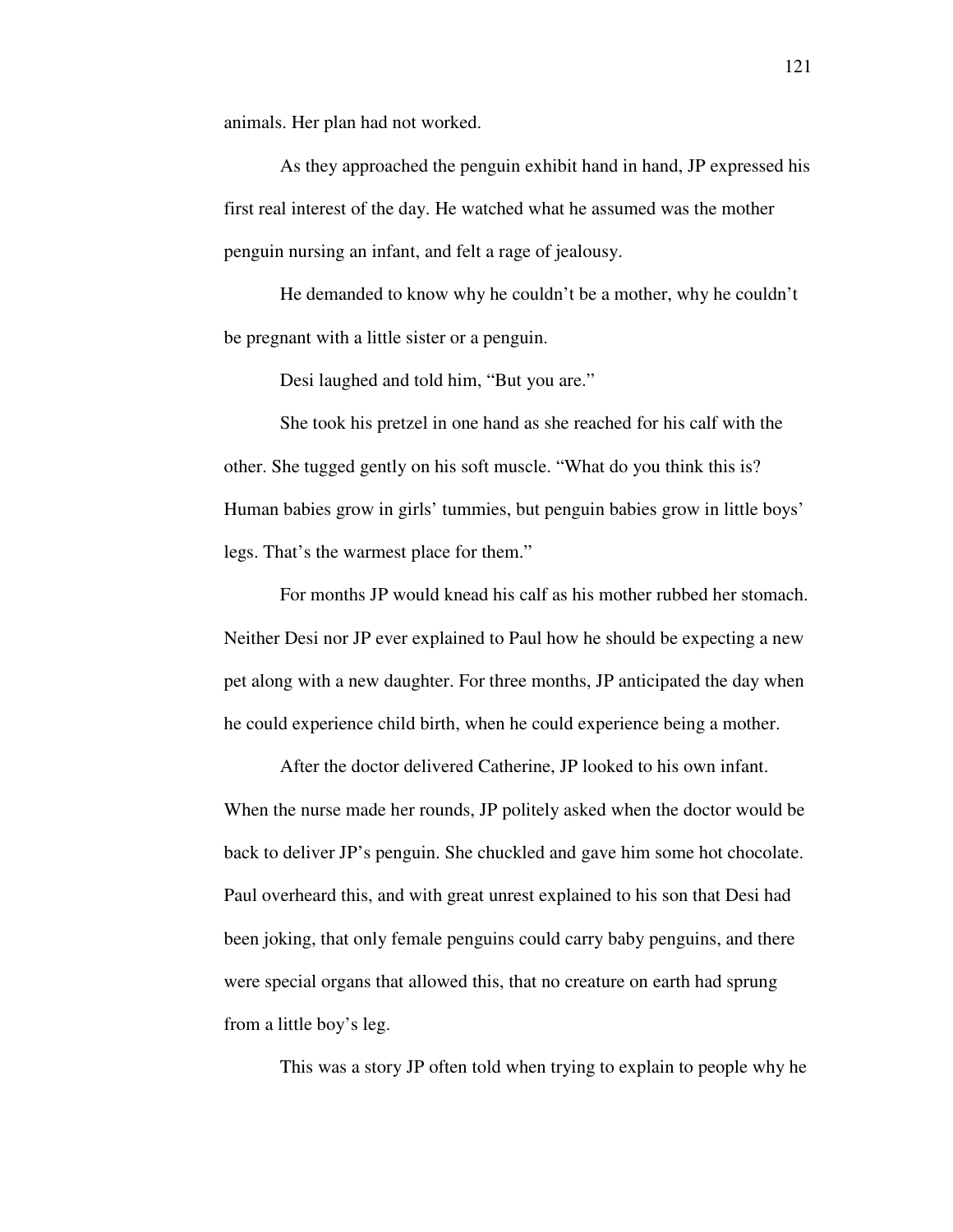turned out the way he did. His family was *fucking crazy*. Or, at least that's what he told Jen after Thanksgiving of their senior year when he left her. After everything that had happened with the Colonel that October, he was reminded of Desi.

 "You're not doomed to be crazy and miserable and alone," Jen retorted through tears.

"How do you know?"

 "Why would anyone be doomed like that? You're not a puppet at the hands of some malicious and sadistic fate. You're in control. This is on you, don't blame your fucking 'bad wiring,' that's bullshit."

 JP couldn't look her in the eyes when she cried. "You deserve to be sane and happy and with someone who can give you what you give me." This made her cry harder. "I'm too crazy for you, I'm this self-destructive vortex and am bound to drag you down with me. I don't want to get you caught in my spiral."

 "It's your ex-girlfriend," Jen shrugged. "I get it. I'm sure that you probably believe that you can't handle our relationship because of some malfunctioning inner-mechanics. Deep down, you just never got over that slut who cheated on you."

 JP swore that it had nothing to do with his ex. He thought. He hoped. He wasn't sure, however, that he was ready to blame it all on Desi either.

\* \* \*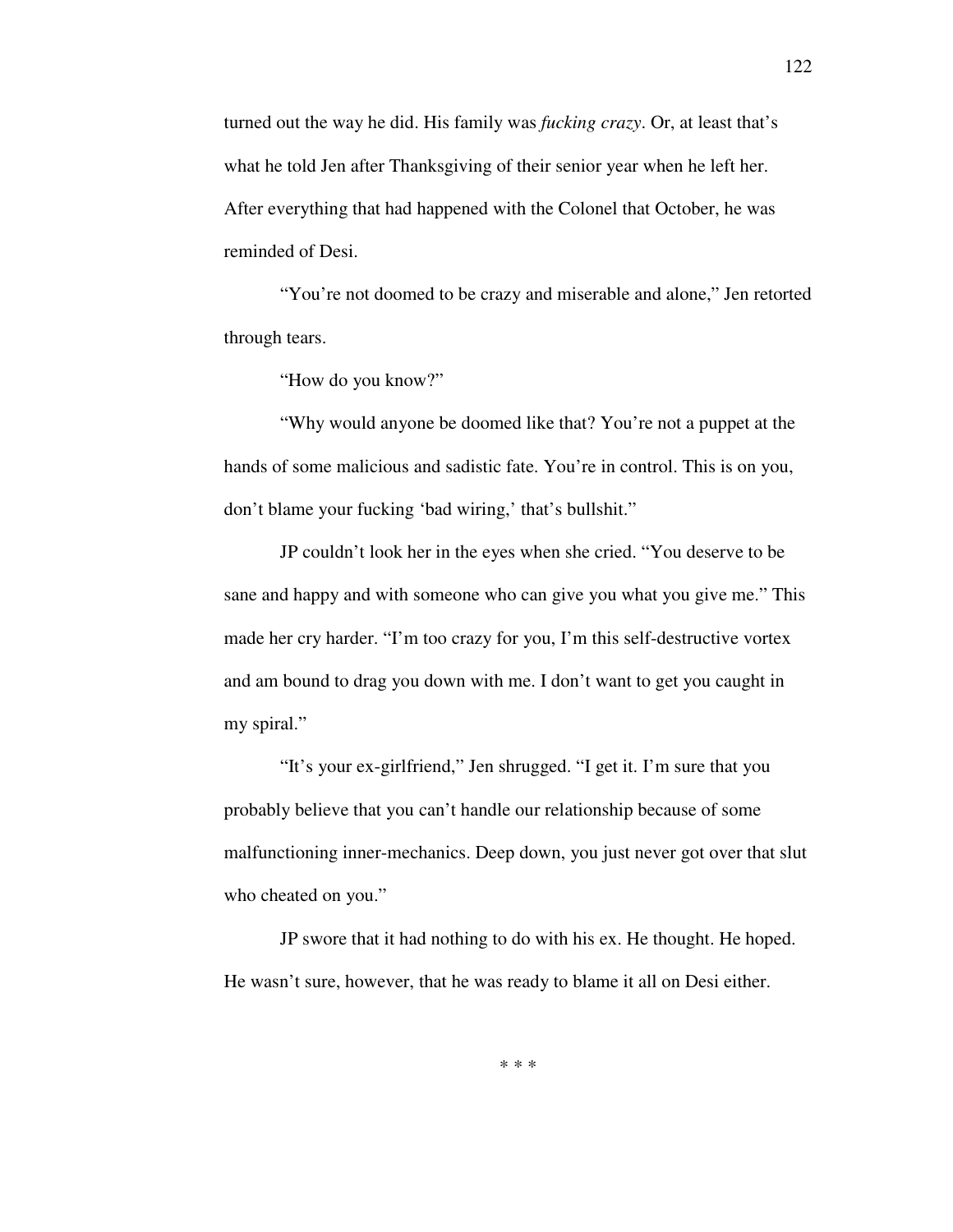JP wanted his left toes to move. He shut his eyes, took three breaths in, and willed his mind to make his toes wiggle, squirm, anything. With his eyes closed, he could almost feel them gently rocking back and forth. When he looked down, his left foot was as still as the rock supporting it. The piercing numbness crept up his leg, moving and weaving around his body like a serpent. When the icing pain reached his abdomen, JP winced and let out a cry.

*Fuck. This is going to be a painful death*. *Isn't there a fucking quicker way to go?*

 JP wasn't actually looking to die, hoepfully. Psychologist Lawrence Kohlberg was when he walked into the Atlantic Ocean at Revere Beach. The Colonel was when he locked himself in his car listening to NPR with the engine still running.

 By the time the Colonel got around to punching out his ticket, JP had seen enough pain and suffering. The Colonel's death pushed him over the edge. He was already worried about having to graduate and make it on his own, not really sure what he was supposed to be doing with his life, not really sure what anyone was supposed to be doing with their lives. It was in this confusion that he got the phone call. The Colonel's wife called JP personally. She said that although no one could have predicted it, she wasn't surprised. *What a fucking thing to say.* The Colonel masked his depression with laughter and interactions with students. And drugs. Lots of drugs. She chuckled and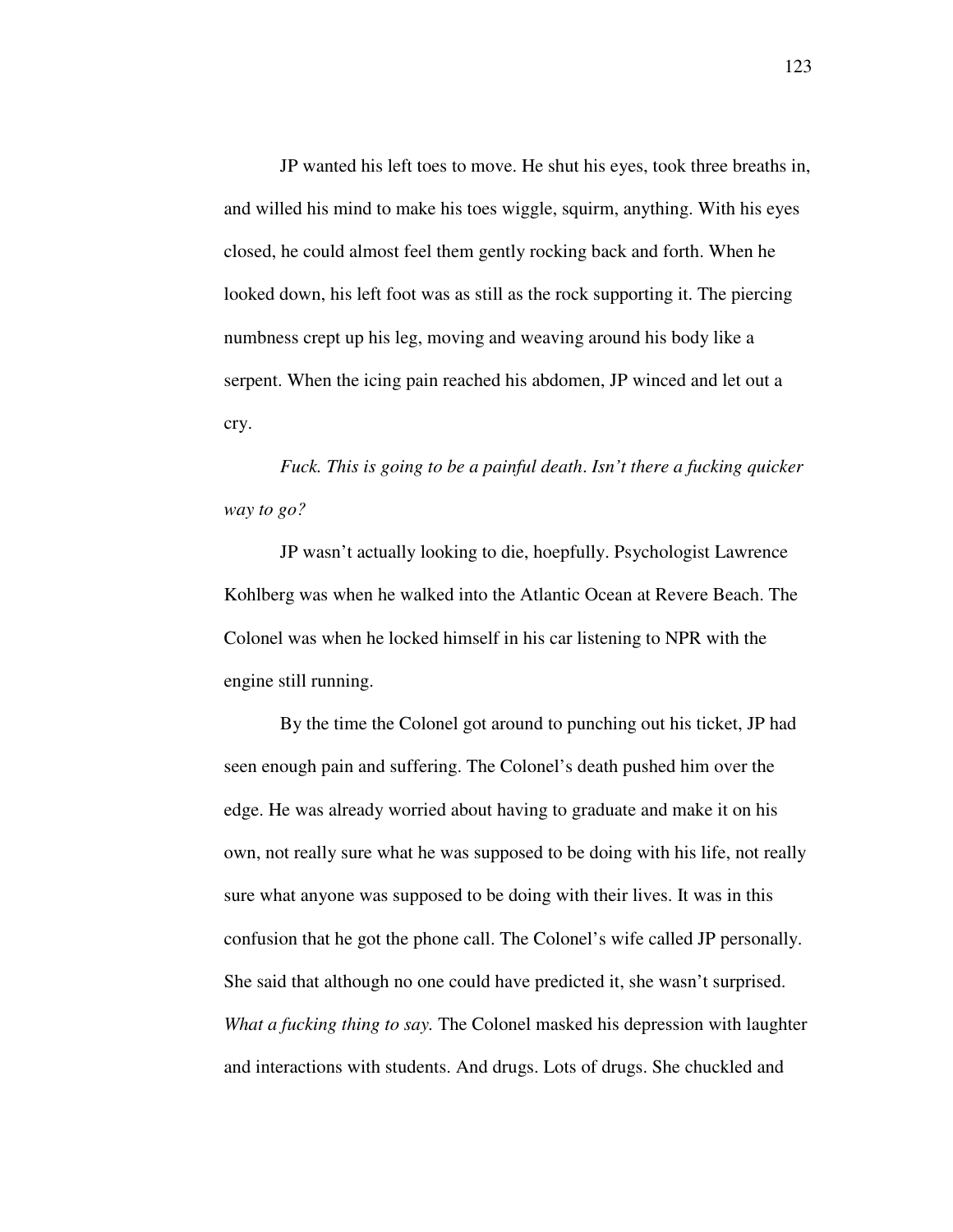asked if JP wanted the rest of the Colonel's pot.

 The Colonel's wife smiled at the memorial service as she handed JP a manila envelope. "He would have been proud at how sketchy we are being right now." Then she burst into tears and threw her arms around JP. He and Jen stayed behind to help her clean up after all the guests left. The three of them smoked the rest of the Colonel's stash in what they thought would be a "glorious tribute to a man who knew what a shit-hole life really is without herbal supplements."

 The Colonel's wife also gave JP the first short story that the Colonel ever wrote. She said that he had mentioned the importance of handed-down literature in JP's life, and felt it was appropriate for the Colonel to contribute, too.

 At least the Colonel waited until he was dead before handing down chattels.

\* \* \*

 There were still remnants of sunlight lingering in the sky when JP realized that he could no longer feel his right leg. The bleeding had stopped, for the most part, either because the rock had formed some sort of tourniquet or the blood vessels in his lower body had pinched shut. He accepted that in order to live, his right leg was coming out of this completely mangled, but with any luck still attached to his body.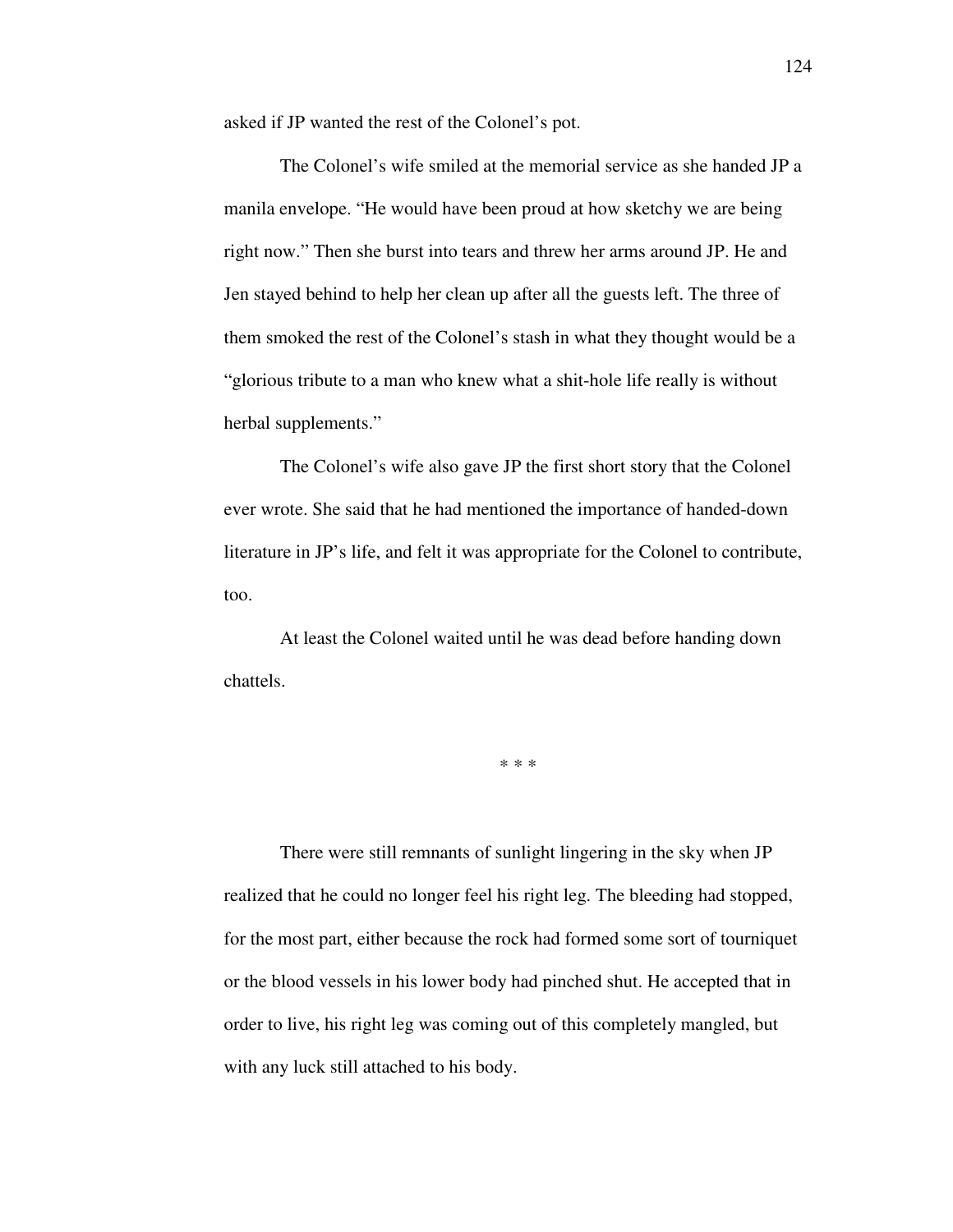Twigs snapped in the brush under the loud thud of footsteps. The cub reemerged from under a bush and cried toward the woods. Its lighter pitter patter sounded weak in comparison to the powerful stride of its mother. JP could hear the forest crumpling beneath her gait, crushed by the infallible force of a mother who's found her cub.

 When she charged through the tree line, she spotted JP before her cub. *She smells my blood.* She huffed and swatted the ground, chomping her teeth to ward off the intruder. JP didn't know how to tell her that he was harmless, that he wasn't even trying to play dead. He couldn't establish his dominance because he had none, she could kill him with one swipe of her claw. He wouldn't have blamed her. She was just trying to protect her young.

 Regardless, JP's taut body finally relaxed once she nudged the cub and took off into the woods.

\* \* \*

*Statistics show that women have more attempted suicides (pills, sticking their heads in the oven, etc) than men do. Men, however, have more completed suicides (shot gun to the head, jumping, etc) than women do. Women are usually looking for help, for a way for things to eventually get better. Men assume help won't work.* Desi Mercer wasn't asking for help when she poisoned herself with pipe cleaner. Her suicide was the first masculine action of her life.

For JP's fifteenth Christmas, his mother gave him a Vonnegut book.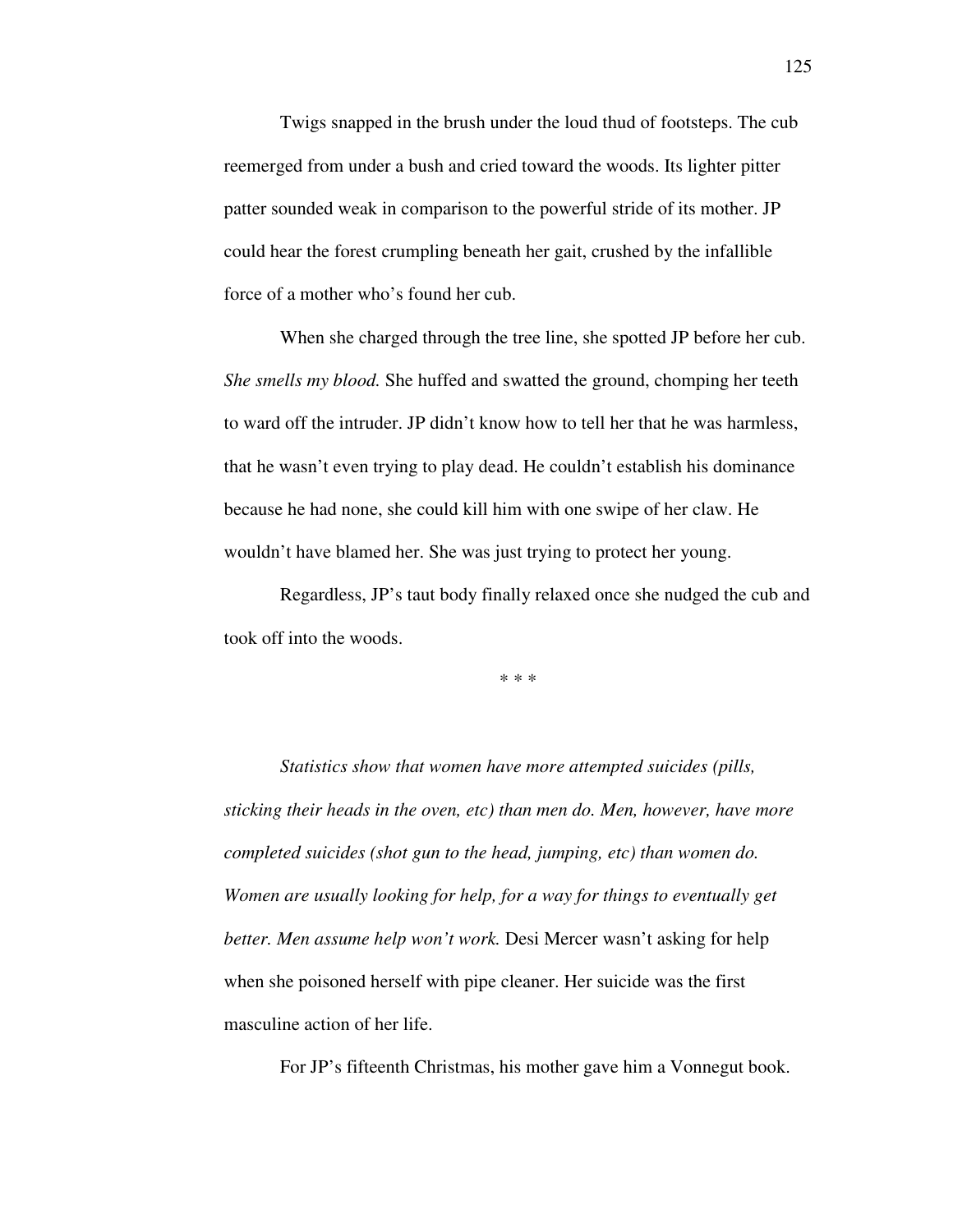She had read it when she was his age, and marked up particular passages that fucked with her thinking. The glow in her cheeks made him feel like he was receiving some sort of family heir loom, whose words were supposed to clear up all his life.

 When he had finished, his mother asked him what he thought of it. JP told her that it gave him hope for the assholes of the world. His mother laughed, and asked what he thought of its "meaning of life."

"To love whoever is around to be loved? Makes sense, I guess."

 His mother turned to him, held his face in her palms, and rubbed his ear lobes, a gesture that had always brought him great comfort at three. At fifteen, he was a little embarrassed by it.

"Try to give your father a shot when I'm gone."

 JP figured she was referring to some time in the distant future, some time after he had started a family of his own and she had destroyed her body with the three packets of fake sugar she put in each cup of tea. He didn't realize she was foreshadowing her own suicide only months later. JP could never have predicted that she would sit in her bath tub and drink a bottle of Drano after dropping her children off at school.

 He had loved his father before she died, back when he still called him "dad," but it was out of tradition. Sons love their fathers. He understood now. He was supposed to love his father for the man he was, and the compassion he felt for his family. Also, not being the one to swallow a household poison helps gain a son's trust – well, a son who doesn't blame you.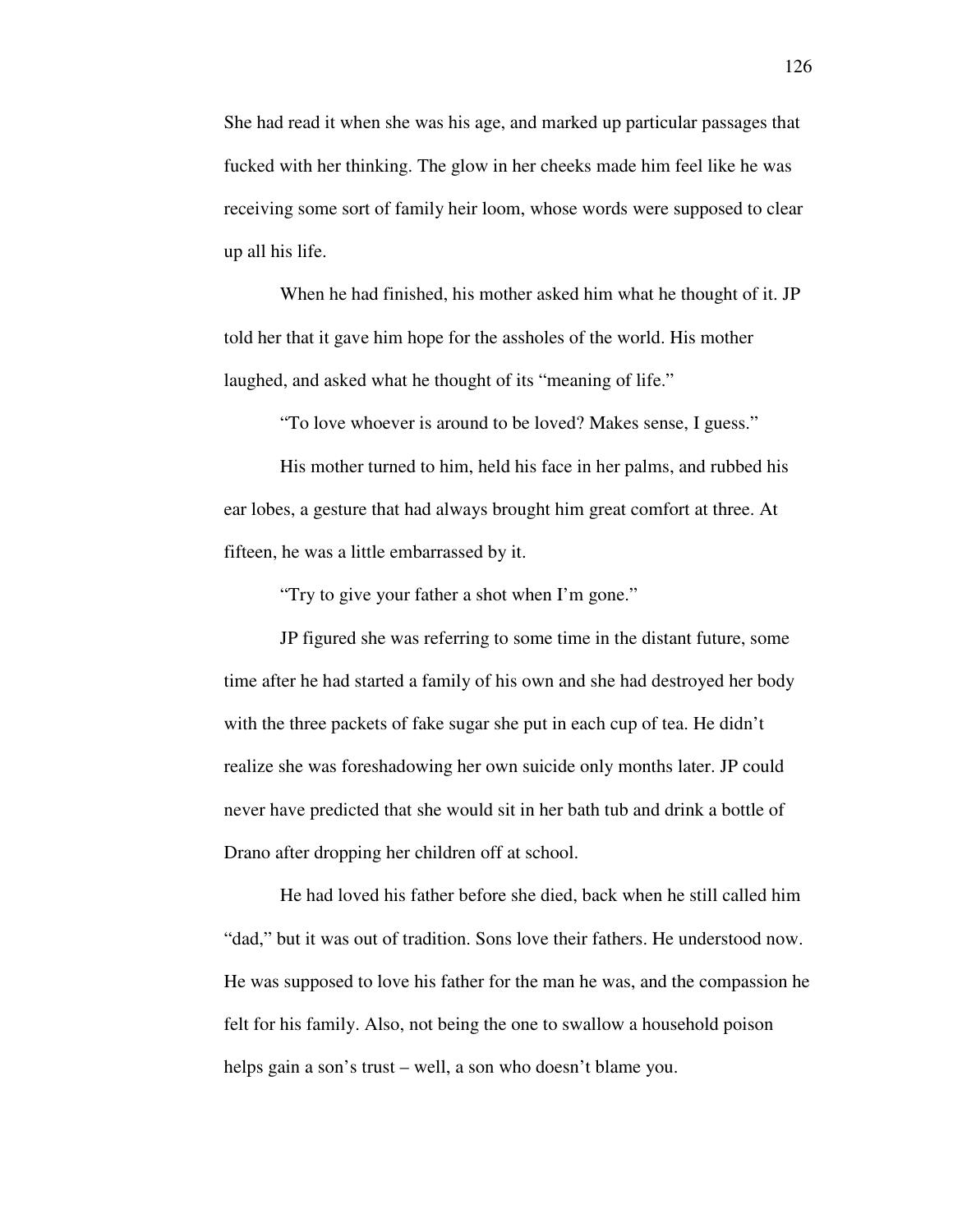A boy in JP's high school student government blamed his father for his mother's suicide. Later that boy would make millions off of a Dot-Com company and tell the press he was an orphan. He mentioned the Dot-Com boy in his litany of 'why Jen should leave him' as he dumped her.

 "Crazy runs in my family," he told her. "Crazy seeps into anyone I care about's life. I can't let that happen to you."

"That's not your decision to make, Judah," she told him. "You're not crazy. You just need an excuse for the things that happen in this world that have no explanation. Maybe you just needed a concrete reason for your hurt and pain, because accepting those as part of normal, human life is daunting and overwhelming."

"Stop with your fucking psycho babble."

 "You just want to be crazy to believe that the things in his life that were spinning out of control were never in your hands. You don't need to be crazy to be in pain and at the mercy of unforeseen forces."

 This speech stuck with JP during their separation. JP didn't want to be crazy. JP wasn't setting out to be crazy, or using it as an excuse. The speech haunted him at night sometimes. At her peak of bitterness, she told Shane and Amy, when prompted about the breakup, that his whole life was a "story of JP thinking he is going crazy, and trying to prove it."

127

\* \* \*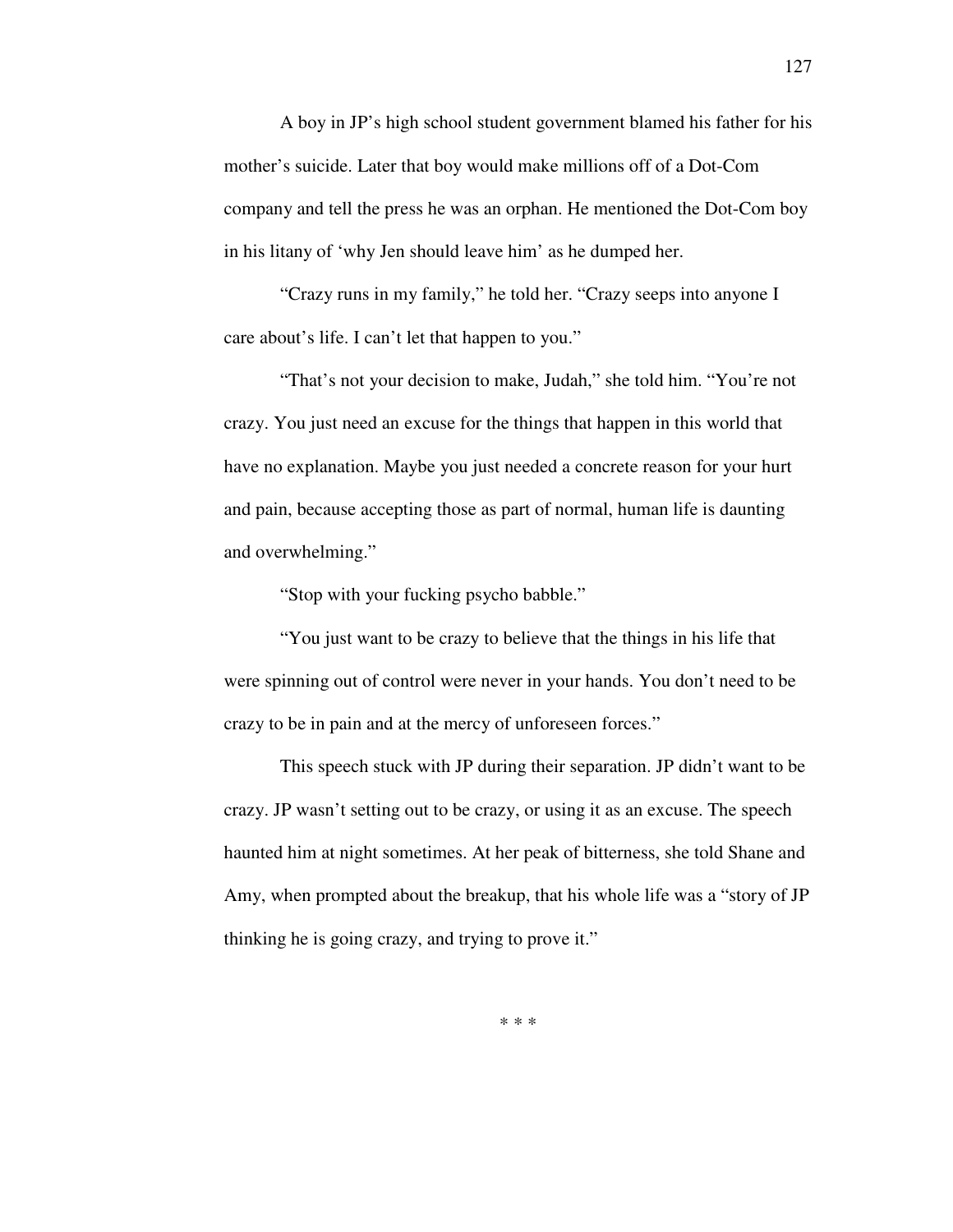The man in the yellow jacket floated back into his memory. JP worried that he too would just be a lifeless object floating into an abyss, with nobody around to notice but a scared shit-for-brains twenty-four-year-old. He wondered what the yellow jacketed man was like before. He had nothing else to do to pass the time, no judge of how much time he had to kill.

 JP imagined a whole life for the faceless body. His friends called him the Hornet, because of his jacket. His friends were clever like that. JP imagined a life fraught with preparatory high schools, two years of Ivy League, the creation of a small business, a home in the suburbs with the dog and picket fence, and the abandonment of the yuppie lifestyle during select weekends in order to return to the mountains. JP imagined a life of success, a life of comfort and potential, a life swept away in an instant, a life gone noticed and a death gone unnoticed.

 Maybe he gave the man too much credit. He was probably taking one of the tourist routes when he got killed.

 JP rewrote some of the Hornet's history. Maybe he had a girl like Jen. Maybe he hadn't royally fucked up and actually married the girl. Maybe they had a kid together, or were planning to. Maybe he left them all behind, because of a freak storm.

*That's just the risk you take.* 

JP's head throbbed.

*Maybe Catherine was right. Maybe they were both right.*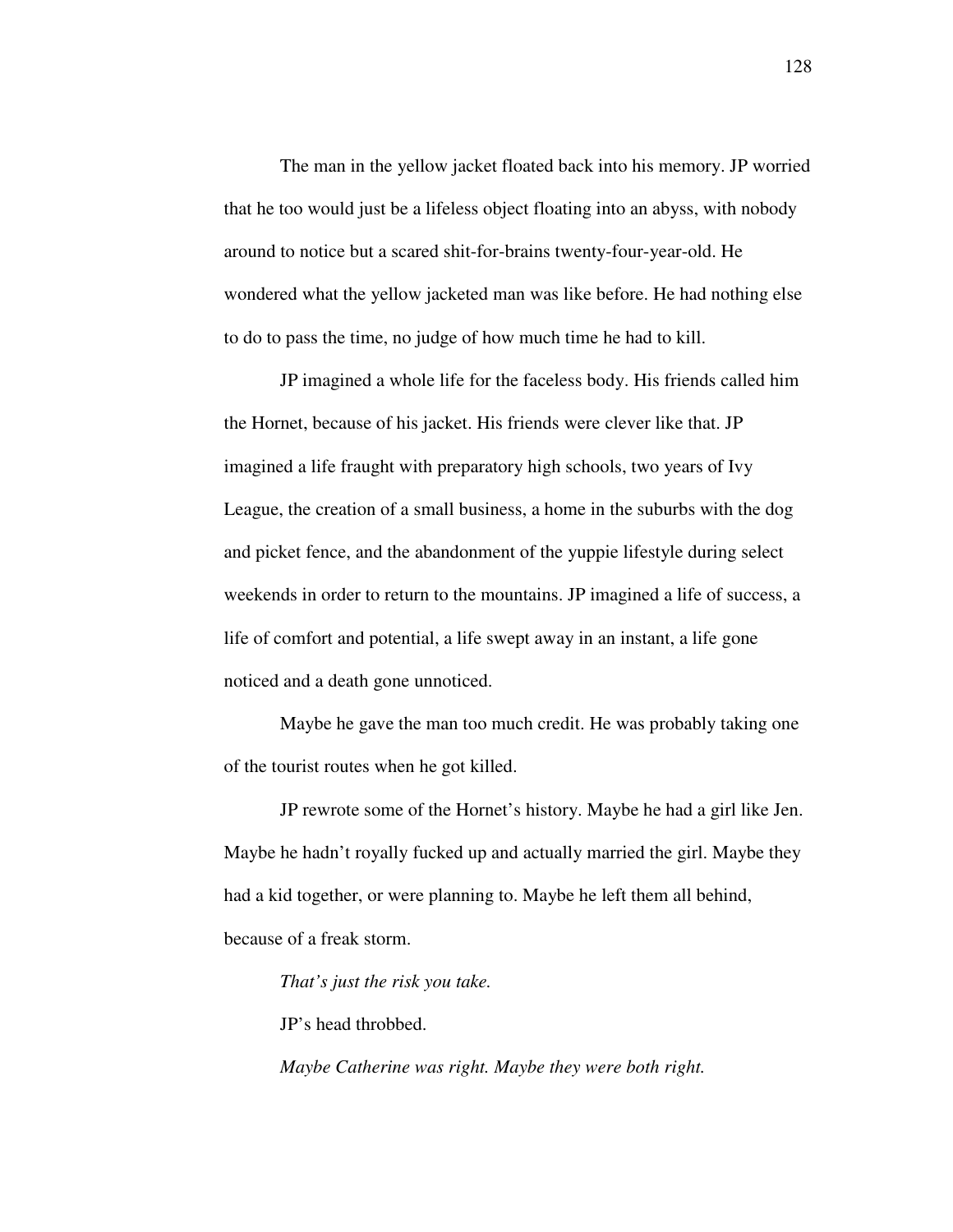Even though Jen took the call from the hospital, JP went alone to pick up his little sister. She seemed relieved to see him, and even let him put his arm around her as he walked them to his car. JP sat silently in the parking lot, unable to turn the ignition. Catherine searched the glove compartment for gum.

"What's the matter? Couldn't afford sleeping pills like everyone else?"

 "There's a reason you're my emergency contact, JP." Catherine looked down at the vomit stains on her pleated mini-skirt.

 "You don't think I'm telling Paul? You practically swallowed a bottle of vodka. Are you out of your fucking mind?"

 Catherine turned to JP. "Vodka. Climbing. You have your ways. I have mine."

\* \* \*

 Almost a month after JP brought Catherine home from the ER, Jen received another phone call from Ryan. It was a Saturday night, a few days before the new year. JP had gone on a trip with the Buccaneers, or so he had told her. Ryan called from his apartment in Beacon Hill.

 "JP's alone out there. One of the Buccaneers just told me. JP wrote him an email saying he was soloing something on Washington, so he'll miss poker night."

"What does that mean?"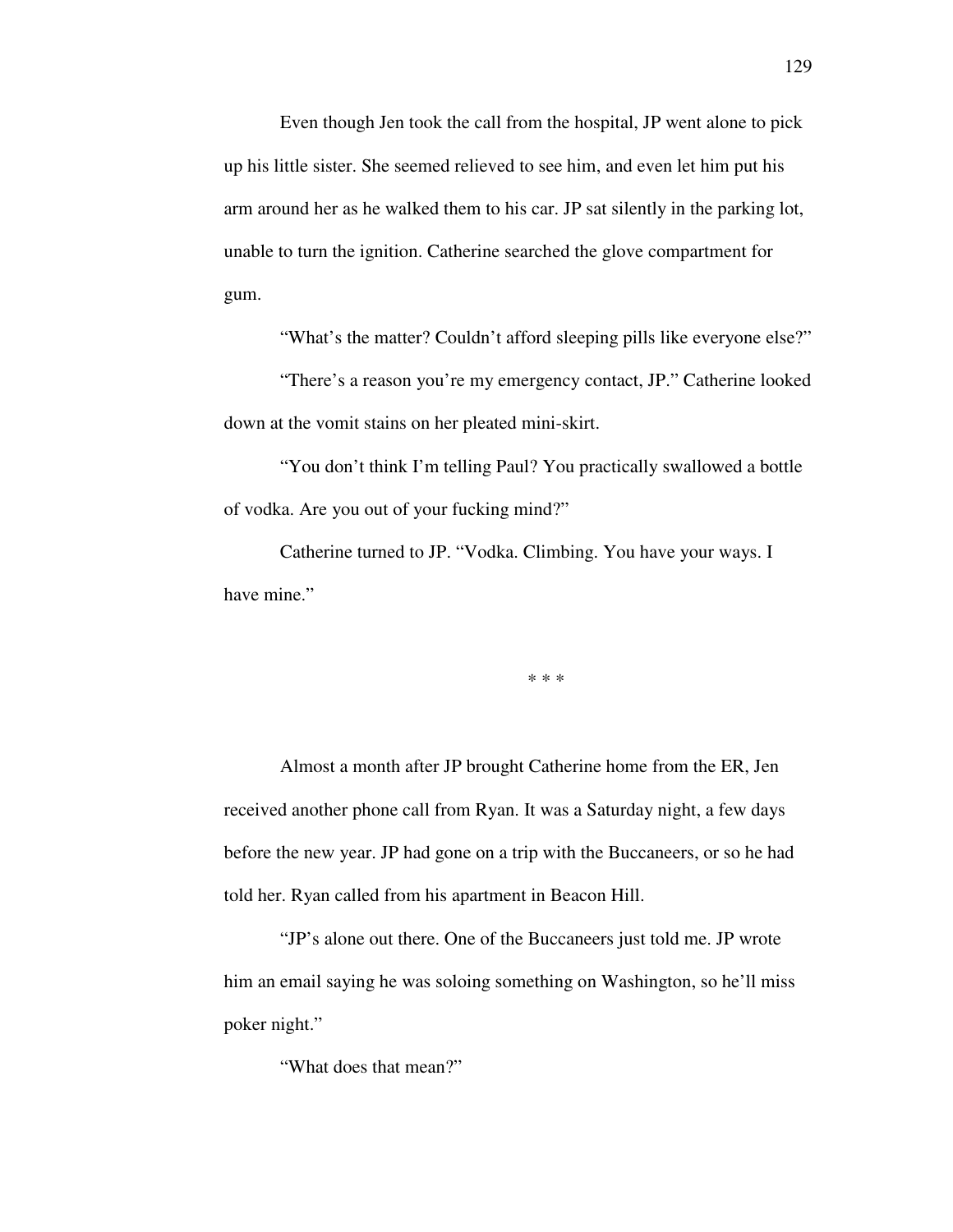There was a moment of silence. Ryan cleared his throat. "He's climbing alone, on a mountain infamous for its weather."

"Why would he do that?"

"Is that a question you really want me to answer, Jen?"

After the first incident, Catherine implied that JP was on a mission.

After the second incident, Jen believed her. She left him the Tuesday after he returned.

"What, what are you doing? Put your bags down," JP begged.

 "Are you fucking kidding me? I'm not an idiot, I know about Washington."

 "I'm not the first person to do it alone, and it wasn't my first solo. It's not a big deal."

 "You just told me how you had to crawl on your hands and knees to stop from sinking into the snow. I'm tired of smiling during your war stories, I don't care about battle scars. How many times have you *almost* died? It's not cute anymore, it's not impressive. It's reckless."

"Then leave," he said.

 "Get off your high horse," Jen snapped. "Stop trying to save people from yourself, stop being a martyr."

"What are you talking about?"

 "You aren't alone or unique in your suffering, so stop it. If you want to keep going on these little suicide trips, fine, but I'm not staying around to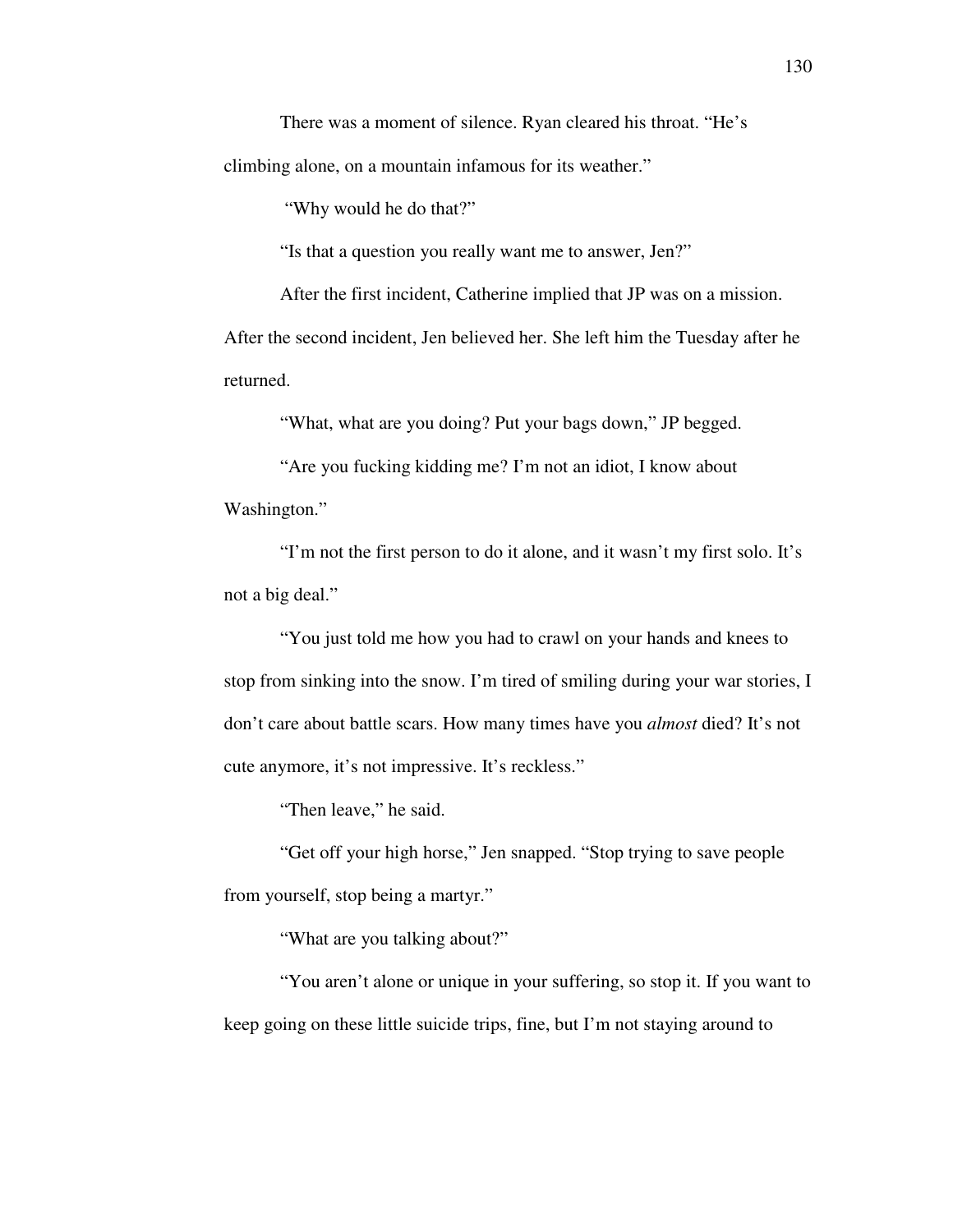watch it. Everyone feels like they aren't good enough, but they are, and so are you."

 "You've always had too much faith in people. It used to be admirable, but now I just think you're a sap."

 The Colonel said that the only thing you should trust about humans is their outstanding ability to fuck up good situations by trying to do what others say is right.

 "I think I'm finally seeing what the Colonel meant," Jen said as she gathered her car keys and cell phone.

"Where will you go?"

 "After you dumped me senior year, I went on a date with a guy from my psychology class. He brought me little rings and trinkets from these toy dispensers at his restaurant. He brought me a new one every Thursday. So I finally got a drink with him. We dated for a few weeks. I've kept in touch with him, though. I'll probably go to him first."

"That's mean. That's so cold hearted."

"Where will you go?"

"Probably on one of my little suicide trips first."

JP didn't actually know where he would go.

 After the first break up, when JP did the breaking, he went to Shane. JP spent three days without sleep, wondering why he suddenly felt like he'd been hit by a truck. When he ended his relationship with Jen, he had truly believed that it was the right thing to do, letting her go, letting her find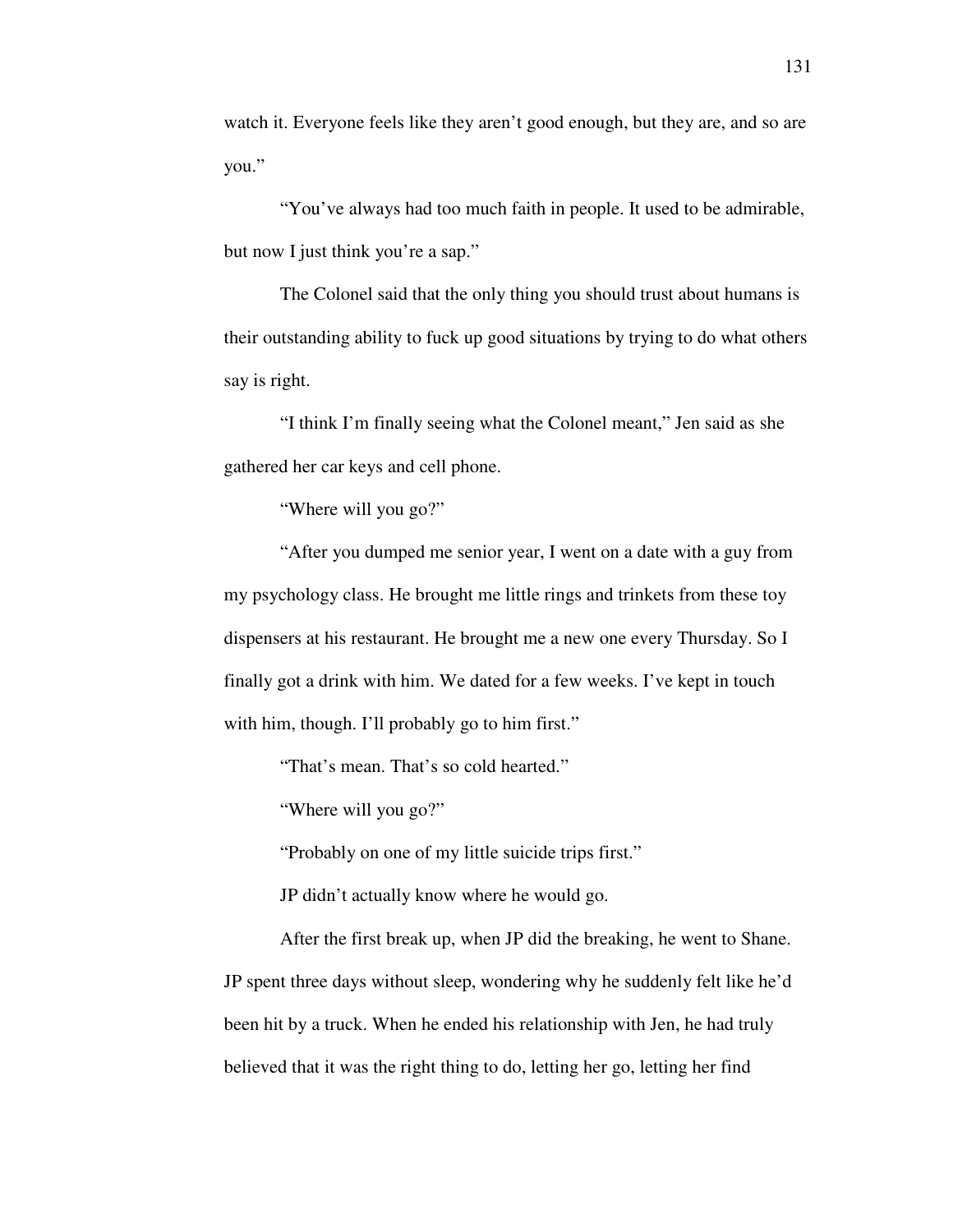someone worthy of her. He stumbled into Shane's room at 2 a.m. She made space in her bed, asking, "You fucked up, didn't you?"

 JP told her about the Colonel, about the truck feeling, about making the initial break-up decision out of compassion, out of love.

"That wasn't your decision to make, J."

 Every few nights, JP would go knock on Shane's door, thankful for the one girl who didn't hate him, the one person who knew how he felt. She got him through the first few weeks. She was there for him then, back when she was only in the room over.

 He couldn't go to Ryan's door. JP had never seen Ryan upset over a girl in the four years of Syracuse. In fact, apart from a few dislocated shoulders and a slight burn from a cooking hazard, the only time JP had ever seen Ryan upset was when they moved to Boston. After a week, Ryan had realized that Shane wasn't living in the same house, not even in the same state.

## *Where was Shane in December? Where was she when Jen walked out?*

 Moments after Jen slammed the door on him, promising to come back for the rest of her stuff, JP had called Shane. But she had been in another state, with Ryan, announcing her engagement to her extended family. She asked JP if he wanted her to come over.

"Knowing that you'd make the drive is enough."

\* \* \*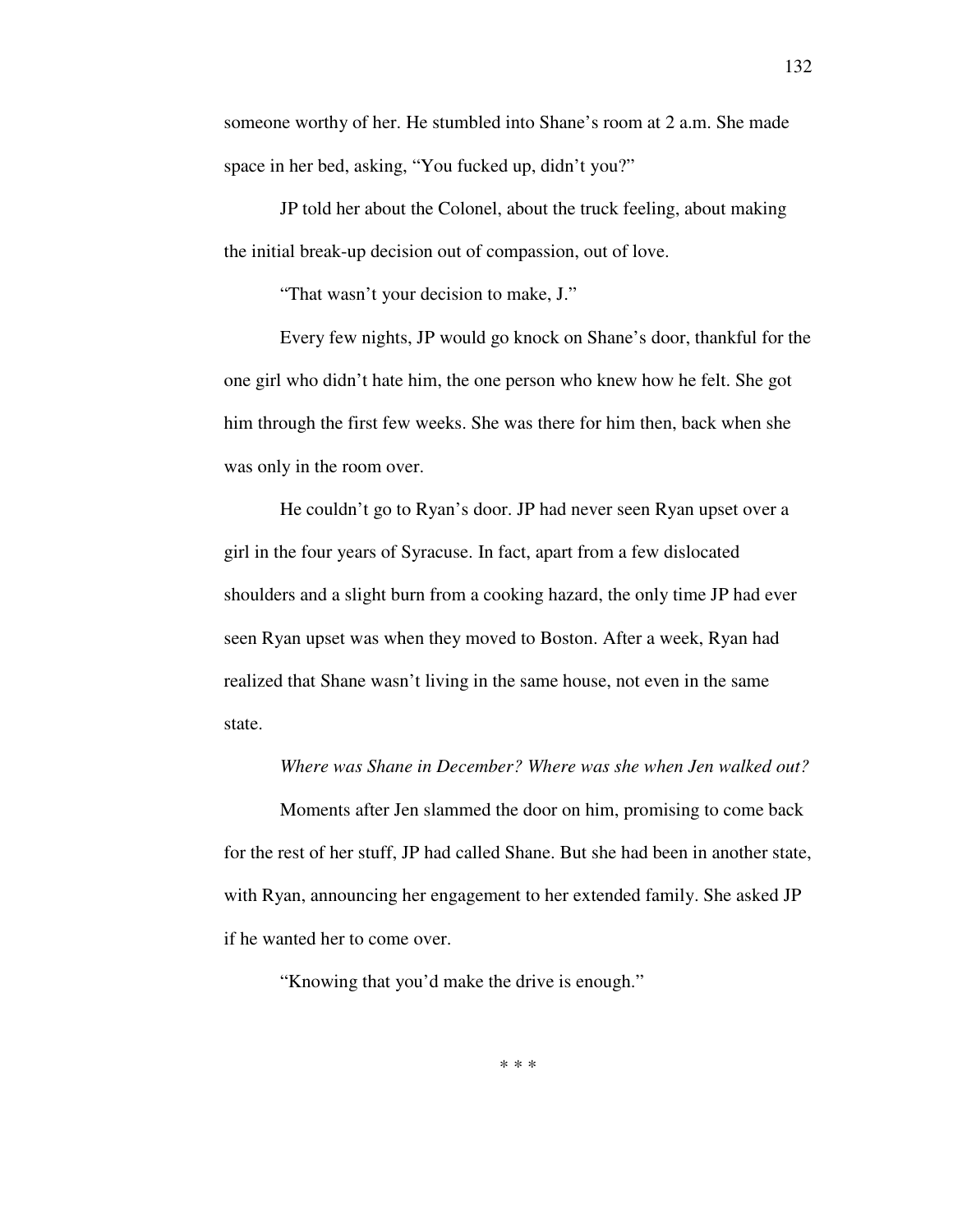*Where is she now? Where is Shane now that I really need her?*

 She was probably sitting in her new Beacon Hill apartment, watching a movie with Ryan, minutes away from fucking. And Jen? *Probably fucking Cole*. That's the name JP gave the toy ring guy, her new old boyfriend. She seemed like the kind of girl who would date a Cole.

 The sun had already set when the pins and needles struck. JP normally hated the sensation, but was so overwhelmed that there actually was sensation that he forgot about his pet peeve. He tried to wiggle his left toes. It worked. He tried to wiggle his right toes. He could feel them moving within his boot.

"Help! Hello?"

*For the love of God, someone please answer me.* 

"My name is Judah Mercer! Hello? If anyone can hear me, please! My name is Judah Mercer! I am twenty-four years old. My leg is stuck, and I think I dislocated my shoulder. Please! My name is Judah. I need help! I need some fucking help!"

 Moments passed. Then minutes. JP wanted to shout out again, but he knew no one was there. He knew he was utterly alone, and the ability to wiggle his toes again wasn't going to change that.

 "Lower your voice, JP. I'm right here." Ryan was standing beside him in the river.

 "Ryan, what are – Help! Don't just stand there, fucking help me!" "Calm down. Don't freak out, JP, but I'm not Ryan. I'm here to take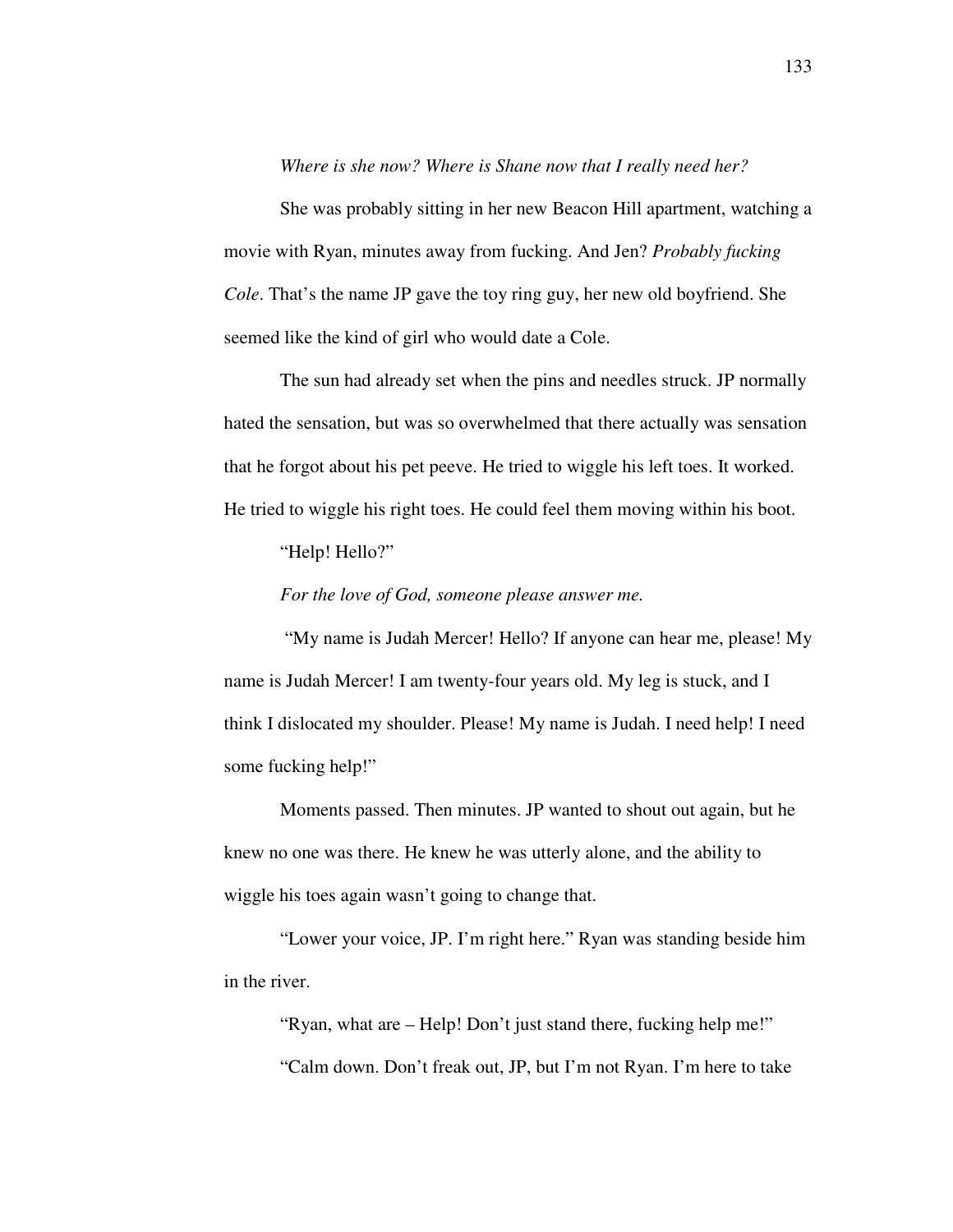you."

His head began to spin and his lungs lost hold of oxygen. "Take me?" JP thought of the man in the yellow jacket. "Am I dead? What is this? Is this a hallucination?"

 "Think of it what you will. But you're not dead yet." The man who looked like Ryan came closer. "There's been a glitch in this world, JP. This life is wrong. I need you to come with me to another world, to fix things. You want to fix things, don't you?"

JP nodded. His temples pounded and his eyes began to water.

 "I figured Ryan would be a comforting face for you. Was I right? Are you comfortable?" JP nodded even though he was far from comfortable.

"Am I about to die?"

"Yes. But think of the glitch. Think of the other life awaiting you – a life where Desi is still alive."

"Mom?" JP couldn't tell if he was crying or if the icy water had finally sent his body into convulsions. "Mom is there?"

"Yes. But Lawrence Kohlberg isn't. That wasn't the glitch."

 JP reached down to knead his calf muscle, searching for evidence of life. The nerves in his left leg didn't register the touch. It felt like another's leg, a corpse, a penguin perhaps, anything that wasn't attached to his body.

"Okay." JP wanted to see Desi.

 The man who looked like Ryan placed his hand on JP's forehead. "It's time."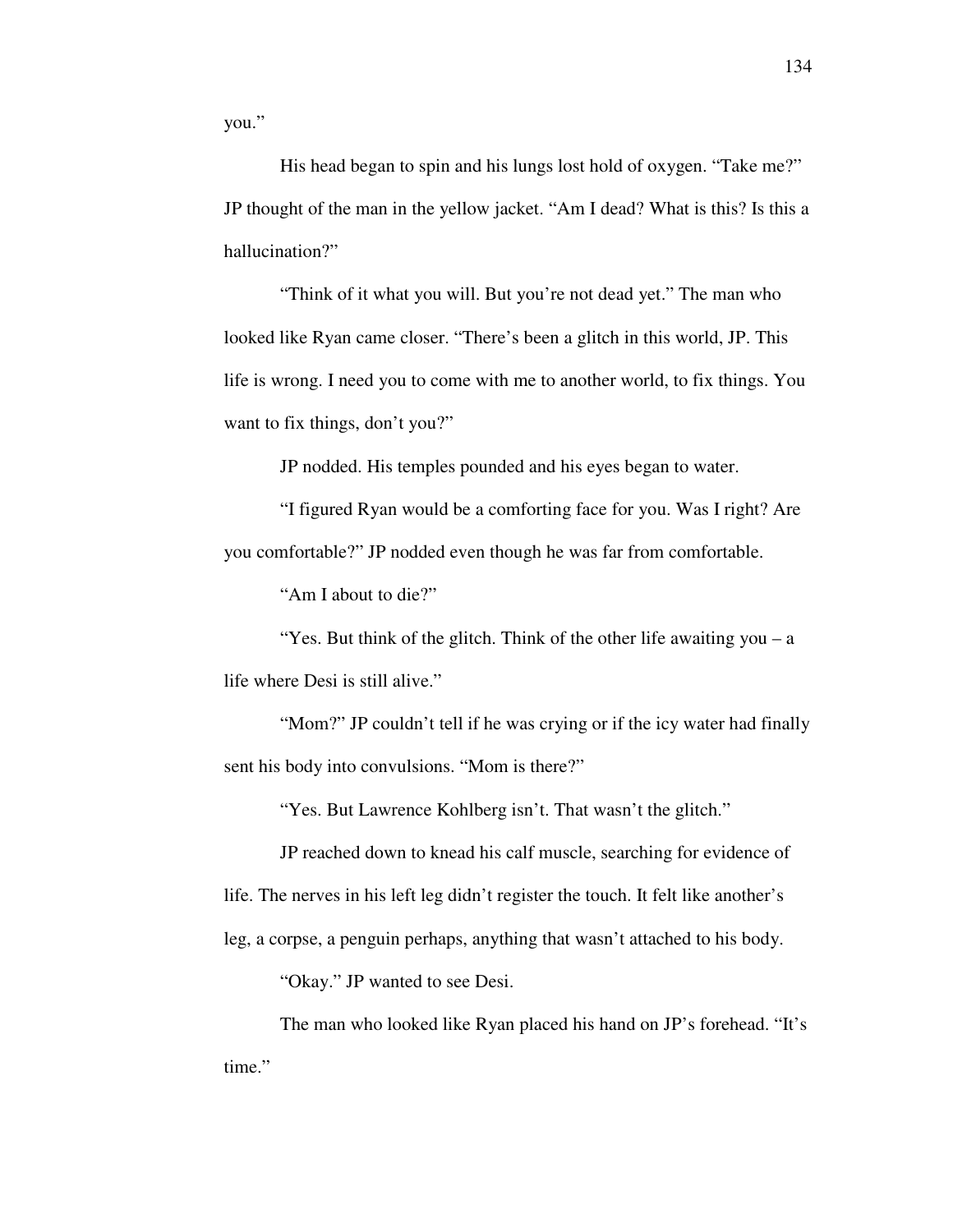"JP? What are you doing?" Shane was standing on the river bank.

"What's she doing here? Tell her to leave. She can't see this." JP's pleads were ignored by Ryan. JP turned to Shane. "Don't look! Get out of here! I love you, turn around. Just fucking leave!"

JP felt his left leg throbbing.

 "Oh god, this isn't real. This is a dream, a fucking nightmare." He looked at the two ghosts. He could feel like head slipping. "I don't want to go to another life. Desi wasn't the glitch. She wasn't the glitch!"

*If Desi's alive, that means no climbing, no Syracuse, no Ryan, no Shane, no Colonel, no Buccaneers, no Catherine calling me from the ER, no climbing, Paul, Catherine, no book, no Jen, no mountains.* 

"No Jen."

 JP tore himself away from the man who looked like Ryan's grasp. He swung his fists and kicked his good leg. He closed his eyes and covered his ears, a left-over defense mechanism.

 "I can't go! I'm not going! Make this stop! Why won't you make this stop!"

He opened his eyes. Once again, JP found himself alone in the river.

 Climbing that weekend was supposed to be a temporary hiatus from the tedious bullshit and poignant ironies of life, not a permanent dissolution from it. *It was just supposed to be temporary*. The exultation of a solo or weekend group traverse was supposed to be enough to get JP through the return to servitude. JP knew that on the ground, in the state of crawling grubs,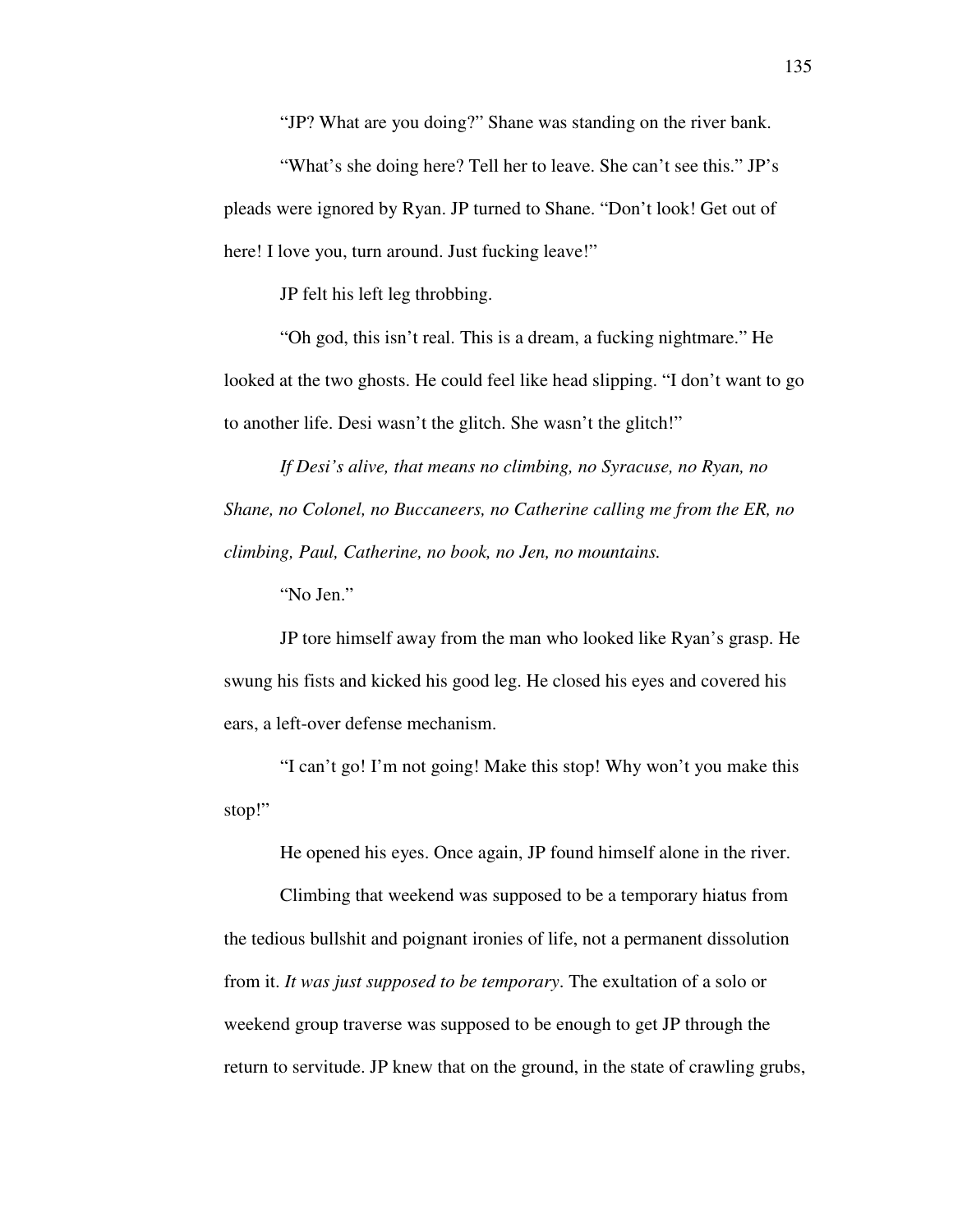he was bound and at the will of employers, friends, fathers, bankers, rent checks, girlfriends, his own fucking thoughts.

 The only master he could stand was the mountain. At least when she demanded determination, purpose, and strength from him, she eventually let him get to the top. And at the top, above even the mountain herself, nothing could get to him. A man without strings, without connections, without cares could very well only be dead. But up there, JP was the furthest from death, and the closest to whatever he believed to be heaven.

 But down here, down in the rapids, after he had reached overwhelming bliss at the summit, he was going to die a slave to the thoughts and forces that drove him up the mountain in the first place.

\* \* \*

 The Wednesday night before his trip, JP heard his father cry for the first time since Desi's death. Paul had been offered a severance package that afternoon. He asked JP to play golf with him after work on Thursday, so he'd have something to look forward to as he finished his last two days suffering in a cubicle. He asked JP to stay over with him and Catherine, to have the family under one roof until Paul got a grasp of it all.

 When JP awoke Friday morning, he saw a small box in the kitchen holding Paul's personal items from the office. There was a picture of Desi in the box. She was twenty-three in the picture, drunk and sun burnt on their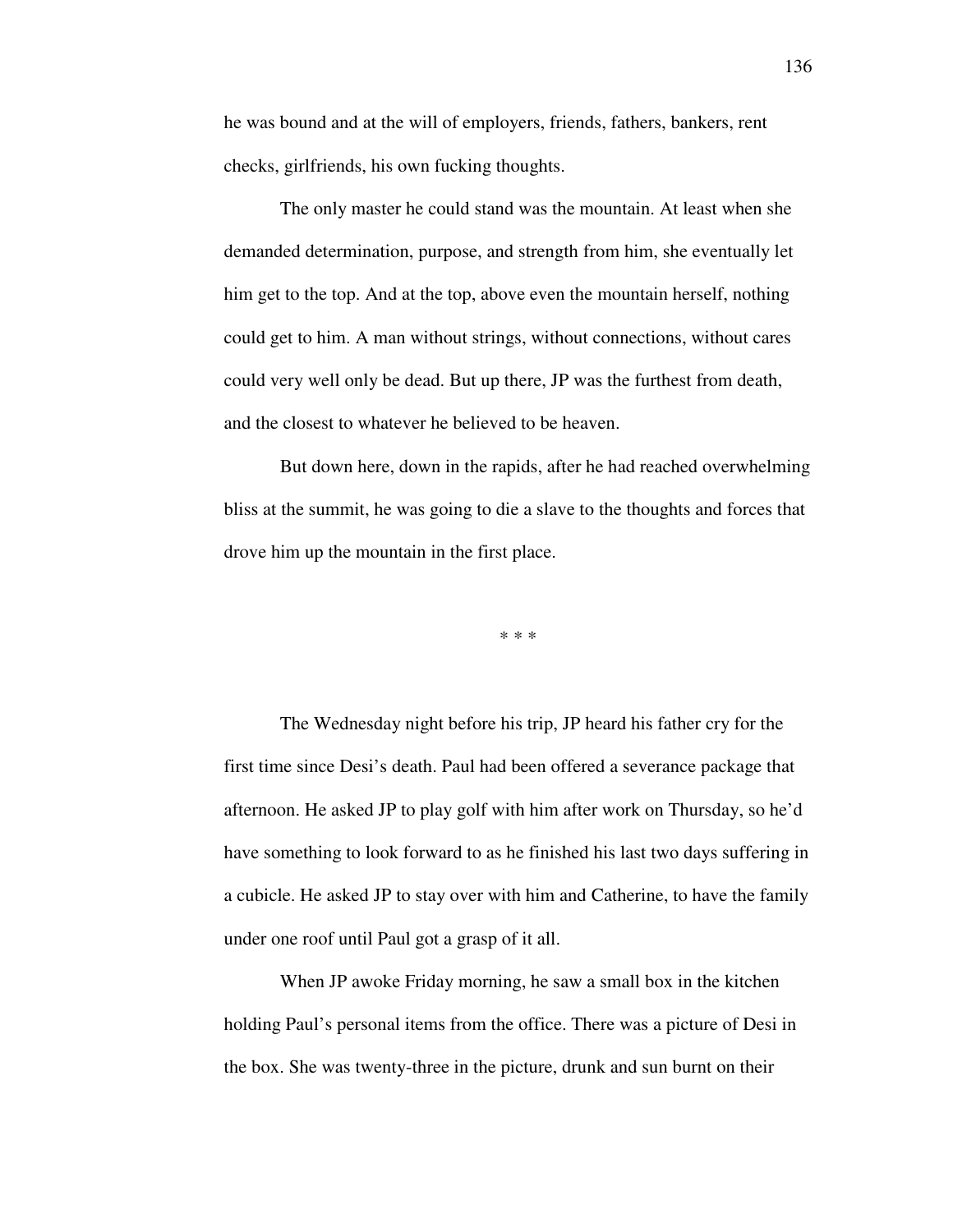honeymoon. There was a picture of Catherine in a blue cap and gown standing bashfully next to her overwhelmingly proud father. Her senior class elected her to give the farewell speech, but she turned them down, saying she had had enough goodbyes. There was no picture of JP in the box. Paul asked permission to put one up on his wall, but JP said he was too old for pictures. Paul kept a baseball on his desk that JP had caught at Fenway Park at the age of five instead.

 Something about seeing his father's life packed neatly in a box angered JP. It sickened him and saddened him and sent him out the door, despite the Nor'easter that threatened to hit. JP promised Paul that he would eat breakfast with him before his trip, but JP couldn't face his father, not after everything with Catherine and Jen. Before he left the house, he scratched out a quick note for Paul.

 "*I'm so sorry they did this to you. And I know that you'll be okay. I don't know if I will be right now, so I left for my trip early. I'll be back Sunday, dad. Don't worry. Love, J."* 

 It was only supposed to be a weekend trip. JP should have been sitting on his couch with a pack of Pall Malls and a Honey Brown browsing through the channels in search of *Walker Texas Ranger*, catching intermittent news bulletins about a flash flood that took the lives of several hikers in the White Mountain Region.

 Instead, he broke trail to spend two extra days at a camp site that had been soaked by the unrelenting rains of a Nor'easter. *"Man may be doomed to*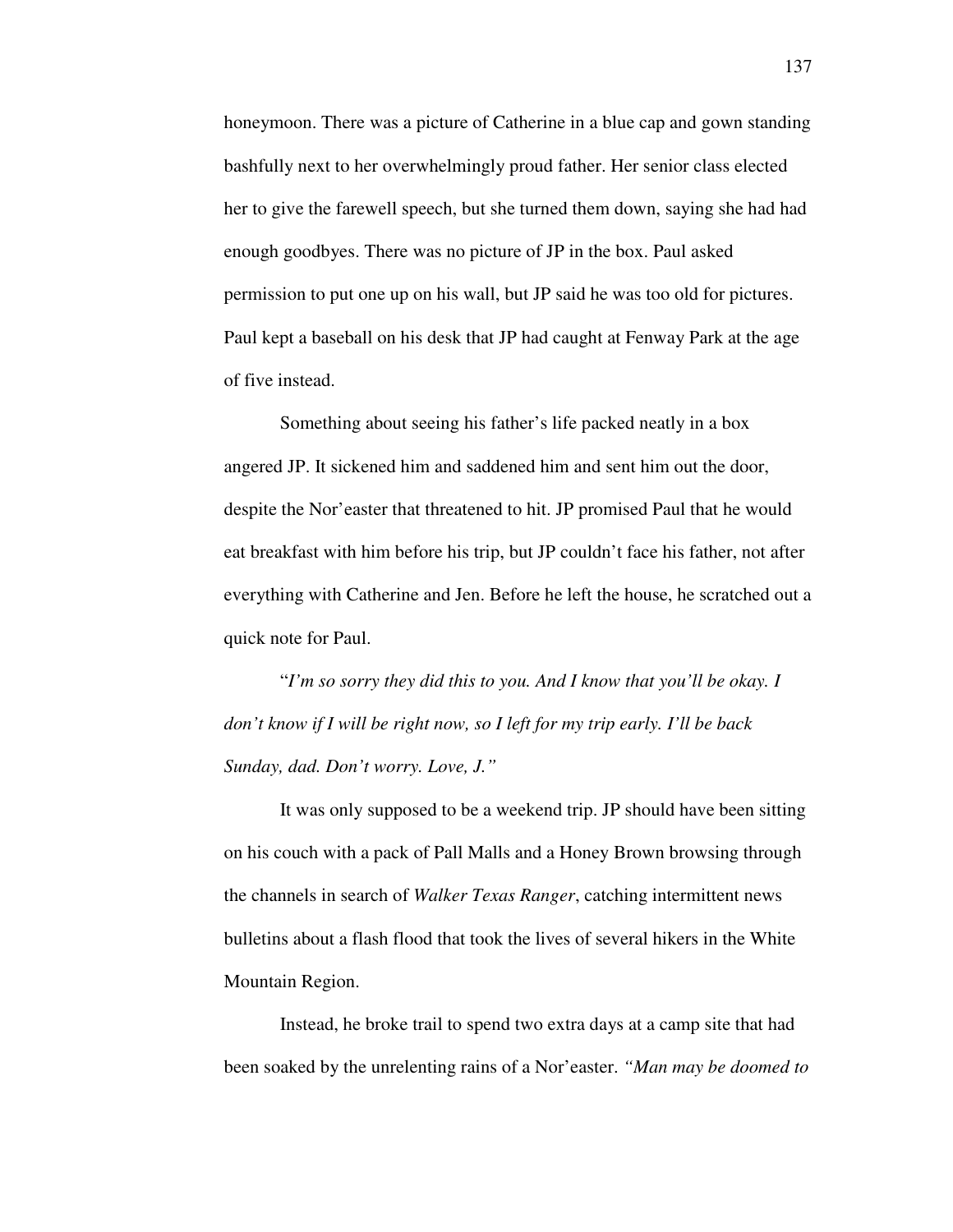*loss, sorrow, and desolation, but if he tries his strength and will, however briefly, upon the indifferent vast hostility of the elements, he rages against futility and asserts his right of being."* Jim Perrin wrote that. JP believed it. JP didn't recall what Perrin said about when man rages against the elements and is overcome.

 In mid April of his senior year, not too long after Jen took him back, JP climbed up the side of Jen's house to get a stray Frisbee. He jumped and pretended to have hurt his back. He rolled around on the ground, moaning and calling out about his spine, sending Jen's housemates into pot-paranoid hysterics. Jen giggled in the corner during the whole ordeal. She knew that he couldn't get hurt. She knew that even if he was hurt, he wouldn't really be.

 Lying in the water, JP wished Jen was around to have that same faith in him.

 Even though she was happy now, with Cole, or whatever the fuck his name was, she was happier with him, with JP. She would always be happier with JP. With Judah. She called him Judah. Not even Desi called him Judah. And he was happier with her. She would never walk into an Eckerd to buy too many bottles of aspirin and sleeping pills.

 But who was he to take that away from her, a new old boyfriend who probably had fallen completely in love with her by now, who wouldn't go camping alone and get his leg caught in a rock? She at least deserved that, a boyfriend without an overt death wish.

He never even got to ask her what was written on the perforated paper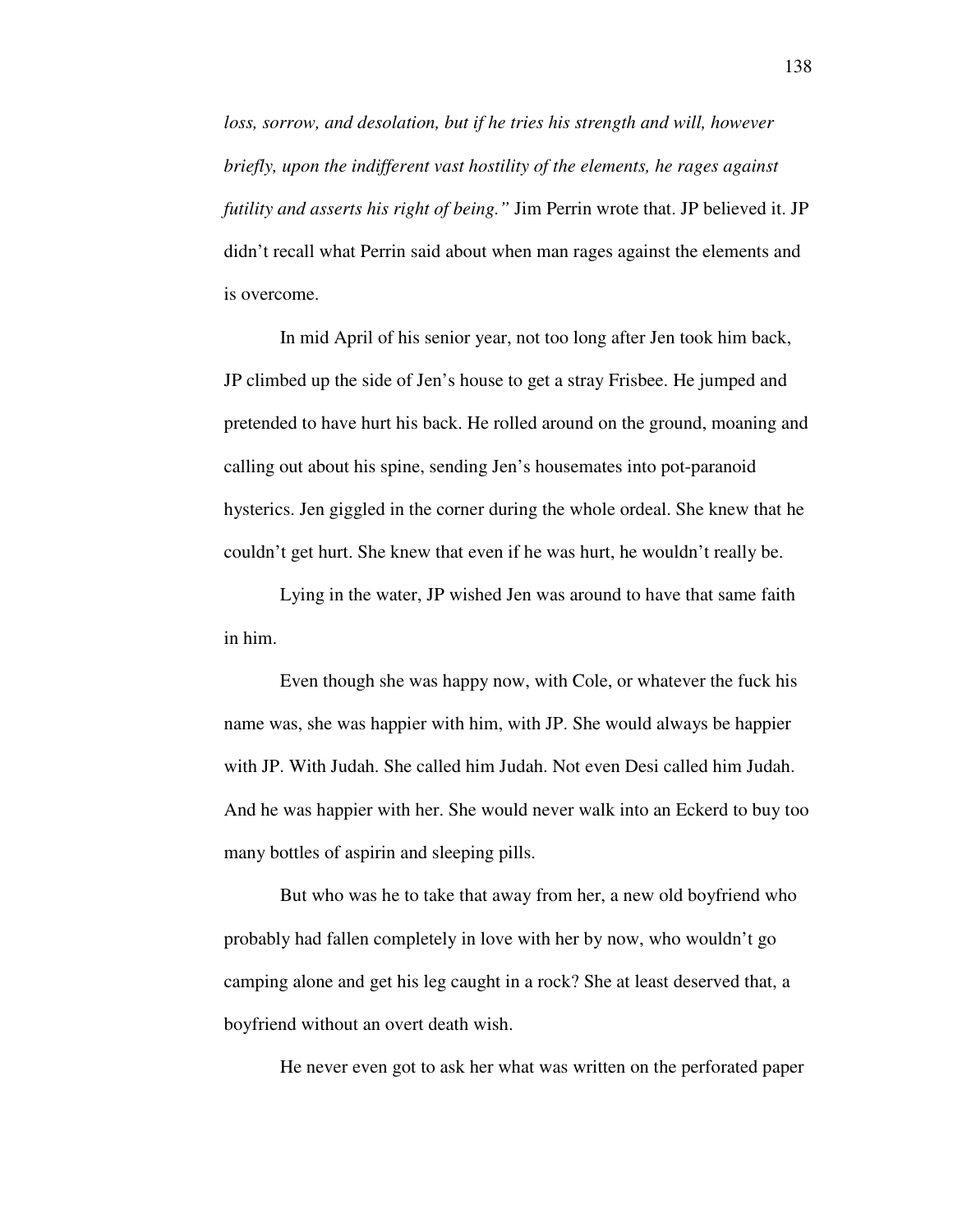that day in the Colonel's office. His leg was bleeding out, his mind slipped in and out of consciousness, but all he wanted to do was ask her about that piece of paper. Maybe that would give him closure.

 He wanted to think of his mother, Desi, and her book, Kurt's book, the one about sirens, the one that kept her going for awhile. But he couldn't. At twenty-four, he was about to die, alone, in a river, lying on a rock, and he couldn't think of his mother. He wanted to think of his father and his little sister, and he could only think of Jen in her green sweater, crying in the Colonel's office, only now probably watching some Will Ferrell movie with an overgrown frat boy. But, in all honesty, she was probably happy, not crying, hopefully not in the green sweater, the one JP hoped no other guy would ever get to see her take off.

*You cannot stay on the summit forever; you have to come down again. So why bother in the first place? Just this: What is above knows what is below, but what is below does not know what is above. One climbs, one sees. One descends, one sees no longer, but one has seen. There is an art of conducting oneself in the lower regions by the memory of what one saw higher up. When one can no longer see, one can at least still know.* René Daumal wrote that.

 But at least he had that. At least JP had once been there to see her take it off, before he fucked up everything with Jen. At least he had driven Catherine home from after-Prom parties and late night movies before he drove her home from the hospital. At least he had known a girl who put his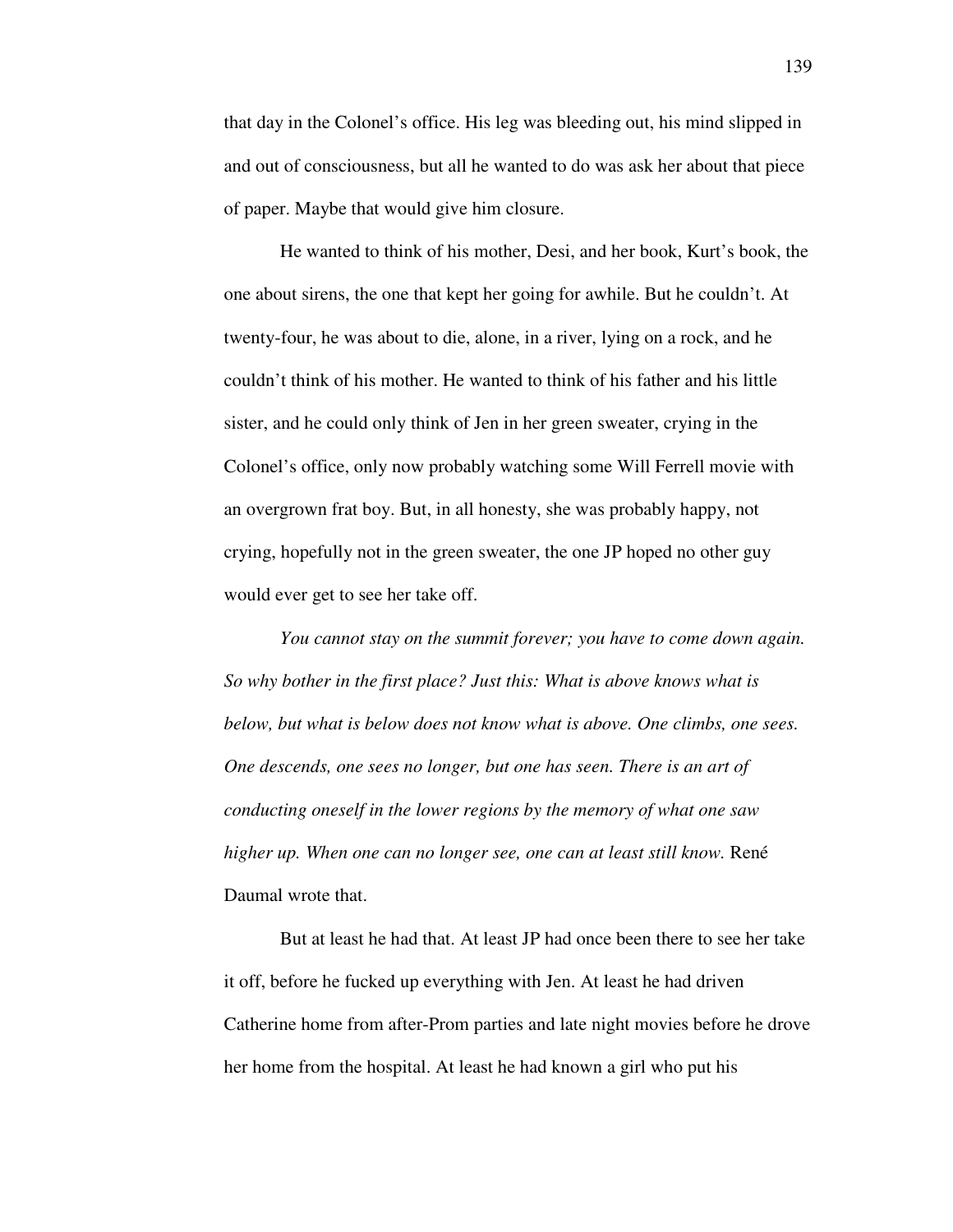happiness before her own without his asking, even if Shane was with Ryan now. At least he had known a man who fought for his divine human rights and inspired hundreds of students before surrendering to the temptation of peace and nothingness. At least the Colonel held out for forty-five years. At least he remembered when seeing his picture hanging in Paul's office brought him unabashed pride, not adolescent embarrassment.

 At least JP had stood on the tops of mountains and had touched the sky. No matter how low he got, he knew what awaited him, perched in the clouds, beckoning his return.

 JP didn't even have the energy to shift his body into a more comfortable position. He was going to die balancing awkwardly on his scapula, like when Jen would bring a book to bed and leave it for him to roll onto in the middle of the night.

"Love is…"

 A twig snapped under human weight a few hundred yards away. A voice echoed out. And then another.

 JP's head spun and his body told him that he shouldn't sit up, his body told him to shut his eyes and drift off into a welcoming and unrelenting sleep, to follow the man who promised him a life with Desi.

 JP wasn't the kind of guy who could walk into a CVS and buy a bottle of Drano.

A voice called out again.

And JP called back.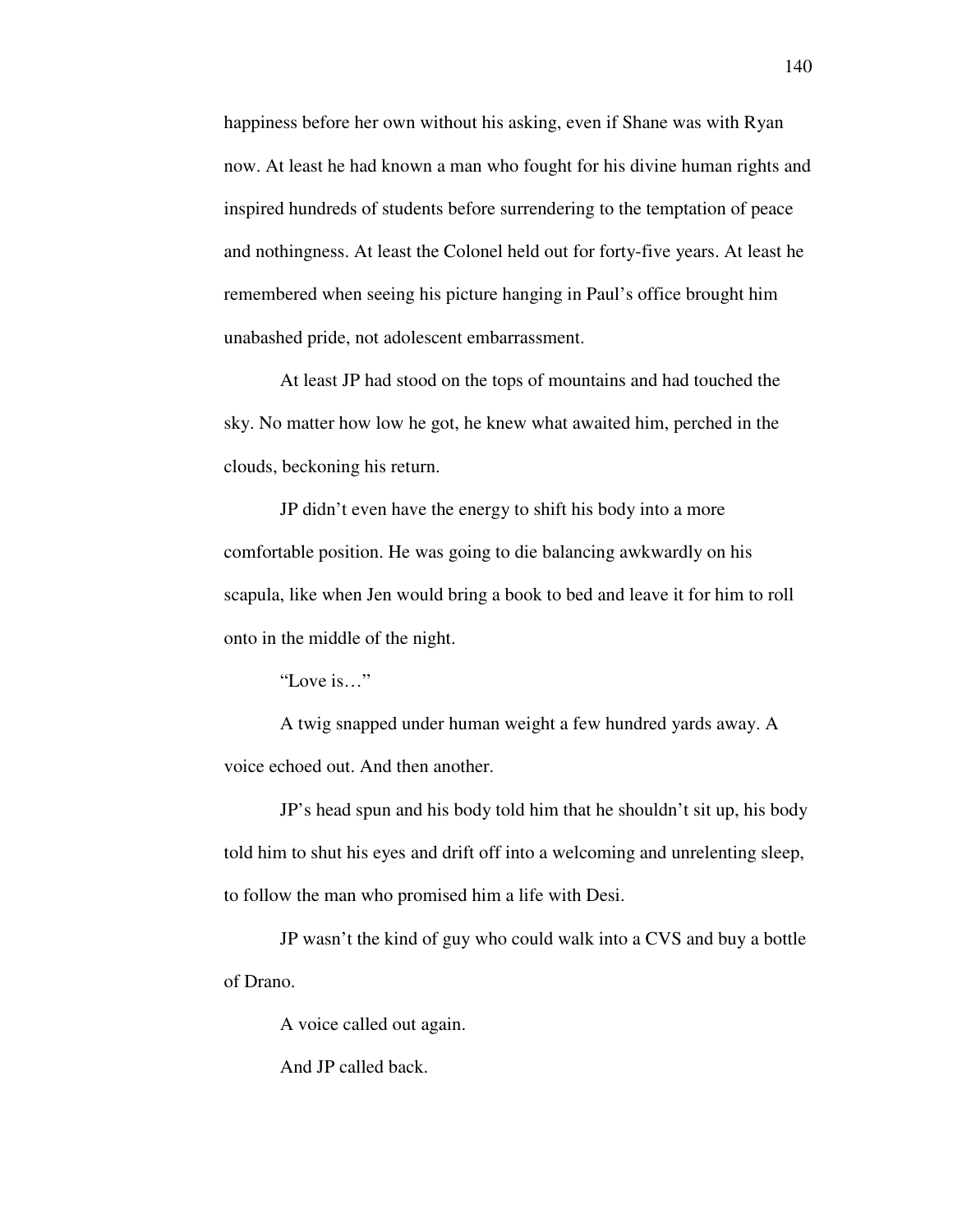## **Reflective Essay**

 After many months of working on these pieces, years for some, it's surprisingly difficult to sit down and write a "reflective essay." It feels as though all I can do is think about JP Mercer and Charlie Winters and zombie apocalypses. The amount of conversations that have been usurped by Ultimate Frisbee is untold. A day does not pass when I do not take off on a tangent about my definitions of "intangibles," "infinites," and "ineffables." Most say that writers, young writers especially, should never write about writing. I know that this applies mainly to fiction, but perhaps this can explain some of my hesitation. How do I begin to describe a project that I've poured more of myself into than I thought there was to give?

 One place to start could be with the decision to name the collection after JP instead of Charlie, the focal point of three pieces. In the summer before my junior year, a trailer for a terrible action movie caught my attention. The protagonist is injected with a poison that will kill him if his heart rate drops below a certain beats per minute, giving him a limited time to seek vengeance and tie up loose ends. I never saw the movie, but the concept stayed with me. What would I do if I knew I only had a few hours to live? Who would I want to see? What would I want to say to them? What if I couldn't do anything – what if I had nothing to do but sit and think and wait? These are the roots of "The Third Incident of JP Mercer."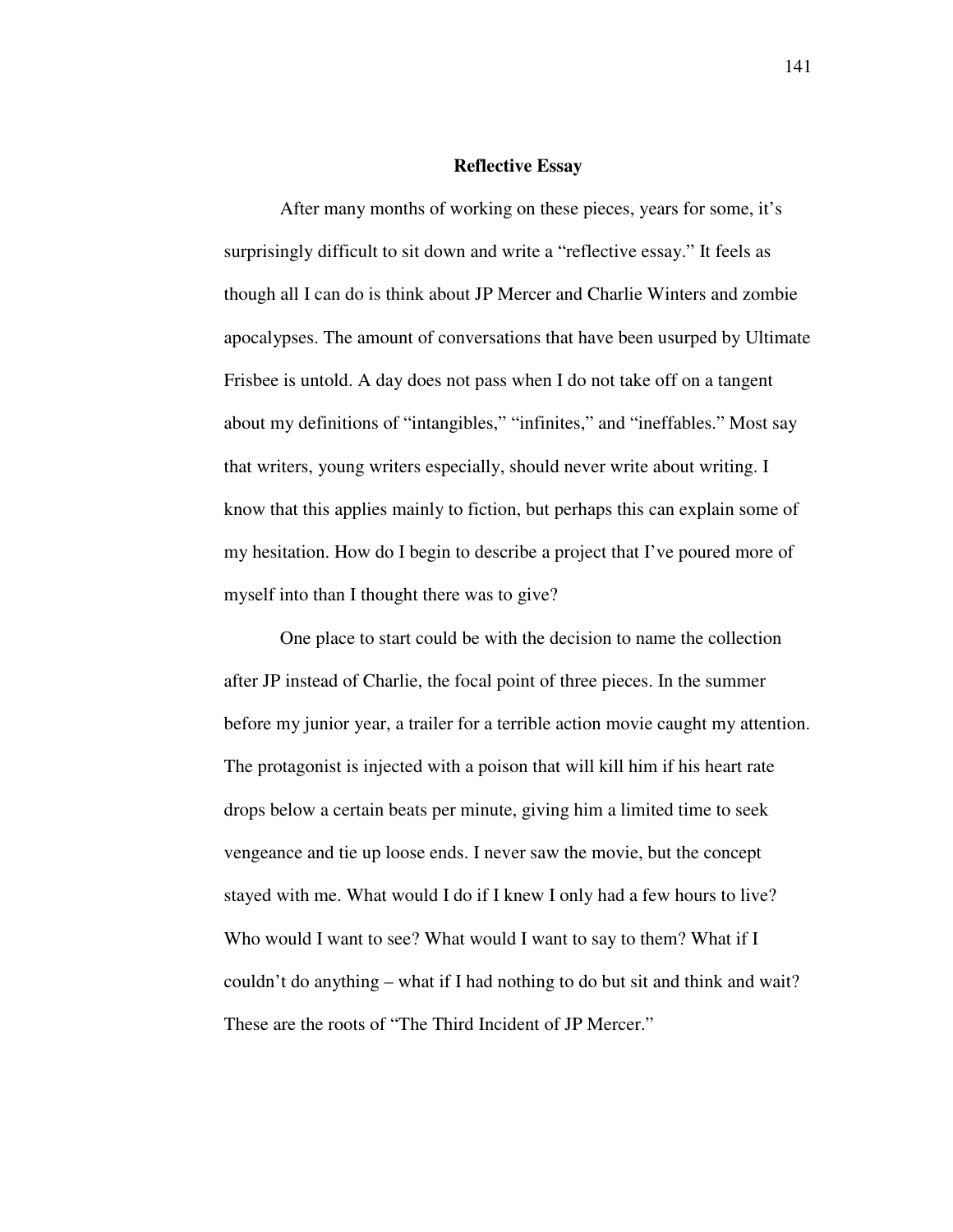Two years later, all three of us have changed – JP, his story, and me. Our cores have remained intact, authentic, but the circumstances surrounding us have altered our visages. As I grew as a writer and matured as a person, JP's story became more sophisticated. Through mentoring and an advanced fiction workshop, I slowly learned not to dwell in the back-story with my writing and not to live in the past. My academic background in psychology has programmed me to believe that any present action can be explained by a moment in the past. So while we have nothing if we do not have a history, we must acknowledge it without fixating upon it. Understanding this marked a significant turning point in my writing. My style became less cute, less tongue-in-cheek, and more grounded in the gritty realism of day to day struggles and tiny victories.

 Although stylistically "The Third Incident of JP Mercer" may not appeal to all readers, it is the story I am most proud of in my collection. It is the story I have the most invested in, the story that I changed the most with while writing it. The plot is not organized linearly, nor is the back-story in order. It may be about mountaineering on the surface, but it is actually about one's past catching up with the present. It does not matter whether or not the search-and-rescue hears JP cries for help – it matters that despite everything that has happened to him, he does want to be saved. It matters that all of the uncontrollable and intangible forces that drive JP up the mountain are not enough to conquer him. This is why my thesis shares the same title.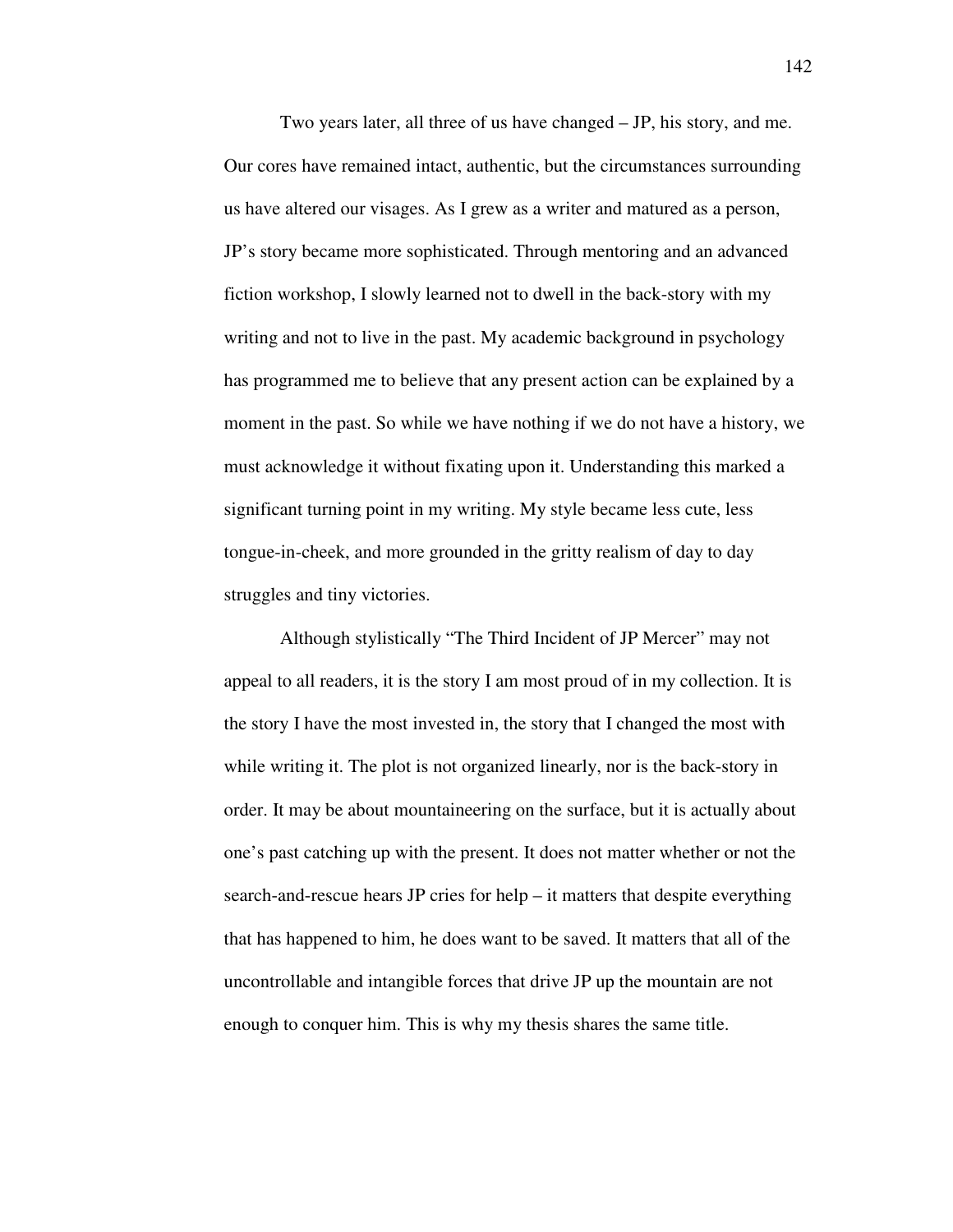Another choice I made in compiling this collection was to pull most of my inspiration from music. In *A Man Without a Country*, Kurt Vonnegut desires that his epitaph read: "The only proof he needed for the existence of God was music." The humor in this comes from his being a Humanist and it being a truthful sentiment. I too am a Humanist and I too have spiritual, and perhaps religious, experiences listening to music. Each of the eight stories have some connection to music, whether specific songs set the mood for the piece, offer their titles to the piece, or appear in some form within the world of the characters.

 It's hard to follow the music of Nick Drake and Elliott Smith, knowing the circumstances of their lives and deaths, and not harness that overwhelming sadness and beauty as fuel for JP's story. After Nick Drake overdosed on prescribed antidepressants, many of his fans disputed his intentions. There was no suicide note. His sister Gabrielle said that in a way she hoped he had made the decision to end it himself, rather than it being a tragic accident – that would have been much more terrible.

 A similar controversy surrounded Elliott Smith's death. Were the two stab wounds self-inflicted or was he murdered? A few people in Smith's life noted that they weren't really surprised by his suicide, that his music should have tipped them off. Ted Leo, a close friend of his, was outraged by these remarks – no matter how dark or depressing someone's art is, one never sees something like that coming. Both Gabrielle Drake's and Ted Leo's reactions are themes of "The Third Incident of JP Mercer."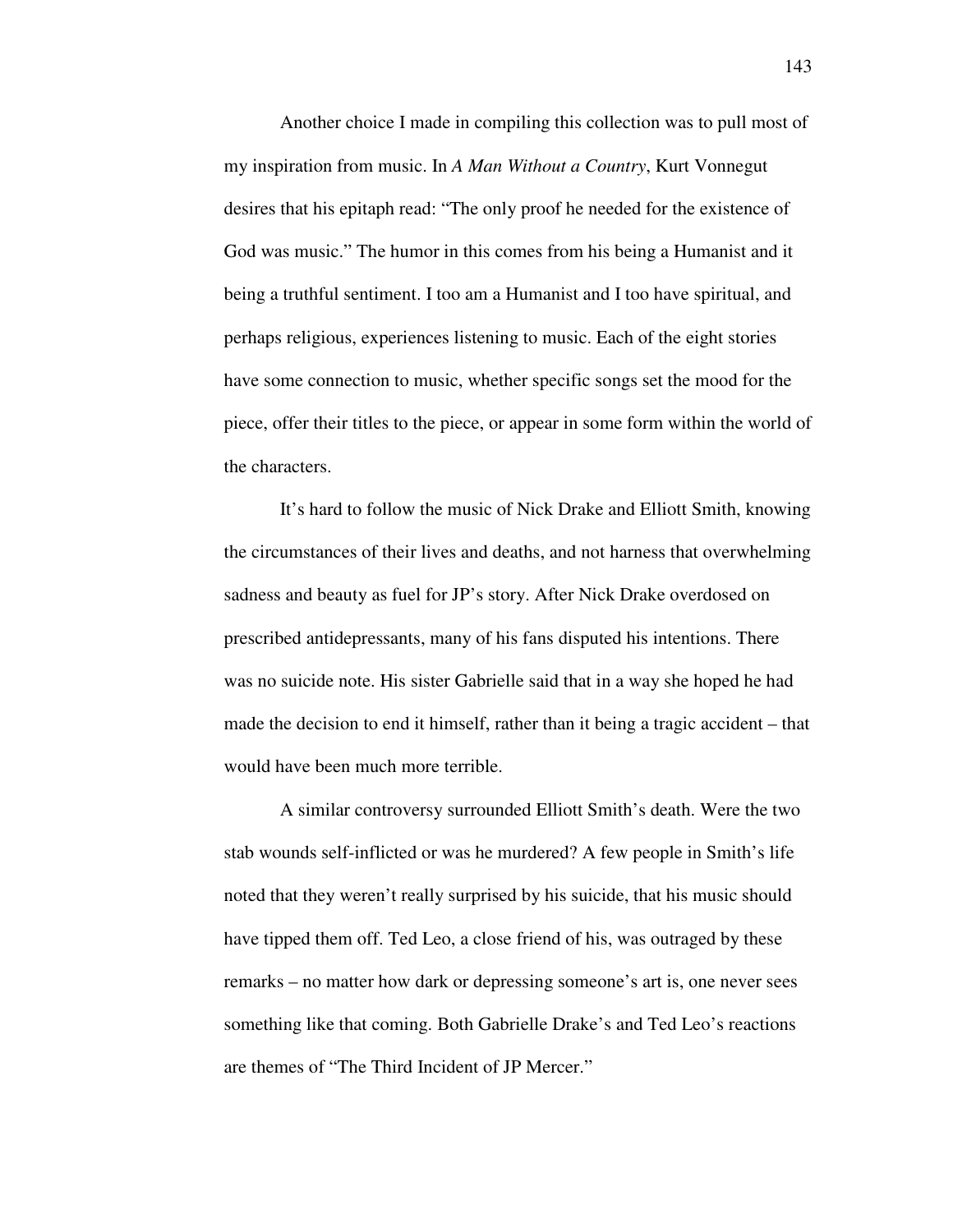The first draft of "The Boy" was a 3 a.m. experiment on a sleepless night. I had just listened to The Eel's recent album "Blinking Lights and Other Revelations." The instrumentals conjured such vivid images and emotions in my head. I couldn't hold them in, I needed to get them out. "Marie Floating Over the Backyard" and "Blinking Lights (For You)" both started as my expressions of two songs sharing the same names.

 As I began this thesis, I recalled a friend asking me what the little boy would be like when he grew up. At the time, I was working on an idea of someone saving physical thumbnails of memories and mailing them to an old love. Many rewrites later, the overarching story has evolved into "The Boy" and "Alone Again Or." Not only are all three pieces named after the songs that inspired their mood, but the main character is named after Charlie Watts, the drummer of The Rolling Stones. When I picture Charlie Winters, he carries himself with the same mannerisms and demeanor as Charlie Watts.

 For experimental purposes, I created a soundtrack to go along with my collected works:

*The Boy: Marie Floating Over the Backyard*  "Marie Floating Over the Backyard" – The Eels *Mel's Blog*  "Neighborhood #1 (Tunnels)" – The Arcade Fire "The Village Green Preservation Society" – The Kink *The Good Thing About Quitting*  "These Days" – Nico "Let's Leave" – The Battle Royale "Steadier Footing" – Death Cab For Cutie "Remind Me" – Royksopp *A Love Letter to Ultimate Frisbee, Or: Disc is My Favorite Four Letter Word*  "The Skin of My Yellow Country Teeth" – Clap Your Hands Say Yeah!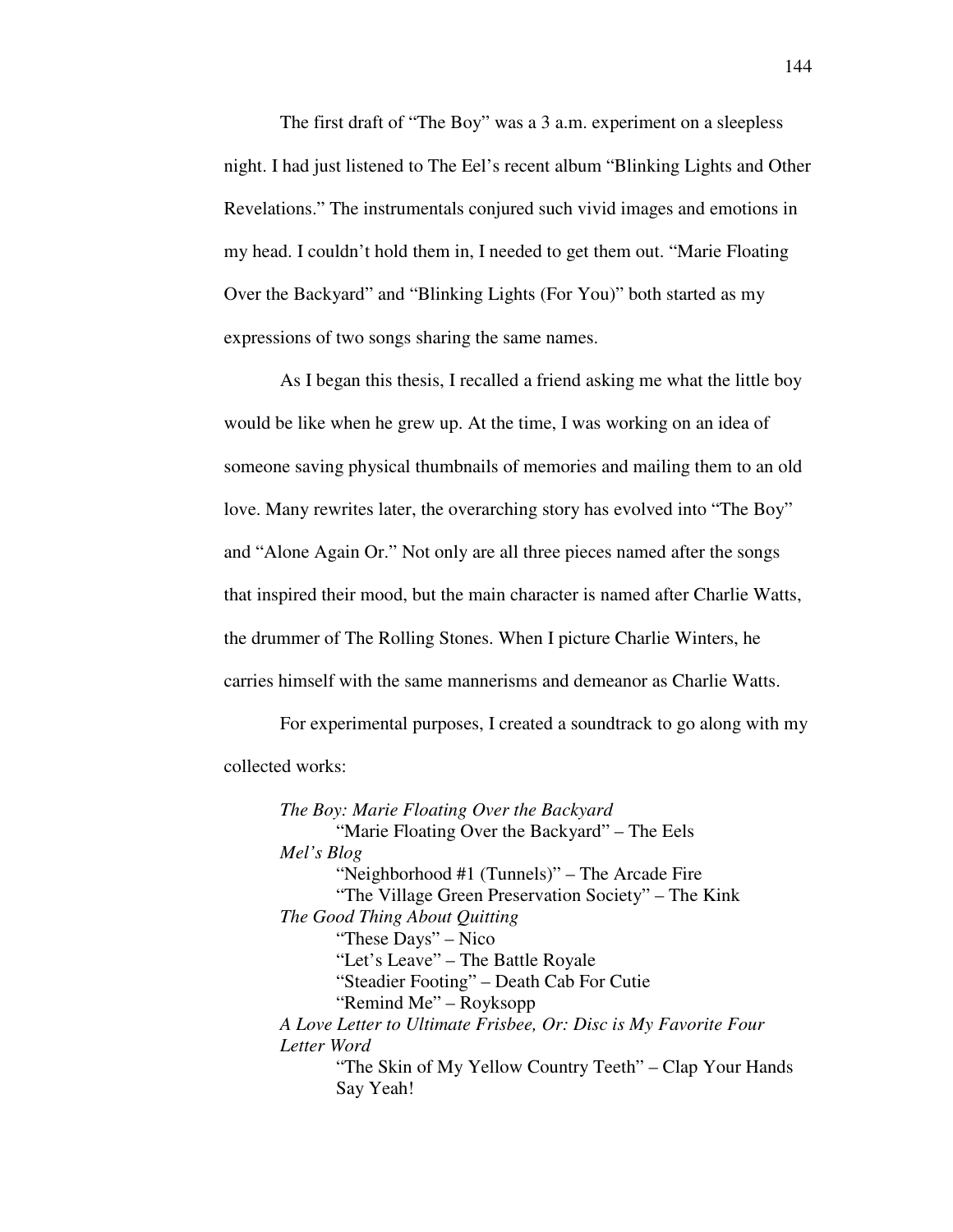"Confessions Pt. 2" – The Battle Royale *Don't Worry Baby*  "Don't Worry Baby" – The Beach Boys "Care of Cell 44" – The Zombies "The Sniper at the Gates of Heaven" – The Black Angels *Alone Again Or*  "Alone Again Or" – Love "Your Cover's Blown" - Belle & Sebastian "Love in Vain" – The Rolling Stones *The Boy: Blinking Lights (For You)*  "Blinking Lights (For You)" – The Eels "Thirteen" – Big Star *The Third Incident of JP Mercer*  "Road" – Nick Drake "I'll keep it with mine" – Nico "Theme for a Pretty Girl Who Makes You Believe God Exists" – The Eels "The Biggest Lie" – Elliott Smith

Some of the connections between the soundtrack and the pieces are immediately obvious. Others require familiarity with the songs. "The Good Thing About Quitting" was inspired by sitting on my porch with my former housemate listening to Nico's "These Days." I've always jokingly wished that I could write and direct a zombie movie just so that I could juxtapose the climactic battle and the Beach Boys. Instead, I wrote a flash fiction called "Don't Worry Baby."

> *"I've been out walking I don't do too much talking These days, these days. These days I seem to think a lot About the things that I forgot to do And all the times I had the chance to."*

 I've never really considered what or whose work has directly influenced my technique and style. Every novel, short story, comic that I've read, every play, movie, or television show that I've seen, every album that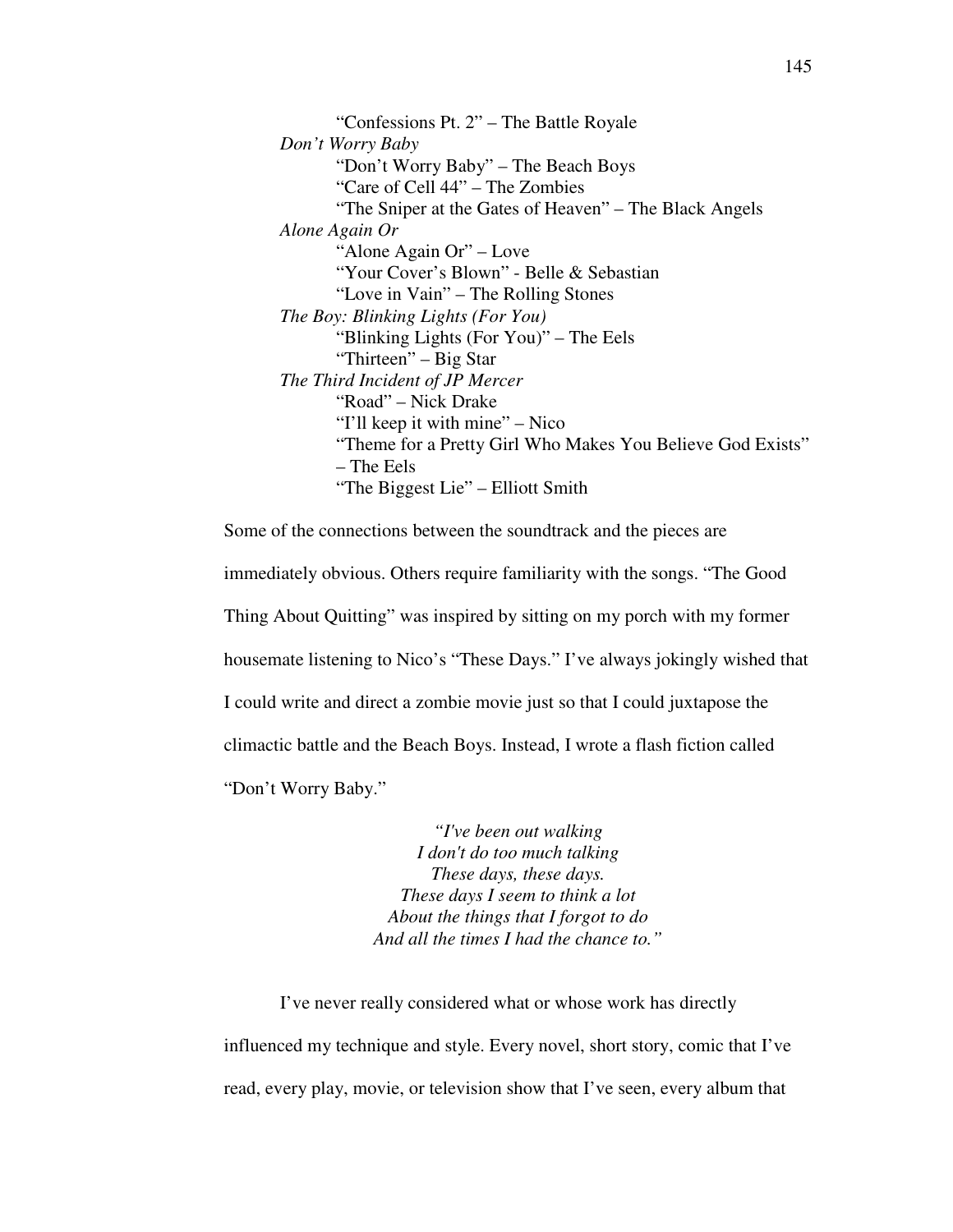I've listened to while falling asleep or out on an aimless drive has influenced me in one way or another. Even those things that I did not enjoy have had some impact on me, no matter how minute. In the process of preparing for this reflective essay, I have come to realize how deeply Kurt Vonnegut's life and works have penetrated my own.

 The first Vonnegut novel I read was *The Sirens of Titan*. This set a high standard for the quality of work I wanted to read and eventually produce. My enjoyment for Vonnegut's work isn't limited to the actual read – he has profoundly effected my outlook on life. Although I think my switch from traditional religious beliefs to secular values occurred during my reading of *Cat's Cradle*, he best sums up my current spiritual affiliation in *Timequake*: "Humanists try to behave decently and honorably without any expectation of rewards or punishments in the afterlife."

 Vonnegut's works are fraught with flawed characters trying to get by while causing the least amount of pain possible. And no matter what mistakes they have made, their stories always end on a hopeful note. If that isn't nice, what is? Uncle Alex Vonnegut has been referred to and quoted in many of Vonnegut's works. In *Timequake*, Vonnegut writes that his uncle Alex had said:

"When things were really going well we should be sure to *notice* it. He was talking about simple occasions, not great victories: maybe drinking lemonade on a hot afternoon in the shade, or smelling the aroma of a nearby bakery, or fishing and not caring if we catch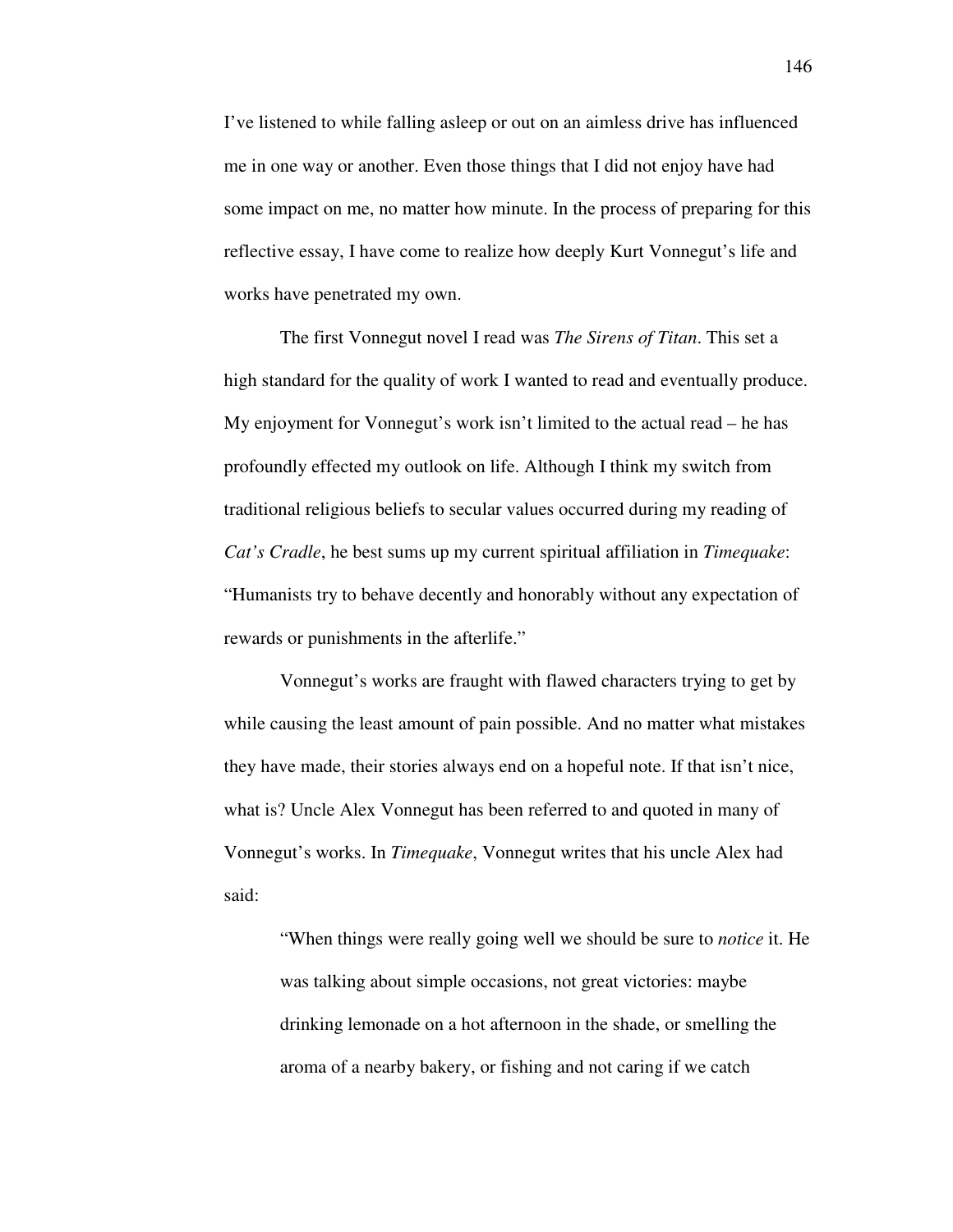anything or not, or heading somebody all alone playing a piano really well in the house next door. Uncle Alex urged me to say this out loud during such epiphanies: 'If this isn't nice, what is?'"

Over the years, that quote has become a personal mantra of mine. Vonnegut writes in *A Man Without a Country*: "Humor is a way of holding off how awful life can be, to protect yourself." Knowing his life story – how he survived the bombing of Dresden, the suicide of his mother, the deaths of his sister and brother-in-law, the subsequent adoption of their children – makes his humor much more poignant. If he could survive all that and still find humor in life, there is hope for this world. I tried to imitate this style in most of my stories, specifically "Don't Worry Baby."

 My affection for Vonnegut is most evident in "The Third Incident of JP Mercer." In earlier drafts of the story, I tried to emulate his voice. As I developed a voice of my own voice, I decided to pay my respect to him through homage. JP's mother, Desi Mercer, kills herself by drinking a bottle of the household cleaner Drano. In *Breakfast of Champions*, Dwayne Hoover's wife kills herself by drinking Drano. JP's mentor, the Colonel, commits suicide during the school year. His wife muses in distress that she really wasn't that surprised, maybe he just finally realized what a shithole life was. Vonnegut's mentor and advisor at the University of Chicago committed suicide five years after he graduated. When his letter of condolences received no response from his advisor's widow, he wondered: "It could have been that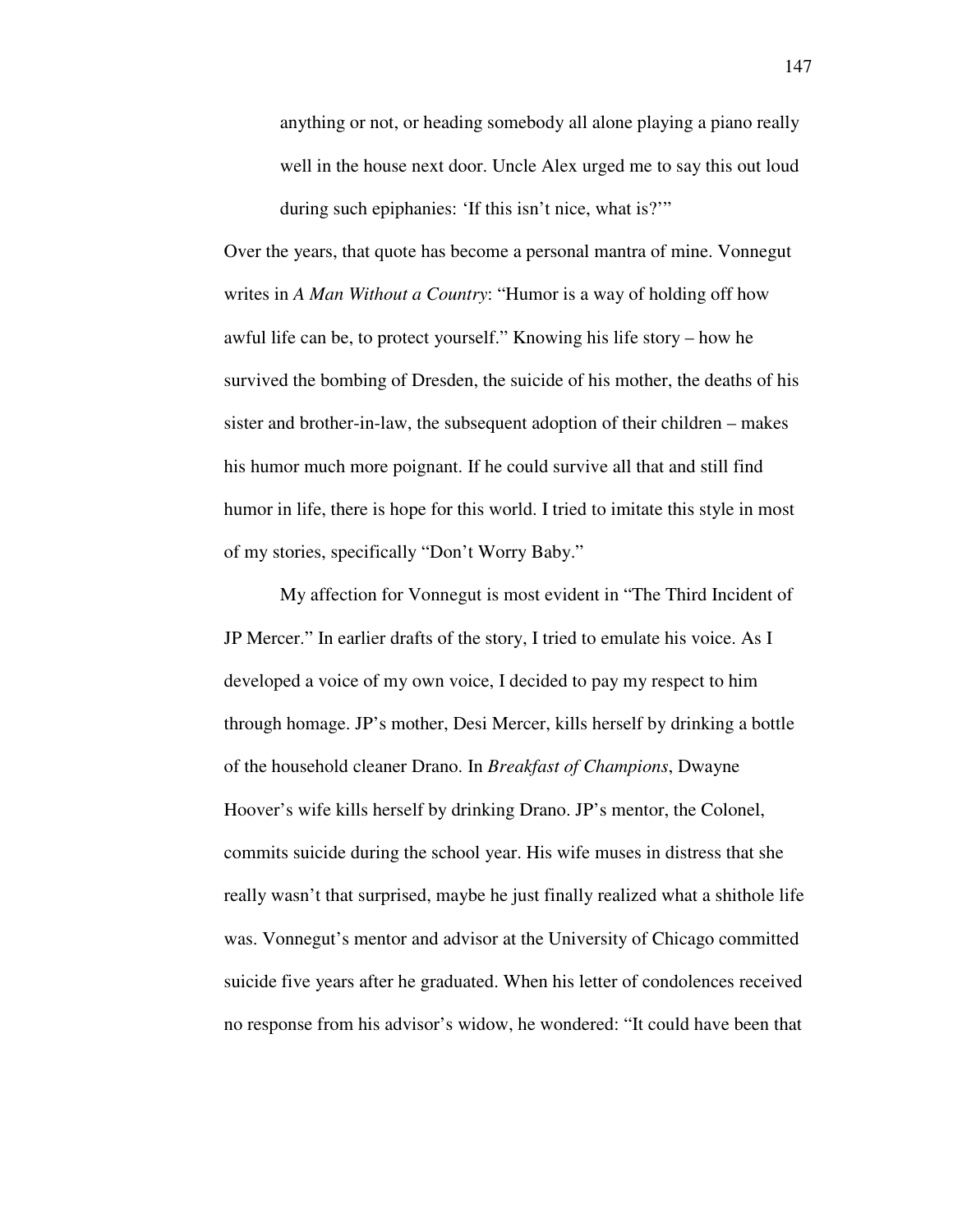she was overwhelmed with grief. Then again, she could have been sore as hell at him for taking the easy way out."

 Five other students in my advanced fiction workshop and I are planning to start our own literary magazine. Although I won't be in Syracuse next year, I still intend to play a major role in this publication. The only venues students currently have to publish their works on campus are aimed at poets. We've decided that short story writers need the same creative outlet. In honor of Vonnegut, we are naming our publication "The B-36" after his fake short story "The Sisters B-36." Attributed to his alter ego Kilgore Trout, the story revolves around three sisters on the planet Booboo – a painter, a short story writer, and a thermodynamic scientist. Because all of the Booboolings have giant brains and expansive imaginations, they all love the two artistic sisters. But once the scientific sister invents the TV and other venues of instant gratification:

"Young Booboolings didn't see any point in developing imaginations anymore, since all they had to do was turn on a switch and see all kinds of jazzy shit. They would look at a printed page or a painting and wonder how anybody could have gotten his or her rocks off looking at things that simple and dead."

Kilgore Trout explains that because the Booboolings no longer developed imaginations or appreciated art, they became the most merciless creatures in the galaxy. This is how we feel about short stories – the shared experience that comes from reading keeps us humane. We are out to show that we still care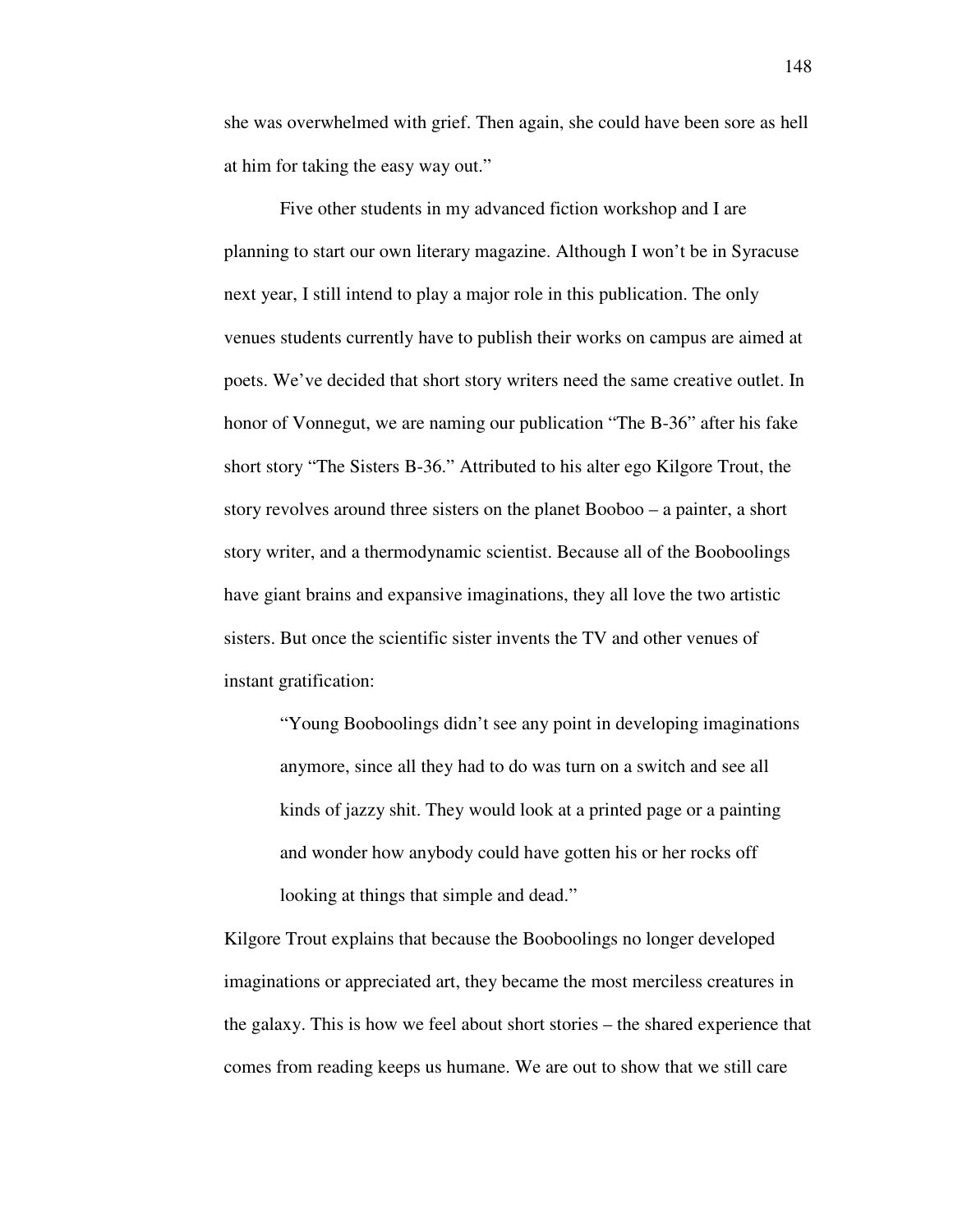about the art of short stories. We are out to show that we still care about our humanity.

 Kurt Vonnegut's death was very upsetting for me. It wasn't that I knew him on a personal level or that I would have ever gotten the chance to meet or work with him. One minute, everything feels right. In the next minute, the teaser for the next news story after commercial breaks announces that one of my heroes is gone. That minute, suddenly the world feels less lighthearted, more doomed. If unfiltered Pall Malls hadn't killed him in all these years, it makes me nervous to wonder what did. Sure, it was a fall and a head trauma, but I wonder – after reading *A Man Without a Country* – if it wasn't something more. In any case, he lives on within my bookshelf.

> *"I had a lover, I don't think I'll risk another These days, these days. And if I seem to be afraid To live the life that I have made in song It's just that I've been losing so long."*

 When I began planning my Capstone Project, I assumed that it would be a collection of different stories. The eight pieces all began as very distinct and separate works. As I discovered my voice and my intent, a theme emerged across my writing. *How do you peacefully exist in the present with the painful baggage of the past? How do you stop old wounds from coming back? How do you move on when the scars are constant reminders?* Although some of my stories are set around an important turning point of event, most of the struggles that my characters face involve surviving day to day.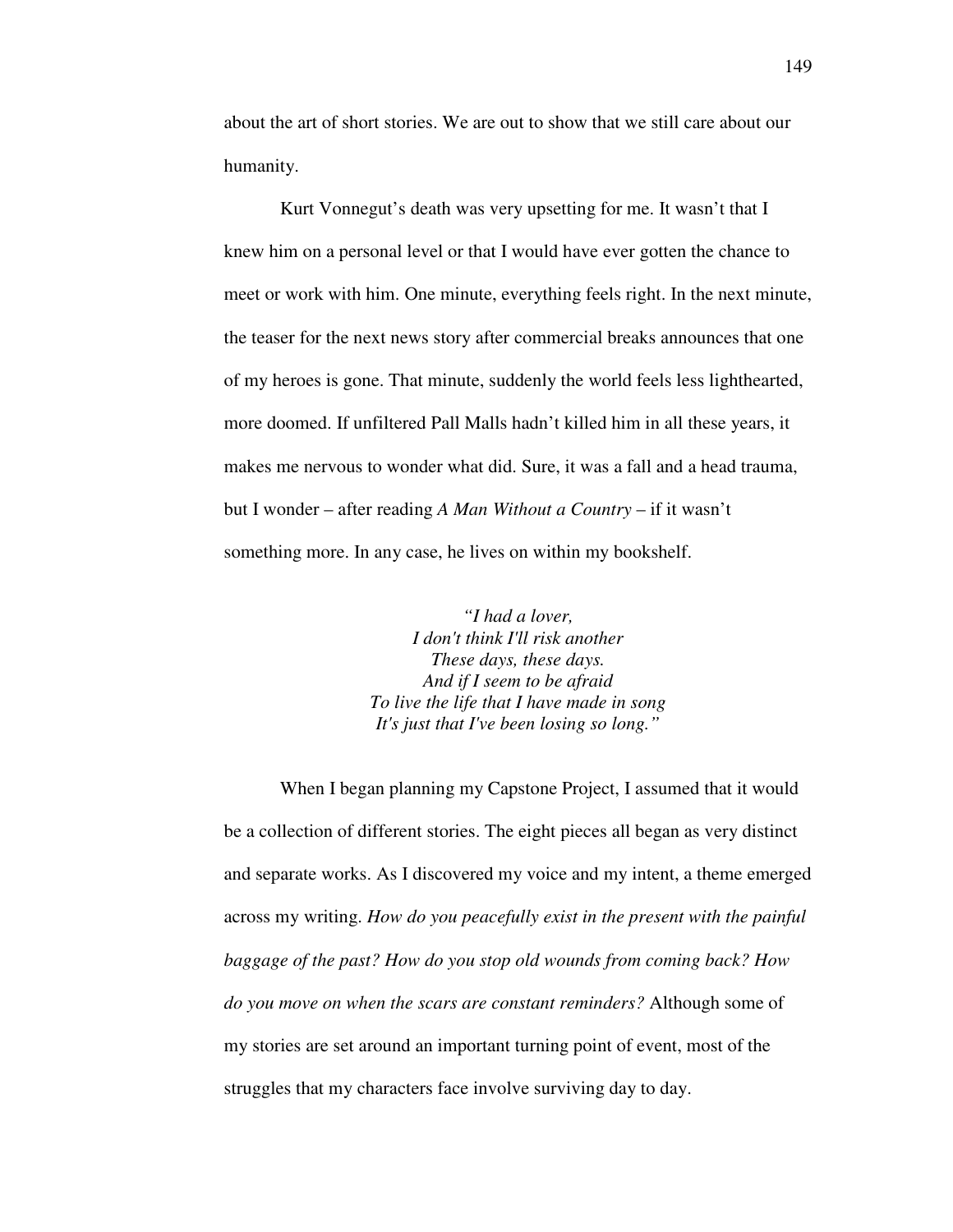Charlie Winters must accept the truth about Marie and Abby in order to find tranquility. The first girl he felt a connection with killed herself, the gravity of which did not hit him for a few years. The first time he fell in love, her need for stability prevented her from reciprocating. At the age of twentyseven, Charlie hopes that he has moved beyond the pain of these experiences. He has not, and ultimately dooms a budding relationship with someone who could have been good for him.

 In "Mel's Blog," the sentiment is the same but starts at a different point. It starts with the disillusionment – the peaceful and ignorant existence a community has known is gone. Now that everyone has had their awakening, how do they move on? How do they return to happiness with their new emotional baggage?

 Shane and Ryan are overwhelmed with regret as they sit on the porch of their old college house. Surrounded by memories of missed opportunities and better times, both regress back to old habits because the unknowns of the future are too daunting. Later in "The Third Incident of JP Mercer," we learn that they do resolve any lingering hang-ups and reveal their feelings for one another.

 The man writing the letter to Ultimate Frisbee is on the cusp of a turning point. As he reflects upon his history with Ultimate and the time following his knee injury, it is uncomfortably apparent that his pain has seeped into his everyday life, tainting relationships and social connections. Now that this has been brought to his attention by the ultimatum, he needs to

150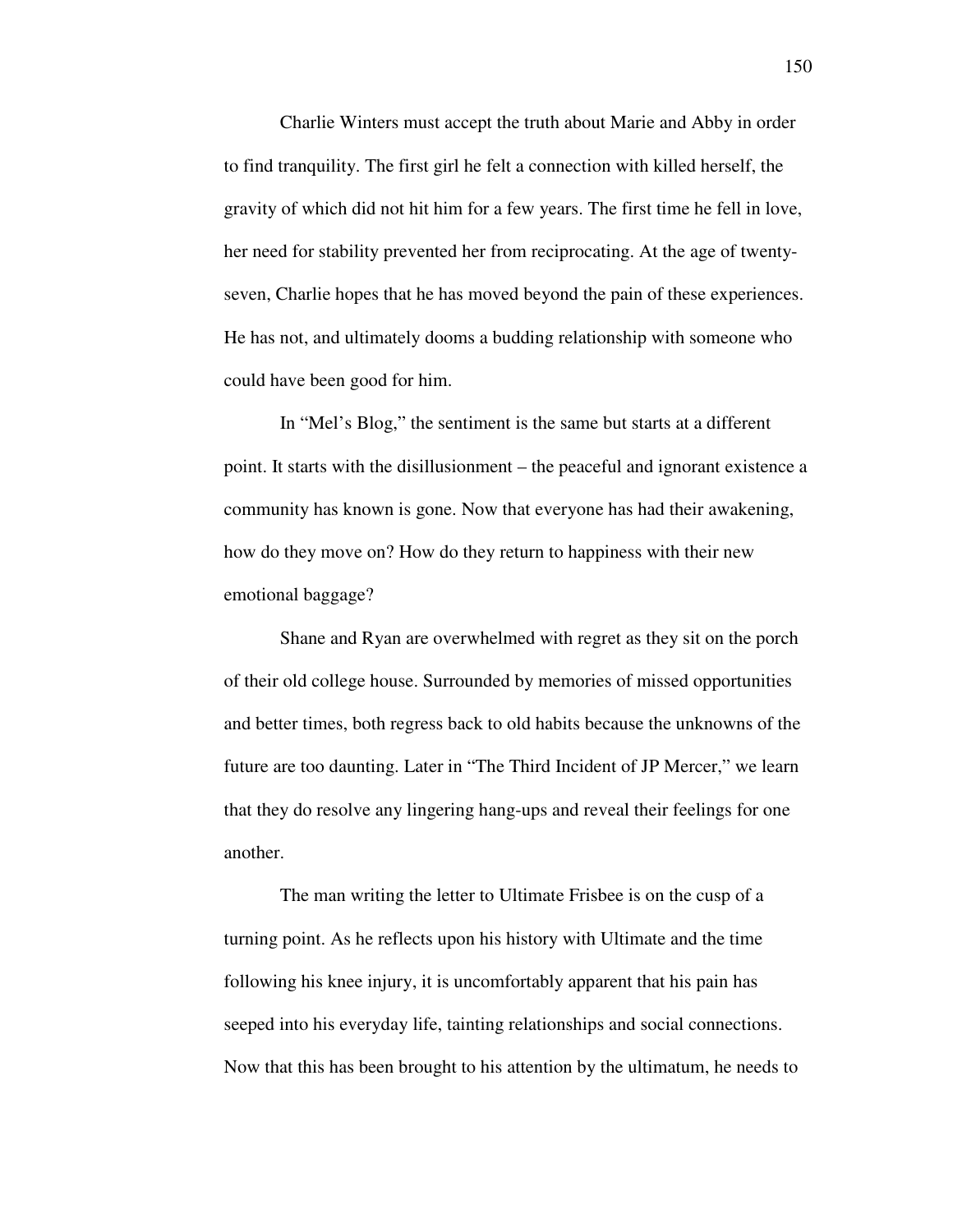decide which choice will let him assimilate easier. Will staying with Jeanie bring him a happier existence, or returning to Ultimate Frisbee?

 In "Don't Worry Baby," the protagonist realizes that her scars are too deep, too painful, to ever heal. The horror that she has witnessed has changed her so deeply that she has lost her sense of humanity. She feels as savage as the monsters hunting her and the young man. Her only option left is to neutralize the threat of her turning into a zombie before she actually becomes one.

 In "The Third Incident of JP Mercer," Jen claims that his entire life is a "story of JP thinking he is going crazy, and trying to prove it." In reality, JP's story is his denial of a painful and paralyzing history. On a surface level, JP acknowledges that the suicides of his mother and college advisor did negatively affect him. He also understands that both breakups with Jen were traumatic and exacerbated by his own numbness. It is only once he finds himself face to face with death that he realizes how ingrained these events are into his core. The climber Jim Perrin said: "Man may be doomed to loss, sorrow, and desolation, but if he tries his strength and will, however briefly, upon the indifferent vast hostility of the elements, he rages against futility and asserts his right of being." JP's thrill seeking and isolation are not a test of his right to live, but rather his desire to live. Perhaps he didn't spend two extra days climbing in the midst of a Nor'easter because he needed to clear his head. Maybe he had just given up.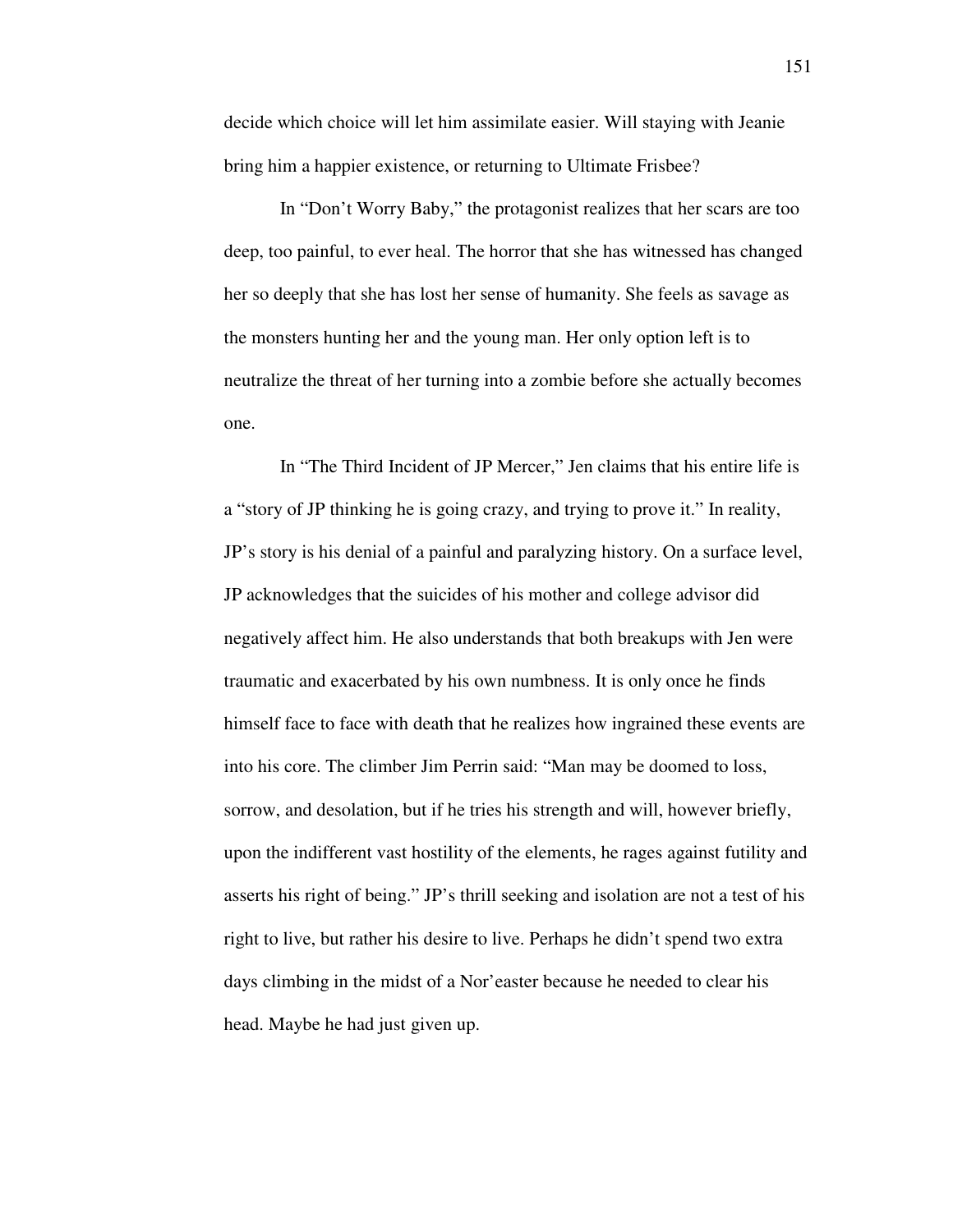In Vonnegut's *Breakfast of Champions*, protagonist Dwayne Hoover recalls a testing room in an automobile factory in which "everything you're not supposed to do to a car, they did to a car." The room was labeled: Destructive Testing. Hoover says, "I saw that sign and I couldn't help wondering if that was what God put me on Earth for – to find out how much a man could take without breaking." A lot of my writing comes from this feeling – what more can I or we as people handle? In my own attempt to grapple with that question, I put my characters through hell to see how they manage. I've grown to care the most about Charlie and  $JP - it's$  a shame that they have both had such rough luck.

 Because most of my writing is done electronically, I do not hold on to the various drafts of my stories. Had I printed each version out, I'm sure it could double as a chronicle of the past few years. I'm not sure if this is a positive or negative phenomenon, but my stories have changed depending on the circumstances of my life.

 "The Good Thing About Quitting" was a completely different story before time passed and only a few months of my college years remained. The experience of returning to a safe haven was lost on me until my old porch companion returned for a visit and noted how the place felt foreign.

 This same former housemate was the one I turned to for climbing expertise. I knew that the focus of JP's story wouldn't be mountaineering, but I wanted the writing to be authentic. We would sit with coffee on our porch talking about the feats of mankind, of great alpinist and famous things they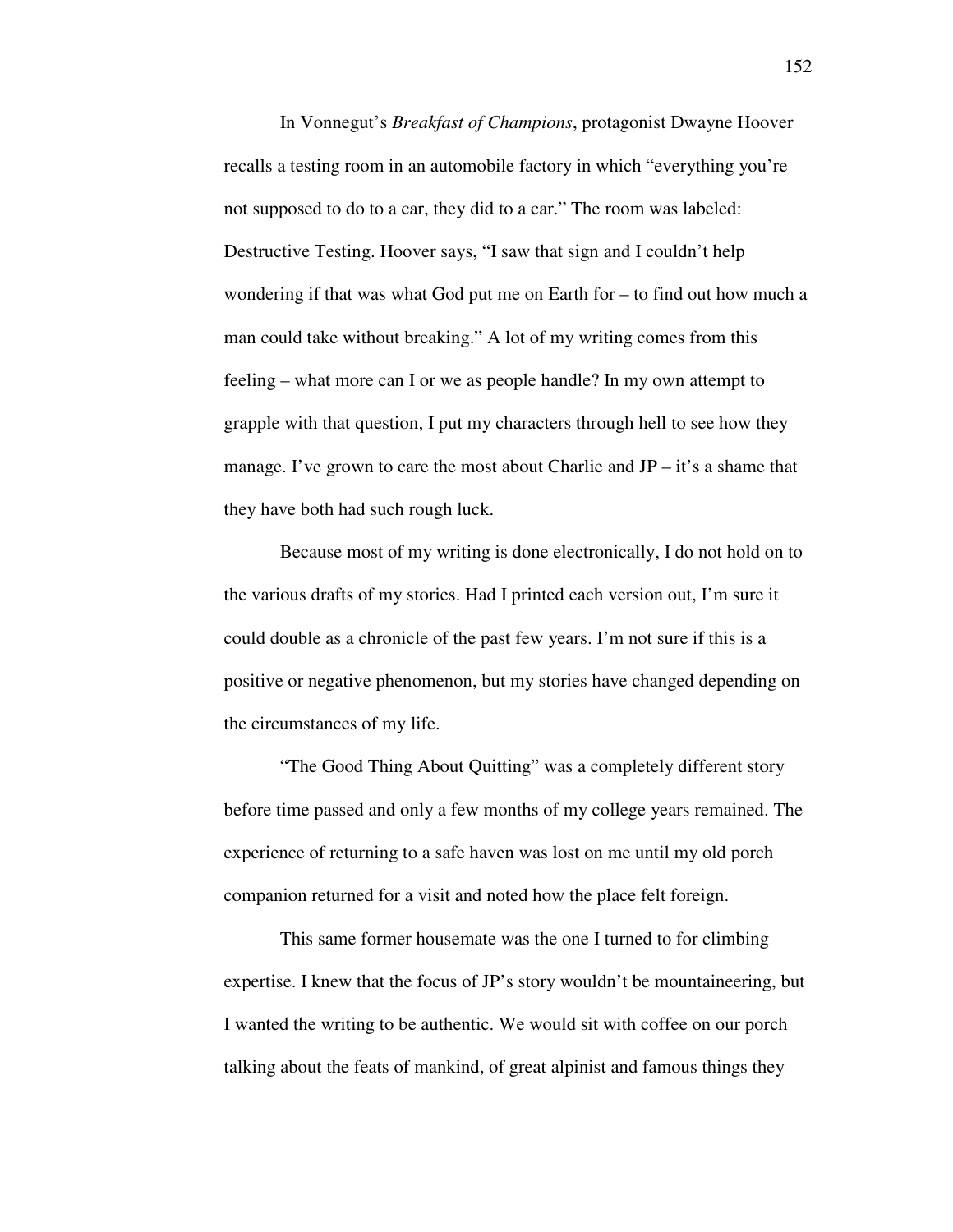have said. Within the first week of 2007, he took me climbing in the White Mountains of New Hampshire. It was my first time climbing and I've suffered from chronic shin splints for several years – it was much more strenuous than I anticipated. But that day was the first time that I knew what I was up against – it was the first time that the extraneous forces that were causing me distress were tangible. I had to climb the mountain. That simple. Reaching the summit brought me more exaltation than I thought possible. My body was physically exhausted, I almost didn't make it back down, but my mind had never felt so relieved. JP's story changed drastically after that day. All of my stories changed drastically. Things were put into perspective.

> "You cannot stay on the summit forever; you have to come down again. So why bother in the first place? Just this: What is above knows what is below, but what is below does not know what is above. One climbs, one sees. One descends, one sees no longer, but one has seen. There is an art of conducting oneself in the lower regions by the memory of what one saw higher up. When one can no longer see, one can at least still know." *Rene Daumal*

 The most interesting example of circumstantial change in my writing is "Mel's Blog." It began as a found fiction exercise. We were told to open up a book, point to a sentence, and use that in a flash story. I had a collection of my professor Michael Burkhard's poetry entitled *Entire Dilemma* with me, and my phrase was: "Who the hell is Mel? Cut. Print." Over time, the piece matured from being a quirky experiment in a new voice to a commentary on blogging and free speech. The callous way news media and photographers treated actor Heath Ledger's death created the characters of the Politician, the Angsty Musician, and the Celebrity. I was struggling for a way to end the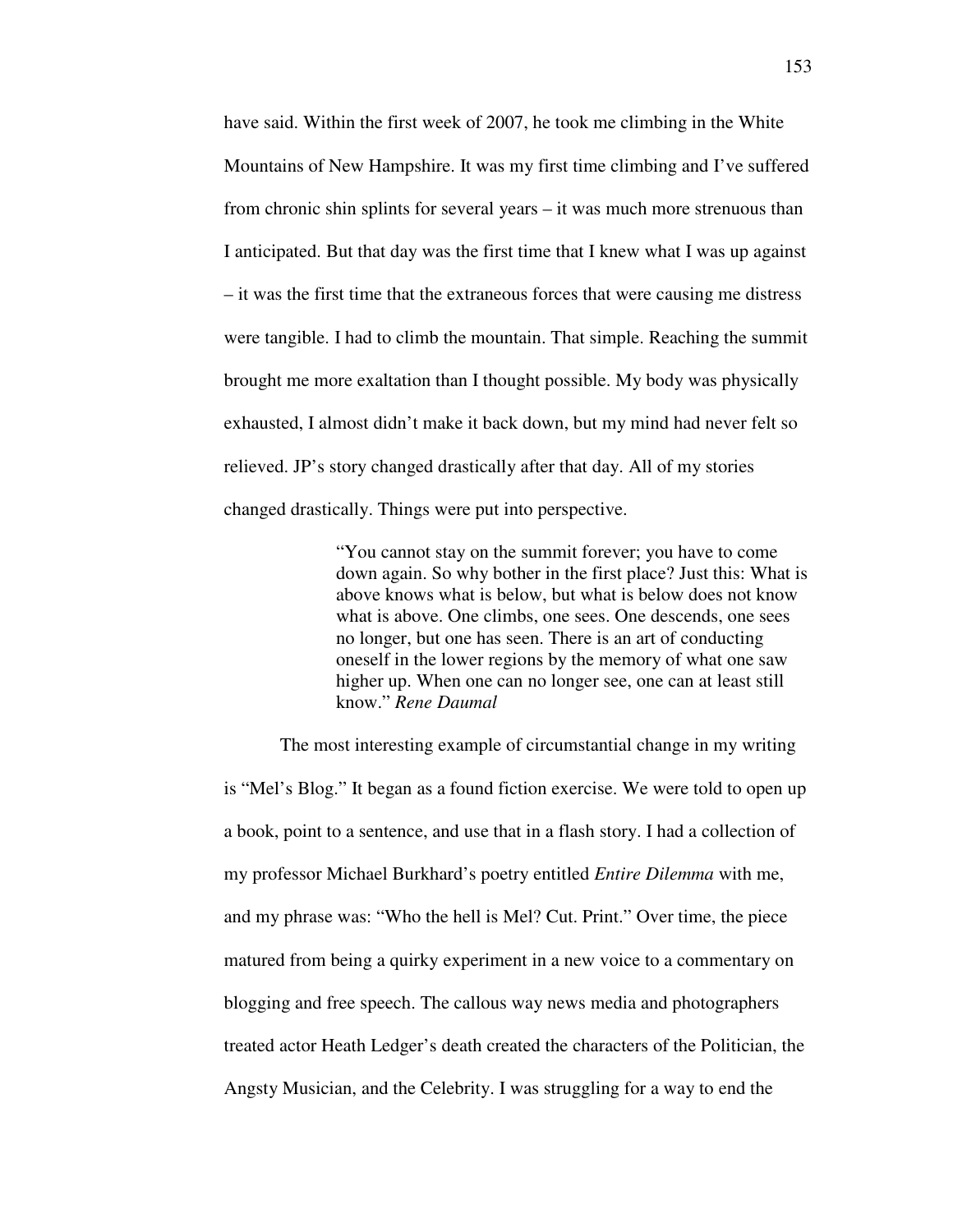story, for a definitive decision that the Nervous Pediatrician could make. Circumstances in my own life made me wonder: just because I am unhappy, do I have the right to sabotage other's happiness? This inspired the new theme of disillusionment that structured the final scene of "Mel's Blog."

> *"I've stopped my rambling, I don't do too much gambling These days, these days. These days I seem to think about How all the changes came about my ways And I wonder if I'll see another highway."*

 In order to define my audience, I have to define my purpose for and intent in writing. I would like to think of this collection as a music record – each story should be able to hold up on its own, but the effect of the whole is greater than the sum of its parts. This is one of the reasons why "Blinking Lights (For You)" falls after "Alone Again Or." I feel as though the emotional punch of both stories is stronger if the hopeful beginning is revealed after the heartbreaking end. I was careful to remember the length and momentum of each story in relation to others as I selected their order.

 Vonnegut writes in *Timequake* that: "I say in speeches that a plausible mission of artists is to make people appreciate being alive at least a little bit. I am then asked if I know of any artists who pulled that off. I reply, 'The Beatles did.'" Kurt Vonnegut pulled that off. I would like to one day pull that off, but for now I would be happy if people find a catalyst in my stories. When I listen to music, if I think that it is a good song, I am with it one hundred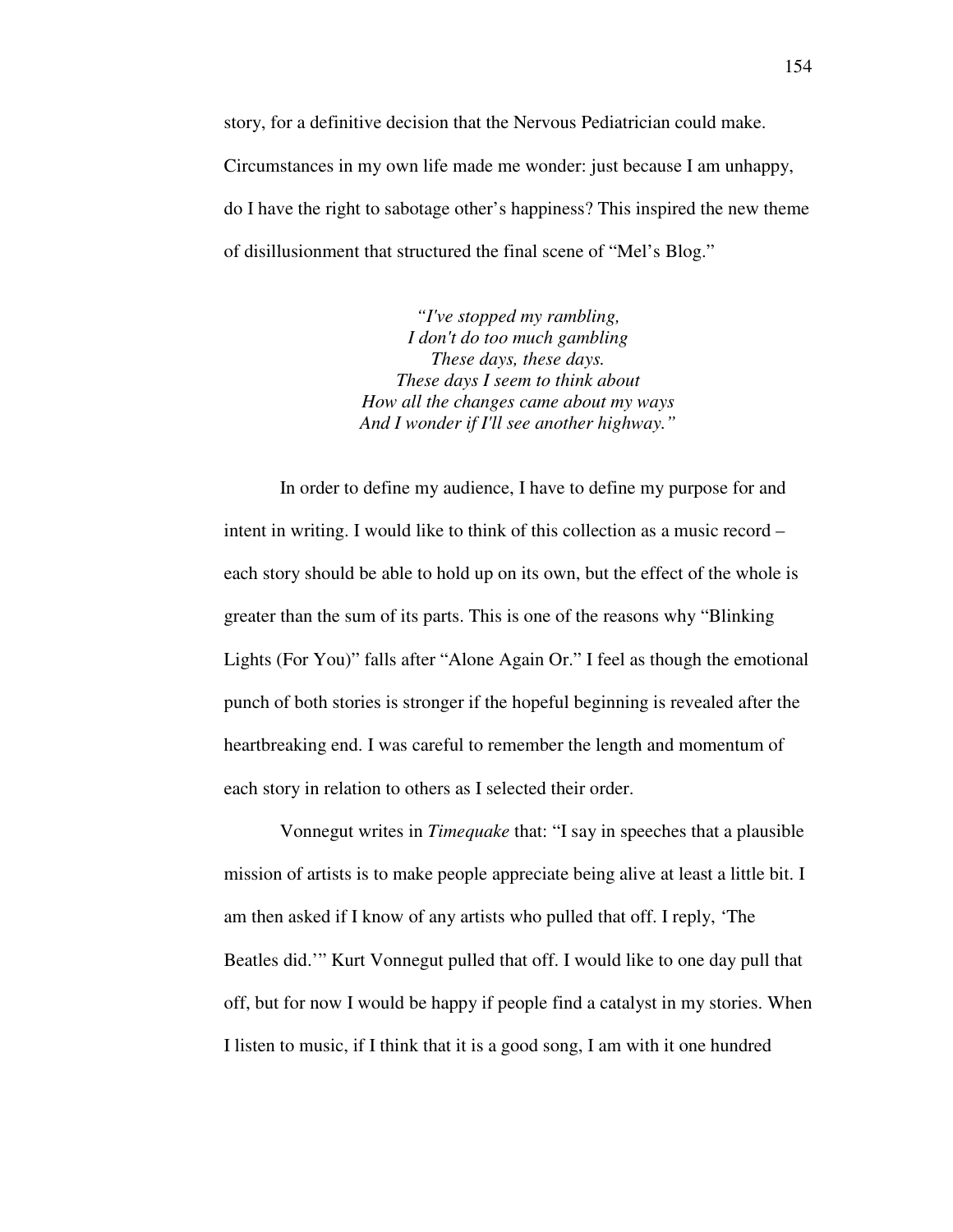percent from start to finish. I feel the way the artist wants me to feel, I believe what the artist wants me to believe.

 I don't write to change lives or spark great social revolution. I write so that a reader can empathize with my characters and their situations for the duration of the story. I write so that for a few moments, a reader can feel intangibles (the things that affect us without our knowledge), infinites (the things that make you want to stay in a moment for ever), and ineffables (the things so beautiful or catastrophic that you have no words). Vonnegut often quotes his son Mark as saying: "We are here to help each other get through this thing, whatever it is." That is a prominent goal of my writing, giving people the avenue of connection, empathy, or even vicarious escape. I honestly have put all of my faith into the inherent goodness of mankind. Like all faith, it is blind as I have time and time again been proven wrong. That's just another reason we need to help each other get through this thing.

 One way to accomplish that is through humor. Laughter is a natural response to fear and desolation. In "Don't Worry Baby," I created juxtaposition between the Beach Boys and a zombie apocalypse. Then one of the characters starts singing a song by the band The Zombies. The reason zombies are one of, if not the, scariest monsters is because they are us. It's not as though Godzilla storms in and wreaks havoc and casualties occur – but then that's it. Zombies are just humans stripped of their cognitive functioning and left to operate on primal and animalistic urges. Once you are attacked by a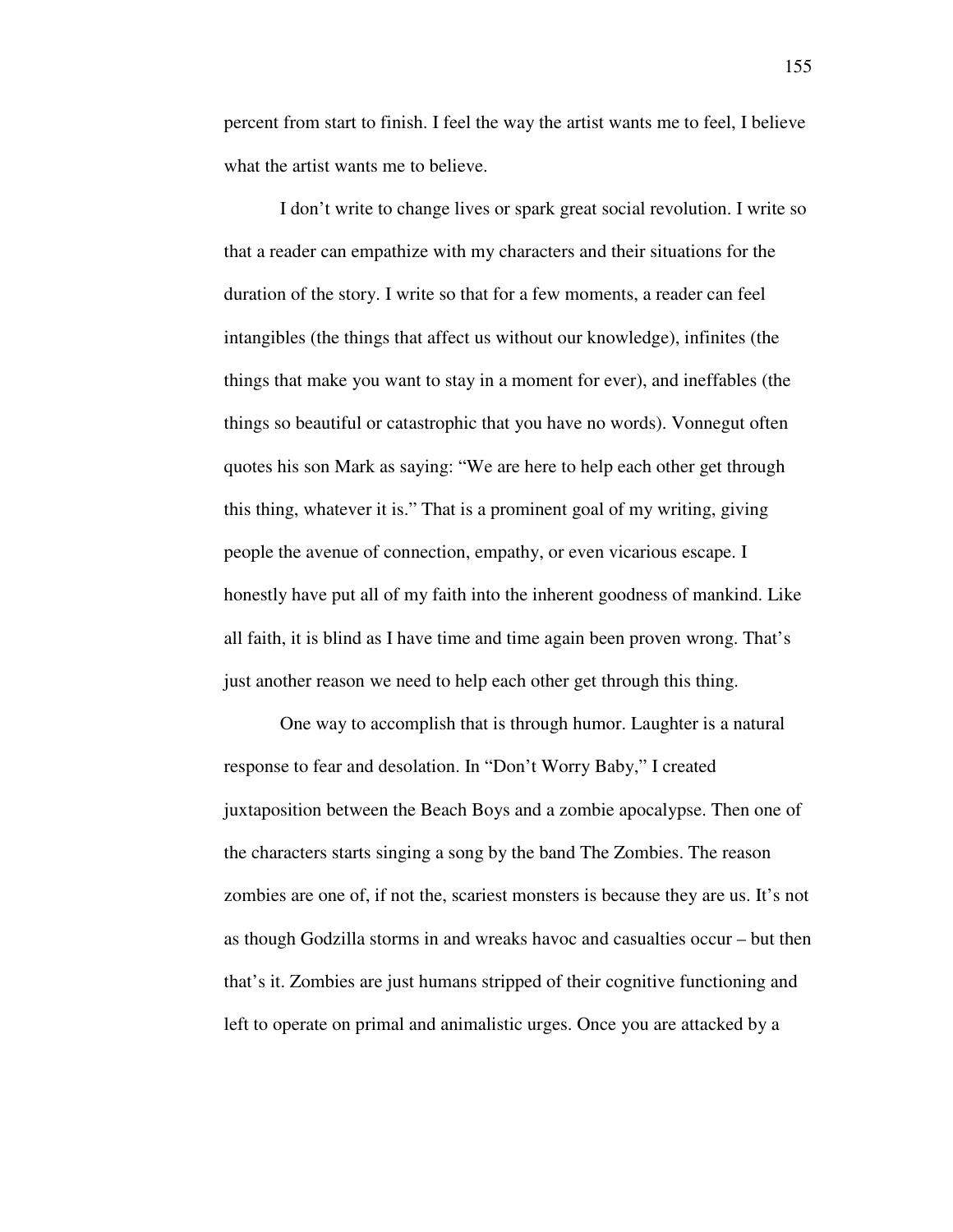zombie, you become one – you become the enemy. This is terrifying. Why wouldn't someone want to lace the situation with as much humor as possible?

 In *A Man Without a Country*, Vonnegut says "There are such things as laughless jokes, what Freud called gallows humor. There are real life situations so hopeless that no relief is imaginable." Perhaps this is more the humor in my writing. There are things that happen to JP and Charlie and the two characters in "Don't Worry Baby" that are tragic and perverse. I did not intend for my collection to be bleak or discouraging. The humor in my stories, hopefully, allows a reader to recognize how gritty life can be but still feel as though we are all just getting through this thing together.

> *"I've stopped my dreaming, I won't do too much scheming These days, these days. These days I sit on corner stones And count the time in quarter tones to ten. Please don't confront me with my failures, I had not forgotten them."*

 To close this reflective essay, I should address some of the different obstacles I ran across during this project. I began work on "The Boy" two and a half years ago and JP's story soon after. My own self epiphanies and personal changes have surfaced in my writing. Although I kept the concept of stories that I have been working on over the past few years, all significant work on this thesis has occurred within the last nine months. Not only have I poured myself into this work, but I have had to continuously go back and make sure that all of my writing was on the same level. Two stories that I felt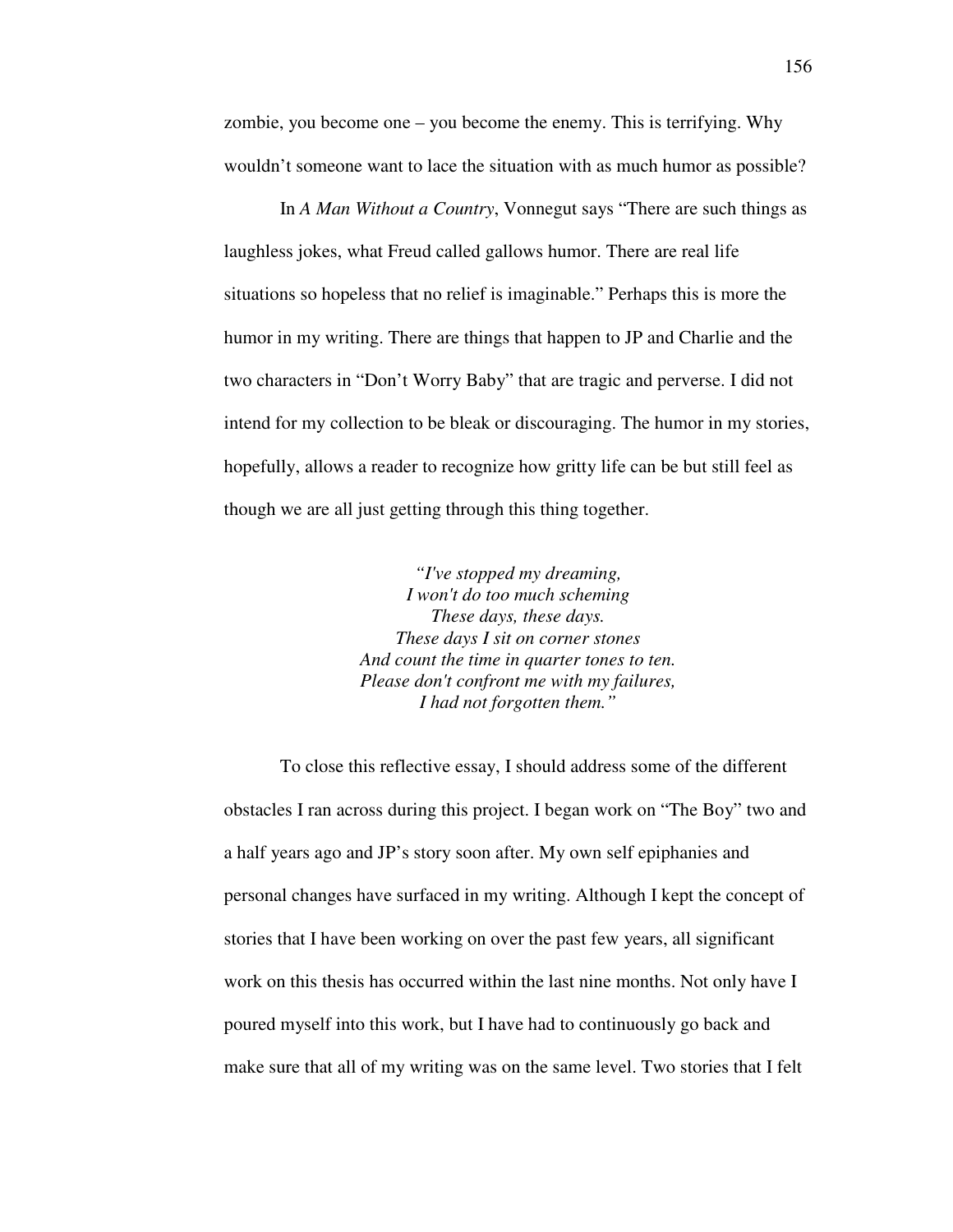represented my writing style six months ago have since been cut from the project. They were adding nothing but pages to a manuscript that was already one hundred and thirty pages long. They no longer provoked any adequate response in readers.

 A few activities and relationships have suffered as a result of the amount of writing and digital design that I've done for the Capstone Project, but it now feels worth it. At the end of this project, I will have in my possession a five-by-seven perfect-bound copy of my collection. My aspiration is to continue writing and work in book design while I strive to get published. A lot of effort went into the design process of the book – and trying to find a reasonable price quote has been a headache. The copies have been ordered. The manuscript is complete. Now that it has all come together, the experience has been surreal.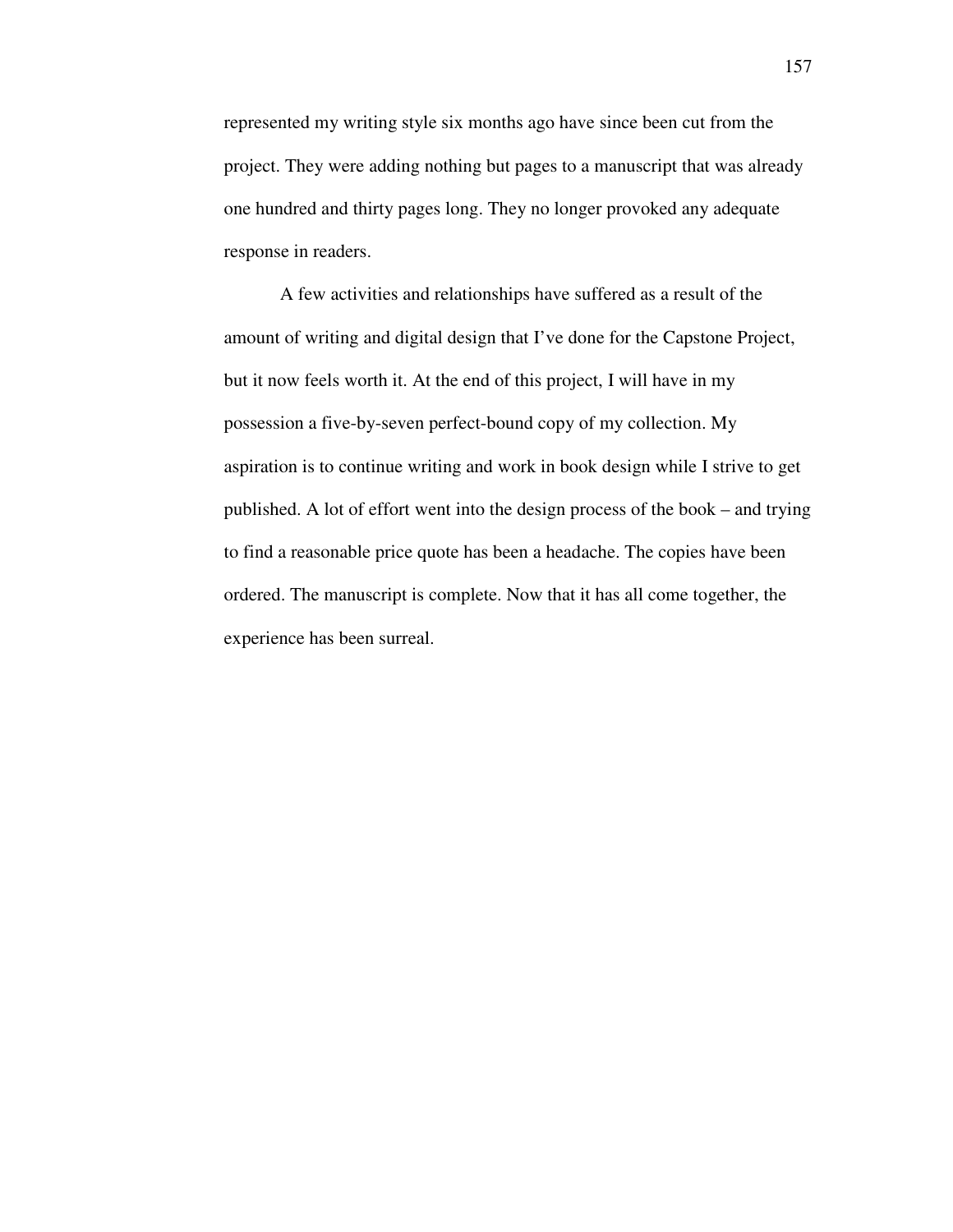#### **Written Capstone Summary**

## *The Boy: Marie Floating Over the Backyard*

 Playing in the field behind his house, a young boy watches as his sixteen-year-old babysitter jumps from the roof of a watermill into a stream. At first, he mistakes her movement as floating or flying, as an act of freedom or exaltation. His mother's scream from the nearby house breaks his disconnection and he eventually sees the shoes she left behind on the roof before she jumped. Now as he looks back, it is hard to discern which parts of the memory are concrete and truthful and which parts have been tainted by fantasy or youthful ignorance.

# *Mel's Blog*

 The idyllic existence of a small community is disrupted when a mysterious "Anarchist" leaves a comment on Mel's Blog. Up until then, the citizens had always solely trusted what Mel had written in the Blog. The reassuring "All is Well" that appeared in the posts seven hundred days straight is undermined by questions from the Anarchist. Eventually the Anarchist joins forces with the Skeptic Writer to start a separate blog and newspaper in an attempt to enlighten the community to free speech and Mel's covert dictatorship.

 The events that unfold are seen through the eyes of the Nervous Pediatrician, the Storeowner, and the Florist. The Storeowner is a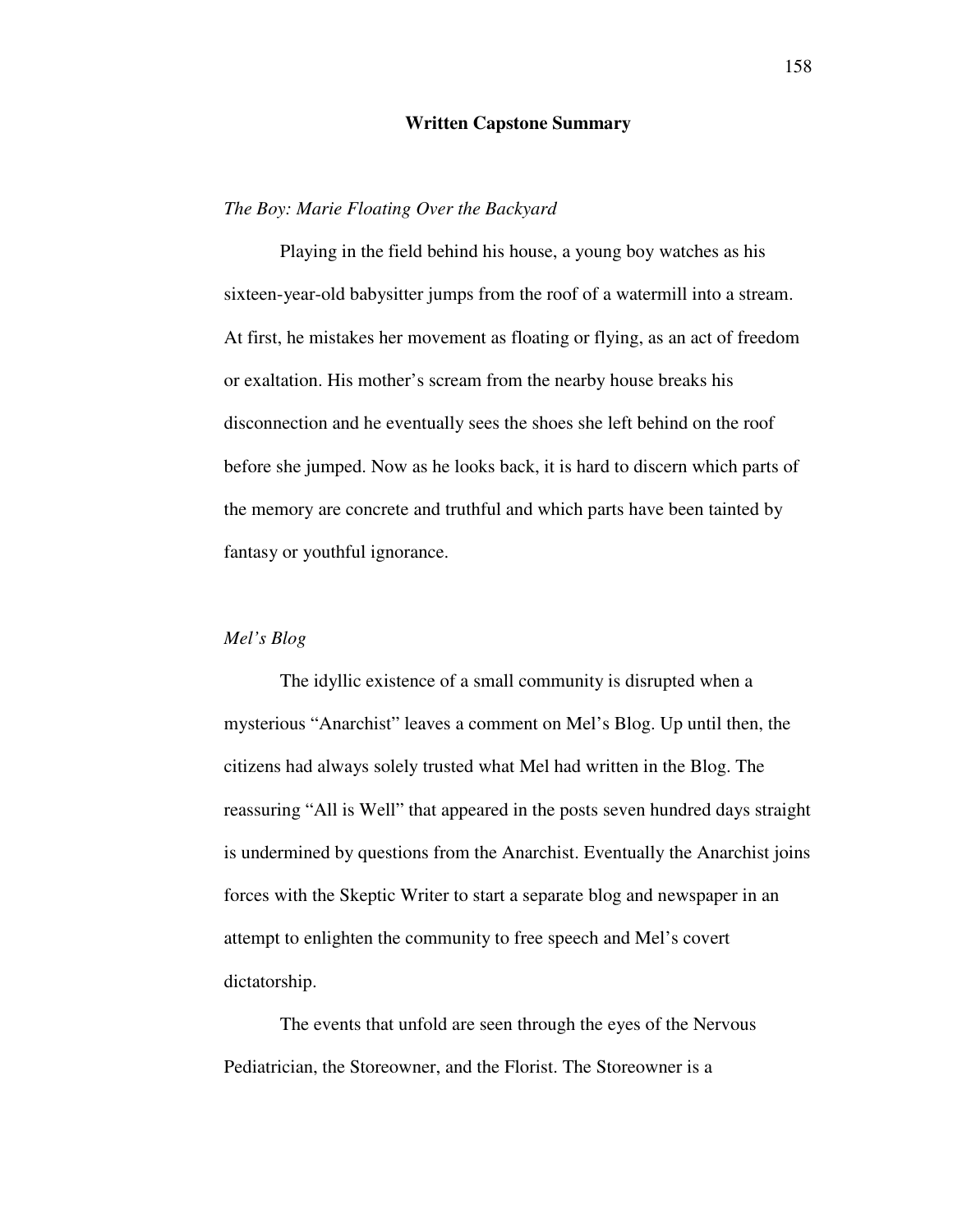representative and Mel-abiding citizen. He seems the most distraught by the Anarchist's continuing efforts to debunk Mel's Blog – he learns that his day to day interactions with almost everyone in town have been complete artifice. Despite the breakdown of a superficial and uninformed life, the Storeowner believes that everyone was happier before the enlightenment. The Storeowner questions why the concerns of two rebels justify the disillusionment of an entire community.

 Of the three, the Florist has the deepest roots in the community. An esteemed elder in town, the Florist has not always agreed with Mel's politics or taken the Politician, her former fiancé, seriously. The power and respect she receives have been enough to keep the Florist a stringent follower of Mel's Blog. Once the Anarchist and Skeptic Writer voice their complaints, the Florist begins to stray from the comfort of blindly following.

 The Nervous Pediatrician undergoes the most drastic change during the Blog controversy. At first unable to even make eye-contact with the one woman in town who shows him the most attention, the Nervous Pediatrician uses the outcry of the Anarchist and Skeptic Writer as a catalyst for person change. His confidence builds and he is able to stop stuttering long enough to ask: "Why?" The apparent suicide of the Politician, prompted by the reveal of an affair between the Florist and the Neurologist, awakens the Nervous Pediatrician to the omnipotent power of the Blog. He eventually confronts Mel – why is his opinion so important? Why is no one else allowed to have a voice?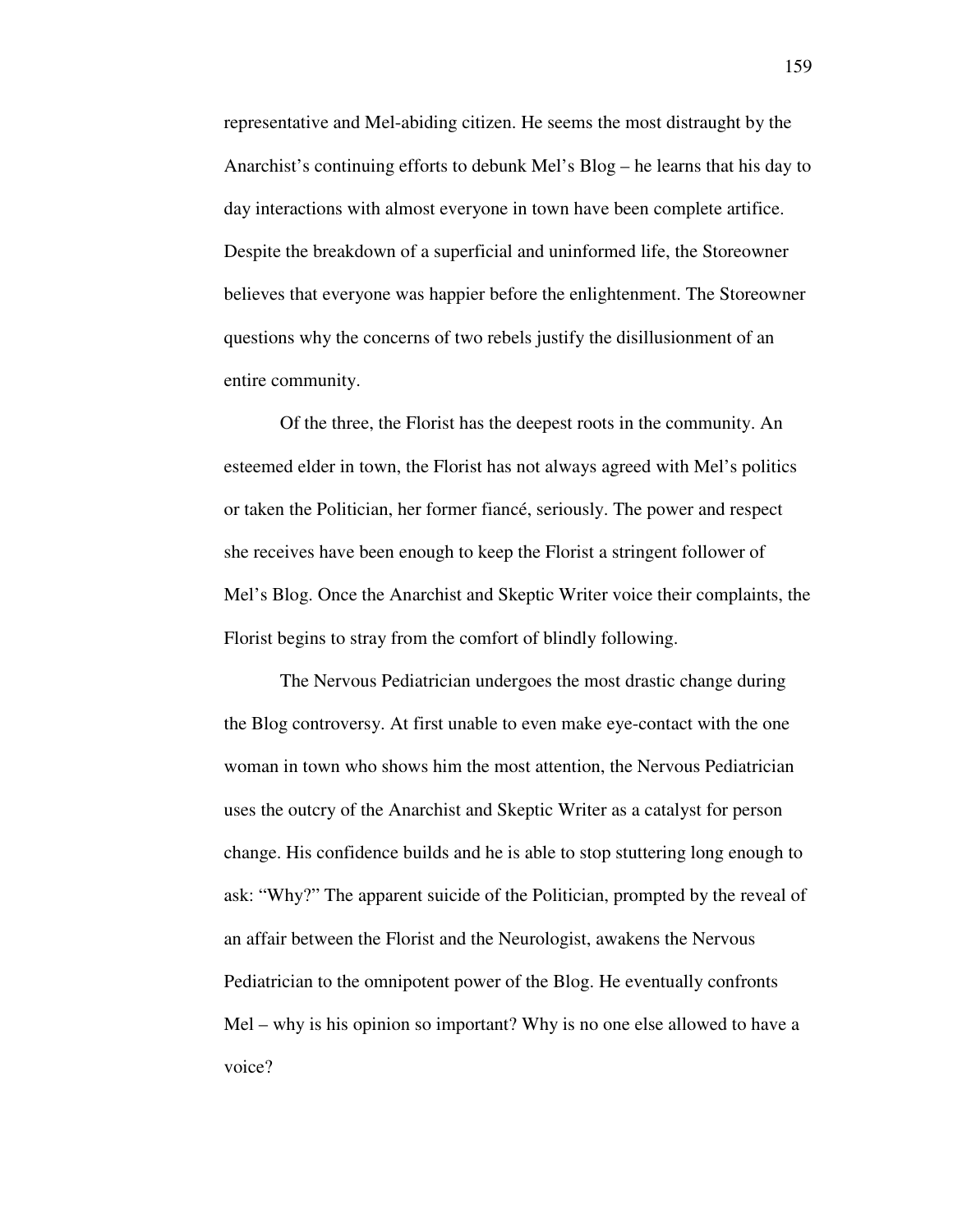Just as the Nervous Pediatrician, the Anarchist, and the Skeptic Writer are about to distribute the knowledge of Mel's involvement with the Politician's death, Mel warns the Nervous Pediatrician of what harm will come. Does the unhappiness of three people warrant a whole town tearing itself apart? Do those three people have a right to ruin a perfectly blissful, albeit apathetic and ignorant, existence for everyone?

### *The Good Thing About Quitting*

 Shane and Ryan reunite for a weekend during a trip back to their alma mater six months after graduation. Their other former housemate, JP, sits in the basement with the friends he left the lease to upon leaving. Shane and Ryan sit on their old porch, now foreign territory, sharing coffee and clove cigarettes. The place has changed. They, as people, have changed. The ghosts of their college years linger in the bones of the bare porch – especially the image of a night when Shane tried to kiss Ryan at the doorway. A summer away from Ryan and JP has helped Shane quit smoking, and perhaps move past her feelings for him. Now as they try to figure out what's left for them here and what waits at their new homes, they can't help but wonder: what's the point of quitting anything if you can so easily return to the bad habit.

#### *A Lover Letter to Ultimate Frisbee, or: Disc is My Favorite Four Letter Word*

 After kicking over a display rack at an outdoor recreation equipment store, a man sits down to answer an ultimatum. The scene was sparked by his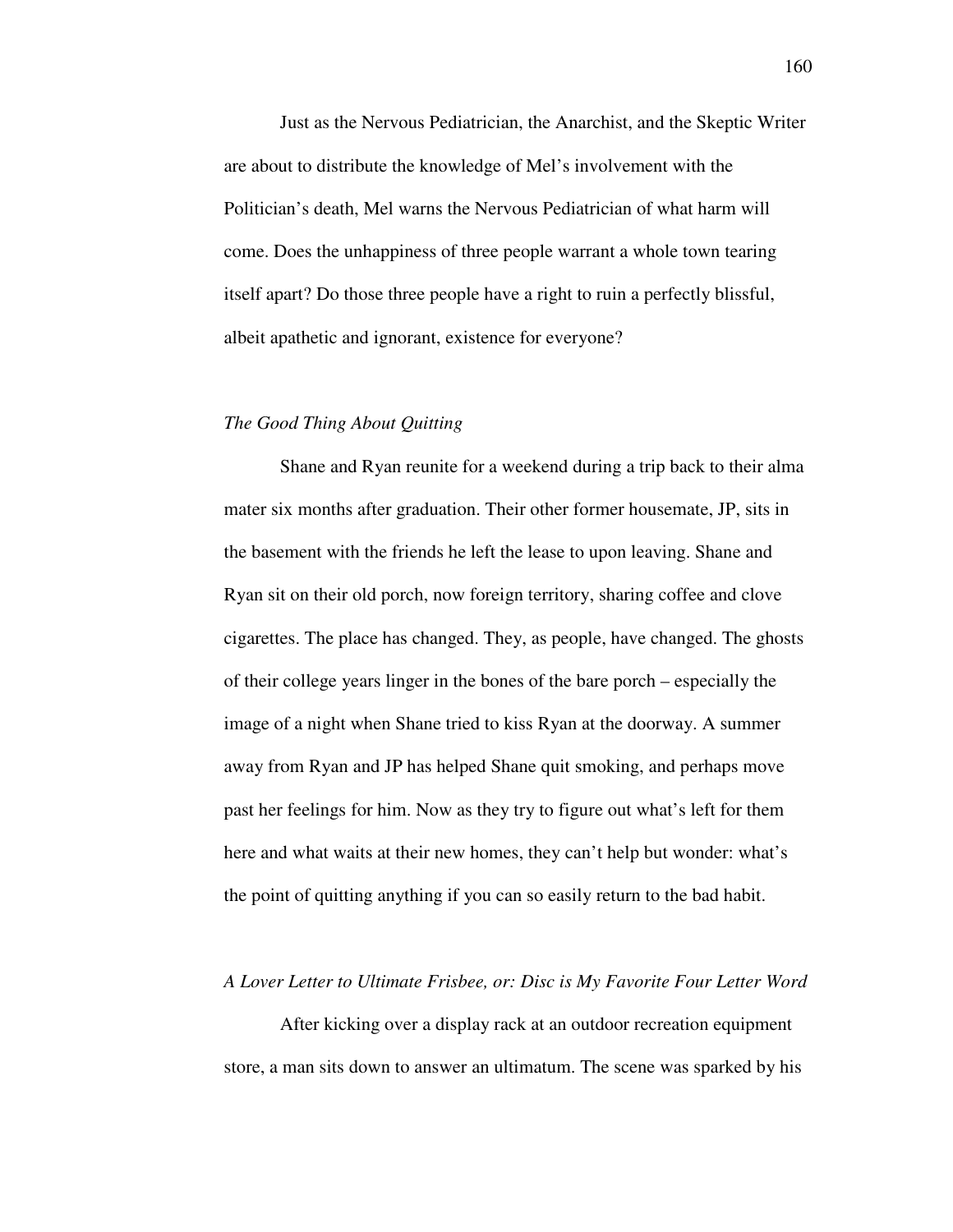outrage at seeing Ultimate Frisbee discs shelved in the dog and family leisure aisle. Although thankful that the store did not pressed charges, his girlfriend Jeanie tells him that he has to grown up, he has to pick between their relationship and his obsession with a sport that he can no longer play.

 He writes a letter to Ultimate, reflecting on their history together, the obstacles they've had to overcome, the people they've affected. It pains him both physically and mentally to think about the knee injury that has prevented him from playing. He questions whether or not he needs to make a decision about the ultimatum, whether or not he can have the balance – despite a sudden awareness that his passion has created turmoil in other areas of his life. Which love does he pick? If he chooses the sport, he'll always wonder if he threw away the best girlfriend he'd ever have. If he chooses the girl, he'll always resent the fact that she took Ultimate away from him.

#### *Don't Worry Baby*

 Two strangers are united in their struggle to endure a catastrophic zombie apocalypse. Contrary to most survival scenarios, the woman is the one who finds and saves a twenty-three-year-old man – she is the protector and he would be lost without her. They have broken into an abandoned house to rest and recover. The woman quickly learns that she has been bitten and that she soon will die from blood loss.

 She wonders what responsibility she actually has for him – why did she risk her own life trying to help him. As she begins to slip in and out of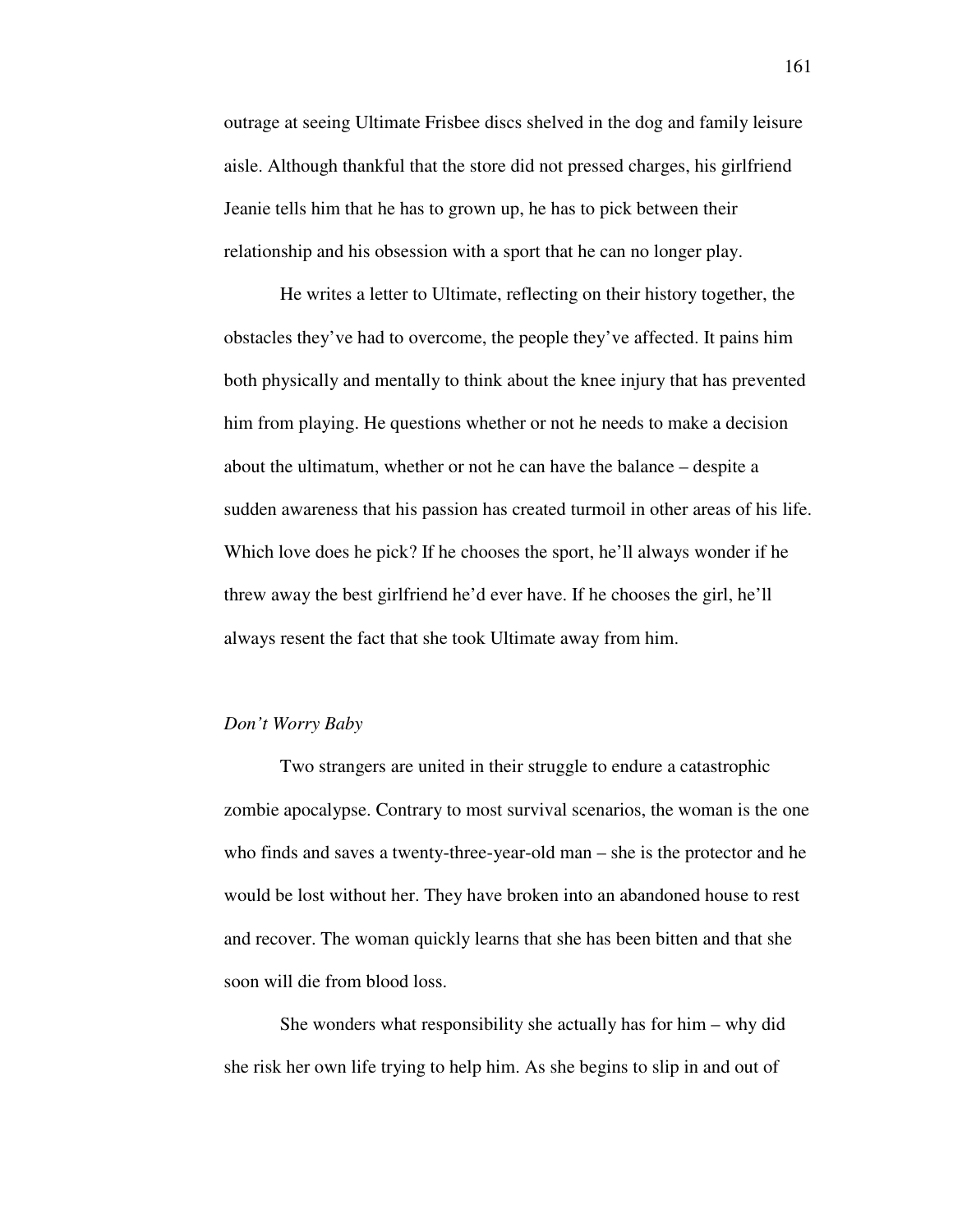consciousness, she realizes that she is the bigger threat to him than the monsters outside. She is the enemy now. The zombies aren't abstract creatures but rather people like her who have lost the function of their cerebral cortexes. Is that the only thing separating the monsters from the two protagonists  $-$  a pulse and higher brain functioning? Or has the woman already lost her sense of humanity? The ease with which she can kill these things that still look human haunts her, leading her to believe that she has already passed the threshold into savagery.

## *Alone Again Or*

 Just as Charlie Winters has moved on from the girl he had been in love with for seventeen years, she reinitiates contact by mailing him mementoes of their past. Although Charlie never got the opportunity to tell Abby that he loved her, she remained the most important person in his life until the day she left school without warning. In the six years since he has last spoken to her, the emotional scar has both deliberately and unintentionally robbed him of any other meaningful relationship.

 Unsure whether or not Charlie has been using the idea of Abby as a cop-out, he decides to give in to the advances of his coworker Maggie. He lets himself open up to her, to allow for possibility of affection and romance. Their initial dating gives him hope that he can love someone else. The packages from Abby make him question how long he can put off his feelings for her. She sends him keepsakes of their old friendship, their prior intimacy.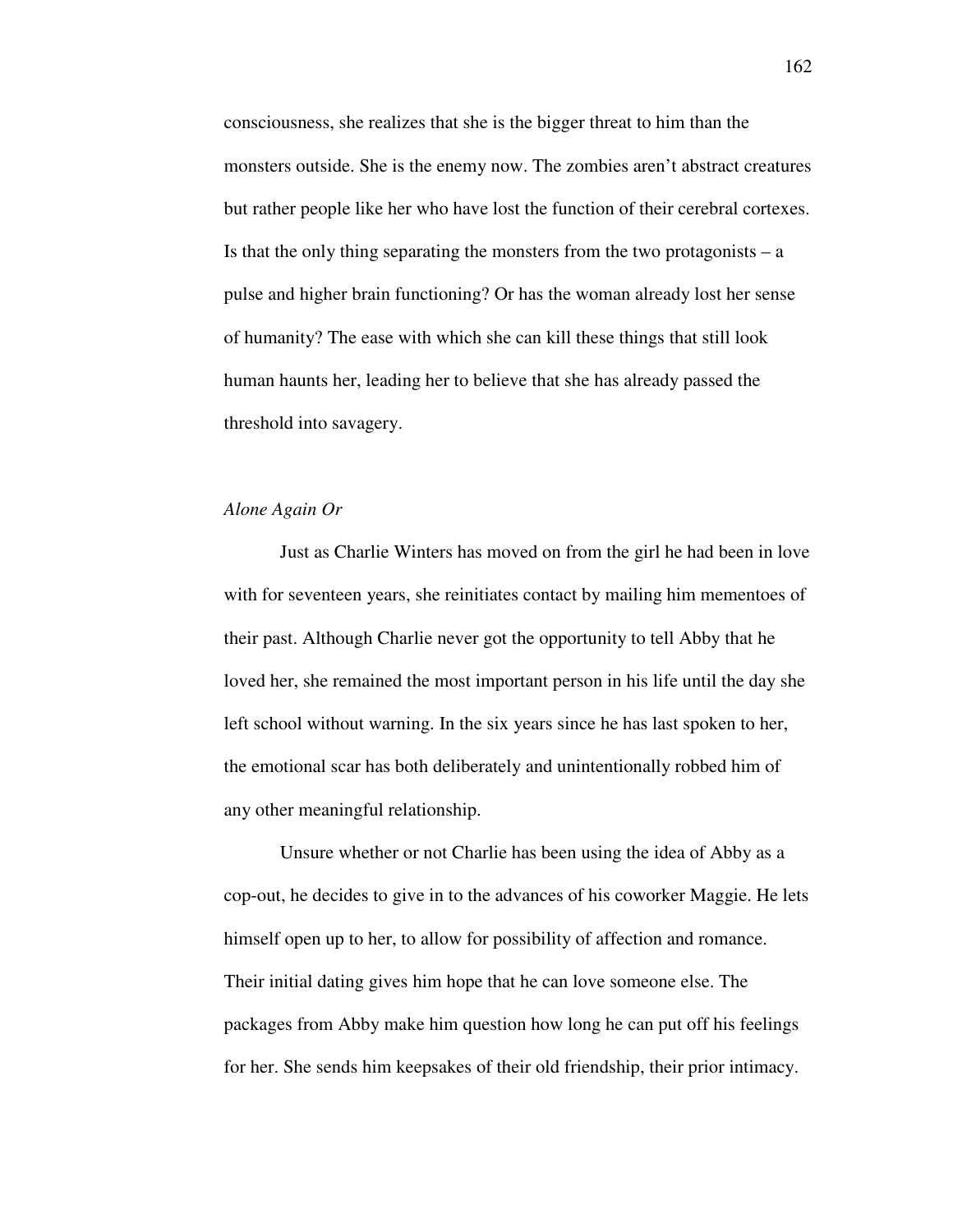But once she sends him a reminder of the night he tried to kiss her, he can no longer pretend that she doesn't still have an effect on him. He can no longer deny that his feelings for Abby had prevented him from finding happiness.

 Charlie abruptly ends things with Maggie, fully aware that it never really started. He calls Abby in the hope that her packages were a message, that she is finally coming home. Why else would she have gone through the trouble of finding old relics of their relationship? What else could she be trying to say? Their brief phone conversation devastates Charlie and strands him back where he started. He had misconstrued her intentions.

### *The Boy: Blinking Lights (For You)*

 The first time that Charlie meets Abby is the day he moves into a new neighborhood. Struggling to deal with the stress of a colic infant, his parents ask Charlie to entertain himself for the summer. His friendship with Abby arises out of this shared experience – her own family life is caught in a stalemate of constant turmoil. As the summer passes and they become closer, Charlie has his first experience with love. Unfortunately, that love is complicated by age and circumstance. She confides in him, revealing that he is the only dependable person in her life. If he chooses to confront her with his feelings, he risks tainting their friendship. Charlie learns at a young age the path of least resistance and the merit of biting one's tongue.